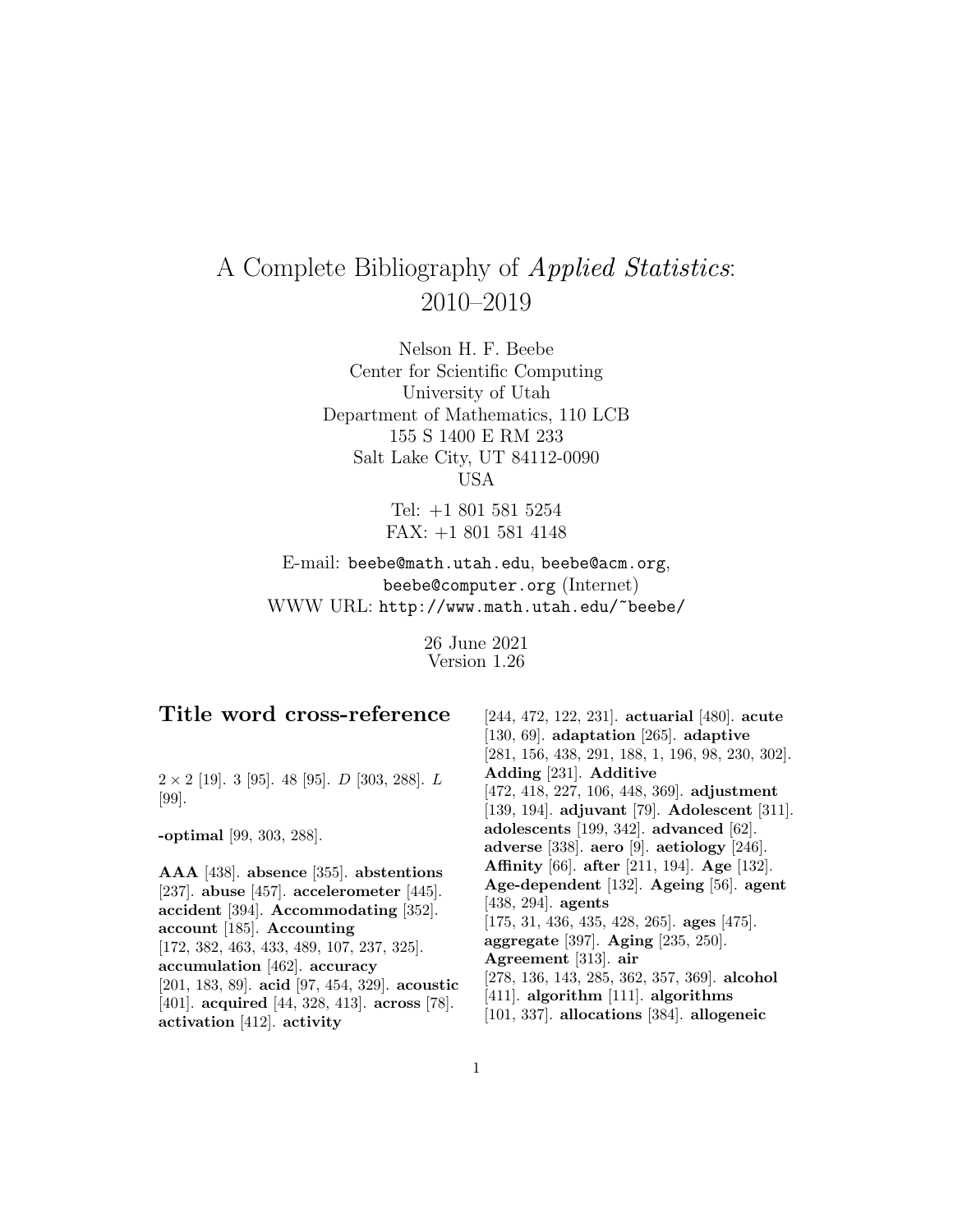[460]. **allow** [338]. **alone** [248]. **along** [83]. **Alzheimer** [300]. **ambient** [357]. **America** [334]. **American** [102]. **analyses** [4, 119]. **Analysing** [485, 238, 360]. **Analysis** [363, 311, 225, 150, 76, 229, 245, 171, 450, 15, 202, 124, 315, 181, 409, 26, 411, 129, 403, 33, 143, 244, 187, 365, 354, 397, 7, 146, 285, 328, 486, 211, 362, 75, 351, 154, 329, 215, 155, 324, 359, 210, 206, 401, 348, 480, 147, 264, 25, 318, 32, 427, 195, 72, 67, 228, 220, 446, 491, 86, 323, 476, 393, 342, 45, 194, 369]. **analytic** [116]. **analytics** [417]. **angular** [264]. **animal** [264]. **animals** [132]. **anisotropy** [469]. **Antarctic** [60]. **antigenic** [463]. **antipsychotic** [114]. **antiretroviral** [216]. **aphids** [17]. **application** [380, 171, 104, 300, 399, 410, 59, 149, 82, 379, 483, 46, 419, 358, 44, 453, 214, 9, 33, 391, 127, 83, 356, 143, 290, 472, 311, 17, 350, 365, 354, 144, 148, 334, 462, 328, 225, 50, 477, 37, 140, 154, 296, 312, 215, 150, 484, 289, 387, 459, 266, 336, 309, 448, 261, 88, 299, 318, 5, 482, 77, 195, 76, 471, 234, 389, 164, 170, 6, 342, 320, 198, 458, 369]. **applications** [326, 481, 465, 64, 221, 417, 427, 263, 35, 413, 308]. **applied** [49, 333]. **approach** [386, 301, 136, 21, 253, 378, 192, 374, 398, 187, 190, 267, 48, 421, 138, 352, 494, 497, 106, 178, 336, 346, 158, 375, 28, 357, 364, 128, 353, 87, 228, 434, 249, 256]. **approaches** [293, 151]. **appropriate** [144]. **Approximate** [61]. **approximation** [426]. **approximations** [210, 58]. **area** [100, 388, 290, 37]. **areal** [205, 5, 10]. **areally** [238]. **areas** [91]. **arguments** [80]. **arising** [278, 341]. **arms** [27]. **artefacts** [339]. **arthritis** [80, 320, 370]. **artificial** [385]. **aspects** [79]. **Assessing** [252, 217, 89, 161, 236, 334]. **Assessment** [102, 327]. **assignment** [114]. **assisted** [433]. **association** [192, 55, 342]. **associations** [63, 136, 429]. **assumption** [436]. **asthma** [238]. **Atlantic** [482]. **atomic** [32]. **attachment** [57]. **attribution** [338].

**atypical** [185]. **auctions** [43]. **auditory** [152]. **Australia** [236, 204]. **Australian** [56]. **Author** [30]. **authors** [51, 85, 125, 165, 208, 240, 282, 343, 414, 498]. **auto** [181, 467, 297, 156, 435, 238, 395, 446, 368, 212]. **auto-correlated** [212]. **auto-regression** [238]. **auto-regressive** [181, 467, 297, 156, 435, 395, 446, 368]. **Automated** [104]. **Automatic** [76]. **auxiliary** [139]. **availability** [135]. **avalanche** [231]. **avoids** [447].

**B** [480]. **B-spline** [480]. **bands** [49]. **bandwidth** [42]. **banknotes** [212]. **barnacles** [471]. **based** [142, 409, 408, 129, 159, 135, 143, 376, 439, 3, 286, 53, 71, 106, 163, 74, 207, 6, 139, 249, 119, 256, 230, 455]. **baseline** [323]. **basis** [442]. **basket** [382]. **Bat** [353]. **batch** [104]. **batsmen** [424]. **Bayes** [48, 473]. **Bayesian** [466, 82, 396, 175, 347, 326, 382, 463, 21, 488, 61, 314, 253, 388, 127, 290, 29, 17, 99, 398, 168, 187, 439, 226, 260, 418, 255, 12, 441, 102, 242, 227, 50, 211, 269, 55, 224, 351, 27, 154, 438, 329, 497, 304, 317, 484, 2, 210, 346, 464, 88, 79, 32, 303, 427, 195, 131, 72, 389, 204, 228, 446, 373, 476, 434, 20, 90, 367, 265, 460, 30, 98, 35, 198, 251, 54, 455]. **beam** [60]. **behaviour** [26, 184, 263, 40]. **behavioural** [48]. **behaviours** [244]. **benefit** [459]. **Bertalanffy** [475]. **beta** [298]. **between** [136, 429, 55, 401, 128]. **between-biomarker** [429]. **Bias** [140, 492, 129, 341, 225, 351, 42, 359, 489]. **biclustering** [35]. **bike** [449]. **bilateral** [313]. **Binary** [297, 399, 392, 422, 110, 437, 133, 296, 497, 433, 179, 257, 220]. **biodiversity** [353]. **bioelectrical** [377]. **bioinformatics** [151]. **biologic** [435]. **biological** [175, 99, 72]. **Biomarker** [329, 429, 293, 279, 271]. **biomarkers** [429, 491, 230]. **biomechanical** [496]. **biomedical** [4]. **biosimilar** [336]. **birth** [136, 234]. **bivariate**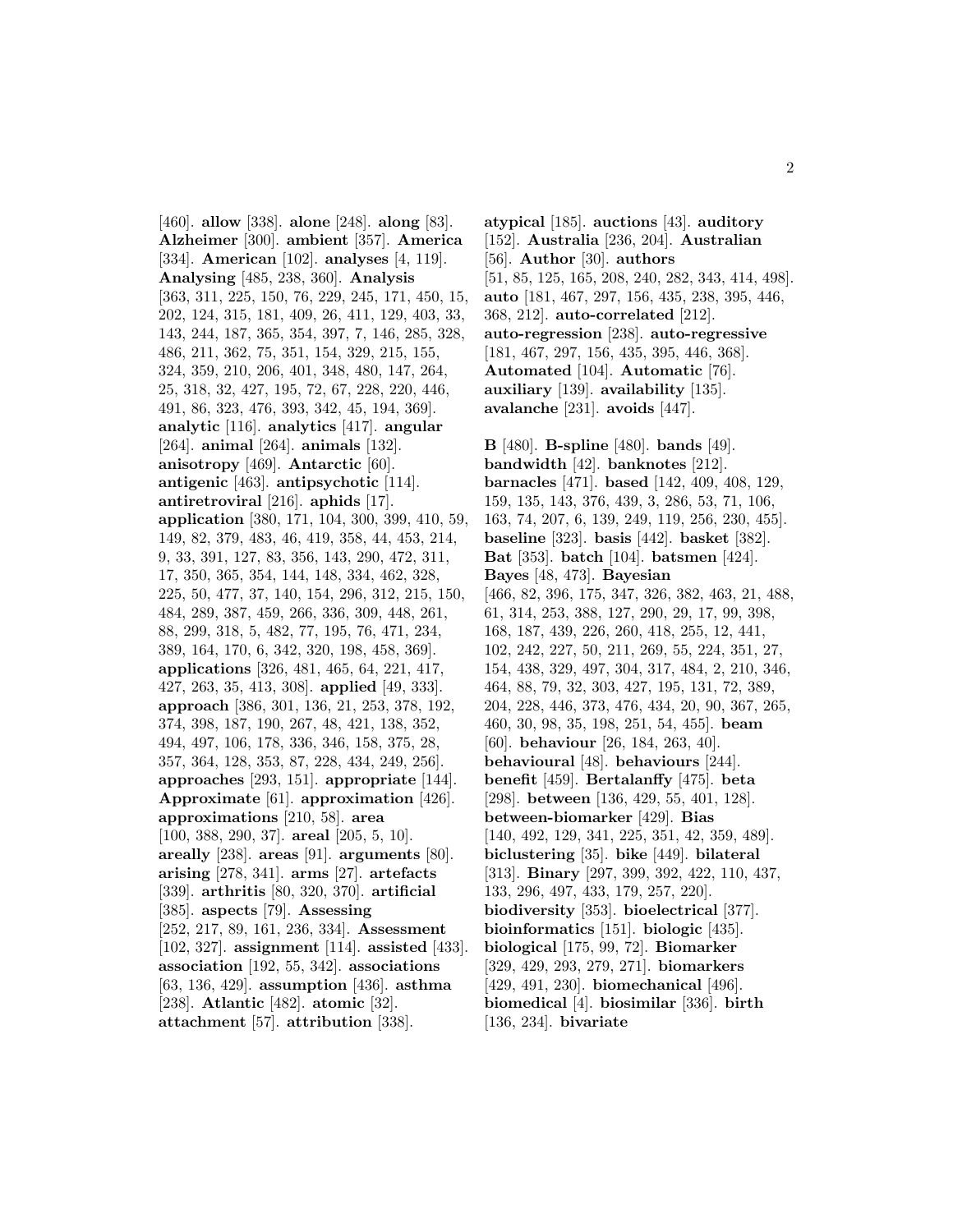[110, 199, 219, 480, 470]. **BLAST** [382]. **Blinded** [115]. **block** [390, 364]. **body** [342]. **bombs** [137]. **Boosting** [377, 106]. **bootstrap** [398, 42]. **borrow** [336]. **Borrowing** [78]. **Botswana** [128]. **Bradley** [134, 65]. **brain** [409, 316, 93, 45]. **breast** [225, 79, 68, 198]. **brick** [62]. **Britain** [82]. **Brownian** [25]. **burden** [199, 255]. **business** [314, 388, 153]. **busulfan** [460].

**calculation** [454]. **Calendarization** [145]. **calibrated** [336]. **Calibrating** [453]. **calibration** [396, 419]. **California** [238]. **call** [353]. **caller** [455]. **caloric** [122]. **cancer** [481, 486, 138, 3, 225, 211, 442, 443, 2, 79, 207, 68, 428, 198]. **candidate** [55]. **Capture** [82, 327]. **car** [262, 406]. **cards** [324]. **career** [66]. **Careful** [447]. **caries** [305]. **carriers** [167]. **Case** [487, 182, 200, 222, 24, 23, 486, 53, 362, 31, 80, 490, 262, 58, 259, 246]. **case-control** [200, 246]. **Case-only** [487]. **case-study** [182, 80, 490, 262, 58, 259]. **cases** [432]. **cash** [324]. **categorical** [10]. **categorization** [182, 329]. **Causal** [248, 323, 292, 27, 324, 80, 69]. **causality** [326]. **cause** [290]. **cause-specific** [290]. **causes** [486]. **cell** [330, 442, 460]. **cells** [22]. **censored** [300, 97, 38, 167, 150, 305, 434, 413]. **censoring** [385]. **census** [91]. **central** [259]. **chains** [483]. **challenges** [151]. **Champlain** [462]. **Change** [102, 83, 190, 32, 325, 45]. **change-point** [32]. **changes** [253, 334, 91, 120, 112, 291, 335]. **Chao** [356]. **characteristic** [217, 37]. **characteristics** [235]. **Characterizing** [173, 495]. **cheating** [40]. **chemotherapy** [79]. **childhood** [246]. **children** [472, 77]. **China** [410]. **choice** [303]. **chromosome** [304]. **chronic** [362, 458]. **chronological** [173]. **chute** [41]. **circular** [152]. **civil** [268]. **claims** [298, 131]. **class** [124, 26, 110, 391, 246]. **classes** [133, 366].

**classification** [270, 64, 168]. **classified** [19]. **Classifying** [124]. **cleft** [83]. **Climate** [102, 419, 326, 334, 14]. **climatic** [231]. **clinical** [281, 175, 44, 487, 115, 254, 255, 328, 48, 224, 80, 336, 428, 431, 196, 271, 302, 114]. **cluster** [358, 48, 421]. **Clustered** [370, 273, 392, 472, 354]. **clustering** [450, 390, 316, 168, 223, 144, 146, 445]. **co** [390]. **co-clustering** [390]. **cocaine** [212]. **coclustering** [485]. **cocoa** [164]. **coefficient** [422, 258]. **cognitive** [108, 56, 248, 228]. **Cohort** [350, 222, 458]. **coinfection** [31]. **collected** [170]. **collective** [330]. **colonization** [221]. **colour** [355]. **combination** [133, 474, 434]. **combinational** [175]. **combinations** [29, 438, 294, 428, 30]. **Combining** [374, 102, 107, 222]. **commensurate** [397]. **communities** [335]. **community** [364]. **comparative** [193]. **Comparing** [465, 257]. **comparison** [124, 6, 57]. **comparisons** [351, 65]. **compartment** [203]. **compatriot** [272]. **competing** [477, 18, 459, 490, 176, 164]. **complex** [322, 314, 53, 312, 118, 367]. **compliance** [27]. **complications** [140, 490]. **component** [15, 244, 285, 152, 4, 369]. **components** [7, 120, 206, 393]. **composite** [375, 67]. **compositional** [486, 476]. **compound** [276]. **computation** [61]. **computational** [191]. **computationally** [478]. **Computer** [419, 71, 266, 452]. **conditional** [467, 267, 156, 435, 213, 238, 373]. **conditions** [396, 41, 179]. **condom** [253]. **confidence** [49, 274, 456]. **configurations** [233]. **confirmatory** [103, 302]. **confounding** [292, 280, 350, 468]. **Congressional** [116]. **connected** [309]. **consecutive** [234]. **Constrained** [111]. **Constructing** [408]. **consumption** [390, 135]. **contact** [158]. **contacts** [13]. **Contents** [166, 209, 241, 283, 344, 415, 499]. **context** [297]. **Contextual** [366]. **Continuous**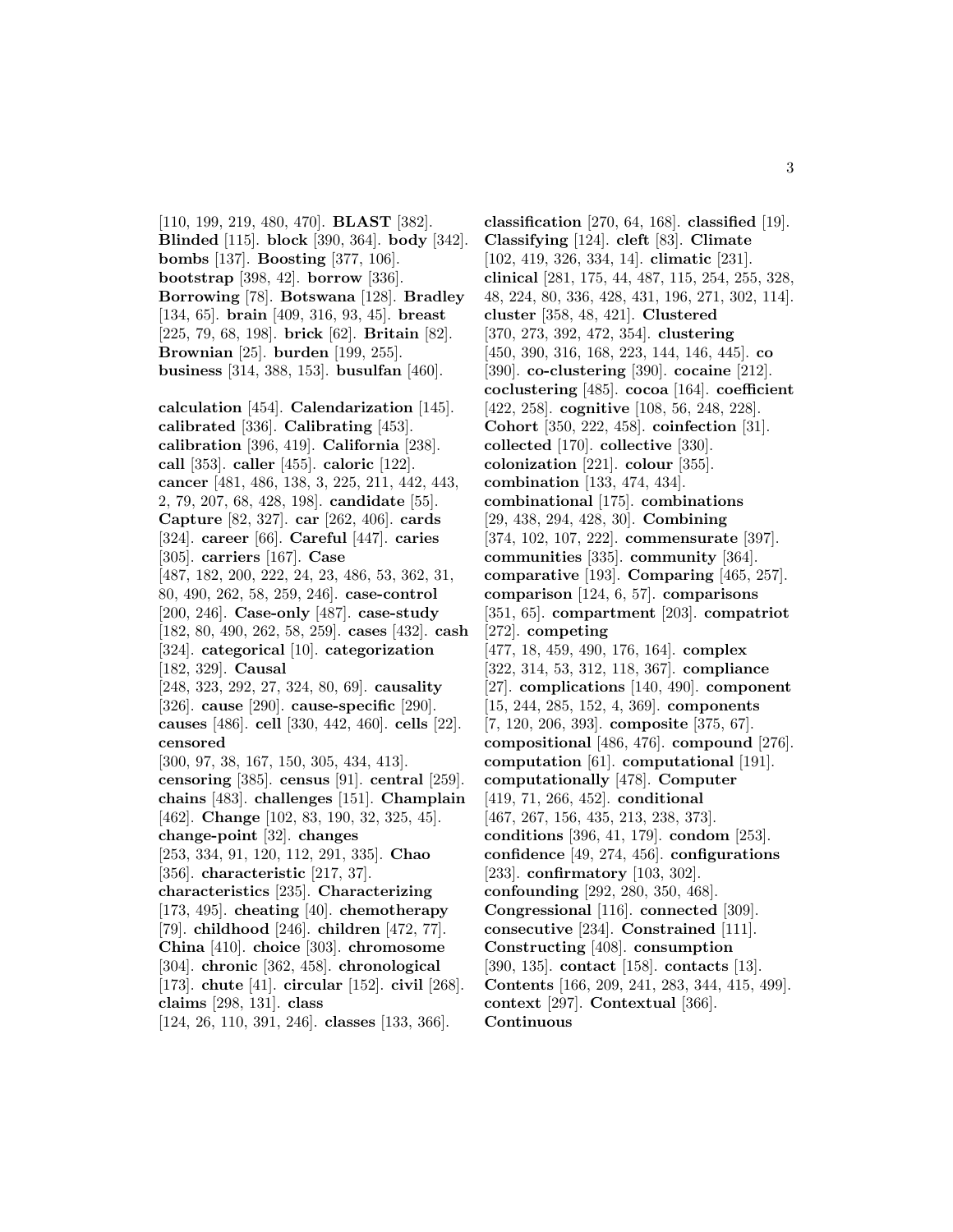[25, 437, 481, 115, 23, 433, 65, 428]. **contrast** [203, 45]. **contrast-enhanced** [203]. **contributions** [231]. **control** [200, 222, 453, 252, 23, 201, 384, 474, 53, 246]. **controlled** [24, 247]. **convolution** [22]. **cooled** [62]. **copula** [423, 29, 421, 18, 317, 262, 373, 30]. **copy** [269]. **core** [64, 122]. **correct** [183]. **correction** [140, 359]. **Correlated** [387, 399, 351, 305, 220, 478, 212]. **correlation** [363, 318, 470]. **cosmological** [42]. **cost** [12, 216]. **cost-effectiveness** [12]. **count** [365, 184, 50, 448, 263]. **Counting** [274, 320]. **counts** [467, 187, 354]. **county** [360]. **coupled** [96, 482, 157]. **course** [124]. **covariance** [275, 172]. **covariances** [120]. **covariate** [300, 23, 362, 103, 194]. **covariate-specific** [23]. **covariates** [182, 481, 117, 147, 407, 179, 263, 370, 413]. **Cox** [468, 427, 447, 245, 323]. **cracking** [62]. **crash** [262]. **credit** [478]. **Creutzfeldt** [46]. **crime** [326, 407]. **criminal** [184]. **criminology** [28]. **critical** [298, 121, 471]. **criticism** [452]. **Crohn** [490]. **crop** [480]. **Cross** [289]. **Cross-validatory** [289]. **cure** [3, 232, 176]. **cured** [38]. **current** [477, 375]. **curve** [49, 37]. **curves** [49, 390, 465, 121, 146, 471]. **cutting** [459]. **cycle** [347, 190, 153]. **cycles** [437]. **cylindrical** [375]. **cytostatic** [265]. **cytotoxic** [428]. **damage** [276, 320]. **Data** [466, 357, 380, 363, 171, 19, 313, 182, 200, 273,

423, 371, 191, 34, 411, 483, 392, 84, 326, 214, 253, 143, 199, 290, 244, 472, 311, 376, 13, 398, 97, 187, 365, 223, 354, 226, 397, 340, 285, 310, 486, 81, 50, 211, 477, 38, 352, 445, 75, 167, 497, 106, 132, 215, 152, 150, 359, 484, 118, 205, 39, 206, 218, 402, 305, 336, 346, 448, 401, 348, 261, 158, 238, 264, 25, 5, 77, 195, 470, 262, 232, 58, 485, 179, 65, 228, 10, 446, 47, 373, 170, 406, 491, 476, 434, 368, 212, 393, 73]. **data** [369]. **Datalink** [214]. **death**

[486, 352, 360, 176]. **deaths** [486]. **debit** [324]. **decision** [408, 87]. **decline** [56, 248]. **Decomposing** [267]. **decomposition** [459]. **decrease** [324]. **default** [242]. **Defibrillator** [76]. **deficiency** [44, 328, 413]. **degraded** [84]. **Delaunay** [100]. **delay** [298]. **delayed** [341, 465, 196]. **delays** [312]. **demand** [449, 324]. **dementia** [89]. **dendrite** [202]. **dengue** [467]. **density** [60, 495, 88]. **dental** [365]. **Dependence** [262, 24, 452, 259]. **dependent** [350, 18, 132, 73]. **deposition** [5]. **derived** [2]. **descriptors** [301]. **Design** [288, 182, 281, 175, 382, 99, 105, 254, 439, 255, 451, 219, 454, 436, 433, 435, 309, 147, 67, 428, 440, 431, 98, 271, 73, 40]. **designs** [59, 287, 488, 338, 111, 224, 438, 303, 95, 230, 302]. **detect** [304, 54]. **Detecting** [423, 341, 469, 452, 405, 112]. **detection** [421, 329, 377, 335, 256, 457]. **determination** [48]. **determine** [437]. **Determining** [137]. **developed** [19]. **development** [138]. **device** [135]. **diagnoses** [395]. **diagnosis** [211, 89]. **diagnostic** [222, 193, 327, 257]. **diagnostics** [266]. **dichotomous** [487]. **diet** [197]. **dieting** [247]. **differences** [205, 401]. **different** [231, 41]. **differential** [376, 187, 464, 68]. **differentially** [310, 346, 220]. **diffusion** [261]. **digit** [332]. **dimensional** [200, 315, 386, 481, 106, 484, 88, 493, 251]. **direct** [247, 40]. **directed** [488]. **directional** [172]. **Dirichlet** [81, 417]. **Disaggregated** [10]. **discontinuation** [39]. **discontinuous** [65]. **Discovering** [391]. **discovery** [6]. **discrepancy** [87]. **Discrete** [448, 250]. **disease** [410, 191, 46, 13, 189, 384, 167, 317, 387, 360, 291, 490, 157, 458, 369]. **diseases** [174]. **disorder** [100, 411]. **disorders** [171]. **disparities** [16]. **dispersion** [100]. **distance** [60]. **Distributed** [420, 218]. **distribution** [82, 298, 167, 163, 74, 261, 164]. **distribution-free** [261]. **distributional**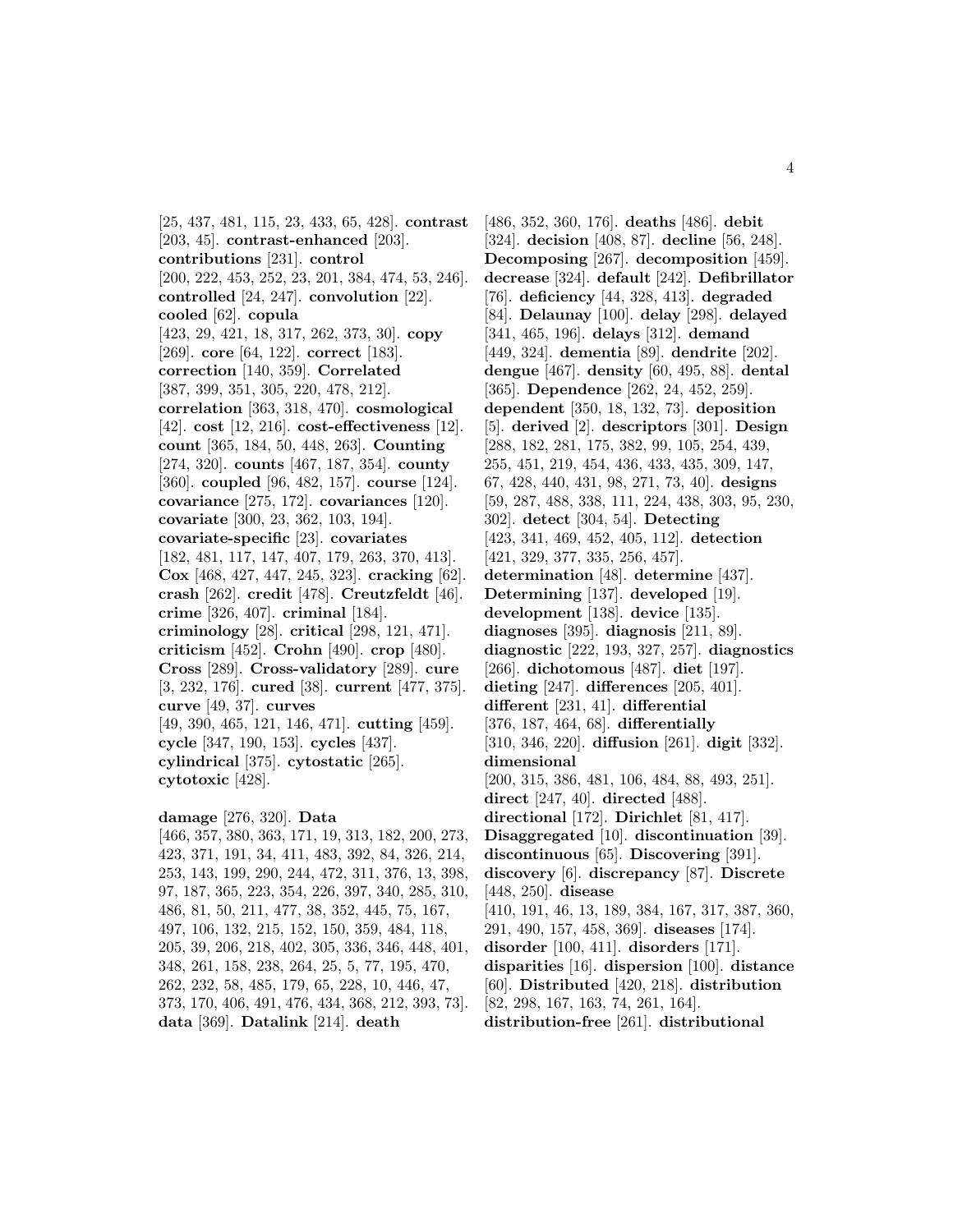[227, 112]. **distributions** [113, 1]. **disturbing** [26]. **diversity** [335]. **DNA** [159, 297, 186, 47, 54]. **Do** [324]. **does** [436]. **Domain** [348]. **Domain-selective** [348]. **dominated** [111]. **Dose** [441, 175, 432, 488, 437, 29, 133, 254, 474, 443, 438, 258, 294, 428, 440, 265, 30]. **dose-response** [258]. **dose-schedule** [254]. **doses** [442]. **dosing** [460]. **double** [182]. **downscaling** [204]. **drifter** [243]. **driven** [489]. **drivers** [148]. **driving** [330]. **dropout** [280, 248, 352, 180]. **drought** [378]. **drug** [29, 474, 213, 30]. **drug-induced** [213]. **drugs** [489]. **dual** [438, 40]. **dual-agent** [438]. **dunlin** [197]. **Dupuytren** [317]. **durations** [459]. **dye** [54]. **dye-labelled** [54]. **Dynamic** [134, 367, 153, 371, 44, 279, 206, 485, 229, 114, 179, 203, 393, 370, 458]. **dynamic/transition** [179]. **dynamics** [70, 316, 374, 189, 43, 407].

**early** [293, 441, 443, 431, 247]. **earthquake** [218]. **eastern** [236]. **echo** [60]. **echo-sounder** [60]. **echolocation** [353]. **Ecological** [339]. **ecology** [376, 264]. **economic** [142, 144, 87]. **edge** [489]. **Editors** [126]. **education** [128]. **effect** [313, 15, 272, 34, 292, 408, 391, 122, 350, 248, 459, 131, 69]. **effectiveness** [12, 114]. **effects** [149, 487, 127, 465, 252, 81, 27, 239, 258, 172, 464, 103, 76, 176, 68, 130, 491, 476, 263, 370, 161, 247, 57]. **efficacy** [435, 90]. **efficiency** [191]. **efficient** [478]. **egocentric** [158]. **electricity** [390]. **electrocardiograph** [146]. **electroencephalography** [484]. **emerging** [384]. **empirical** [82, 74]. **Emulating** [189]. **emulation** [322, 496, 266]. **end** [292, 487, 439, 150, 433]. **endogenous** [179]. **engine** [9]. **enhanced** [203]. **Ensemble** [490, 21, 188]. **environmental** [96, 50, 112, 41, 389]. **epidemic** [46]. **epidemiological** [322]. **epidemiology** [278, 50, 80, 28, 389]. **epistatic** [423].

**equality** [121]. **equation** [394, 376, 464]. **equations** [214]. **error** [278, 475, 150, 210, 183, 139]. **errors** [141, 107]. **erythematosus** [387]. **estimate** [253, 158]. **estimated** [492, 36, 453]. **estimates** [36, 385, 74, 139]. **Estimating** [371, 396, 483, 292, 60, 316, 199, 13, 350, 3, 42, 27, 167, 114, 128, 109, 69, 93, 247, 40, 149, 136, 214, 78, 43, 248, 468, 291]. **Estimation** [475, 22, 306, 142, 82, 386, 394, 388, 337, 310, 242, 286, 71, 312, 150, 2, 88, 79, 357, 164, 174, 373]. **estimator** [323]. **estimators** [356, 77]. **Euphausia** [60]. **evaluate** [216]. **Evaluating** [47, 130, 23, 258, 77]. **Evaluation** [159, 143, 74, 103, 58, 212]. **event** [136, 442, 490, 288, 470, 491, 393]. **event-related** [288]. **events** [24, 338, 234]. **evidence** [114, 47, 212]. **evolutionary** [301]. **evolving** [57]. **exact** [99]. **examining** [205]. **exciting** [407]. **existence** [320]. **expectile** [128]. **experimental** [463, 219]. **experiments** [59, 70, 99, 105, 451, 111, 178, 309, 288]. **expert** [231]. **Exploratory** [160, 63]. **Exploring** [449, 320, 487, 401, 68]. **exponential** [310]. **exposure** [8, 149, 362, 359, 88]. **exposures** [278, 77, 357]. **expressed** [346]. **extension** [118]. **extent** [79]. **external** [422]. **extraction** [104]. **extrapolation** [359]. **extremal** [259]. **extreme** [396, 334, 462, 385, 289, 213].

**facilitate** [337]. **facilities** [476]. **factor** [171, 116, 2, 377]. **factor-specific** [377]. **factorial** [182]. **factors** [456]. **failure** [225]. **failures** [219]. **fair** [480]. **familial** [186]. **families** [138]. **family** [310]. **farming** [325]. **Fast** [496, 119]. **feature** [104]. **fecundity** [215]. **feeding** [247]. **fermentation** [104]. **fertility** [448, 128]. **field** [6]. **fields** [33, 375]. **filter** [94]. **financial** [315, 160]. **find** [144]. **finding** [175, 432, 488, 29, 133, 254, 441, 474, 438, 440, 265, 30]. **findings** [81].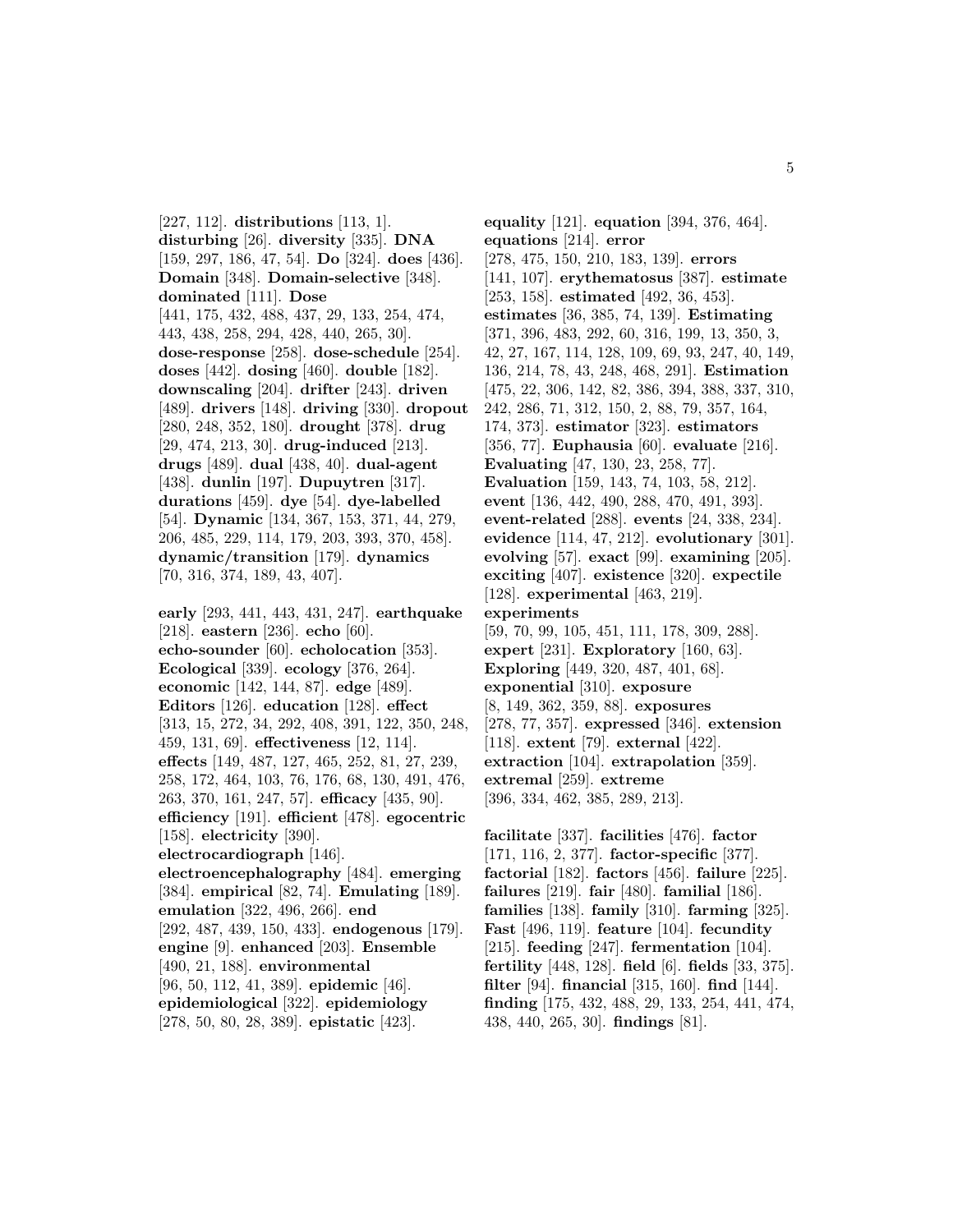**fingerprint** [469]. **Finite** [155, 483, 97, 3]. **fish** [270]. **fixation** [355]. **flashes** [235]. **Flexible** [169, 218, 86, 43, 106, 258]. **flood** [462]. **flows** [141, 41]. **follicle** [235]. **foot** [410]. **force** [32]. **Forecasting** [486, 141, 21, 113]. **forecasts** [290, 188]. **forests** [487]. **formation** [229]. **Forward** [256]. **fraction** [3, 176]. **fractures** [354]. **Frailty** [57, 174]. **framework** [63, 143, 14, 454, 27]. **France** [259]. **fraud** [457]. **free** [439, 255, 2, 261, 434, 93]. **French** [46]. **frequency** [121]. **frost** [236]. **fruits** [164]. **Fully** [356, 154]. **function** [252, 219, 71, 74, 65]. **function-on-scalar** [252]. **Functional** [445, 4, 393, 15, 390, 396, 408, 108, 223, 146, 111, 402, 348, 261, 377, 288, 446]. **functioning** [64]. **functions** [9, 121, 362, 167]. **Fusing** [5]. **fusion** [268]. **fuzzy** [374]. **gamma** [163]. **gaps** [267]. **gas** [62]. **gas-cooled** [62]. **Gaussian** [34, 226, 317, 427, 447, 493, 245, 412]. **gBOIN** [433]. **gene** [37, 72]. **General** [133, 356, 264, 313]. **Generalized** [106, 369, 59, 275, 467, 214, 298, 192, 17, 418, 163, 448, 113, 65]. **Generalizing** [178]. **generation** [59]. **generational** [366]. **genes** [55]. **genetic** [192, 260, 111, 318, 86, 456]. **genetically** [138]. **genomewide** [454]. **genomic** [6]. **genotype** [63, 423, 487]. **genotype-specific** [487]. **geoadditive** [20]. **geodesics** [83]. **geographical** [82, 301]. **geometric** [297]. **Geostatistical** [11]. **geostatistics** [425]. **Gibbs** [405]. **girl** [247]. **glacial** [347]. **global** [301, 357]. **goals** [195]. **grades** [433]. **graph** [310]. **graphene** [277]. **graphical** [423, 317, 412]. **graphics** [160]. **graphite** [62]. **gravity** [189, 249]. **gravity-based** [249]. **Great** [82]. **Group** [101, 214, 233, 255]. **grouped** [359]. **grouping** [339]. **groups** [81]. **growth** [475, 17, 7, 469, 2, 164, 277]. **guidance** [256].

**H1N1** [463]. **halving** [101]. **hand** [410]. **Handling** [179]. **harmonic** [59]. **hazard** [481, 323]. **hazards** [468, 232, 323]. **Health** [476, 181, 149, 362, 87, 249, 263, 311]. **healthcare** [74]. **healthy** [45]. **heart** [360]. **heat** [349]. **heatwaves** [259]. **heritability** [386]. **herpes** [31]. **heterogeneities** [174]. **heterogeneity** [380, 382, 391, 269, 325, 179, 161, 57]. **heterogeneous** [101, 442]. **Heteroscedastic** [238, 467]. **heteroscedasticity** [141]. **heuristic** [337]. **Hidden** [321, 82, 46, 495, 226, 304, 375, 157]. **Hierarchical** [162, 233, 149, 463, 21, 290, 252, 260, 190, 102, 154, 329, 2, 131, 357, 204, 249, 198]. **hierarchically** [493]. **hierarchies** [119]. **high** [200, 315, 386, 138, 137, 106, 484, 88, 493, 335, 251]. **high-risk** [138, 137]. **higher** [452]. **historical** [258, 336, 377]. **histories** [362]. **History** [322, 305]. **HIV** [350]. **homogeneous** [226, 367]. **hormone** [235]. **hospital** [168, 211]. **hospitalization** [238]. **hot** [235]. **household** [158]. **Houston** [349]. **human** [322, 44, 253, 97, 216, 31, 88, 395, 413]. **humanitarian** [266]. **hurricane** [276]. **hybrid** [222]. **identification** [159, 463, 438, 353, 57]. **identify** [244]. **Identifying** [293, 39, 346, 72]. **ignorability** [365]. **ignorable** [492, 280, 117, 244, 248, 75, 180]. **II** [254, 439, 137, 436, 435, 294, 428, 98]. **illness** [298]. **image** [409, 33, 45]. **image-based** [409]. **images** [4]. **imaging** [111, 261, 288, 203, 446, 90]. **immune** [44, 328, 413]. **immunodeficiency** [322, 44, 253, 97, 216, 31, 395, 413].

**immunotherapy** [465, 439]. **imperfectly** [230]. **Implementing** [313]. **implications** [485]. **importance** [200, 456]. **improve** [385, 2]. **Improved** [335]. **Improving** [386, 463]. **in-hospital** [168]. **incautious**

6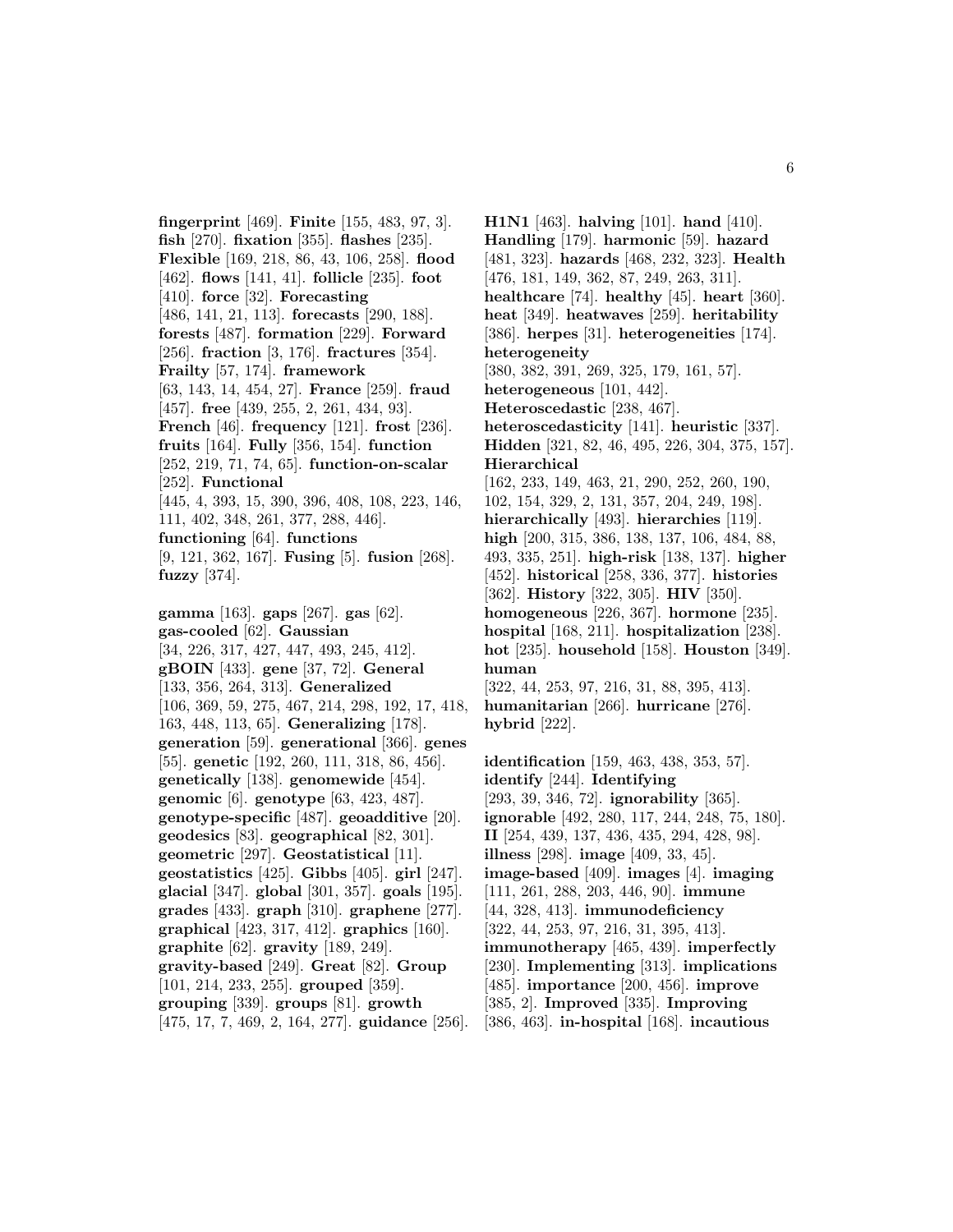[447]. **incidence** [91]. **income** [170]. **incomplete** [358]. **incompletely** [19]. **inconstancy** [194]. **incorporate** [301]. **incorporated** [340]. **indentation** [32]. **independent** [64]. **Index** [51, 85, 125, 165, 208, 240, 282, 343, 414, 498, 342]. **indicators** [142, 183]. **Indices** [492, 378, 143]. **indirect** [61]. **individual** [24, 397, 67, 161, 57]. **individualization** [441]. **induced** [213, 45]. **induction** [130]. **inequalities** [481]. **infection** [380, 92, 22]. **infectious** [410, 191, 13, 189, 384, 174]. **infer** [189]. **Inference** [197, 1, 466, 191, 496, 11, 61, 330, 17, 105, 426, 248, 269, 324, 402, 464, 299, 364, 447, 478]. **Inferences** [207]. **inferencing** [367]. **inferiority** [194]. **inferring** [260]. **inflated** [306, 365, 239, 263]. **inflation** [354, 494]. **influences** [231]. **influenza** [463]. **Information** [331, 284, 295, 307, 319, 345, 361, 372, 383, 400, 416, 430, 444, 461, 479, 281, 422, 78, 436, 107, 336]. **Information-adaptive** [281]. **informative** [371, 358, 352]. **Informing** [422]. **initial** [179]. **initialization** [94]. **initiating** [216]. **inject** [489]. **injury** [394, 213, 69]. **input** [445]. **instrumental** [468, 128]. **insurance** [298, 480, 131, 406]. **integer** [326, 467]. **integer-valued** [326, 467]. **integrated** [94, 426, 210, 58]. **Integration** [497, 357]. **integrative** [466]. **intelligence** [314]. **intensities** [370]. **Interaction** [68, 420]. **interactions** [260, 405, 318, 157]. **interglacial** [347]. **intermittently** [482]. **international** [64]. **interpolating** [145]. **interpolation** [333]. **interpreting** [14]. **Interval** [38, 224, 150, 305, 164]. **Interval-censored** [38, 150, 305]. **Intervention** [76, 114, 68]. **intratumour** [269]. **intravenous** [460]. **inverse** [251]. **inversion** [198]. **Investigating** [180, 211, 120]. **involving** [27]. **ionospheric** [121]. **isotonic** [127]. **isotope** [197]. **Issue** [331, 284, 295, 307, 319, 345, 361, 372, 383,

400, 416, 430, 444, 461, 479, 177, 308, 431]. **issues** [52, 454]. **Italian** [364]. **item** [184].

**Jakob** [46]. **Janeiro** [333]. **Joint** [437, 56, 477, 215, 342, 250, 340, 352, 130, 90, 320]. **jump** [256].

**Kalman** [94]. **Kaplan** [465]. **key** [151]. **killer** [442]. **kind** [298]. **kinetic** [99]. **kinetics** [277]. **kinship** [159]. **know** [274]. **krill** [60].

**labelled** [54]. **labour** [477]. **lag** [420]. **Lagrangian** [243]. **lags** [218]. **Lake** [462]. **Landmark** [458]. **languages** [401]. **Laplace** [426, 210, 58]. **large** [301, 84, 419, 299, 41]. **large-scale** [301, 299]. **lasso** [441, 453]. **late** [122]. **Latent** [26, 185, 450, 124, 181, 390, 411, 382, 110, 226, 148, 81, 229, 493, 246]. **left** [496]. **length** [190]. **leukaemia** [130]. **level** [397, 360, 5, 95, 370]. **levels** [97, 334]. **licensed** [148]. **life** [124, 279, 305, 485]. **lifetime** [171, 164]. **light** [366]. **likelihood** [129, 394, 192, 337, 267, 75, 158, 375, 65]. **likelihood-based** [129]. **limited** [253]. **line** [43, 384]. **Linear** [300, 182, 59, 8, 275, 386, 92, 451, 296, 299, 413, 73, 458]. **Linguistic** [15]. **linked** [119]. **lip** [83]. **liver** [213]. **living** [248]. **load** [49]. **local** [484]. **localization** [152]. **Locally** [33, 156]. **location** [379, 106]. **locations** [355]. **Log** [296, 427, 447, 245]. **log-Gaussian** [427, 447, 245]. **Log-mean** [296]. **logistic** [392, 201, 140]. **logit** [337, 113]. **logit-normal** [113]. **long** [44, 235]. **long-term** [44, 235]. **Longitudinal** [181, 311, 108, 56, 45, 26, 411, 97, 248, 473, 279, 352, 215, 206, 162, 86, 393, 263, 342, 458, 250]. **lottery** [272]. **low** [69]. **lower** [399]. **lung** [207, 69]. **lupus** [91, 387].

**macroeconomic** [371]. **magnetic** [111, 288, 203, 446, 90]. **management** [471]. **Managing** [87]. **mapping** [349]. **Marginal**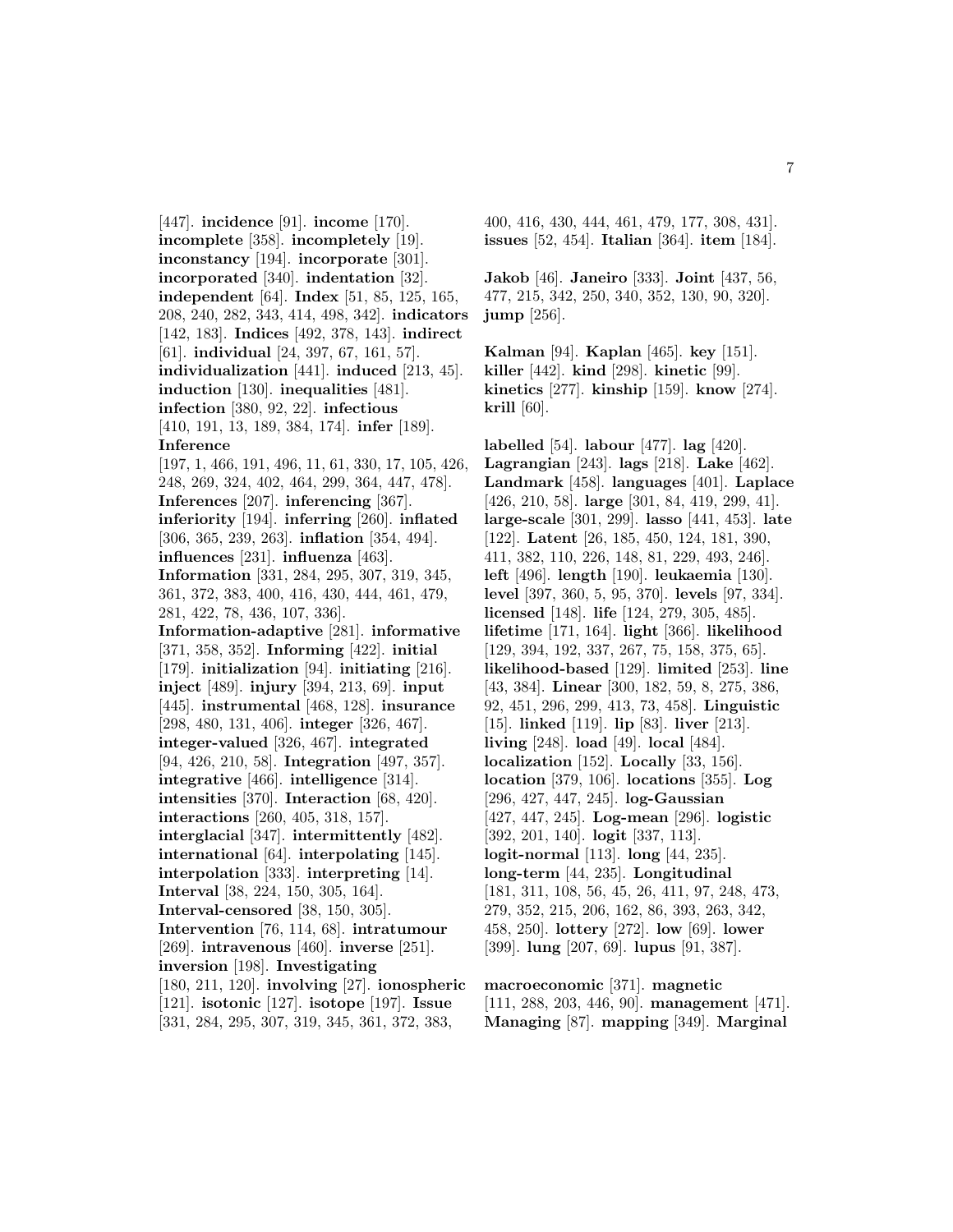[392, 354, 232, 342]. **marginalized** [239]. **marked** [132]. **marker** [230, 271]. **marker-adaptive** [230]. **marker-stratified** [271]. **markers** [23]. **Markov** [450, 483, 46, 467, 495, 226, 355, 304, 221, 375, 157, 321, 6]. **mass** [34, 42, 155, 342]. **match** [424]. **matched** [19, 200, 23]. **matching** [322, 313]. **material** [396, 32]. **Mathematical** [31]. **mathematics** [391]. **Mauritius** [489]. **maximum** [337]. **meal** [299]. **mean** [121, 296, 470]. **means** [82]. **measles** [92]. **measured** [475, 437, 215, 147, 230]. **measurement** [141, 278, 210, 183]. **measurements** [108, 38, 279, 257]. **measures** [152, 4]. **Measuring** [237]. **Mechanism** [340]. **mechanisms** [330]. **median** [36]. **Mediation** [365, 323]. **medical** [457]. **Medicare** [16]. **Meier** [465]. **membership** [76]. **memory** [79, 427]. **menopause** [190]. **menstrual** [190]. **mental** [171]. **meta** [129, 403, 397, 351, 154, 329, 427]. **meta-analysis** [129, 403, 397, 351, 154, 329, 427]. **metabolomics** [206]. **metaregression** [389]. **method** [214, 328, 184, 103, 480]. **methodological** [52]. **methodology** [137, 431]. **Methods** [425, 432, 60, 23, 53, 39, 198, 54]. **Mexican** [199]. **mice** [122]. **microbial** [335]. **microelectronics** [127]. **microscopy** [32]. **misaligned** [285, 402]. **misclassification** [271]. **misclassified** [220, 491]. **mismeasured** [362, 413]. **missing** [244, 311, 398, 340, 75, 76]. **Mixed** [34, 258, 15, 182, 386, 411, 144, 473, 351, 464, 299, 478]. **mixed-type** [144]. **mixing** [197]. **Mixture** [63, 171, 181, 358, 199, 3, 167, 304, 132, 155, 2, 205, 1]. **mixtures** [466, 34, 483, 97, 417, 303, 67, 493, 47]. **mobility** [421, 180]. **model** [171, 322, 236, 390, 396, 347, 419, 222, 422, 333, 496, 463, 475, 495, 110, 481, 143, 199, 290, 376, 306, 116, 268, 334, 189, 43, 381, 102,

14, 140, 18, 239, 304, 327, 152, 258, 2, 433, 205, 206, 266, 305, 346, 448, 360, 264, 291, 131, 232, 485, 176, 357, 157, 203, 204, 277, 65, 478, 323, 434, 90, 265, 263, 35, 413, 73, 458]. **model-assisted** [433]. **model-based** [143]. **model-free** [434]. **Modelling** [380, 399, 332, 44, 97, 190, 462, 235, 234, 259, 142, 63, 182, 410, 94, 8, 34, 134, 84, 135, 314, 33, 437, 297, 56, 354, 226, 260, 268, 96, 340, 138, 184, 231, 477, 91, 352, 154, 62, 155, 317, 484, 218, 213, 407, 28, 262, 364, 10, 321, 249, 370, 457, 251, 153]. **models** [466, 450, 15, 273, 181, 423, 371, 59, 149, 275, 386, 379, 191, 411, 46, 358, 44, 92, 326, 420, 467, 197, 24, 22, 133, 449, 17, 99, 398, 426, 168, 226, 418, 337, 190, 451, 12, 148, 310, 355, 473, 81, 3, 156, 286, 55, 296, 329, 31, 468, 106, 132, 215, 221, 317, 185, 435, 210, 169, 80, 387, 162, 464, 103, 145, 238, 405, 375, 299, 25, 377, 482, 262, 66, 229, 395, 179, 87, 243, 174, 170, 6, 20, 368, 246, 320, 370, 413, 369, 412, 250]. **Moderated** [65]. **moderators** [408]. **modified** [111]. **molecular** [198]. **molecularly** [436]. **monetary** [256]. **monitoring** [115, 348, 353]. **monotonicity** [436]. **morphological** [146]. **mortality** [290, 418, 362, 207, 16]. **motion** [25]. **motor** [252]. **mouth** [410]. **movement** [330, 376, 264]. **mover** [320, 370]. **Movers** [325]. **moving** [393]. **Multi** [481, 60]. **multi-beam** [60]. **Multi-dimensional** [481]. **Multicenter** [76]. **Multiclass** [368]. **multicountry** [272]. **multilevel** [299, 170]. **multimodal** [376]. **multimorbidity** [296]. **multinomial** [354]. **multiobjective** [111]. **multiphase** [89]. **multiple** [149, 192, 133, 442, 349, 387, 103, 261, 77, 114]. **multiple-assignment** [114]. **multiplexed** [54]. **Multipollutant** [278]. **multirater** [195]. **multiscale** [268]. **multispecies** [381, 245]. **multistate** [138, 221, 80, 387, 305, 370]. **multistore** [368]. **multitreatment** [27]. **Multitype** [202]. **Multivariate** [141, 8, 275, 411, 426,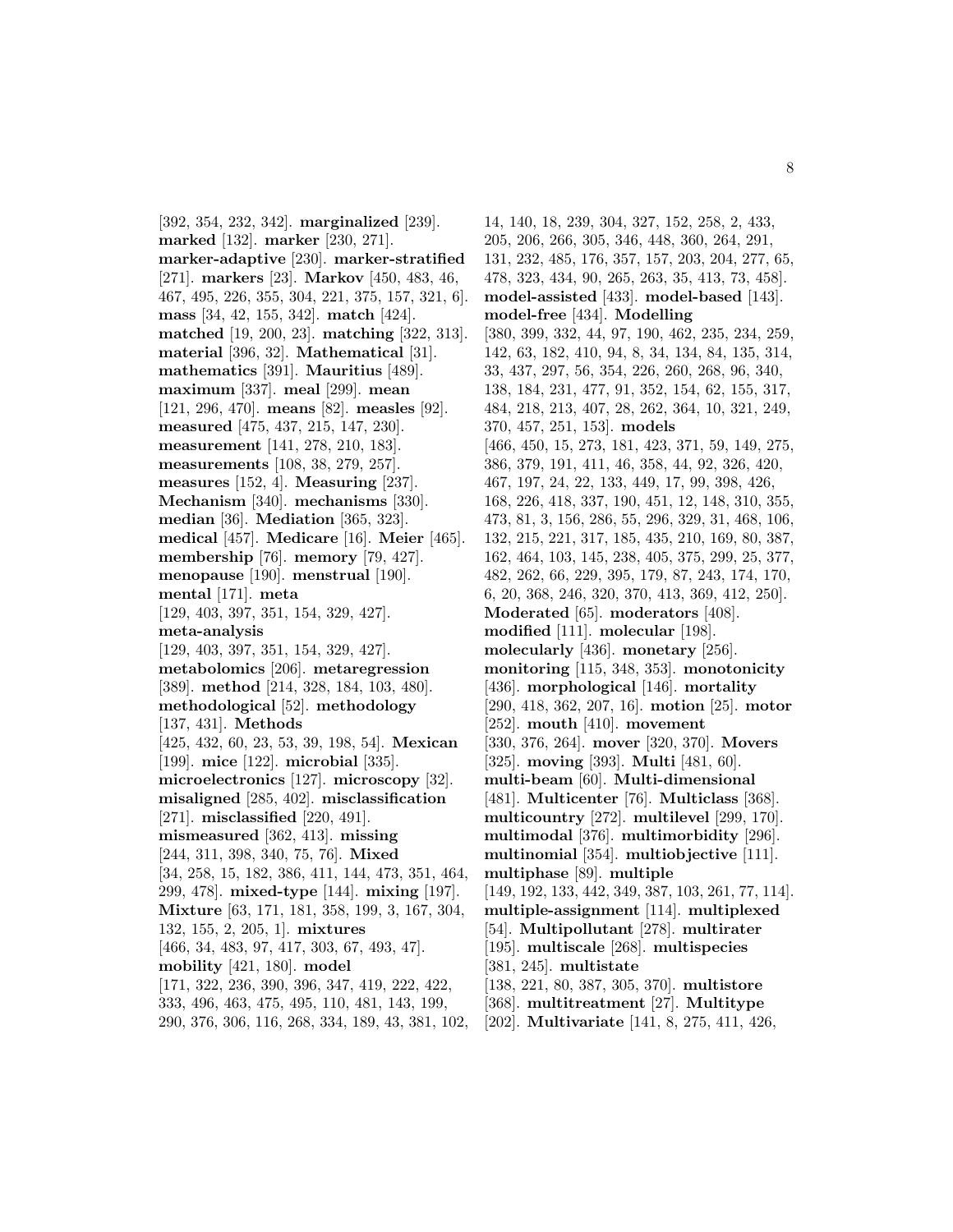146, 266, 171, 403, 378, 285, 227, 225, 55, 205, 402, 360, 405, 389, 170, 245]. **mutation** [167, 455]. **mutations** [269].

**nanoparticle** [100]. **national** [272, 311]. **nations** [450]. **natural** [442]. **negative** [78]. **neonates** [440]. **nested** [363, 426, 215, 210, 58]. **Network** [6, 313, 202, 315, 223, 397, 310, 452, 308, 367]. **Network-based** [6]. **networked** [318]. **networks** [314, 311, 421, 312, 169, 309, 162, 158, 229, 57]. **neuroimaging** [427]. **neuron** [202]. **neuronal** [108]. **nevi** [77]. **newly** [148]. **Non** [273, 473, 474, 389, 139, 492, 59, 8, 419, 92, 453, 333, 280, 244, 226, 451, 248, 111, 55, 27, 468, 489, 482, 195, 471, 373, 321, 180, 367, 460, 194, 413]. **non-compliance** [27]. **non-dominated** [111]. **non-homogeneous** [226, 367]. **non-ignorable** [492, 280, 244, 248, 180]. **non-inferiority** [194]. **non-linear** [59, 8, 92, 451, 413]. **Non-parametric** [273, 473, 474, 389, 55, 195, 471, 373, 460]. **non-probability** [492, 453]. **non-proportional** [468]. **Non-response** [139]. **non-stationary** [419, 333, 482]. **non-uniform** [489]. **non-volcanic** [321]. **normal** [113]. **North** [334, 102, 482]. **novel** [378, 285]. **nuisance** [115]. **number** [269]. **numbers** [274]. **nurse** [362]. **Objective** [242]. **objects** [7]. **observation**

[221, 370]. **observational** [292, 214]. **observations** [60, 164, 321]. **observed** [423]. **ocean** [495, 289, 243]. **ocular** [355]. **odds** [140]. **offenders** [173]. **oligonucleotides** [54]. **on-line** [43, 384]. **oncology** [175, 29, 30]. **one** [306]. **one-inflated** [306]. **only** [84, 487]. **onset** [122, 167]. **operating** [37]. **Optimal** [59, 233, 287, 193, 451, 219, 384, 221, 309, 230, 437, 99, 293, 224, 438, 303, 288, 114]. **Optimization** [135, 337, 71]. **Optimizing**

[442, 294, 460]. **Optimum** [105]. **order** [328, 417]. **ordered** [273]. **ordering** [213, 207]. **orders** [446]. **Ordinal** [148, 340, 195, 485, 294]. **ordinally** [64]. **oscillation** [482]. **osteoporotic** [354]. **outcome** [437, 4, 73]. **outcome-dependent** [73]. **outcomes** [422, 403, 108, 248, 351, 490, 220, 294, 161, 250]. **outputs** [396, 419, 102, 14]. **Ovarian** [235]. **overall** [130]. **overdose** [474]. **overexpressed** [304]. **overhaul** [9].

**paediatric** [93]. **PairClone** [455]. **paired** [199, 65]. **pairs** [19, 455]. **pancreatic** [138, 211]. **panel** [170, 180]. **parameter** [496, 337, 12, 42, 215]. **parameters** [115, 13]. **Parametric** [163, 294, 273, 473, 474, 55, 195, 471, 389, 373, 460]. **Pareto** [142]. **Parliament** [364]. **partial** [318, 207]. **Partially** [246, 423, 73]. **participation** [249]. **passive** [366]. **pathway** [412]. **pathways** [72]. **patient** [382, 397]. **patients** [26, 442, 69, 93, 161]. **Pattern** [358, 84]. **patterns** [332, 449, 116, 349, 452, 405, 245]. **penalized** [278, 394, 481, 108, 158, 480, 364, 65]. **Penn** [235]. **people** [489]. **Peptide** [404]. **Percentile** [74]. **Percentile-based** [74]. **performance** [74]. **periodontal** [273]. **persistent** [26]. **pertussis** [199]. **Phase** [435, 98, 254, 439, 441, 443, 224, 436, 433, 294, 428, 431, 434, 338]. **phonetic** [401]. **phosphorylation** [2]. **physical** [244, 472, 122]. **pitch** [15]. **plantation** [191]. **plants** [7]. **platelet** [2]. **platelet-derived** [2]. **platform** [443]. **plot** [67]. **pneumococcal** [221]. **Point** [84, 202, 135, 449, 439, 190, 137, 349, 405, 407, 28, 32, 5, 447, 245]. **points** [292, 487, 150, 433, 471]. **Poisson** [306, 239, 276]. **policy** [256]. **political** [453]. **polling** [453]. **pollutants** [149, 420]. **pollution** [278, 136, 285, 362, 357, 369]. **population**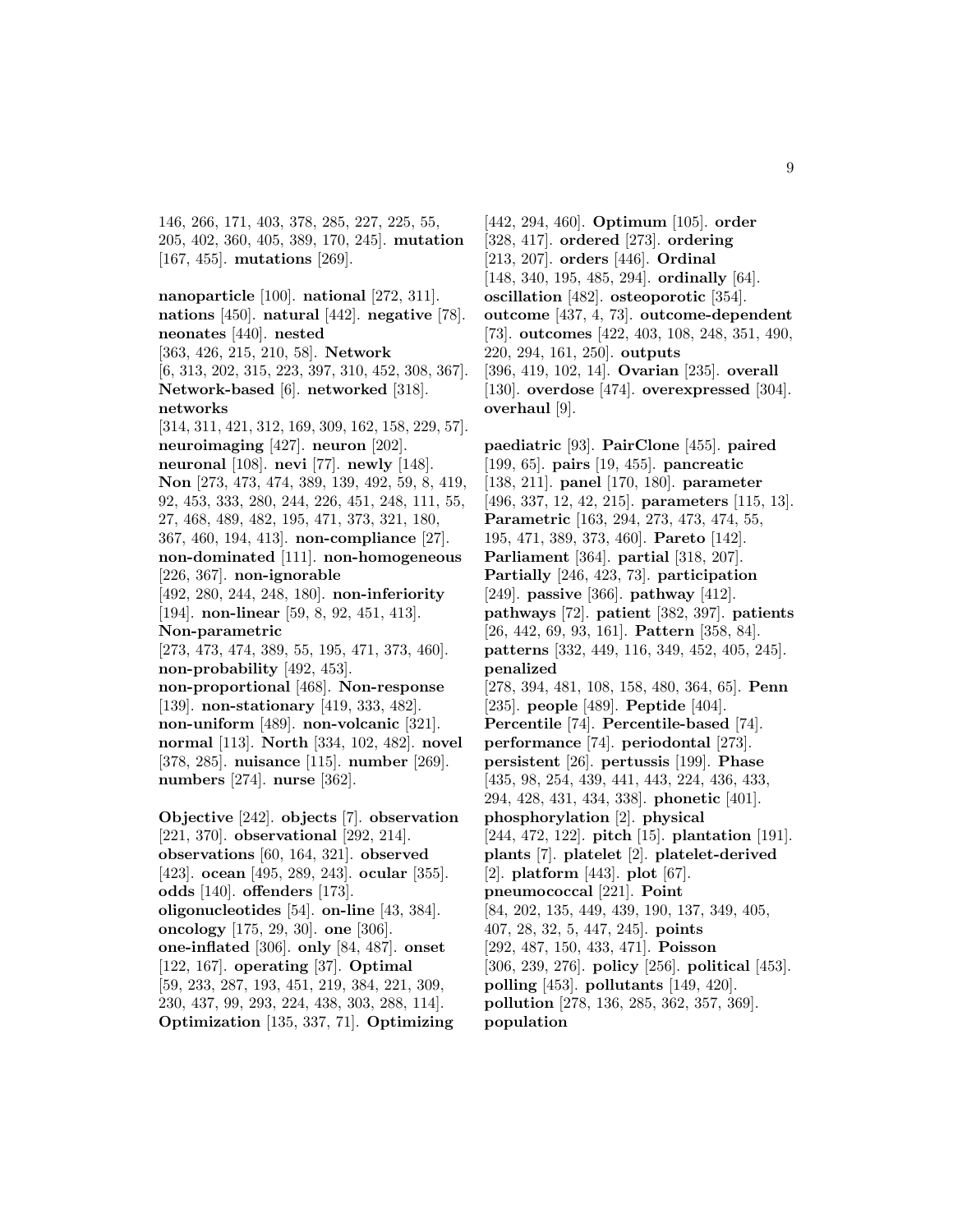[94, 356, 143, 17, 306, 3, 53, 320, 16]. **population-based** [3, 53]. **populations** [101, 78, 55]. **portfolio** [71]. **positive** [306, 78]. **post** [391, 286, 188]. **post-processing** [286, 188]. **post-treatment** [391]. **posterior** [426]. **potential** [376, 161]. **Power** [397, 135, 454, 336, 113, 406]. **practical** [52]. **practices** [247]. **prealigned** [7]. **precipitation** [334]. **precision** [460]. **predictability** [256]. **predicted** [117]. **Predicting** [216, 41, 249, 90, 278, 234]. **Prediction** [298, 493, 49, 422, 279, 497, 490, 395, 393, 458]. **predictive** [78, 201, 406, 98]. **predictiveness** [23]. **predictors** [408, 235]. **Preface** [177, 308, 431]. **preference** [332]. **preferential** [11, 425, 57]. **pregnancies** [234]. **pregnancy** [358]. **preliminary** [77]. **prescription** [39, 457]. **presence** [141, 84, 280, 244, 168, 355, 225, 468, 271]. **presence-only** [84]. **present** [339]. **preterm** [136, 234]. **prevalence** [253, 40]. **prevention** [216, 195]. **price** [43]. **pricing** [406]. **principal** [15, 244, 7, 285, 324, 120, 206, 4, 393, 369]. **prior** [336, 447]. **prioritization** [443]. **prioritizing** [195]. **priors** [397, 484, 207]. **private** [310]. **Probabilistic** [244, 186, 206, 113, 353]. **probabilities** [489, 109]. **probability** [492, 453, 242, 98]. **probe** [198]. **probit** [116, 478]. **problems** [314, 133, 251]. **procedure** [468, 89]. **process** [104, 202, 70, 135, 449, 81, 137, 276, 417, 427, 320]. **processes** [380, 301, 312, 387, 238, 112, 407, 447, 245]. **processing** [286, 188]. **profile** [348]. **profiles** [104, 26, 159, 244]. **Program** [102]. **programme** [68, 249]. **progression** [439, 255, 2, 387, 93]. **progression-free** [439, 255, 2, 93]. **Projecting** [418]. **propagation** [312]. **propensity** [313, 178]. **Properties** [77, 396]. **proportional** [140, 468, 232, 323]. **proportions** [492, 354].

**prostate** [2]. **protein** [151]. **proteomic** [34]. **providers** [74]. **proxies** [107]. **psoriatic** [80, 320, 370]. **public** [312]. **publication** [129]. **purity** [123]. **puzzle** [494].

**quality** [143, 485, 357]. **quality-of-life** [485]. **Quantifying** [100, 176]. **Quantile** [279, 472, 267, 50, 71, 385, 163, 112, 342]. **quantitative** [55, 47, 90]. **quantum** [123]. **Quasi** [70, 192]. **Quasi-experiments** [70]. **quasi-likelihood** [192]. **questioning** [40]. **questionnaire** [77]. **questions** [184].

**race** [360]. **Racial** [16]. **radiation** [127, 359, 45]. **Radiologic** [409]. **rain** [462]. **rainfall** [226, 204]. **Raman** [54]. **random** [487, 337, 310, 81, 239, 150, 147, 176, 6, 370]. **random-effects** [81]. **random-field** [6]. **random-graph** [310]. **randomization** [196, 98]. **randomized** [487, 48, 76, 114, 40]. **randomly** [300]. **rank** [118, 86]. **ranked** [229]. **Ranking** [456, 424, 366]. **rate** [150, 232]. **rates** [480, 360, 207]. **ratio** [36]. **ratios** [193]. **reactors** [62]. **readmission** [211]. **Realtime** [270]. **recapture** [82, 327]. **receiver** [37]. **recently** [19]. **receptor** [2]. **recommendation** [109]. **reconciliation** [52]. **recording** [341]. **recovery** [132, 79]. **recruitment** [281]. **Rectangular** [450]. **recurrent** [380, 24, 470]. **Reduced** [149, 489, 86]. **reduction** [440]. **reference** [207]. **referenced** [238]. **refinement** [404]. **regime** [495, 374, 114]. **regimes** [130]. **Regional** [102, 176, 276, 205]. **regions** [84, 304]. **registration** [290]. **Regression** [220, 466, 300, 278, 379, 392, 127, 29, 133, 472, 108, 252, 227, 201, 50, 279, 140, 75, 239, 296, 152, 163, 169, 238, 112, 264, 427, 471, 128, 493, 460, 342, 30, 73]. **regressive** [181, 467, 297, 156, 435, 395, 446, 368]. **regular** [262, 164]. **related** [288]. **relation** [362, 212]. **relationship** [128]. **relationships** [162]. **Relative** [36, 176].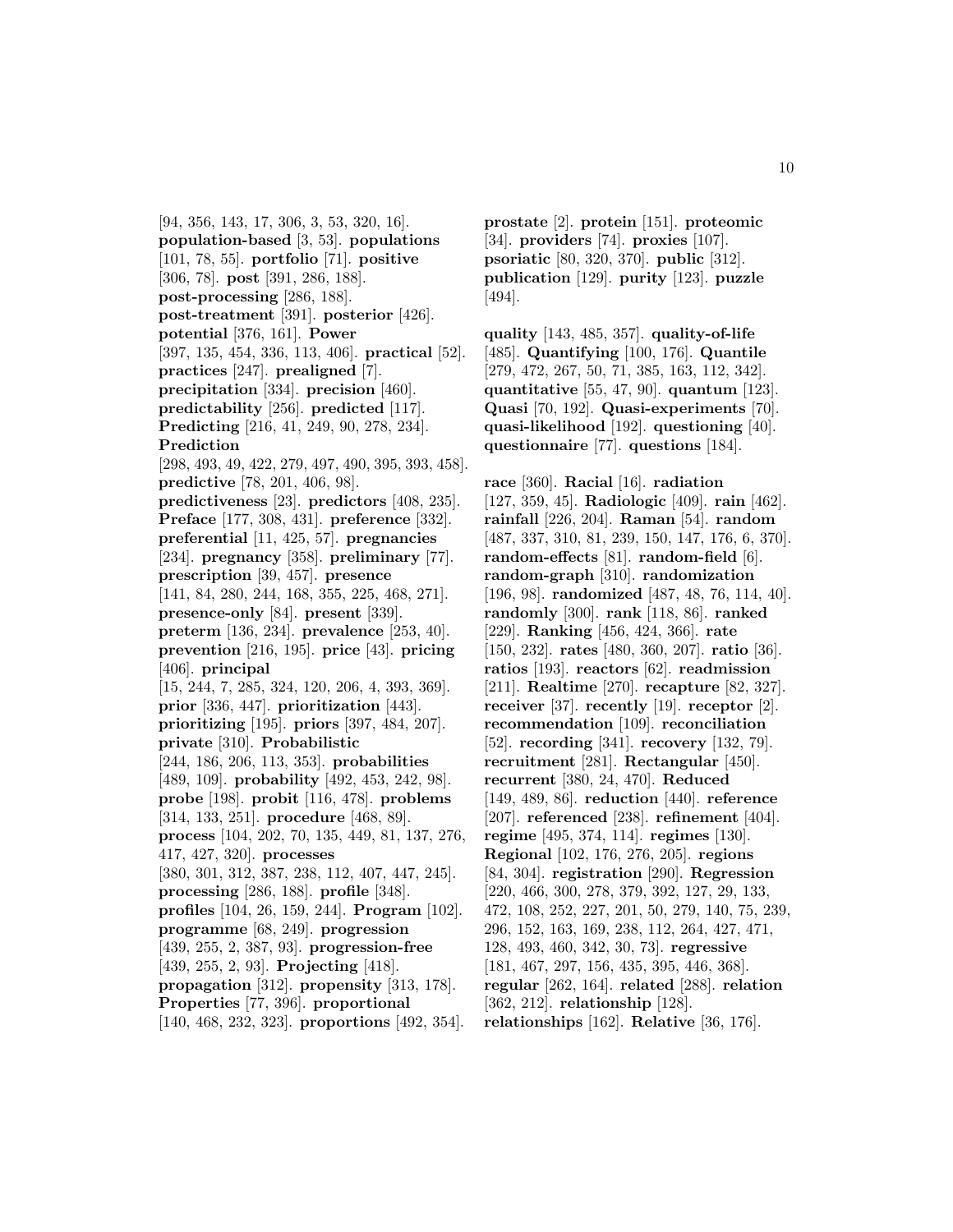**reliability** [9]. **relief** [266]. **renal** [387]. **repeat** [159, 47]. **repeated** [358, 38, 152, 234, 257]. **replicated** [449]. **replication** [22]. **Report** [126]. **reported** [181]. **reporting** [351]. **request** [135]. **require** [436]. **research** [8, 305, 195, 263, 250]. **residential** [180]. **residual** [279, 194]. **resonance** [111, 288, 203, 446, 90]. **respiratory** [369]. **respondent** [489]. **respondent-driven** [489]. **response** [182, 451, 381, 258, 139, 196, 30, 40]. **responses** [110, 340, 227, 296, 185]. **restriction** [122]. **restrictive** [247]. **retail** [417]. **retesting** [233]. **return** [334, 494]. **return-inflation** [494]. **returns** [379]. **reviews** [222]. **ribonucleic** [97, 454, 329]. **richness** [335]. **Rio** [333]. **risk** [236, 8, 36, 422, 143, 138, 137, 359, 349, 291, 478]. **risks** [211, 477, 352, 18, 459, 490, 176, 164, 16]. **river** [223, 169]. **RNA** [346]. **RNASeqDesign** [454]. **road** [141, 8]. **Robust** [142]. **role** [403]. **Romance** [401]. **rotating** [170]. **rules** [408]. **runs** [95]. **Safety** [214, 8, 366]. **sales** [272, 368]. **salvage** [130]. **sample** [48, 118, 261, 170, 20, 16]. **samples** [142, 492, 67]. **sampling** [60, 11, 425, 193, 339, 53, 489, 73]. **sanitation** [476]. **scalar** [408, 252]. **scale** [379, 301, 473, 106, 299]. **scaled** [64]. **scales** [217]. **scenario** [119]. **scenario-based** [119]. **schedule** [254]. **schizophrenia** [114]. **school** [299]. **science** [308]. **sclerosis** [261]. **score** [313, 178]. **scores** [391, 205]. **scoring** [192]. **Scottish** [143]. **scrapie** [82]. **sea** [375]. **search** [404]. **searching** [186]. **second** [59, 298, 328, 76]. **second-harmonic** [59]. **second-order** [328]. **secondary** [403]. **sector** [325]. **Segmentation** [375, 483]. **seismic** [251]. **seizure** [440]. **Selection** [64, 492, 423, 386, 347, 173, 441, 201, 225, 37, 42, 497, 484, 289,

266, 346, 405, 88, 131, 20, 198, 302, 456]. **selective** [281, 348]. **Self** [407, 181, 24]. **self-controlled** [24]. **Self-exciting** [407]. **self-reported** [181]. **semantic** [182]. **semi** [483, 495]. **semi-Markov** [483, 495]. **semicompeting** [211, 352]. **semicontinuous** [381]. **semilocal** [286]. **Semiparametric** [432, 168, 23, 28, 127, 187, 328, 211, 71, 128, 86, 476]. **Senate** [237]. **sensitive** [184, 40]. **Sensitivity** [194, 129, 324]. **sensory** [483]. **sequence** [124, 135, 187]. **sequences** [66]. **sequencing** [454, 329, 346]. **sequential** [214, 365, 255, 25, 114]. **serial** [173]. **series** [315, 8, 326, 52, 24, 160, 243, 321, 369]. **serological** [380, 199, 13]. **set** [72]. **sets** [64, 456]. **settings** [200]. **settlement** [298]. **severe** [235]. **severity** [394, 289]. **sex** [360]. **sexually** [31]. **Shape** [83, 7, 409, 379, 106]. **shaped** [7]. **shared** [215]. **Sharing** [310, 449]. **shark** [356]. **sharp** [374]. **shifts** [495]. **short** [159, 122, 235, 113, 47]. **short-** [235]. **short-term** [122]. **shrinkage** [77]. **Signal** [379, 348]. **signals** [377]. **signature** [302]. **significant** [72]. **Similarity** [286]. **Similarity-based** [286]. **simplex** [31]. **simulated** [337, 334]. **Simulation** [359, 88, 262]. **simulators** [266]. **Simultaneous** [49, 52, 394, 402, 299, 149]. **Simultaneously** [354, 192]. **sites** [463, 339]. **size** [358, 391, 306, 48]. **skewed** [388]. **slab** [484]. **Small** [290, 388]. **Smooth** [120, 164, 374, 323]. **smoothing** [82, 156, 291, 86]. **snow** [41]. **social** [481, 13, 310, 177, 309, 162, 229, 228]. **socio** [144]. **socio-economic** [144]. **soft** [150, 32]. **software** [19]. **sojourn** [370]. **some** [485, 93]. **sonar** [270]. **sorting** [111]. **sounder** [60]. **Source** [312, 28]. **sources** [107]. **south** [236, 204]. **south-eastern** [236]. **south-west** [204]. **Space** [96, 410, 92, 384, 145, 360, 5, 482, 229]. **space-time** [410]. **spaceborne** [127]. **spaces** [7]. **sparse** [386, 463, 116, 321].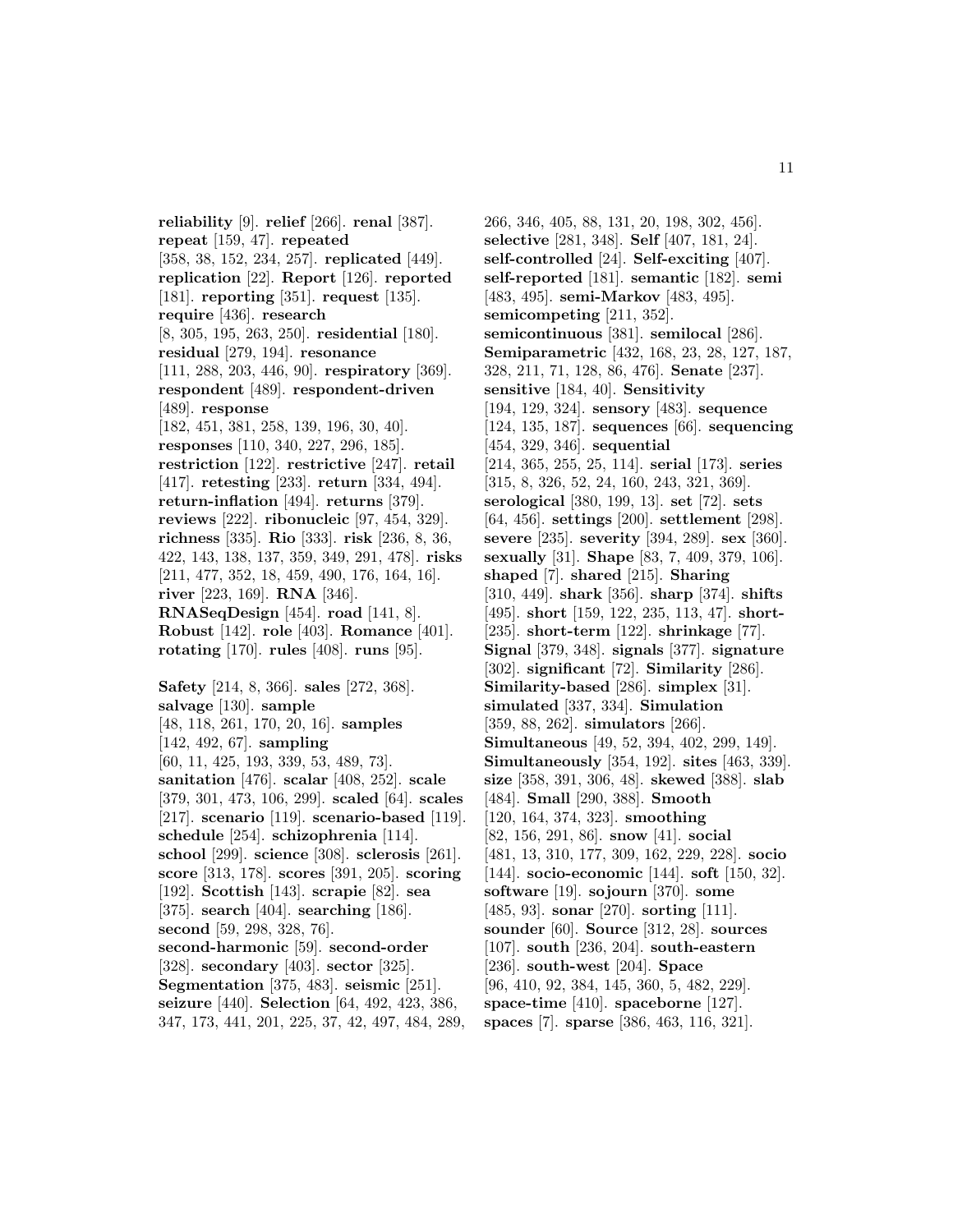**Spatial** [421, 91, 203, 363, 273, 191, 136, 419, 333, 426, 173, 156, 205, 172, 107, 405, 407, 131, 232, 10, 251]. **Spatially** [223, 188, 395, 392, 117, 285, 172, 446]. **spatiodynamic** [236]. **Spatiotemporal** [268, 112, 96, 334, 189, 381, 231, 291]. **special** [432]. **species** [335]. **specific** [450, 487, 290, 23, 377]. **specification** [447]. **spectra** [54]. **spectral** [316]. **spectrometry** [34, 155]. **spectrum** [301]. **spike** [484]. **spike-and-slab** [484]. **spines** [202]. **spline** [480]. **splines** [278, 145]. **spoken** [401]. **spontaneous** [477]. **sports** [134]. **spraying** [287]. **stable** [197]. **stage** [293, 428, 1, 196, 265, 263, 271]. **stages** [154]. **stalked** [471]. **standardization** [294]. **Standardized** [378, 205]. **star** [7]. **star-shaped** [7]. **State** [482, 92, 333, 145]. **states** [123]. **stationary** [419, 333, 33, 482]. **Statistical** [191, 330, 151, 62, 409, 496, 105, 55, 401, 348, 308]. **statistics** [177, 417]. **status** [181, 13, 477]. **statuses** [93]. **stayer** [320, 370]. **stayers** [325]. **stem** [460]. **step** [52, 291]. **stimulating** [235]. **Stochastic** [376, 213, 17, 404, 464, 364, 277]. **stock** [379, 494]. **storm** [276, 289]. **strategic** [237]. **strategies** [186, 1]. **strategy** [327]. **stratification** [144, 324]. **Stratified** [410, 178, 271]. **strength** [95]. **stroke** [252]. **Structural** [12, 151, 325, 87]. **structure** [363, 463, 229, 364]. **structured** [227, 55, 493, 198]. **structures** [172, 228]. **studies** [200, 278, 222, 292, 365, 23, 293, 3, 53, 221, 427, 86, 180, 246, 198, 413]. **Study** [311, 56, 300, 182, 358, 44, 197, 127, 148, 328, 477, 362, 454, 140, 80, 464, 261, 299, 490, 262, 58, 114, 259, 370, 458, 350, 235, 77, 247]. **studying** [481, 7]. **subclone** [455]. **Subgroup** [491, 302, 382, 38, 76]. **subject** [351, 27, 139]. **Subsample** [75]. **suicide** [195]. **sum** [118]. **superba** [60]. **supervised** [348]. **surface** [451, 243]. **surgery** [83]. **surgical** [140, 490]. **surveillance** [58]. **survey**

[142, 388, 339, 184, 118, 485, 183, 170, 139]. **surveys** [453, 473]. **Survival** [362, 147, 171, 292, 56, 168, 439, 255, 328, 497, 215, 2, 232, 176, 130, 69, 460, 93, 413]. **survivors** [68]. **Swiss** [350]. **switching** [467]. **Switzerland** [58]. **symptoms** [399]. **synchronization** [377]. **syndrome** [44, 328, 413]. **synthesizing** [397]. **systematic** [222, 252, 107]. **systemic** [387]. **systems** [159, 52, 449, 219, 71, 312, 482, 109, 367].

**table** [19]. **Tackling** [280]. **tail** [142, 385]. **tandem** [159, 47]. **target** [173]. **targeted** [443, 436, 230]. **Tariffs** [313]. **teenage** [148]. **telematics** [406]. **temperature** [333, 122, 188]. **Temporal** [429, 483, 238]. **tensor** [261]. **term** [44, 122, 235, 113]. **terminal** [470]. **termination** [293]. **terrorism** [81]. **Terry** [134, 65]. **test** [424, 326, 118, 205, 261, 77]. **Testing** [121, 123, 471, 412, 101, 233, 192, 55]. **tests** [222, 257]. **Texas** [349]. **texture** [33]. **their** [148]. **themed** [177, 308, 431]. **theoretic** [436]. **therapies** [133, 443]. **therapy** [434, 230]. **thermal** [287]. **three** [151]. **threshold** [201, 216, 289, 153]. **tidal** [69]. **Time** [174, 380, 450, 410, 8, 136, 326, 292, 341, 52, 280, 350, 96, 384, 160, 494, 216, 120, 360, 147, 25, 490, 5, 243, 491, 321, 434, 393, 263, 413, 369]. **time-dependent** [350]. **time-specific** [450]. **time-to-event** [136, 490, 491]. **time-to-toxicity** [434]. **times** [182, 225, 442, 221, 147, 393, 370]. **timescales** [215]. **timing** [234]. **tissue** [203]. **Topic** [457]. **total** [255]. **totals** [453]. **tournaments** [134]. **toxicity** [255, 433, 435, 434]. **traces** [212]. **Tracking** [92]. **tract** [399, 108]. **trade** [313, 313]. **traffic** [141, 452]. **trait** [63]. **traits** [192, 55]. **trajectories** [124, 243]. **transcripts** [346]. **transformation** [458]. **transformed** [445]. **transition** [411, 179, 370]. **transitions** [374]. **transmission** [322, 174].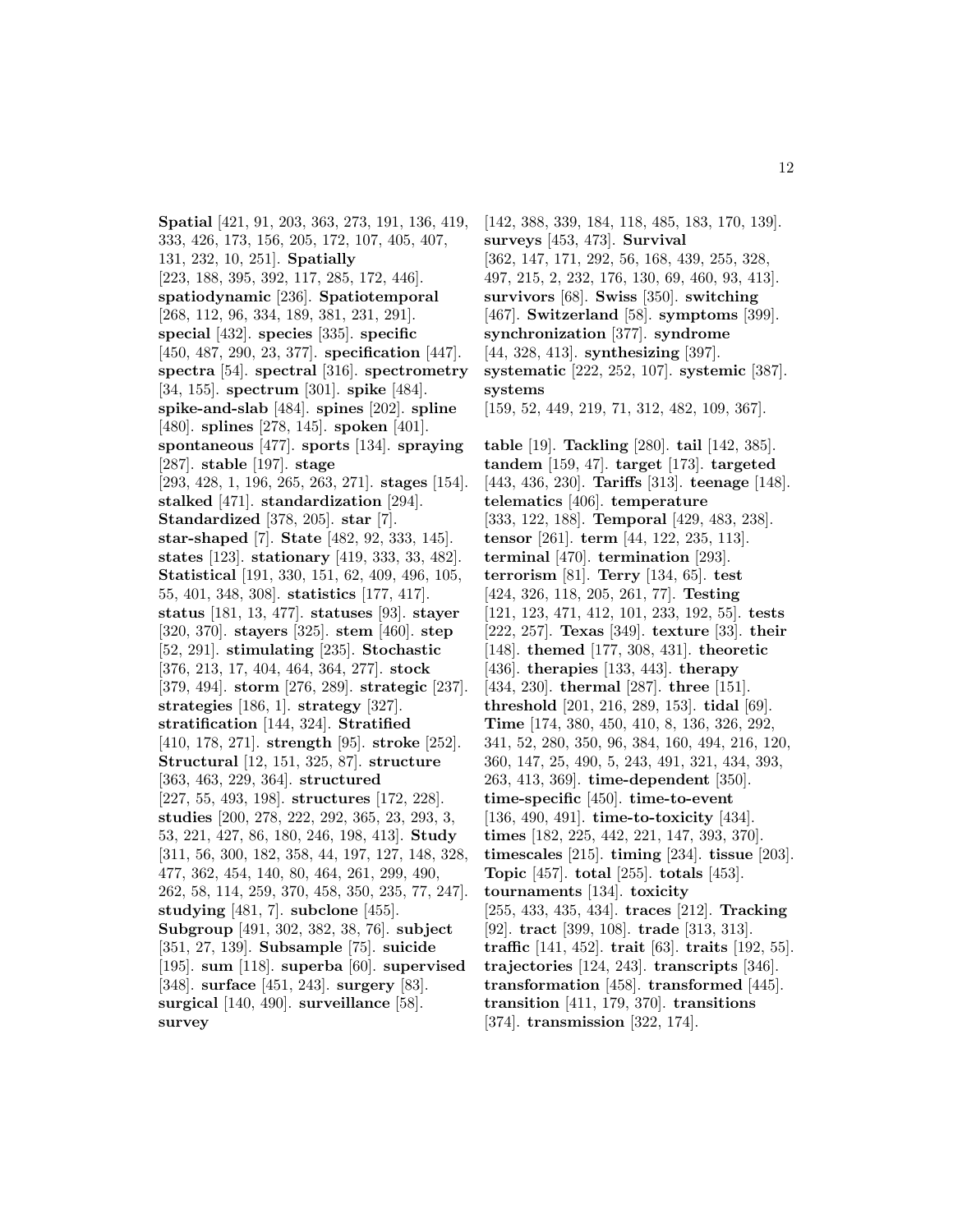**transmitted** [31]. **transplantation** [460]. **transportation** [312]. **treated** [350]. **Treatment**

[443, 292, 408, 487, 391, 465, 350, 384, 351, 216, 39, 79, 114, 1, 130, 491, 90, 161]. **trees** [487, 68]. **tremor** [321]. **trends** [332, 481, 429, 291]. **triadic** [228]. **trial** [255, 328, 433, 435, 294, 431, 98, 271, 76]. **Trials** [114, 281, 175, 382, 487, 193, 465, 115, 254, 439, 441, 48, 474, 443, 224, 27, 438, 258, 336, 76, 67, 428, 434, 196, 194, 302]. **triangulation** [100]. **triple** [438]. **tropical** [276]. **tumour** [464, 93, 45]. **tumours** [409]. **twin** [373]. **twins** [110]. **Two** [95, 428, 196, 263, 271, 36, 420, 52, 437, 293, 154, 31, 152, 261, 203, 257, 294, 1, 265]. **two-agent** [294]. **two-component** [152]. **Two-level** [95]. **two-sample** [261]. **Two-stage** [428, 196, 263, 271, 293, 1, 265]. **two-step** [52]. **two-tissue** [203]. **type** [144, 31, 234].

**UK** [418]. **unbalanced** [168]. **unbiased** [36]. **Uncertainty** [117, 488, 9, 338, 12, 359, 289, 87]. **uncertainty-directed** [488]. **undergoing** [79]. **underwater** [270]. **unemployment** [459]. **unexploded** [137]. **unified** [433]. **uniform** [489]. **unit** [10]. **units** [309]. **univariate** [378]. **unknown** [408, 132, 150, 93]. **unmeasured** [292, 468]. **unobserved** [325, 179]. **Unravelling** [406]. **unrepresentative** [178]. **unrest** [268]. **uptake** [45]. **Urban** [349]. **urinary** [399]. **use** [411, 253, 337, 183, 170]. **Using** [19, 385, 58, 322, 15, 423, 101, 100, 396, 34, 26, 453, 214, 60, 316, 496, 298, 61, 22, 199, 306, 252, 226, 418, 255, 190, 441, 102, 217, 486, 3, 156, 404, 329, 137, 215, 324, 317, 484, 349, 435, 210, 452, 480, 485, 176, 229, 67, 128, 164, 65, 428, 47, 170, 245, 1, 434, 412]. **utility** [439]. **utility-based** [439]. **utilizing** [359].

**Vaccine** [214]. **Validation** [39, 293]. **validatory** [289]. **value** [289]. **valued** [326, 467]. **values** [398, 78, 213]. **variability** [495, 190]. **Variable** [200, 201, 88, 386, 411, 148, 441, 497, 468, 484, 185, 405, 131, 128, 198, 456]. **variable-selection** [456]. **variables** [399, 391, 388, 64, 226, 144, 96, 445, 493, 139]. **variance** [322, 348, 470]. **variant** [46]. **variation** [269, 176]. **variety** [67]. **varying** [380, 280, 494, 258, 172, 147, 395, 446, 174, 263, 413]. **varying-coefficient** [258]. **vector** [368]. **vehicle** [394]. **vehicles** [366]. **velocity** [41]. **ventilation** [69]. **ventricle** [496]. **verbal** [79]. **versatile** [103]. **versus** [57]. **Very** [113]. **Very-short-term** [113]. **veterinary** [58]. **via** [449, 111, 445, 493, 90, 265, 161]. **videos** [270]. **vine** [262]. **viral** [22]. **virtualized** [71]. **virus** [322, 44, 463, 253, 97, 216, 31, 395, 413]. **Visualizing** [9]. **vital** [290]. **volatility** [315, 374, 160]. **volcanic** [321]. **volume** [85, 125, 166, 165, 209, 241, 240, 283, 282, 344, 343, 415, 414, 499, 498, 69]. **voting** [116].

**wage** [267]. **War** [137]. **wavelet** [33, 256]. **wavelet-based** [256]. **wavelets** [217]. **weak** [452]. **weather** [21, 131]. **Weibull** [219, 448]. **weighing** [274]. **weight** [47]. **Weighted** [37, 398, 223]. **Weighting** [53]. **weights** [170]. **wellbeing** [450]. **west** [204]. **Western** [204]. **wet** [5]. **whale** [356]. **while** [107]. **who** [489]. **whole** [316]. **whole-brain** [316]. **Wilcoxon** [118]. **win** [272]. **wind** [113]. **windows** [393]. **Within** [24, 158]. **within-household** [158]. **Within-individual** [24]. **without** [365]. **women** [79, 128]. **working** [427]. **Workload** [71]. **World** [137].

**xenography** [464].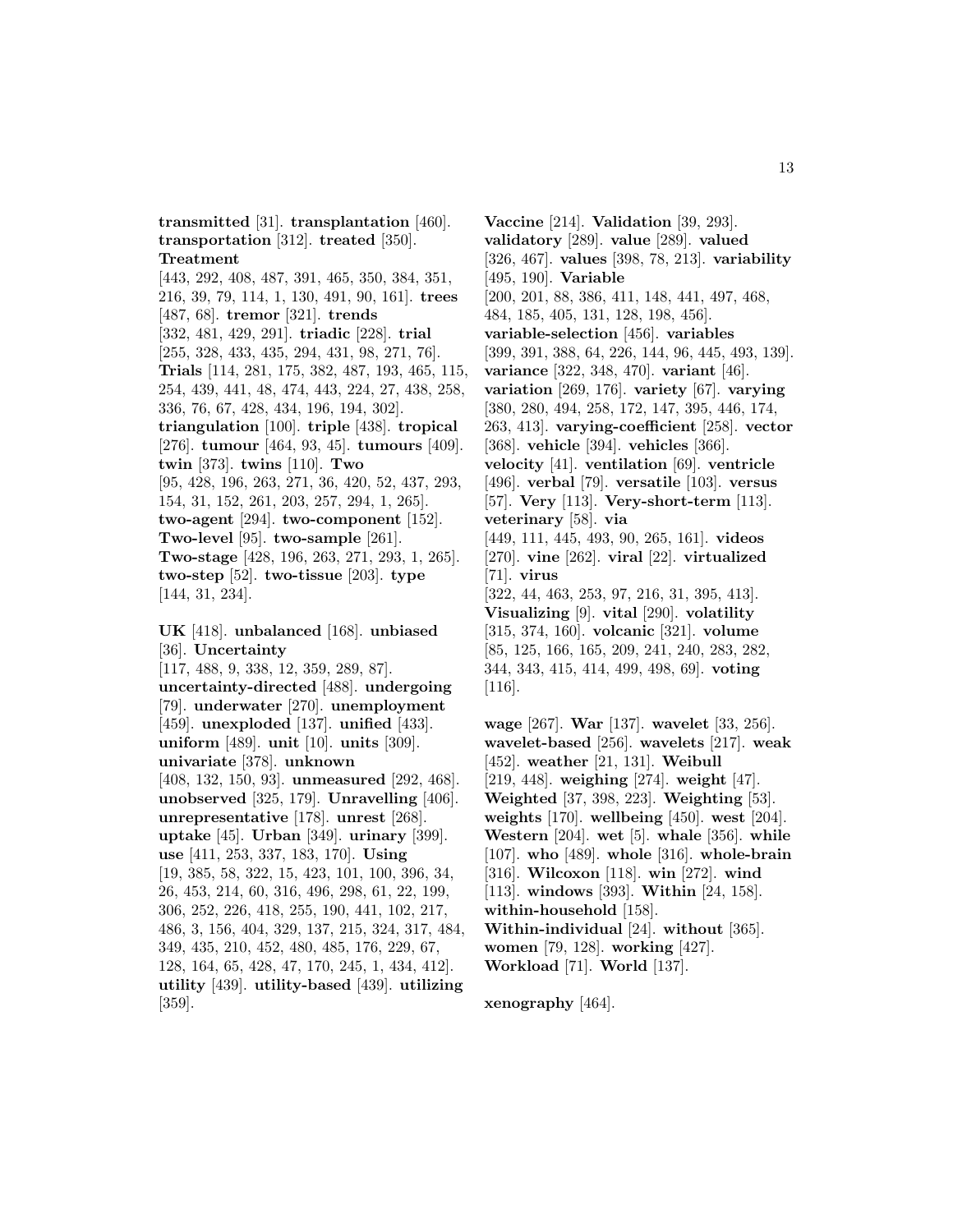**years** [91]. **yeast** [260].

**Zelterman** [356]. **zero** [365, 354, 239, 263]. **zero-inflated** [365, 239, 263]. **zones** [137].

### **References**

#### **Wahed:2010:ITS**

[1] Abdus S. Wahed. Inference for two-stage adaptive treatment strategies using mixture distributions. Applied Statistics, 59 (1):1–18, January 2010. CODEN AP-STAG. ISSN 0035-9254 (print), 1467- 9876 (electronic).

### **Morita:2010:BHM**

[2] Satoshi Morita, Peter F. Thall, B. Nebiyou Bekele, and Paul Mathew. A Bayesian hierarchical mixture model for platelet-derived growth factor receptor phosphorylation to improve estimation of progression-free survival in prostate cancer. Applied Statistics, 59 (1):19–34, January 2010. CODEN AP-STAG. ISSN 0035-9254 (print), 1467- 9876 (electronic).

### **Lambert:2010:ECF**

[3] P. C. Lambert, P. W. Dickman, C. L. Weston, and J. R. Thompson. Estimating the cure fraction in population-based cancer studies by using finite mixture models. Applied Statistics, 59(1):35– 55, January 2010. CODEN APSTAG. ISSN 0035-9254 (print), 1467-9876 (electronic).

### **OConnor:2010:FPC**

[4] Emma O'Connor, Nick Fieller, Andrew Holmes, John C. Waterton, and Edward Ainscow. Functional principal component analyses of biomedical images as outcome measures. Applied Statistics, 59 (1):57–76, January 2010. CODEN AP-STAG. ISSN 0035-9254 (print), 1467- 9876 (electronic).

### **Sahu:2010:FPA**

[5] Sujit K. Sahu, Alan E. Gelfand, and David M. Holland. Fusing point and areal level space–time data with application to wet deposition. Applied Statistics, 59(1):77–103, January 2010. CO-DEN APSTAG. ISSN 0035-9254 (print), 1467-9876 (electronic).

### **Wei:2010:NBG**

[6] Peng Wei and Wei Pan. Networkbased genomic discovery: application and comparison of Markov random-field models. Applied Statistics, 59(1):105– 125, January 2010. CODEN APSTAG. ISSN 0035-9254 (print), 1467-9876 (electronic).

### **Hotz:2010:SSP**

[7] T. Hotz, S. Huckemann, A. Munk, D. Gaffrey, and B. Sloboda. Shape spaces for prealigned star-shaped objects—studying the growth of plants by principal components analysis. Applied Statistics, 59(1):127–143, January 2010. CODEN APSTAG. ISSN 0035- 9254 (print), 1467-9876 (electronic).

#### **Bijleveld:2010:MNL**

[8] Frits Bijleveld, Jacques Commandeur, Siem Jan Koopman, and Kees van Montfort. Multivariate non-linear time series modelling of exposure and risk in road safety research. Applied Statistics, 59(1): 145–161, January 2010. CODEN AP-STAG. ISSN 0035-9254 (print), 1467- 9876 (electronic).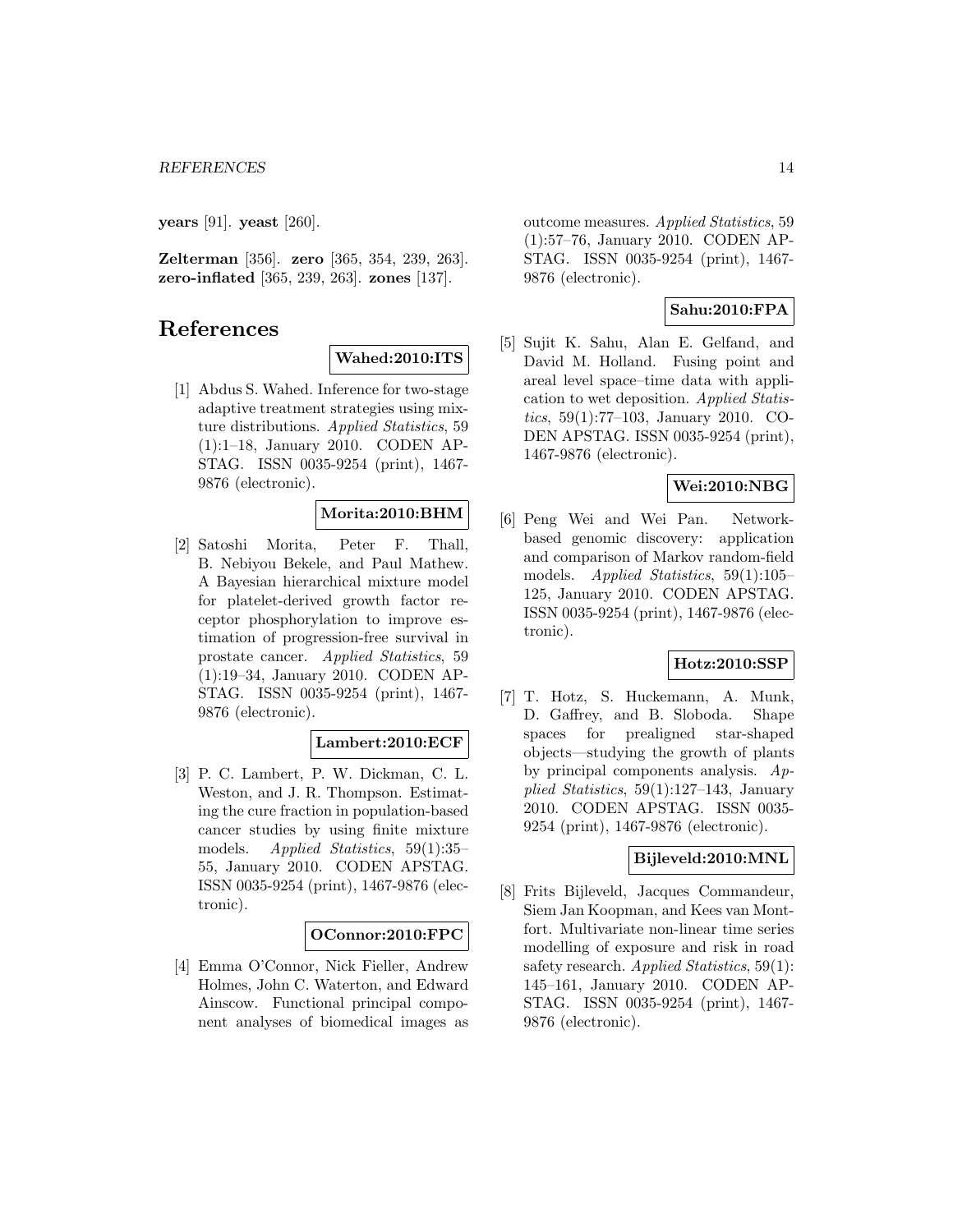### **Ebden:2010:VUR**

[9] Mark Ebden, Armin Stranjak, and Stephen Roberts. Visualizing uncertainty in reliability functions with application to aero engine overhaul. Applied Statistics,  $59(1):163-173$ , January 2010. CODEN APSTAG. ISSN 0035- 9254 (print), 1467-9876 (electronic).

### **Tassone:2010:DSM**

[10] Eric C. Tassone, Marie Lynn Miranda, and Alan E. Gelfand. Disaggregated spatial modelling for areal unit categorical data. Applied Statistics, 59(1):175– 190, January 2010. CODEN APSTAG. ISSN 0035-9254 (print), 1467-9876 (electronic).

### **Diggle:2010:GIU**

[11] Peter J. Diggle, Raquel Menezes, and Ting li Su. Geostatistical inference under preferential sampling. Applied Statistics, 59(2):191–232, March 2010. CODEN APSTAG. ISSN 0035-9254 (print), 1467-9876 (electronic).

#### **Jackson:2010:SPU**

[12] Christopher H. Jackson, Linda D. Sharples, and Simon G. Thompson. Structural and parameter uncertainty in Bayesian cost-effectiveness models. Applied Statistics, 59(2):233–253, March 2010. CODEN APSTAG. ISSN 0035- 9254 (print), 1467-9876 (electronic).

#### **Goeyvaerts:2010:EID**

[13] Nele Goeyvaerts, Niel Hens, Benson Ogunjimi, Marc Aerts, Ziv Shkedy, Pierre Van Damme, and Philippe Beutels. Estimating infectious disease parameters from data on social contacts and serological status. Applied Statistics, 59(2):255–277, March 2010. CO-DEN APSTAG. ISSN 0035-9254 (print), 1467-9876 (electronic).

### **Leith:2010:FIC**

[14] Nadja A. Leith and Richard E. Chandler. A framework for interpreting climate model outputs. Applied Statistics, 59(2):279–296, March 2010. CO-DEN APSTAG. ISSN 0035-9254 (print), 1467-9876 (electronic).

### **Aston:2010:LPA**

[15] John A. D. Aston, Jeng-Min Chiou, and Jonathan P. Evans. Linguistic pitch analysis using functional principal component mixed effect models. Applied Statistics, 59(2):297–317, March 2010. CODEN APSTAG. ISSN 0035-9254 (print), 1467-9876 (electronic).

### **Zhou:2010:RDR**

[16] Yijie Zhou, Francesca Dominici, and Thomas A. Louis. Racial disparities in risks of mortality in a sample of the US Medicare population. Applied Statistics, 59(2):319–339, March 2010. CO-DEN APSTAG. ISSN 0035-9254 (print), 1467-9876 (electronic).

### **Gillespie:2010:BIG**

[17] Colin S. Gillespie and Andrew Golightly. Bayesian inference for generalized stochastic population growth models with application to aphids. Applied Statistics, 59(2):341–357, March 2010. CODEN APSTAG. ISSN 0035-9254 (print), 1467-9876 (electronic).

### **Lo:2010:CMD**

[18] Simon M. S. Lo and Ralf A. Wilke. A copula model for dependent compet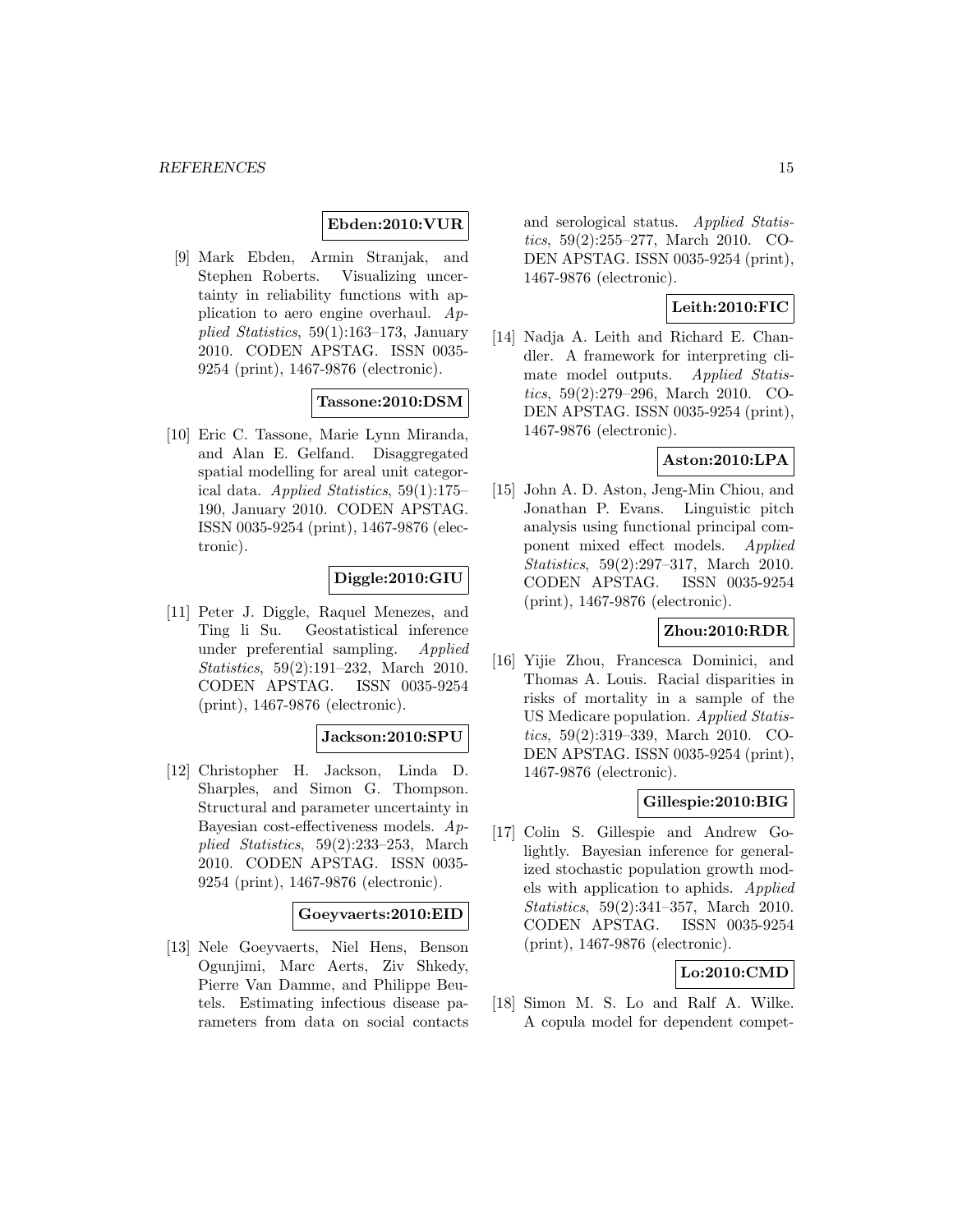ing risks. Applied Statistics, 59(2):359– 376, March 2010. CODEN APSTAG. ISSN 0035-9254 (print), 1467-9876 (electronic).

### **Altham:2010:URD**

[19] P. M. E. Altham and Robin K. S. Hankin. Using recently developed software on a  $2 \times 2$  table of matched pairs with<br>incompletely classified data. Applied incompletely classified data. Statistics, 59(2):377–379, March 2010. CODEN APSTAG. ISSN 0035-9254 (print), 1467-9876 (electronic).

### **Wiesenfarth:2010:BGS**

[20] Manuel Wiesenfarth and Thomas Kneib. Bayesian geoadditive sample selection models. Applied Statistics, 59(3):381– 404, May 2010. CODEN APSTAG. ISSN 0035-9254 (print), 1467-9876 (electronic).

### **DiNarzo:2010:BHA**

[21] A. F. Di Narzo and D. Cocchi. A Bayesian hierarchical approach to ensemble weather forecasting. Applied Statistics, 59(3):405–422, May 2010. CODEN APSTAG. ISSN 0035-9254 (print), 1467-9876 (electronic).

### **Follmann:2010:EVI**

[22] Dean Follmann, Jing Qin, and Yo Hoshino. Estimation of viral infection and replication in cells by using convolution models. Applied Statistics, 59(3):423–435, May 2010. CODEN APSTAG. ISSN 0035- 9254 (print), 1467-9876 (electronic).

### **Huang:2010:SME**

[23] Y. Huang and M. S. Pepe. Semiparametric methods for evaluating the covariate-specific predictiveness of continuous markers in matched case–control

studies. *Applied Statistics*, 59(3):437– 456, May 2010. CODEN APSTAG. ISSN 0035-9254 (print), 1467-9876 (electronic).

### **Farrington:2010:WID**

[24] C. Paddy Farrington and Mounia N. Hocine. Within-individual dependence in self-controlled case series models for recurrent events. Applied Statistics, 59 (3):457–475, May 2010. CODEN AP-STAG. ISSN 0035-9254 (print), 1467- 9876 (electronic).

### **Robinson:2010:CTB**

[25] G. K. Robinson. Continuous time Brownian motion models for analysis of sequential data. Applied Statistics, 59(3): 477–494, May 2010. CODEN APSTAG. ISSN 0035-9254 (print), 1467-9876 (electronic).

### **Bruckers:2010:LCA**

[26] Liesbeth Bruckers, Jan Serroyen, Geert Molenberghs, Herman Slaets, and Willem Goeyvaerts. Latent class analysis of persistent disturbing behaviour patients by using longitudinal profiles. Applied Statistics, 59(3):495–512, May 2010. CODEN APSTAG. ISSN 0035- 9254 (print), 1467-9876 (electronic).

### **Long:2010:ECE**

[27] Qi Long, Roderick J. A. Little, and Xihong Lin. Estimating causal effects in trials involving multitreatment arms subject to non-compliance: a Bayesian framework. Applied Statistics, 59(3): 513–531, May 2010. CODEN APSTAG. ISSN 0035-9254 (print), 1467-9876 (electronic).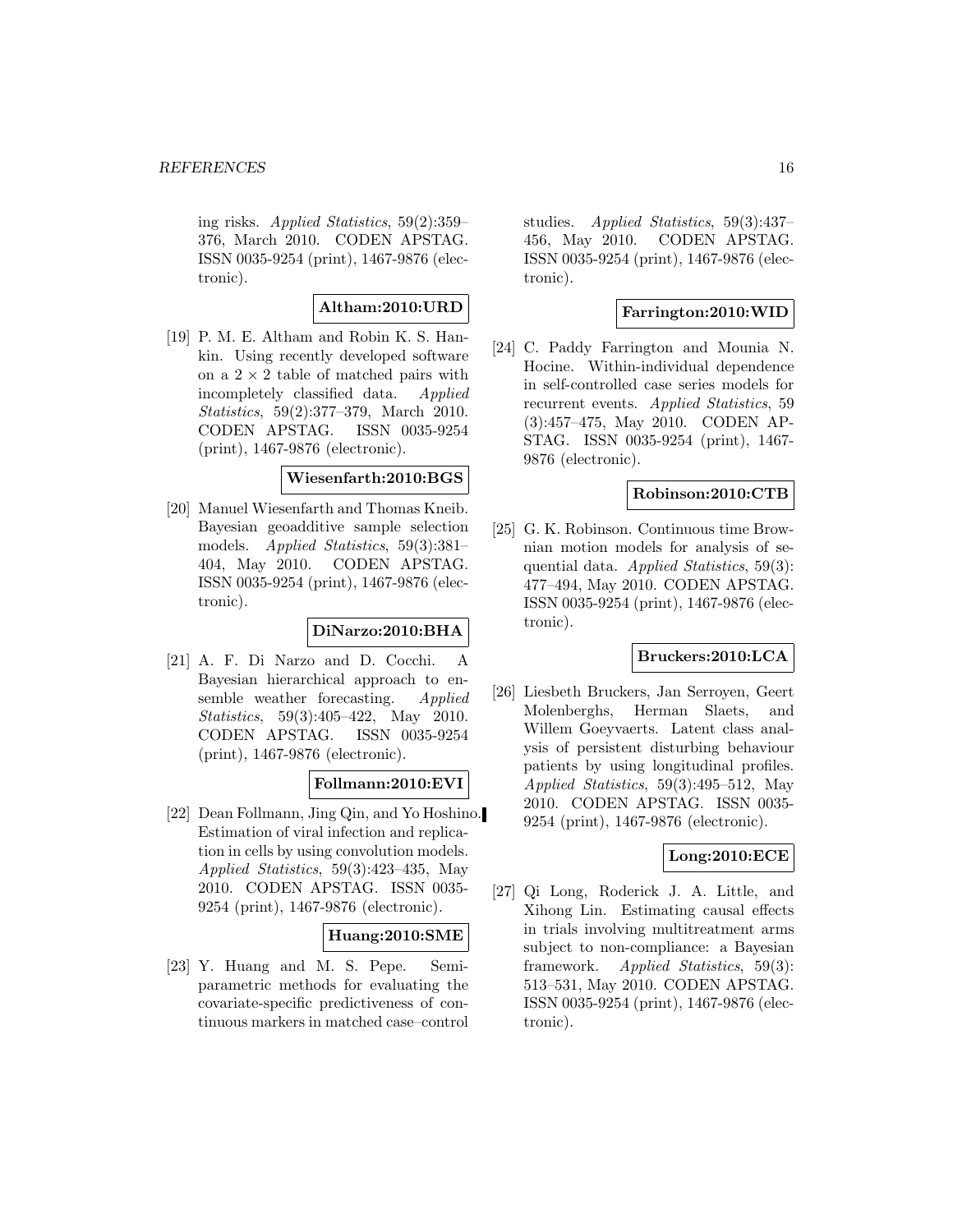#### **Rodrigues:2010:SAP**

[28] Alexandre Rodrigues, Peter Diggle, and Renato Assuncao. Semiparametric approach to point source modelling in epidemiology and criminology. Applied Statistics, 59(3):533–542, May 2010. CODEN APSTAG. ISSN 0035-9254 (print), 1467-9876 (electronic).

### **Gasparini:2010:BDF**

[29] Mauro Gasparini, Stuart Bailey, and Beat Neuenschwander. Bayesian dose finding in oncology for drug combinations by copula regression. Applied Statistics, 59(3):543–544, May 2010. CODEN APSTAG. ISSN 0035-9254 (print), 1467-9876 (electronic).

### **Yin:2010:ARB**

[30] Guosheng Yin and Ying Yuan. Authors' response: Bayesian dose finding in oncology for drug combinations by copula regression. Applied Statistics, 59(3): 544–546, May 2010. CODEN APSTAG. ISSN 0035-9254 (print), 1467-9876 (electronic).

### **Mahiane:2010:MMC**

[31] S. Guy Mahiane, Eugène-P. Ndong Nguéma, Carel Pretorius, and Bertran Auvert. Mathematical models for coinfection by two sexually transmitted agents: the human immunodeficiency virus and herpes simplex virus type 2 case. Applied Statistics, 59(4):547– 572, August 2010. CODEN APSTAG. ISSN 0035-9254 (print), 1467-9876 (electronic).

### **Rudoy:2010:BCP**

[32] Daniel Rudoy, Shelten G. Yuen, Robert D. Howe, and Patrick J.

Wolfe. Bayesian change-point analysis for atomic force microscopy and soft material indentation. Applied Statistics, 59 (4):573–593, August 2010. CODEN AP-STAG. ISSN 0035-9254 (print), 1467- 9876 (electronic).

### **Eckley:2010:LSW**

[33] Idris A. Eckley, Guy P. Nason, and Robert L. Treloar. Locally stationary wavelet fields with application to the modelling and analysis of image texture. Applied Statistics, 59(4):595– 616, August 2010. CODEN APSTAG. ISSN 0035-9254 (print), 1467-9876 (electronic).

#### **Browne:2010:MEM**

[34] William J. Browne, Ian L. Dryden, Kelly Handley, Shahid Mian, and Dirk Schadendorf. Mixed effect modelling of proteomic mass spectrometry data by using Gaussian mixtures. Applied Statistics, 59(4):617–633, August 2010. CO-DEN APSTAG. ISSN 0035-9254 (print), 1467-9876 (electronic).

### **Zhang:2010:BMB**

[35] Jian Zhang. A Bayesian model for biclustering with applications. Applied Statistics, 59(4):635–656, August 2010. CODEN APSTAG. ISSN 0035-9254 (print), 1467-9876 (electronic).

### **Carter:2010:RRE**

[36] Rickey E. Carter, Yan Lin, Stuart R. Lipsitz, Robert G. Newcombe, and Kathie L. Hermayer. Relative risk estimated from the ratio of two median unbiased estimates. Applied Statistics, 59 (4):657–671, August 2010. CODEN AP-STAG. ISSN 0035-9254 (print), 1467- 9876 (electronic).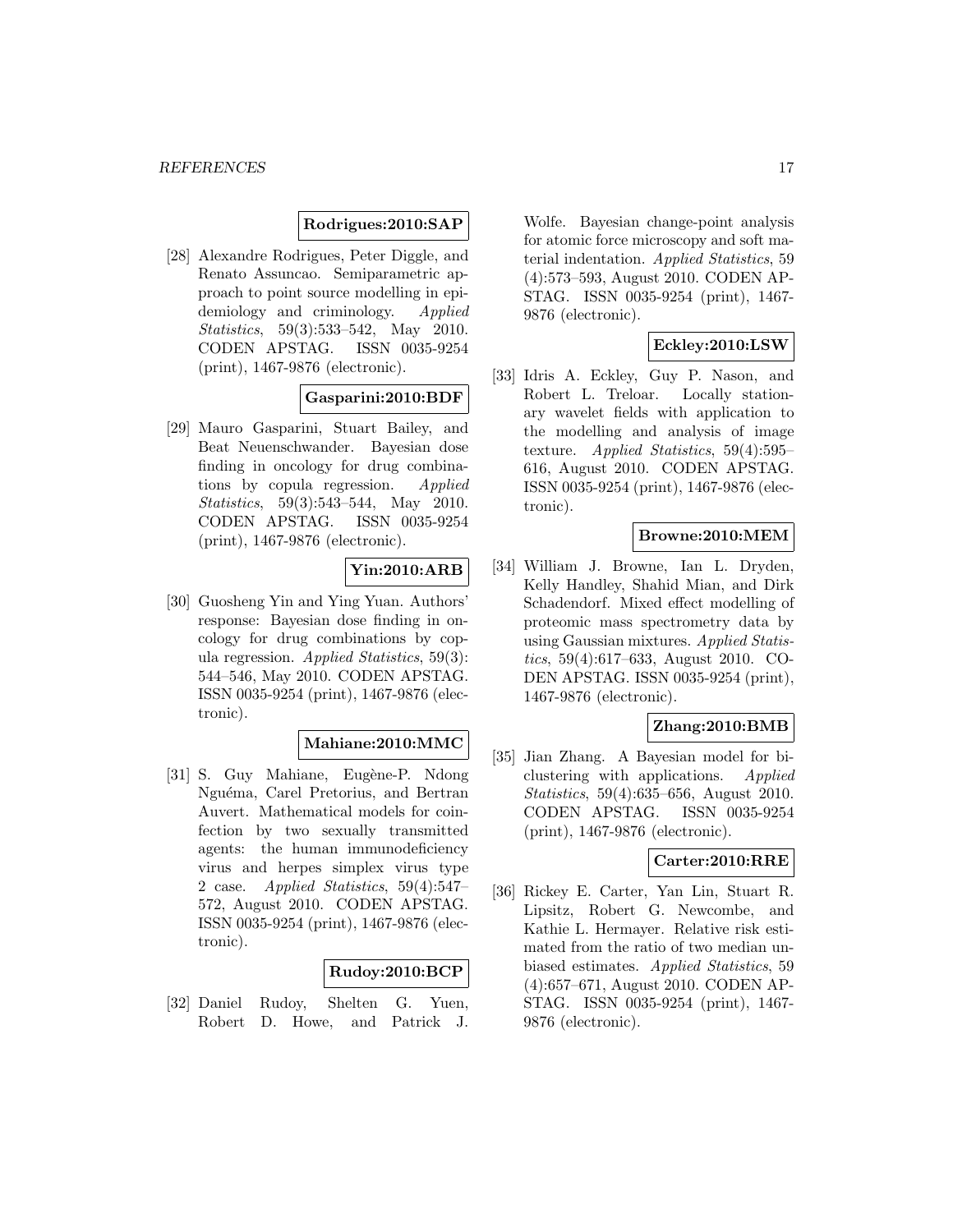### **Li:2010:WAU**

[37] Jialiang Li and Jason P. Fine. Weighted area under the receiver operating characteristic curve and its application to gene selection. Applied Statistics, 59(4): 673–692, August 2010. CODEN AP-STAG. ISSN 0035-9254 (print), 1467- 9876 (electronic).

### **Li:2010:ICD**

[38] Jialiang Li and Shuangge Ma. Intervalcensored data with repeated measurements and a cured subgroup. Applied Statistics, 59(4):693–705, August 2010. CODEN APSTAG. ISSN 0035-9254 (print), 1467-9876 (electronic).

### **Nielsen:2010:VMI**

[39] Lars Hougaard Nielsen and Niels Keiding. Validation of methods for identifying discontinuation of treatment from prescription data. Applied Statistics, 59 (4):707–722, August 2010. CODEN AP-STAG. ISSN 0035-9254 (print), 1467- 9876 (electronic).

### **vandenHout:2010:EPS**

[40] Ardo van den Hout, Ulf Böckenholt, and Peter G. M. Van Der Heijden. Estimating the prevalence of sensitive behaviour and cheating with a dual design for direct questioning and randomized response. Applied Statistics, 59(4):723– 736, August 2010. CODEN APSTAG. ISSN 0035-9254 (print), 1467-9876 (electronic).

### **Rougier:2010:PSV**

[41] Jonathan Rougier and Martin Kern. Predicting snow velocity in large chute flows under different environmental conditions. Applied Statistics, 59(5):737–

760, November 2010. CODEN AP-STAG. ISSN 0035-9254 (print), 1467- 9876 (electronic).

### **Loh:2010:ECM**

[42] Ji Meng Loh and Woncheol Jang. Estimating a cosmological mass bias parameter with bootstrap bandwidth selection. Applied Statistics, 59(5):761– 779, November 2010. CODEN AP-STAG. ISSN 0035-9254 (print), 1467- 9876 (electronic).

#### **Jank:2010:FME**

[43] Wolfgang Jank, Galit Shmueli, and Shu Zhang. A flexible model for estimating price dynamics in on-line auctions. Applied Statistics,  $59(5)$ :781–804, November 2010. CODEN APSTAG. ISSN 0035-9254 (print), 1467-9876 (electronic).

### **Chen:2010:MLT**

[44] Jianwei Chen. Modelling long-term human immunodeficiency virus dynamic models with application to acquired immune deficiency syndrome clinical study. Applied Statistics,  $59(5):805-820$ , November 2010. CODEN APSTAG. ISSN 0035-9254 (print), 1467-9876 (electronic).

### **Zhang:2010:LIA**

[45] Xiaoxi Zhang, Timothy D. Johnson, Roderick J. A. Little, and Yue Cao. Longitudinal image analysis of tumour– healthy brain change in contrast uptake induced by radiation. Applied Statistics, 59(5):821–838, November 2010. CO-DEN APSTAG. ISSN 0035-9254 (print), 1467-9876 (electronic).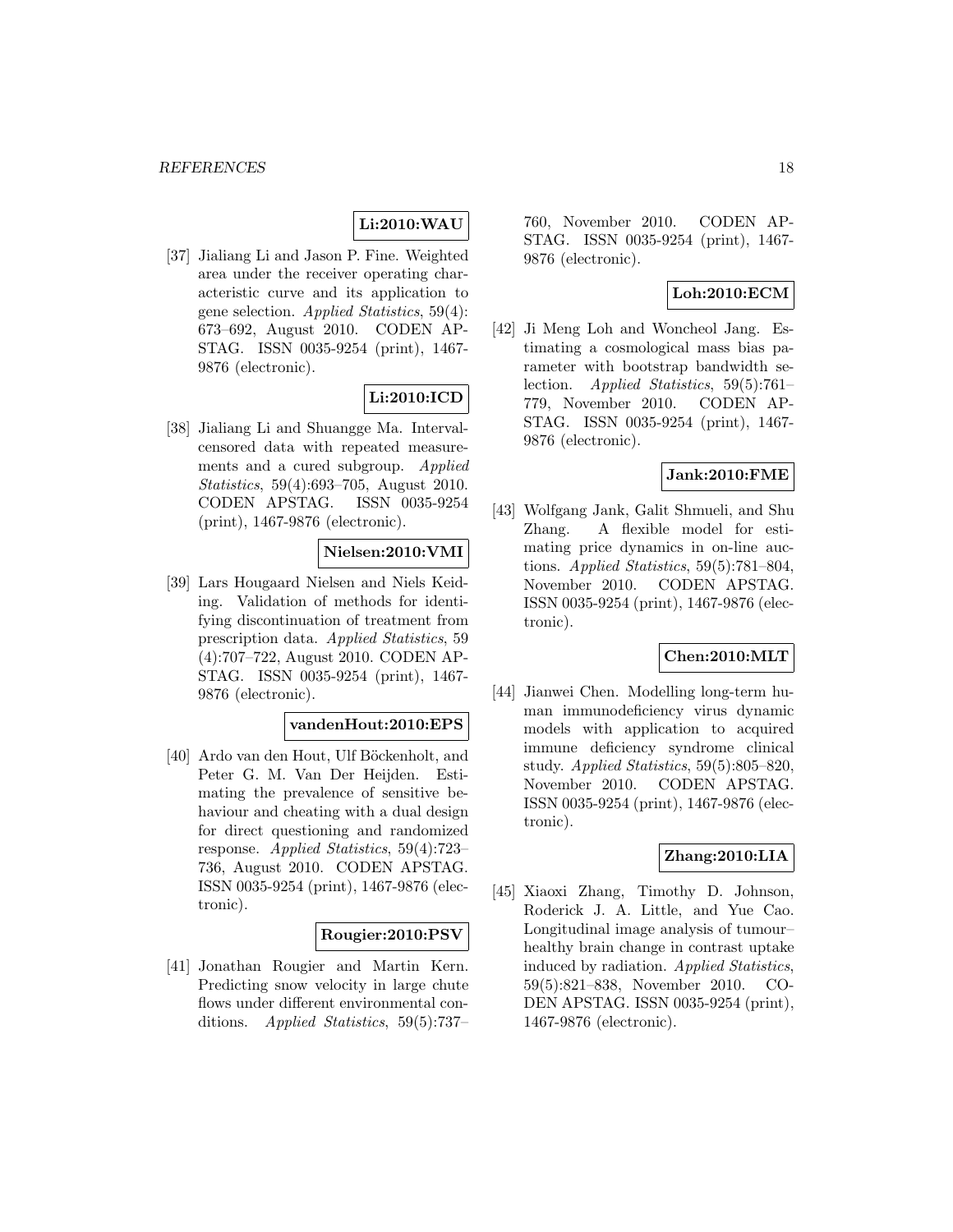#### **Chadeau-Hyam:2010:AHM**

[46] Marc Chadeau-Hyam, Paul S. Clarke, Chantal Guihenneuc-Jouyaux, Simon N. Cousens, Robert G. Will, and Azra C. Ghani. An application of hidden Markov models to the French variant Creutzfeldt–Jakob disease epidemic. Applied Statistics, 59(5):839–853, November 2010. CODEN APSTAG. ISSN 0035-9254 (print), 1467-9876 (electronic).

### **Tvedebrink:2010:EWE**

[47] Torben Tvedebrink, Poul Svante Eriksen, Helle Smidt Mogensen, and Niels Morling. Evaluating the weight of evidence by using quantitative short tandem repeat data in DNA mixtures. Applied Statistics, 59(5):855–874, November 2010. CODEN APSTAG. ISSN 0035-9254 (print), 1467-9876 (electronic).

#### **Kikuchi:2010:BBA**

[48] Takashi Kikuchi and John Gittins. A behavioural Bayes approach for sample size determination in cluster randomized clinical trials. Applied Statistics, 59(5): 875–888, November 2010. CODEN AP-STAG. ISSN 0035-9254 (print), 1467- 9876 (electronic).

### **Azais:2010:SCB**

[49] J. M. Azaïs, S. Bercu, J. C. Fort, A. Lagnoux, and P. Lé. Simultaneous confidence bands in curve prediction applied to load curves. Applied Statistics, 59(5):889–904, November 2010. CO-DEN APSTAG. ISSN 0035-9254 (print), 1467-9876 (electronic).

### **Lee:2010:BQR**

[50] Duncan Lee and Tereza Neocleous. Bayesian quantile regression for count data with application to environmental epidemiology. Applied Statistics, 59(5): 905–920, November 2010. CODEN AP-STAG. ISSN 0035-9254 (print), 1467- 9876 (electronic).

#### **Anonymous:2010:IA**

[51] Anonymous. Index of authors. Applied Statistics, 59(5):921–924, November 2010. CODEN APSTAG. ISSN 0035- 9254 (print), 1467-9876 (electronic).

### **DiFonzo:2011:STS**

[52] Tommaso Di Fonzo and Marco Marini. Simultaneous and two-step reconciliation of systems of time series: methodological and practical issues. Applied Statistics, 60(2):143–164, March 2011. CODEN APSTAG. ISSN 0035-9254 (print), 1467-9876 (electronic).

#### **Li:2011:WMP**

[53] Yan Li, Barry I. Graubard, and Ralph DiGaetano. Weighting methods for population-based case–control studies with complex sampling. Applied Statistics, 60(2):165–185, March 2011. CO-DEN APSTAG. ISSN 0035-9254 (print), 1467-9876 (electronic).

### **Zhong:2011:BMD**

[54] Mingjun Zhong, Mark Girolami, Karen Faulds, and Duncan Graham. Bayesian methods to detect dye-labelled DNA oligonucleotides in multiplexed Raman spectra. Applied Statistics, 60(2):187– 206, March 2011. CODEN APSTAG. ISSN 0035-9254 (print), 1467-9876 (electronic).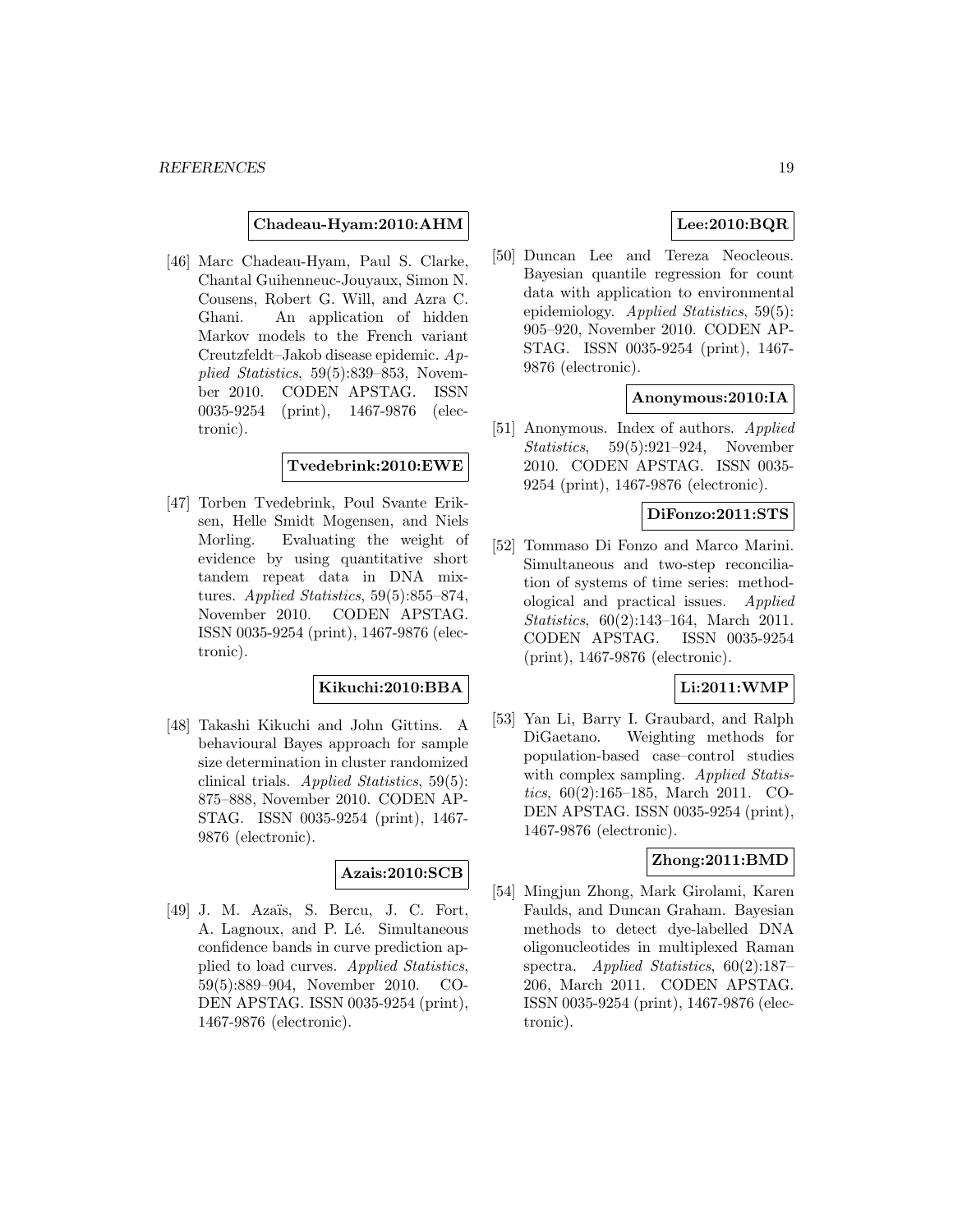### **Li:2011:BNP**

[55] Meijuan Li and Timothy Hanson. Bayesian non-parametric multivariate statistical models for testing association between quantitative traits and candidate genes in structured populations. Applied Statistics, 60(2):207–219, March 2011. CODEN APSTAG. ISSN 0035- 9254 (print), 1467-9876 (electronic).

### **Graham:2011:JMS**

[56] Petra L. Graham, Louise M. Ryan, and Mary A. Luszcz. Joint modelling of survival and cognitive decline in the Australian Longitudinal Study of Ageing. Applied Statistics, 60(2):221–238, March 2011. CODEN APSTAG. ISSN 0035- 9254 (print), 1467-9876 (electronic).

### **deBlasio:2011:FEN**

[57] Birgitte Freiesleben de Blasio, Taral Guldahl Seierstad, and Odd O. Aalen. Frailty effects in networks: comparison and identification of individual heterogeneity versus preferential attachment in evolving networks. Applied Statistics, 60 (2):239–259, March 2011. CODEN AP-STAG. ISSN 0035-9254 (print), 1467- 9876 (electronic).

### **Schrodle:2011:UIN**

[58] Birgit Schrödle, Leonhard Held, Andrea Riebler, and Jürg Danuser. Using integrated nested Laplace approximations for the evaluation of veterinary surveillance data from Switzerland: a casestudy. Applied Statistics, 60(2):261– 279, March 2011. CODEN APSTAG. ISSN 0035-9254 (print), 1467-9876 (electronic).

### **Biedermann:2011:ODG**

[59] Stefanie Biedermann and David C. Woods. Optimal designs for generalized non-linear models with application to second-harmonic generation experiments. Applied Statistics, 60(2):281– 299, March 2011. CODEN APSTAG. ISSN 0035-9254 (print), 1467-9876 (electronic).

### **Cox:2011:EDA**

[60] Martin J. Cox, David L. Borchers, David A. Demer, George R. Cutter, and Andrew S. Brierley. Estimating the density of Antarctic krill (Euphausia superba) from multi-beam echo-sounder observations using distance sampling methods. Applied Statistics, 60(2):301– 316, March 2011. CODEN APSTAG. ISSN 0035-9254 (print), 1467-9876 (electronic).

### **Drovandi:2011:ABC**

[61] Christopher C. Drovandi, Anthony N. Pettitt, and Malcolm J. Faddy. Approximate Bayesian computation using indirect inference. Applied Statistics, 60(3): 317–337, May 2011. CODEN APSTAG. ISSN 0035-9254 (print), 1467-9876 (electronic).

### **Maul:2011:SMG**

[62] Philip R. Maul, Peter C. Robinson, and Paul J. Northrop. Statistical modelling of graphite brick cracking in advanced gas-cooled reactors. Applied Statistics, 60(3):339–353, May 2011. CODEN AP-STAG. ISSN 0035-9254 (print), 1467- 9876 (electronic).

### **Au:2011:MME**

[63] Kinman Au, Rongheng Lin, and Andrea S. Foulkes. Mixture modelling as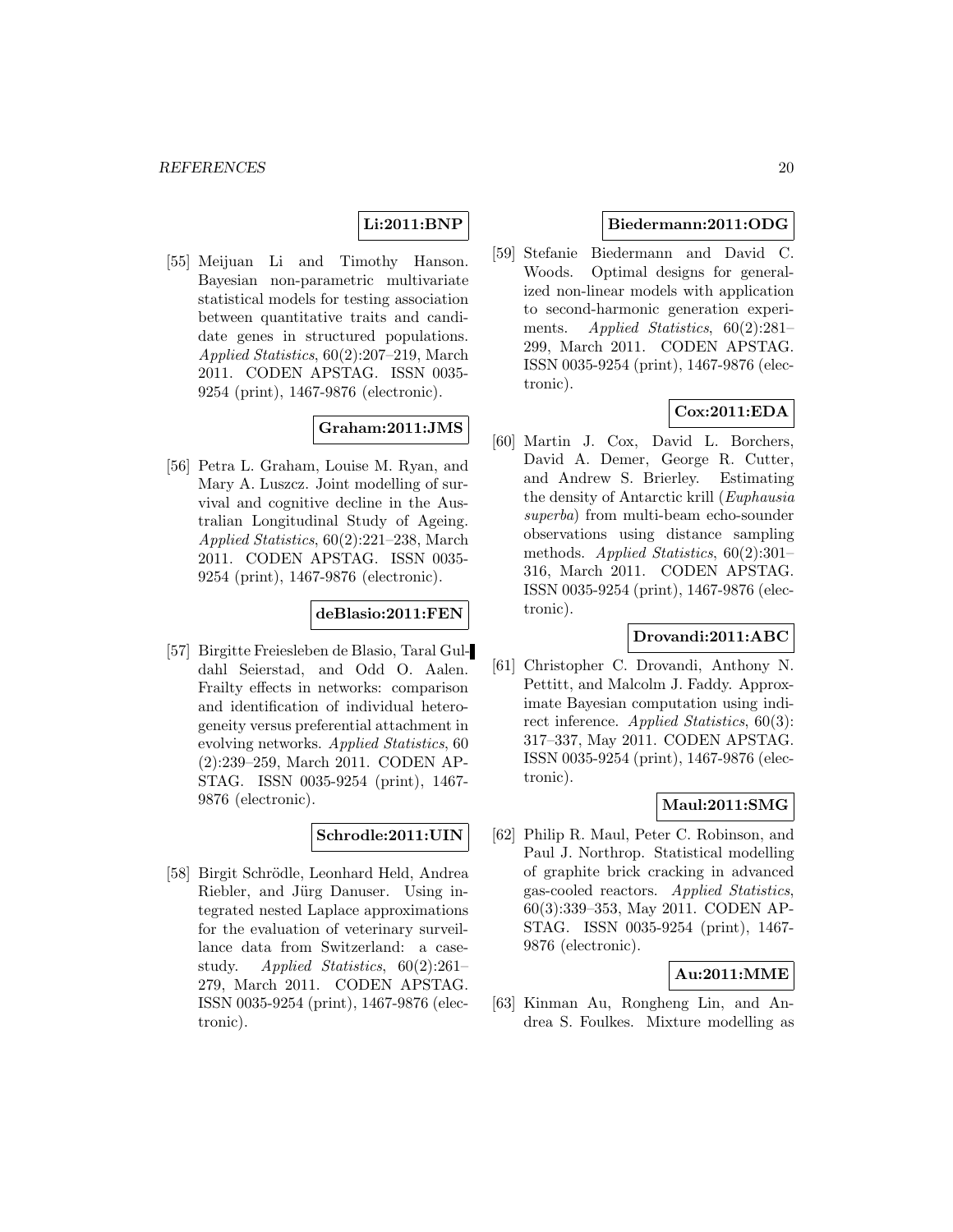an exploratory framework for genotype– trait associations. Applied Statistics, 60 (3):355–375, May 2011. CODEN AP-STAG. ISSN 0035-9254 (print), 1467- 9876 (electronic).

#### **Gertheiss:2011:SOS**

[64] Jan Gertheiss, Sara Hogger, Cornelia Oberhauser, and Gerhard Tutz. Selection of ordinally scaled independent variables with applications to international classification of functioning core sets. Applied Statistics, 60(3):377–395, May 2011. CODEN APSTAG. ISSN 0035- 9254 (print), 1467-9876 (electronic).

### **Stern:2011:MPC**

[65] Steven E. Stern. Moderated paired comparisons: a generalized Bradley– Terry model for continuous data using a discontinuous penalized likelihood function. Applied Statistics, 60(3):397– 415, May 2011. CODEN APSTAG. ISSN 0035-9254 (print), 1467-9876 (electronic).

#### **Scott:2011:AMC**

[66] Marc A. Scott. Affinity models for career sequences. Applied Statistics, 60(3): 417–436, May 2011. CODEN APSTAG. ISSN 0035-9254 (print), 1467-9876 (electronic).

### **Smith:2011:DAV**

[67] Alison B. Smith, Robin Thompson, David G. Butler, and Brian R. Cullis. The design and analysis of variety trials using mixtures of composite and individual plot samples. Applied Statistics, 60 (3):437–455, May 2011. CODEN AP-STAG. ISSN 0035-9254 (print), 1467- 9876 (electronic).

### **Su:2011:ITE**

[68] Xiaogang Su, Karen Meneses, Patrick McNees, and Wesley O. Johnson. Interaction trees: exploring the differential effects of an intervention programme for breast cancer survivors. Applied Statistics, 60(3):457–474, May 2011. CO-DEN APSTAG. ISSN 0035-9254 (print), 1467-9876 (electronic).

### **Wang:2011:ECE**

[69] Weiwei Wang, Daniel Scharfstein, Chenguang Wang, Michael Daniels, Dale Needham, and Roy Brower. Estimating the causal effect of low tidal volume ventilation on survival in patients with acute lung injury. Applied Statistics, 60 (4):475–496, August 2011. CODEN AP-STAG. ISSN 0035-9254 (print), 1467- 9876 (electronic).

#### **Bisgaard:2011:QEP**

[70] Søren Bisgaard and Davit Khachatryan. Quasi-experiments on process dynamics. Applied Statistics, 60(4):497– 517, August 2011. CODEN APSTAG. ISSN 0035-9254 (print), 1467-9876 (electronic).

### **Li:2011:WPO**

[71] Ta-Hsin Li. Workload portfolio optimization for virtualized computer systems based on semiparametric quantile function estimation. Applied Statistics, 60(4):519–539, August 2011. CO-DEN APSTAG. ISSN 0035-9254 (print), 1467-9876 (electronic).

#### **Shahbaba:2011:BGS**

[72] Babak Shahbaba, Robert Tibshirani, Catherine M. Shachaf, and Sylvia K. Plevritis. Bayesian gene set analysis for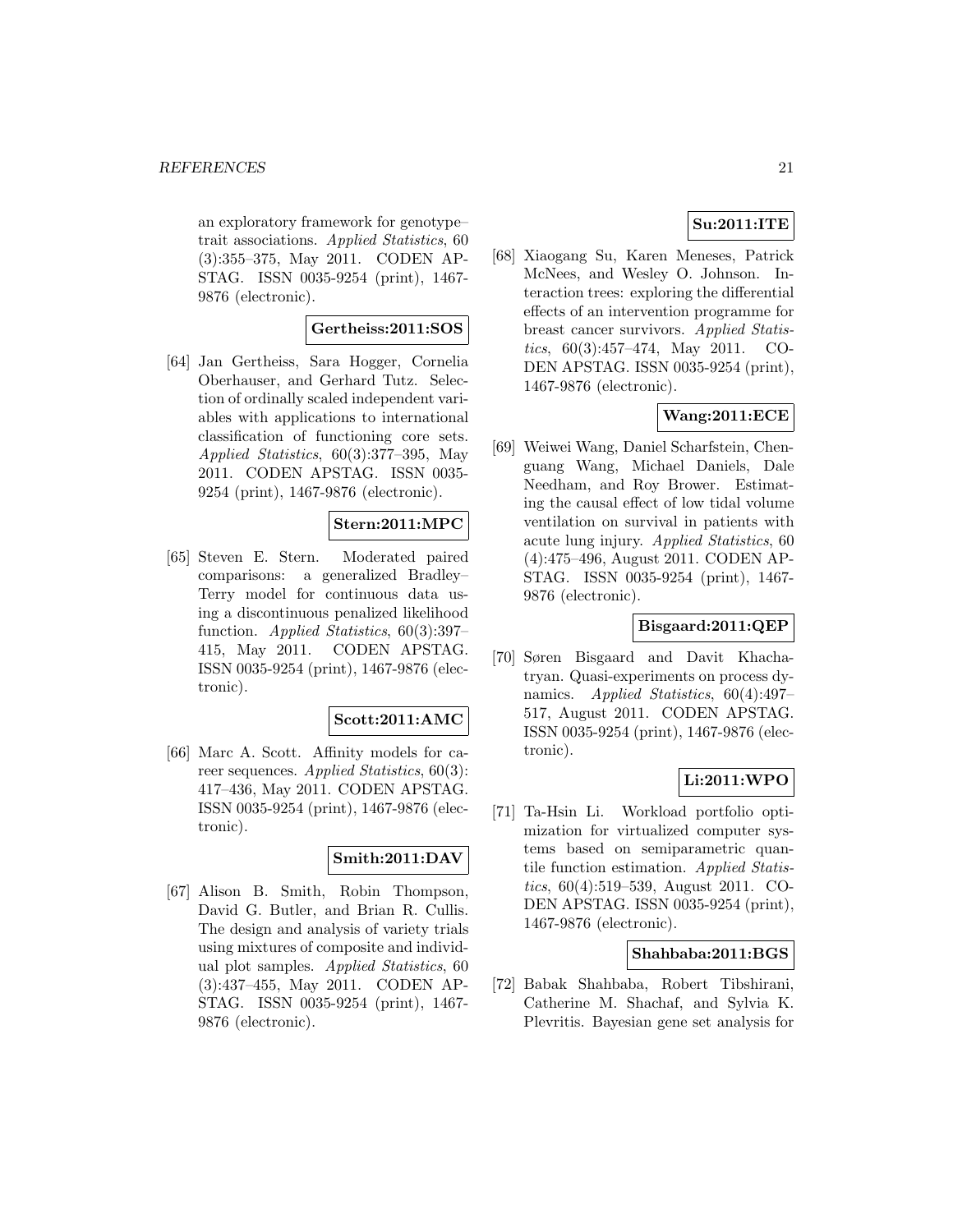identifying significant biological pathways. Applied Statistics, 60(4):541– 557, August 2011. CODEN APSTAG. ISSN 0035-9254 (print), 1467-9876 (electronic).

### **Zhou:2011:PLR**

[73] Haibo Zhou, Jinhong You, Guoyou Qin, and Matthew P. Longnecker. A partially linear regression model for data from an outcome-dependent sampling design. Applied Statistics, 60(4):559– 574, August 2011. CODEN APSTAG. ISSN 0035-9254 (print), 1467-9876 (electronic).

### **Paddock:2011:PBE**

[74] Susan M. Paddock and Thomas A. Louis. Percentile-based empirical distribution function estimates for performance evaluation of healthcare providers. Applied Statistics, 60(4):575– 589, August 2011. CODEN APSTAG. ISSN 0035-9254 (print), 1467-9876 (electronic).

### **Little:2011:SIL**

[75] Roderick J. Little and Nanhua Zhang. Subsample ignorable likelihood for regression analysis with missing data. Applied Statistics, 60(4):591–605, August 2011. CODEN APSTAG. ISSN 0035- 9254 (print), 1467-9876 (electronic).

### **Scharfstein:2011:ASE**

[76] Daniel Scharfstein, Georgiana Onicescu, Steven Goodman, and Rachel Whitaker. Analysis of subgroup effects in randomized trials when subgroup membership is missing: application to the second Multicenter Automatic Defibrillator Intervention Trial. Applied Statistics, 60

(4):607–617, August 2011. CODEN AP-STAG. ISSN 0035-9254 (print), 1467- 9876 (electronic).

### **Satagopan:2011:PPT**

[77] Jaya M. Satagopan, Qin Zhou, Susan A. Oliveria, Stephen W. Dusza, Martin A. Weinstock, Marianne Berwick, and Allan C. Halpern. Properties of preliminary test estimators and shrinkage estimators for evaluating multiple exposures — application to questionnaire data from the 'Study of nevi in children'. Applied Statistics, 60(4):619– 632, August 2011. CODEN APSTAG. ISSN 0035-9254 (print), 1467-9876 (electronic).

### **Huang:2011:BIA**

[78] Ying Huang, Youyi Fong, John Wei, and Ziding Feng. Borrowing information across populations in estimating positive and negative predictive values. Applied Statistics,  $60(5):633-653$ , November 2011. CODEN APSTAG. ISSN 0035-9254 (print), 1467-9876 (electronic).

### **Rolfe:2011:BEE**

[79] Margaret I. Rolfe, Kerrie L. Mengersen, Katharine J. Vearncombe, Brooke Andrew, and Geoffrey F. Beadle. Bayesian estimation of extent of recovery for aspects of verbal memory in women undergoing adjuvant chemotherapy treatment for breast cancer. Applied Statistics, 60(5):655–674, November 2011. CO-DEN APSTAG. ISSN 0035-9254 (print), 1467-9876 (electronic).

### **OKeeffe:2011:CSC**

[80] Aidan G. O'Keeffe, Brian D. M. Tom, and Vernon T. Farewell. A case-study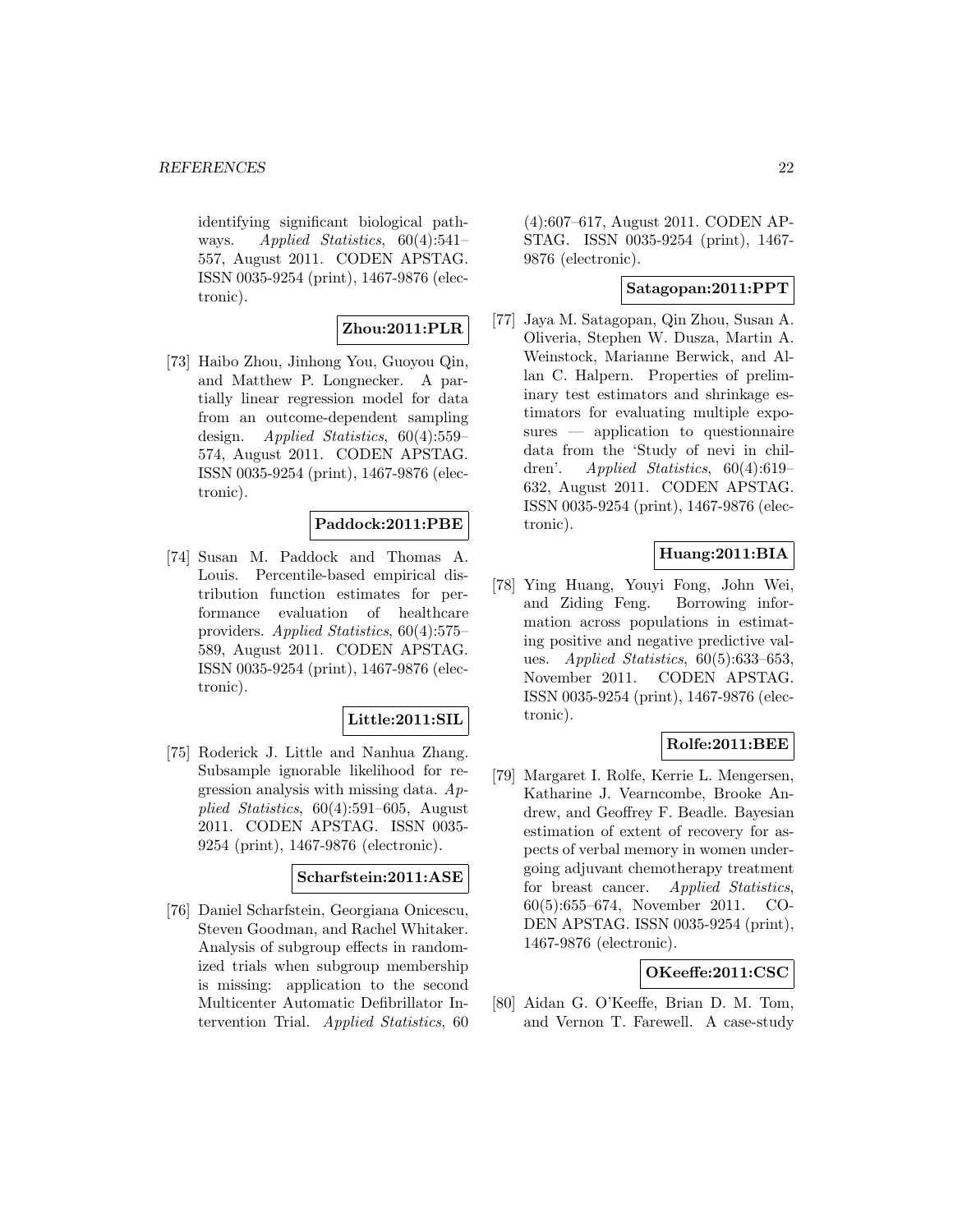in the clinical epidemiology of psoriatic arthritis: multistate models and causal arguments. Applied Statistics, 60(5): 675–699, November 2011. CODEN AP-STAG. ISSN 0035-9254 (print), 1467- 9876 (electronic).

### **Kyung:2011:NFT**

[81] Minjung Kyung, Jeff Gill, and George Casella. New findings from terrorism data: Dirichlet process random-effects models for latent groups. Applied Statistics, 60(5):701–721, November 2011. CODEN APSTAG. ISSN 0035-9254 (print), 1467-9876 (electronic).

### **Bohning:2011:CRE**

[82] Dankmar Böhning, Ronny Kuhnert, and Victor Del Rio Vilas. Capture– recapture estimation by means of empirical Bayesian smoothing with an application to the geographical distribution of hidden scrapie in Great Britain. Applied Statistics, 60(5):723– 741, November 2011. CODEN AP-STAG. ISSN 0035-9254 (print), 1467- 9876 (electronic).

### **Faraway:2011:SCA**

[83] Julian J. Faraway and Carroll-Ann Trotman. Shape change along geodesics with application to cleft lip surgery. Applied Statistics, 60(5):743–755, November 2011. CODEN APSTAG. ISSN 0035- 9254 (print), 1467-9876 (electronic).

### **Chakraborty:2011:PPM**

[84] Avishek Chakraborty, Alan E. Gelfand, Adam M. Wilson, Andrew M. Latimer, and John A. Silander. Point pattern modelling for degraded presence-only data over large regions. Applied Statistics, 60(5):757–776, November 2011.

CODEN APSTAG. ISSN 0035-9254 (print), 1467-9876 (electronic).

#### **Anonymous:2011:IAV**

[85] Anonymous. Index of authors, volume 60, 2011. Applied Statistics, 60(5):777– 780, November 2011. CODEN AP-STAG. ISSN 0035-9254 (print), 1467- 9876 (electronic).

#### **Wang:2012:FSA**

[86] Yuanjia Wang, Chiahui Huang, Yixin Fang, Qiong Yang, and Runze Li. Flexible semiparametric analysis of longitudinal genetic studies by reduced rank smoothing. Applied Statistics,  $61(1):1-$ 24, January 2012. CODEN APSTAG. ISSN 0035-9254 (print), 1467-9876 (electronic).

### **Strong:2012:MSU**

[87] Mark Strong, Jeremy E. Oakley, and Jim Chilcott. Managing structural uncertainty in health economic decision models: a discrepancy approach. Applied Statistics, 61(1):25–45, January 2012. CODEN APSTAG. ISSN 0035- 9254 (print), 1467-9876 (electronic).

### **Reich:2012:VSH**

[88] Brian J. Reich, Eric Kalendra, Curtis B. Storlie, Howard D. Bondell, and Montserrat Fuentes. Variable selection for high dimensional Bayesian density estimation: application to human exposure simulation. Applied Statistics, 61 (1):47–66, January 2012. CODEN AP-STAG. ISSN 0035-9254 (print), 1467- 9876 (electronic).

### **Yu:2012:AAM**

[89] Binbing Yu and Chuan Zhou. Assessing the accuracy of a multiphase diagnosis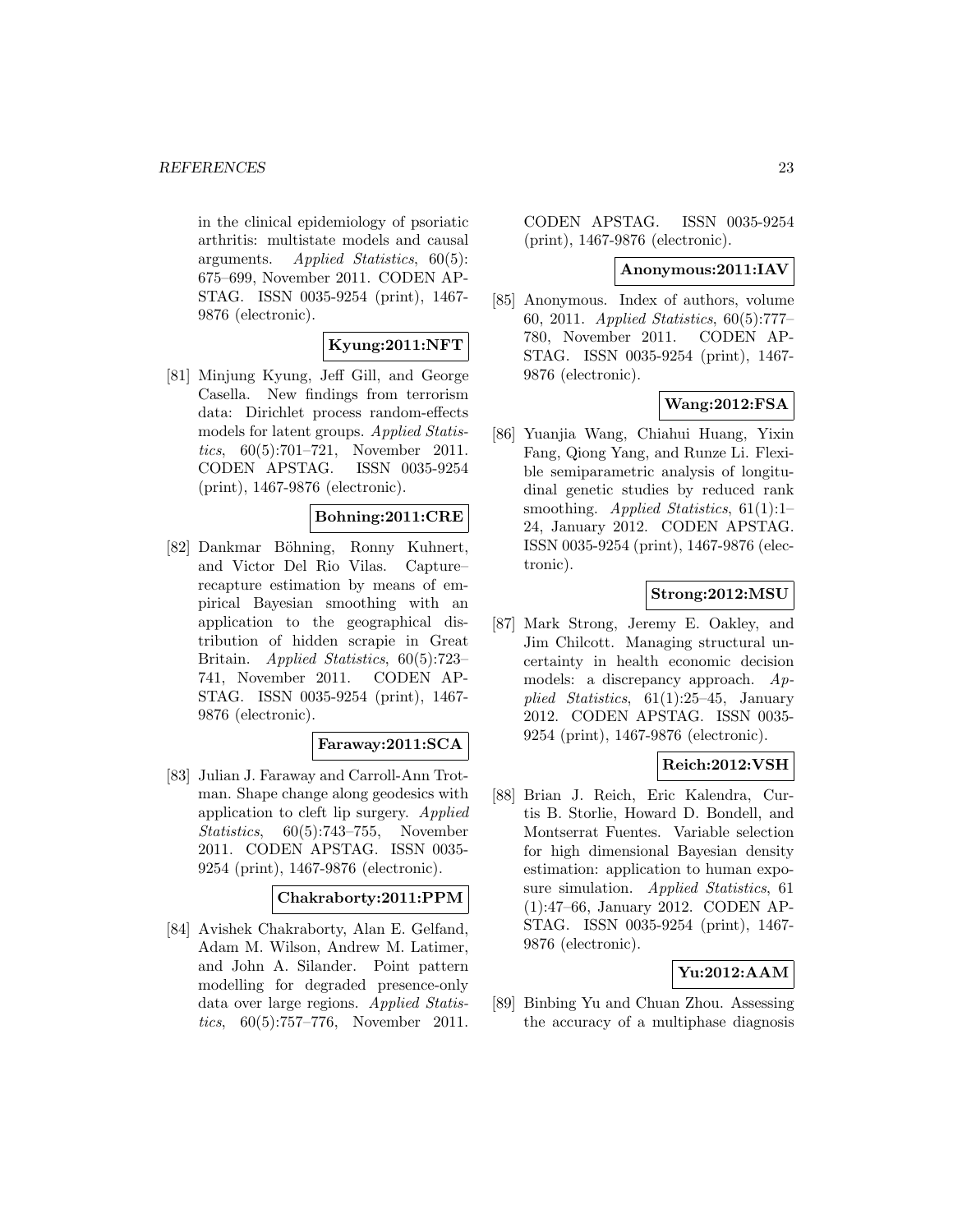procedure for dementia. Applied Statistics, 61(1):67–81, January 2012. CO-DEN APSTAG. ISSN 0035-9254 (print), 1467-9876 (electronic).

### **Wu:2012:PTE**

[90] Jincao Wu, Timothy D. Johnson, Craig J. Galbán, Thomas L. Chenevert, Charles R. Meyer, Alnawaz Rehemtulla, Daniel A. Hamstra, and Brian D. Ross. Predicting treatment efficacy via quantitative magnetic resonance imaging: a Bayesian joint model. Applied Statistics, 61(1):83–98, January 2012. CO-DEN APSTAG. ISSN 0035-9254 (print), 1467-9876 (electronic).

### **Li:2012:SML**

[91] Ye Li, Patrick Brown, Håvard Rue, Mustafa al Maini, and Paul Fortin. Spatial modelling of lupus incidence over 40 years with changes in census areas. Applied Statistics, 61(1):99–115, January 2012. CODEN APSTAG. ISSN 0035- 9254 (print), 1467-9876 (electronic).

### **Chen:2012:TMI**

[92] Shi Chen, John Fricks, and Matthew J. Ferrari. Tracking measles infection through non-linear state space models. *Applied Statistics*,  $61(1):117-134$ , January 2012. CODEN APSTAG. ISSN 0035-9254 (print), 1467-9876 (electronic).

### **Yuan:2012:EPF**

[93] Ying Yuan, Peter F. Thall, and Johannes E. Wolff. Estimating progression-free survival in paediatric brain tumour patients when some progression statuses are unknown. Applied Statistics, 61(1):135–149, January 2012.

CODEN APSTAG. ISSN 0035-9254 (print), 1467-9876 (electronic).

### **Besbeas:2012:KFI**

[94] Panagiotis Besbeas and Byron J. T. Morgan. Kalman filter initialization for integrated population modelling. Applied Statistics, 61(1):151–162, January 2012. CODEN APSTAG. ISSN 0035- 9254 (print), 1467-9876 (electronic).

### **Schoen:2012:TLD**

[95] Eric D. Schoen and Robert W. Mee. Two-level designs of strength 3 and up to 48 runs. Applied Statistics,  $61(1):163-$ 174, January 2012. CODEN APSTAG. ISSN 0035-9254 (print), 1467-9876 (electronic).

### **Ippoliti:2012:STM**

[96] L. Ippoliti, P. Valentini, and D. Gamerman. Space–time modelling of coupled spatiotemporal environmental variables. Applied Statistics, 61(2):175–200, March 2012. CODEN APSTAG. ISSN 0035- 9254 (print), 1467-9876 (electronic).

### **Grun:2012:MHI**

[97] Bettina Grün and Kurt Hornik. Modelling human immunodeficiency virus ribonucleic acid levels with finite mixtures for censored longitudinal data. Applied Statistics, 61(2):201–218, March 2012. CODEN APSTAG. ISSN 0035-9254 (print), 1467-9876 (electronic).

### **Yin:2012:PIT**

[98] Guosheng Yin, Nan Chen, and J. Jack Lee. Phase II trial design with Bayesian adaptive randomization and predictive probability. Applied Statistics, 61(2): 219–235, March 2012. CODEN AP-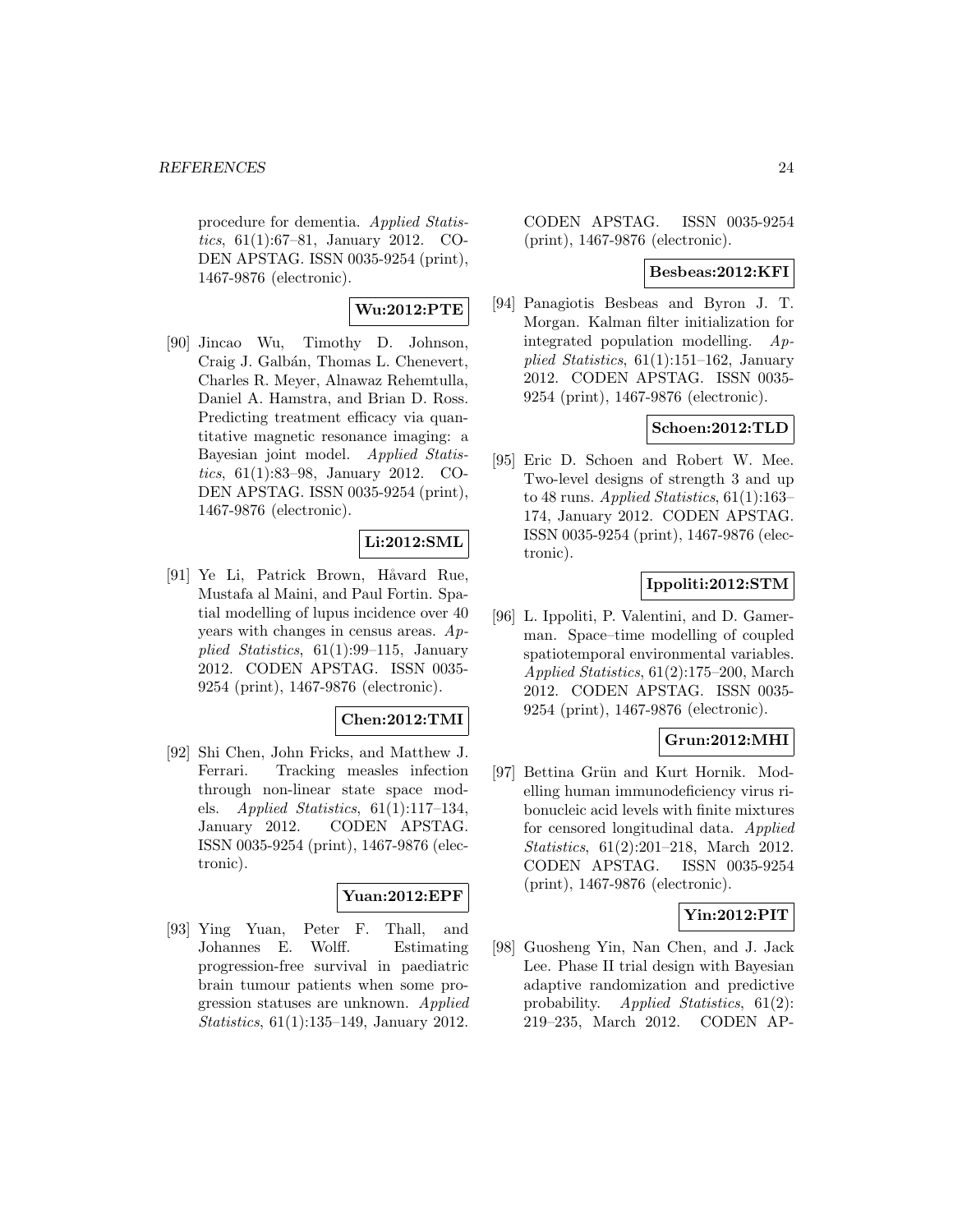STAG. ISSN 0035-9254 (print), 1467- 9876 (electronic).

#### **Gilmour:2012:BOE**

[99] Steven G. Gilmour and Luzia A. Trinca. Bayesian L-optimal exact design of experiments for biological kinetic models. Applied Statistics, 61(2):237–251, March 2012. CODEN APSTAG. ISSN 0035- 9254 (print), 1467-9876 (electronic).

### **Bray:2012:QND**

[100] David J. Bray, Steven G. Gilmour, Felicity J. Guild, and Ambrose C. Taylor. Quantifying nanoparticle dispersion by using the area disorder of Delaunay triangulation. Applied Statistics, 61 (2):253–275, March 2012. CODEN AP-STAG. ISSN 0035-9254 (print), 1467- 9876 (electronic).

### **Black:2012:GTH**

[101] Michael S. Black, Christopher R. Bilder, and Joshua M. Tebbs. Group testing in heterogeneous populations by using halving algorithms. Applied Statistics, 61(2):277–290, March 2012. CO-DEN APSTAG. ISSN 0035-9254 (print), 1467-9876 (electronic).

### **Kang:2012:CON**

[102] Emily L. Kang, Noel Cressie, and Stephan R. Sain. Combining outputs from the North American Regional Climate Change Assessment Program by using a Bayesian hierarchical model. Applied Statistics, 61(2):291–313, March 2012. CODEN APSTAG. ISSN 0035- 9254 (print), 1467-9876 (electronic).

#### **Pipper:2012:VMC**

[103] Christian Bressen Pipper, Christian Ritz, and Hans Bisgaard. A versatile method for confirmatory evaluation of the effects of a covariate in multiple models. Applied Statistics, 61(2):315– 326, March 2012. CODEN APSTAG. ISSN 0035-9254 (print), 1467-9876 (electronic).

### **Andersen:2012:AFE**

[104] Stina W. Andersen and George C. Runger. Automated feature extraction from profiles with application to a batch fermentation process. Applied Statistics, 61(2):327–344, March 2012. CO-DEN APSTAG. ISSN 0035-9254 (print), 1467-9876 (electronic).

### **Gilmour:2012:ODE**

[105] Steven G. Gilmour and Luzia A. Trinca. Optimum design of experiments for statistical inference. Applied Statistics, 61 (3):345–401, May 2012. CODEN AP-STAG. ISSN 0035-9254 (print), 1467- 9876 (electronic).

### **Mayr:2012:GAM**

[106] Andreas Mayr, Nora Fenske, Benjamin Hofner, Thomas Kneib, and Matthias Schmid. Generalized additive models for location, scale and shape for high dimensional data—a flexible approach based on boosting. Applied Statistics, 61(3): 403–427, May 2012. CODEN APSTAG. ISSN 0035-9254 (print), 1467-9876 (electronic).

### **Paciorek:2012:CSI**

[107] Christopher J. Paciorek. Combining spatial information sources while accounting for systematic errors in proxies. Applied Statistics, 61(3):429–451, May 2012. CODEN APSTAG. ISSN 0035- 9254 (print), 1467-9876 (electronic).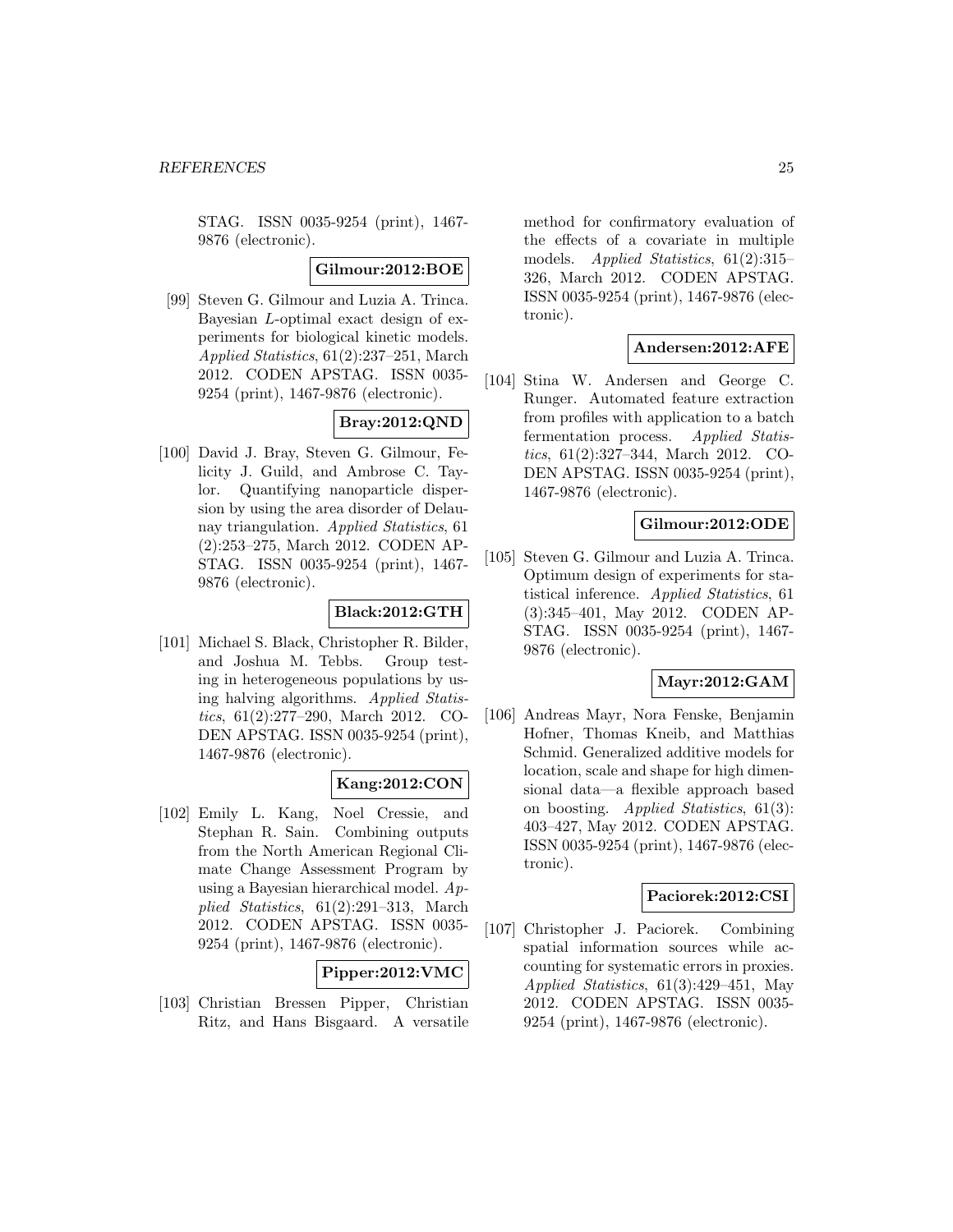#### **Goldsmith:2012:LPF**

[108] Jeff Goldsmith, Ciprian M. Crainiceanu, Brian Caffo, and Daniel Reich. Longitudinal penalized functional regression for cognitive outcomes on neuronal tract measurements. Applied Statistics, 61(3): 453–469, May 2012. CODEN APSTAG. ISSN 0035-9254 (print), 1467-9876 (electronic).

### **Sun:2012:EPR**

[109] Mingxuan Sun, Guy Lebanon, and Paul Kidwell. Estimating probabilities in recommendation systems. Applied Statistics, 61(3):471–492, May 2012. CO-DEN APSTAG. ISSN 0035-9254 (print), 1467-9876 (electronic).

### **Ekholm:2012:LCM**

[110] Anders Ekholm, Jukka Jokinen, John W. McDonald, and Peter W. F. Smith. A latent class model for bivariate binary responses from twins. Applied Statistics, 61(3):493–514, May 2012. CODEN AP-STAG. ISSN 0035-9254 (print), 1467- 9876 (electronic).

#### **Kao:2012:CMD**

[111] Ming-Hung Kao, Abhyuday Mandal, and John Stufken. Constrained multiobjective designs for functional magnetic resonance imaging experiments via a modified non-dominated sorting genetic algorithm. Applied Statistics, 61 (4):515–534, August 2012. CODEN AP-STAG. ISSN 0035-9254 (print), 1467- 9876 (electronic).

### **Reich:2012:SQR**

[112] Brian J. Reich. Spatiotemporal quantile regression for detecting distributional changes in environmental processes. Applied Statistics, 61(4):535–553, August 2012. CODEN APSTAG. ISSN 0035- 9254 (print), 1467-9876 (electronic).

### **Pinson:2012:VST**

[113] P. Pinson. Very-short-term probabilistic forecasting of wind power with generalized logit-normal distributions. Applied Statistics, 61(4):555–576, August 2012. CODEN APSTAG. ISSN 0035- 9254 (print), 1467-9876 (electronic).

#### **Shortreed:2012:EOD**

[114] Susan M. Shortreed and Erica E. M. Moodie. Estimating the optimal dynamic antipsychotic treatment regime: evidence from the sequential multipleassignment randomized Clinical Antipsychotic Trials of Intervention and Effectiveness schizophrenia study. Applied Statistics, 61(4):577–599, August 2012. CODEN APSTAG. ISSN 0035- 9254 (print), 1467-9876 (electronic).

### **Friede:2012:BCM**

[115] Tim Friede and Frank Miller. Blinded continuous monitoring of nuisance parameters in clinical trials. Applied Statistics, 61(4):601–618, August 2012. CO-DEN APSTAG. ISSN 0035-9254 (print), 1467-9876 (electronic).

### **Hahn:2012:SFA**

[116] P. Richard Hahn, Carlos M. Carvalho, and James G. Scott. A sparse factor analytic probit model for Congressional voting patterns. Applied Statistics, 61 (4):619–635, August 2012. CODEN AP-STAG. ISSN 0035-9254 (print), 1467- 9876 (electronic).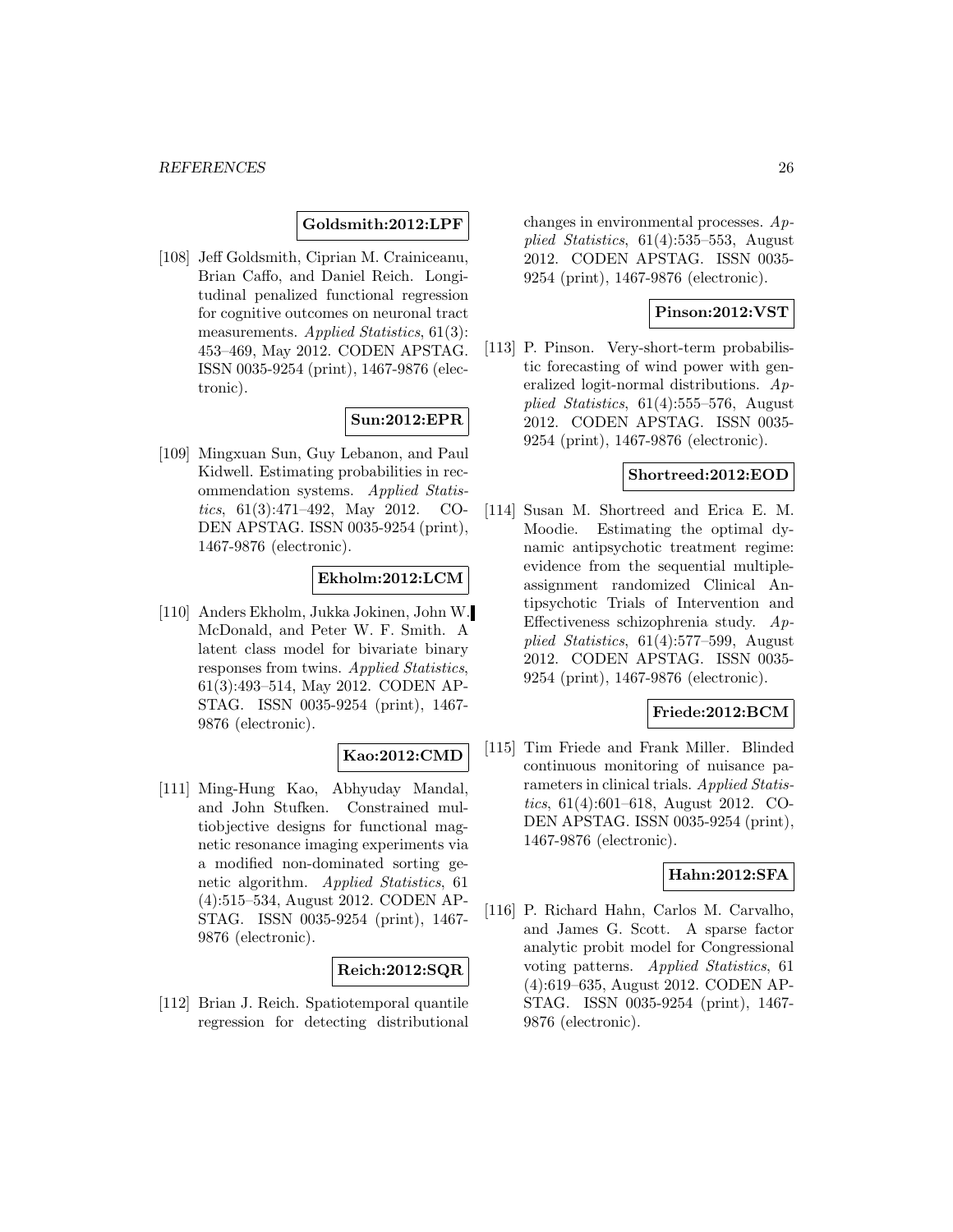### **Foster:2012:USP**

[117] Scott D. Foster, Hideyasu Shimadzu, and Ross Darnell. Uncertainty in spatially predicted covariates: is it ignorable? Applied Statistics, 61(4):637– 652, August 2012. CODEN APSTAG. ISSN 0035-9254 (print), 1467-9876 (electronic).

### **Natarajan:2012:EWR**

[118] Sundar Natarajan, Stuart R. Lipsitz, Garrett M. Fitzmaurice, Debajyoti Sinha, Joseph G. Ibrahim, Jennifer Haas, and Walid Gellad. An extension of the Wilcoxon rank sum test for complex sample survey data. Applied Statistics, 61(4):653–664, August 2012. CO-DEN APSTAG. ISSN 0035-9254 (print), 1467-9876 (electronic).

### **Williamson:2012:FLA**

[119] Daniel Williamson, Michael Goldstein, and Adam Blaker. Fast linked analyses for scenario-based hierarchies. Applied Statistics, 61(5):665–691, November 2012. CODEN APSTAG. ISSN 0035- 9254 (print), 1467-9876 (electronic).

### **Miller:2012:SPC**

[120] Claire Miller and Adrian Bowman. Smooth principal components for investigating changes in covariances over time. Applied Statistics, 61(5):693–714, November 2012. CODEN APSTAG. ISSN 0035-9254 (print), 1467-9876 (electronic).

#### **Gromenko:2012:TEM**

[121] Oleksandr Gromenko and Piotr Kokoszka. Testing the equality of mean functions of ionospheric critical frequency

curves. Applied Statistics, 61(5):715– 731, November 2012. CODEN AP-STAG. ISSN 0035-9254 (print), 1467- 9876 (electronic).

### **Golightly:2012:ELO**

[122] Andrew Golightly, Richard J. Boys, Kerry M. Cameron, and Thomas von Zglinicki. The effect of late onset, short-term caloric restriction on the core temperature and physical activity in mice. Applied Statistics,  $61(5)$ :733–751, November 2012. CODEN APSTAG. ISSN 0035-9254 (print), 1467-9876 (electronic).

### **Jupp:2012:TQS**

[123] Peter E. Jupp, Peter T. Kim, Ja-Yong Koo, and Aron Pasieka. Testing quantum states for purity. Applied Statistics, 61(5):753–763, November 2012. CO-DEN APSTAG. ISSN 0035-9254 (print), 1467-9876 (electronic).

### **Barban:2012:CLC**

[124] Nicola Barban and Francesco C. Billari. Classifying life course trajectories: a comparison of latent class and sequence analysis. Applied Statistics, 61(5):765–784, November 2012. CO-DEN APSTAG. ISSN 0035-9254 (print), 1467-9876 (electronic).

#### **Anonymous:2012:IAV**

[125] Anonymous. Index of authors, volume 61, 2012. Applied Statistics, 61(5):785– 787, November 2012. CODEN AP-STAG. ISSN 0035-9254 (print), 1467- 9876 (electronic).

### **Chandler:2013:RER**

[126] R. E. Chandler and M. S. Ridout. Report of the Editors. Applied Statistics,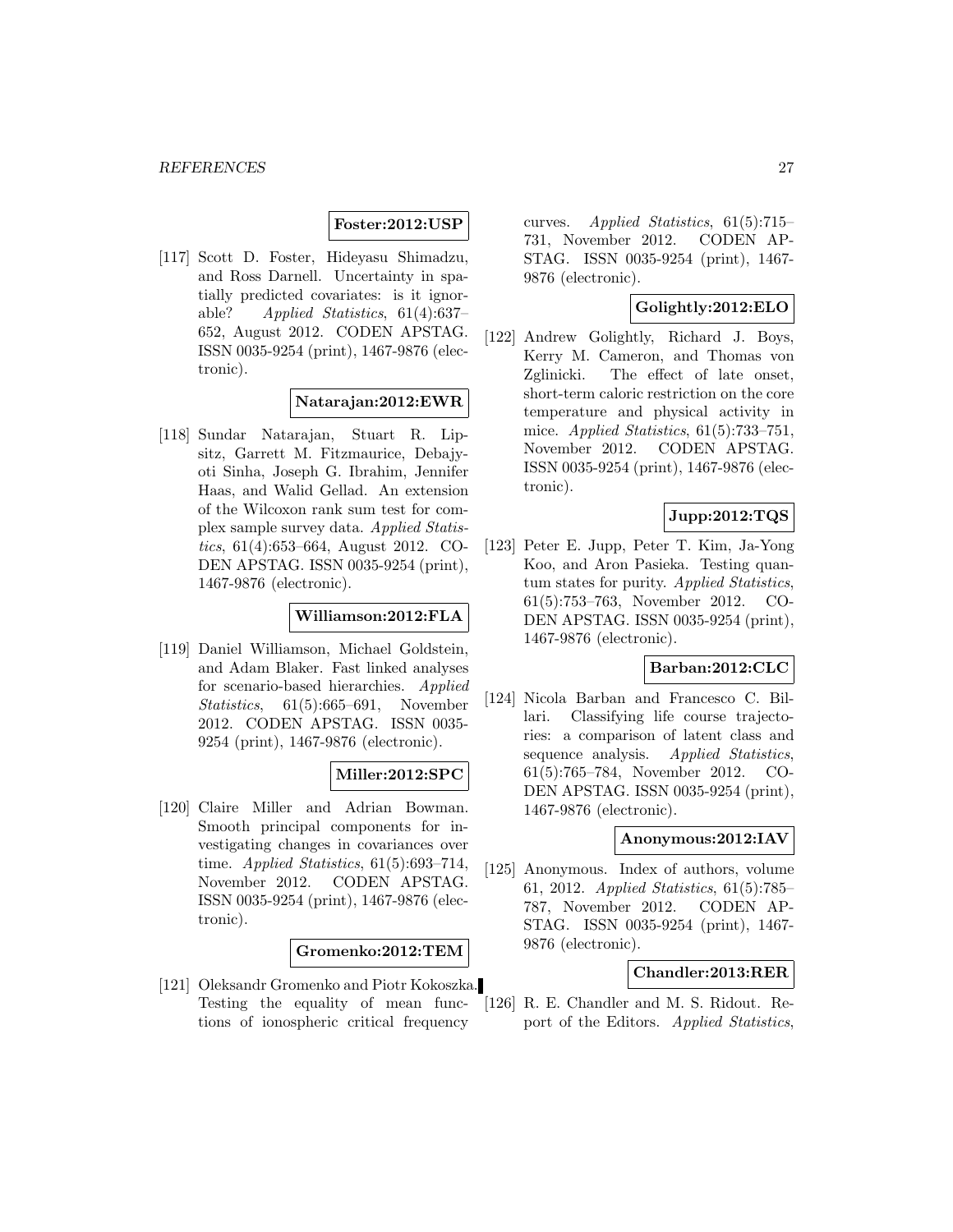62(1):1–2, January 2013. CODEN AP-STAG. ISSN 0035-9254 (print), 1467- 9876 (electronic).

### **Farah:2013:ASB**

[127] Marian Farah, Athanasios Kottas, and Robin D. Morris. An application of semiparametric Bayesian isotonic regression to the study of radiation effects in spaceborne microelectronics. Applied Statistics, 62(1):3–24, January 2013. CO-DEN APSTAG. ISSN 0035-9254 (print), 1467-9876 (electronic).

### **Sobotka:2013:ERB**

[128] Fabian Sobotka, Rosalba Radice, Giampiero Marra, and Thomas Kneib. Estimating the relationship between women's education and fertility in Botswana by using an instrumental variable approach to semiparametric expectile regression. Applied Statistics, 62 (1):25–45, January 2013. CODEN AP-STAG. ISSN 0035-9254 (print), 1467- 9876 (electronic).

### **Copas:2013:LBS**

[129] John B. Copas. A likelihood-based sensitivity analysis for publication bias in meta-analysis. Applied Statistics, 62 (1):47–66, January 2013. CODEN AP-STAG. ISSN 0035-9254 (print), 1467- 9876 (electronic).

#### **Wahed:2013:EJE**

[130] Abdus S. Wahed and Peter F. Thall. Evaluating joint effects of induction– salvage treatment regimes on overall survival in acute leukaemia. Applied Statistics, 62(1):67–83, January 2013. CO-DEN APSTAG. ISSN 0035-9254 (print), 1467-9876 (electronic).

### **Scheel:2013:BHM**

[131] Ida Scheel, Egil Ferkingstad, Arnoldo Frigessi, Ola Haug, Mikkel Hinnerichsen, and Elisabeth Meze-Hausken. A Bayesian hierarchical model with spatial variable selection: the effect of weather on insurance claims. Applied Statistics, 62(1):85–100, January 2013. CO-DEN APSTAG. ISSN 0035-9254 (print), 1467-9876 (electronic).

### **McCrea:2013:ADM**

[132] Rachel S. McCrea, Byron J. T. Morgan, and Diana J. Cole. Age-dependent mixture models for recovery data on animals marked at unknown age. Applied Statistics, 62(1):101–113, January 2013. CO-DEN APSTAG. ISSN 0035-9254 (print), 1467-9876 (electronic).

#### **Gasparini:2013:GCM**

[133] Mauro Gasparini. General classes of multiple binary regression models in dose finding problems for combination therapies. Applied Statistics,  $62(1):115-$ 133, January 2013. CODEN APSTAG. ISSN 0035-9254 (print), 1467-9876 (electronic).

### **Cattelan:2013:DBT**

[134] Manuela Cattelan, Cristiano Varin, and David Firth. Dynamic Bradley–Terry modelling of sports tournaments.  $Ap$ plied Statistics,  $62(1):135-150$ , January 2013. CODEN APSTAG. ISSN 0035- 9254 (print), 1467-9876 (electronic).

### **Durand:2013:OPC**

[135] Jean-Baptiste Durand, Stéphane Girard, Victor Ciriza, and Laurent Donini. Optimization of power consumption and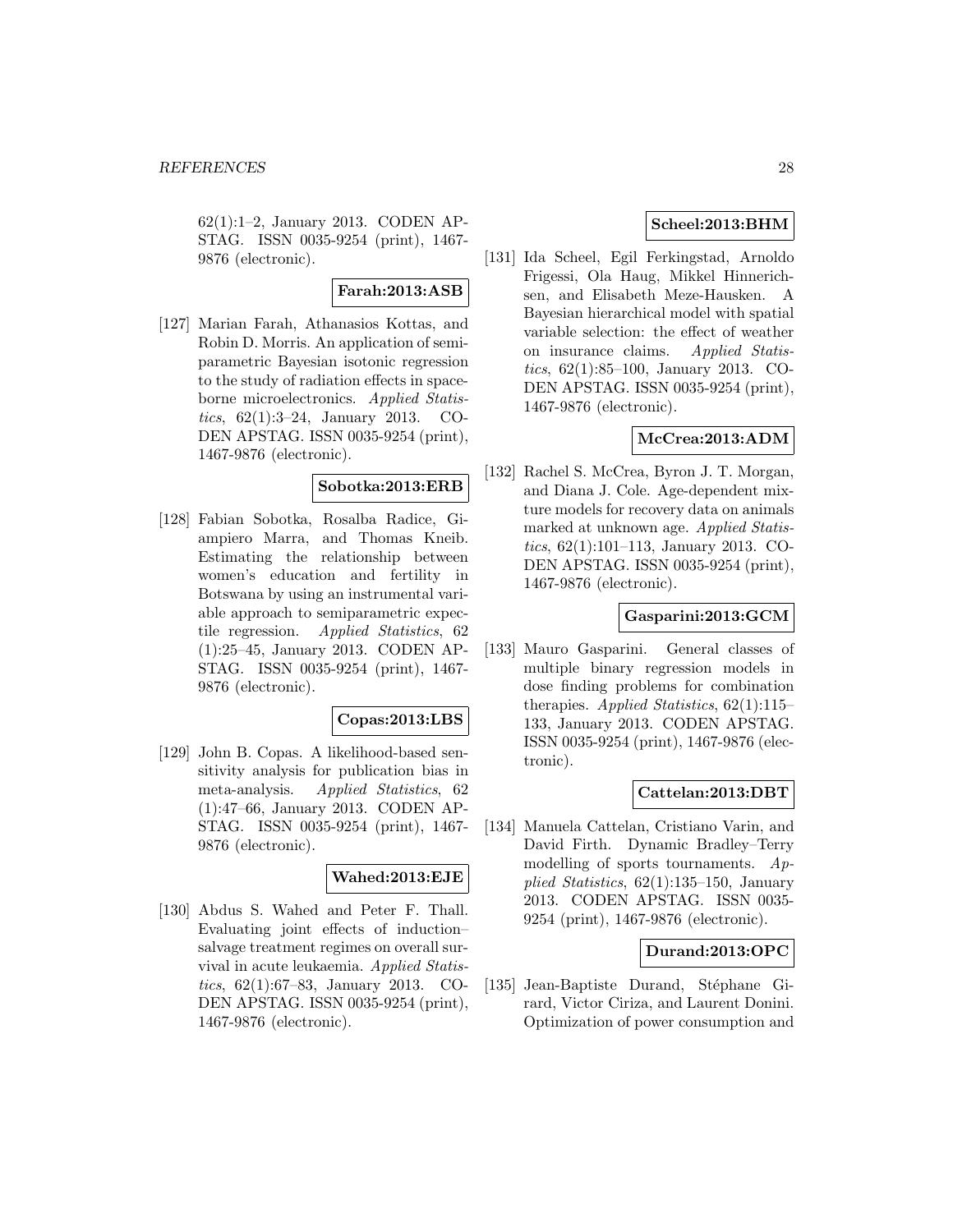device availability based on point process modelling of the request sequence. Applied Statistics, 62(2):151–165, March 2013. CODEN APSTAG. ISSN 0035- 9254 (print), 1467-9876 (electronic).

**Chang:2013:STE**

[136] Howard H. Chang, Brian J. Reich, and Marie Lynn Miranda. A spatial timeto-event approach for estimating associations between air pollution and preterm birth. Applied Statistics, 62(2):167– 179, March 2013. CODEN APSTAG. ISSN 0035-9254 (print), 1467-9876 (electronic).

#### **Mahling:2013:DHR**

[137] Monia Mahling, Michael Höhle, and Helmut Küchenhoff. Determining highrisk zones for unexploded World War II bombs by using point process methodology. Applied Statistics, 62(2):181– 199, March 2013. CODEN APSTAG. ISSN 0035-9254 (print), 1467-9876 (electronic).

**Kolamunnage-Dona:2013:MMA**

[138] Ruwanthi Kolamunnage-Dona, L. Vitone, W. Greenhalf, R. Henderson, and P. R. Williamson. A multistate modelling approach for pancreatic cancer development in genetically high-risk families. Applied Statistics, 62(2):201– 212, March 2013. CODEN APSTAG. ISSN 0035-9254 (print), 1467-9876 (electronic).

#### **West:2013:NRA**

[139] Brady T. West and Roderick J. A. Little. Non-response adjustment of survey estimates based on auxiliary variables subject to error. *Applied Statistics*, 62

(2):213–231, March 2013. CODEN AP-STAG. ISSN 0035-9254 (print), 1467- 9876 (electronic).

### **Lipsitz:2013:BCP**

[140] Stuart R. Lipsitz, Garrett M. Fitzmaurice, Scott E. Regenbogen, Debajyoti Sinha, Joseph G. Ibrahim, and Atul A. Gawande. Bias correction for the proportional odds logistic regression model with application to a study of surgical complications. Applied Statistics, 62 (2):233–250, March 2013. CODEN AP-STAG. ISSN 0035-9254 (print), 1467- 9876 (electronic).

### **Anacleto:2013:MFR**

[141] Osvaldo Anacleto, Catriona Queen, and Casper J. Albers. Multivariate forecasting of road traffic flows in the presence of heteroscedasticity and measurement errors. Applied Statistics, 62(2):251– 270, March 2013. CODEN APSTAG. ISSN 0035-9254 (print), 1467-9876 (electronic).

### **Alfons:2013:REE**

[142] Andreas Alfons, Matthias Templ, and Peter Filzmoser. Robust estimation of economic indicators from survey samples based on Pareto tail modelling. Applied Statistics, 62(2):271–286, March 2013. CODEN APSTAG. ISSN 0035- 9254 (print), 1467-9876 (electronic).

#### **Finazzi:2013:MBF**

[143] Francesco Finazzi, E. Marian Scott, and Alessandro Fassò. A model-based framework for air quality indices and population risk evaluation, with an application to the analysis of Scottish air quality data. Applied Statistics, 62(2):287– 308, March 2013. CODEN APSTAG.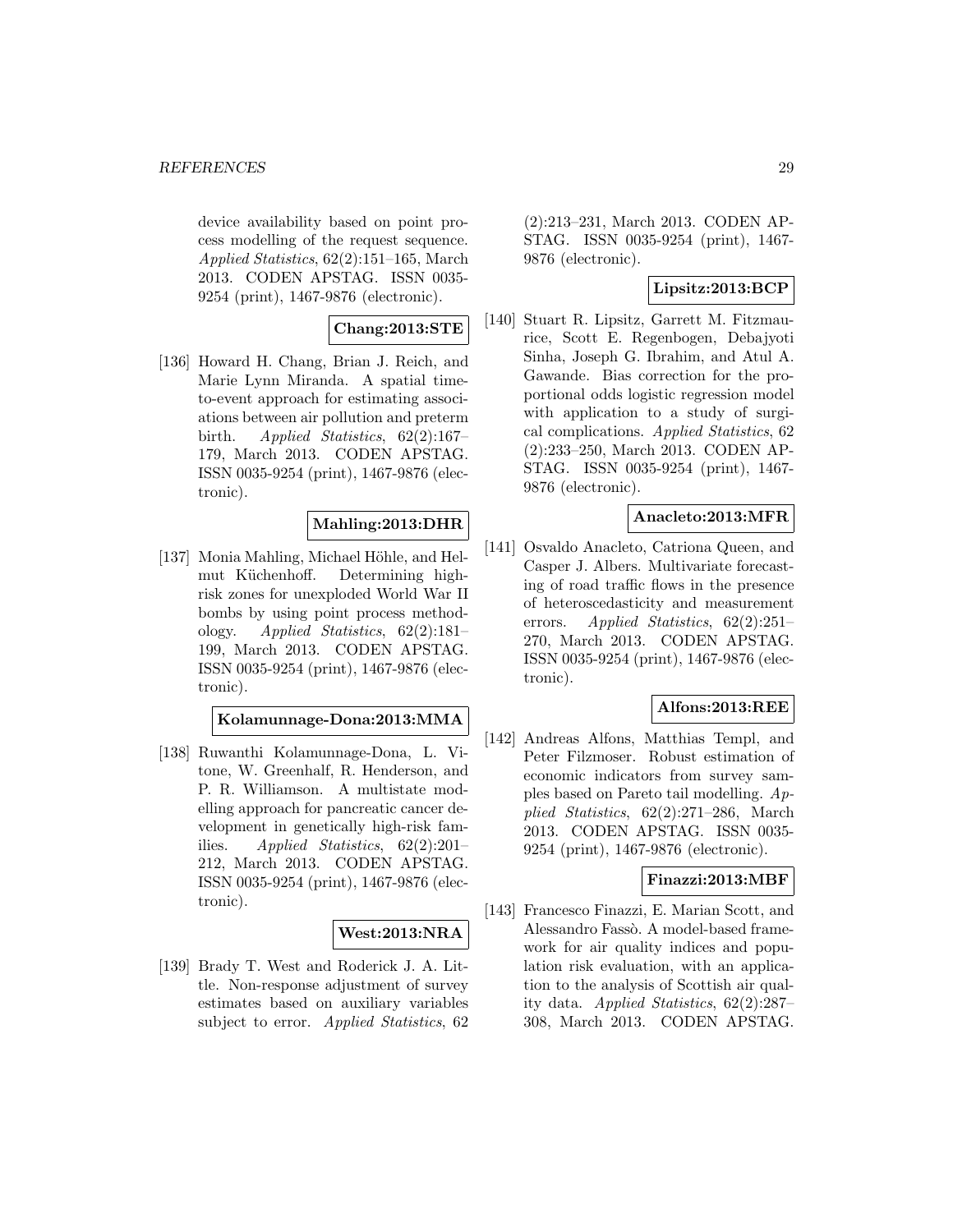ISSN 0035-9254 (print), 1467-9876 (electronic).

### **Hennig:2013:HFA**

[144] Christian Hennig and Tim F. Liao. How to find an appropriate clustering for mixed-type variables with application to socio-economic stratification. Applied Statistics, 62(3):309–369, May 2013. CODEN APSTAG. ISSN 0035- 9254 (print), 1467-9876 (electronic).

### **Quenneville:2013:CIS**

[145] B. Quenneville, F. Picard, and S. Fortier. Calendarization with interpolating splines and state space models. Applied Statistics, 62(3):371–399, May 2013. CODEN APSTAG. ISSN 0035- 9254 (print), 1467-9876 (electronic).

### **Ieva:2013:MFC**

[146] Francesca Ieva, Anna M. Paganoni, Davide Pigoli, and Valeria Vitelli. Multivariate functional clustering for the morphological analysis of electrocardiograph curves. Applied Statistics, 62(3):401– 418, May 2013. CODEN APSTAG. ISSN 0035-9254 (print), 1467-9876 (electronic).

### **Rathbun:2013:SAT**

[147] Stephen L. Rathbun, Xiao Song, Benjamin Neustifter, and Saul Shiffman. Survival analysis with time varying covariates measured at random times by design. Applied Statistics, 62(3):419– 434, May 2013. CODEN APSTAG. ISSN 0035-9254 (print), 1467-9876 (electronic).

### **Jackson:2013:OLV**

[148] John C. Jackson, Paul S. Albert, Zhiwei Zhang, and Bruce Simons-Morton. Ordinal latent variable models and their application in the study of newly licensed teenage drivers. Applied Statistics, 62 (3):435–450, May 2013. CODEN AP-STAG. ISSN 0035-9254 (print), 1467- 9876 (electronic).

### **Bobb:2013:RHM**

[149] Jennifer F. Bobb, Francesca Dominici, and Roger D. Peng. Reduced hierarchical models with application to estimating health effects of simultaneous exposure to multiple pollutants. Applied Statistics, 62(3):451–472, May 2013. CODEN APSTAG. ISSN 0035- 9254 (print), 1467-9876 (electronic).

### **Michalak:2013:AIC**

[150] Sarah E. Michalak, Michael S. Hamada, and Nicolas W. Hengartner. Analysis of interval-censored data with random unknown end points: an application to soft error rate estimation. Applied Statistics, 62(3):473–486, May 2013. CODEN AP-STAG. ISSN 0035-9254 (print), 1467- 9876 (electronic).

### **Mardia:2013:SAT**

[151] Kanti V. Mardia. Statistical approaches to three key challenges in protein structural bioinformatics. Applied Statistics, 62(3):487–514, May 2013. CODEN AP-STAG. ISSN 0035-9254 (print), 1467- 9876 (electronic).

### **McMillan:2013:TCC**

[152] Garnett P. McMillan, Timothy E. Hanson, Gabrielle Saunders, and Frederick J. Gallun. A two-component circular regression model for repeated measures auditory localization data. Applied Statistics, 62(4):515–534, August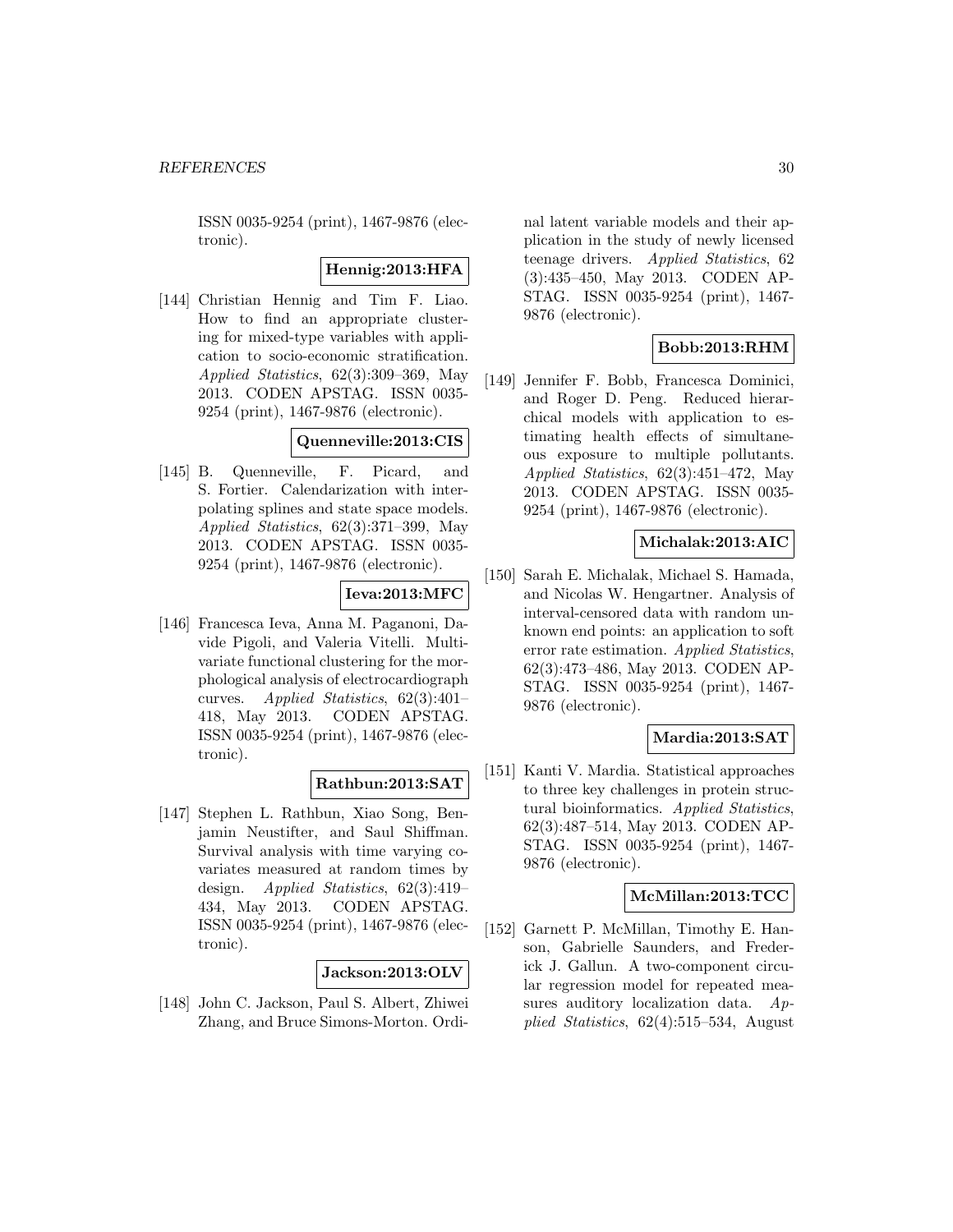2013. CODEN APSTAG. ISSN 0035- 9254 (print), 1467-9876 (electronic).

**deCarvalho:2013:DTM**

[153] M. de Carvalho, K. F. Turkman, and A. Rua. Dynamic threshold modelling and the US business cycle. Applied Statistics, 62(4):535–550, August 2013. CODEN APSTAG. ISSN 0035-9254 (print), 1467-9876 (electronic).

### **Lunn:2013:FBH**

[154] David Lunn, Jessica Barrett, Michael Sweeting, and Simon Thompson. Fully Bayesian hierarchical modelling in two stages, with application to metaanalysis. Applied Statistics, 62(4):551– 572, August 2013. CODEN APSTAG. ISSN 0035-9254 (print), 1467-9876 (electronic).

### **Melnykov:2013:FMM**

[155] Volodymyr Melnykov. Finite mixture modelling in mass spectrometry analysis. Applied Statistics, 62(4):573– 592, August 2013. CODEN APSTAG. ISSN 0035-9254 (print), 1467-9876 (electronic).

### **Lee:2013:LAS**

[156] Duncan Lee and Richard Mitchell. Locally adaptive spatial smoothing using conditional auto-regressive models. Applied Statistics, 62(4):593–608, August 2013. CODEN APSTAG. ISSN 0035- 9254 (print), 1467-9876 (electronic).

### **Sherlock:2013:CHM**

[157] Chris Sherlock, Tatiana Xifara, Sandra Telfer, and Mike Begon. A coupled hidden Markov model for disease interactions. Applied Statistics, 62(4):609– 627, August 2013. CODEN APSTAG.

ISSN 0035-9254 (print), 1467-9876 (electronic).

### **Potter:2013:PLA**

[158] Gail E. Potter and Niel Hens. A penalized likelihood approach to estimate within-household contact networks from egocentric data. Applied Statistics, 62 (4):629–648, August 2013. CODEN AP-STAG. ISSN 0035-9254 (print), 1467- 9876 (electronic).

### **Corradi:2013:EKI**

[159] Fabio Corradi and Federico Ricciardi. Evaluation of kinship identification systems based on short tandem repeat DNA profiles. Applied Statistics, 62(5):649– 668, November 2013. CODEN AP-STAG. ISSN 0035-9254 (print), 1467- 9876 (electronic).

### **Lawrance:2013:EGF**

[160] A. J. Lawrance. Exploratory graphics for financial time series volatility. Applied Statistics, 62(5):669–686, November 2013. CODEN APSTAG. ISSN 0035-9254 (print), 1467-9876 (electronic).

### **Zhang:2013:AHT**

[161] Zhiwei Zhang, Chenguang Wang, Lei Nie, and Guoxing Soon. Assessing the heterogeneity of treatment effects via potential outcomes of individual patients. Applied Statistics, 62(5):687–704, November 2013. CODEN APSTAG. ISSN 0035-9254 (print), 1467-9876 (electronic).

### **Paul:2013:HLM**

[162] Sudeshna Paul and A. James O'Malley. Hierarchical longitudinal models of relationships in social networks. Applied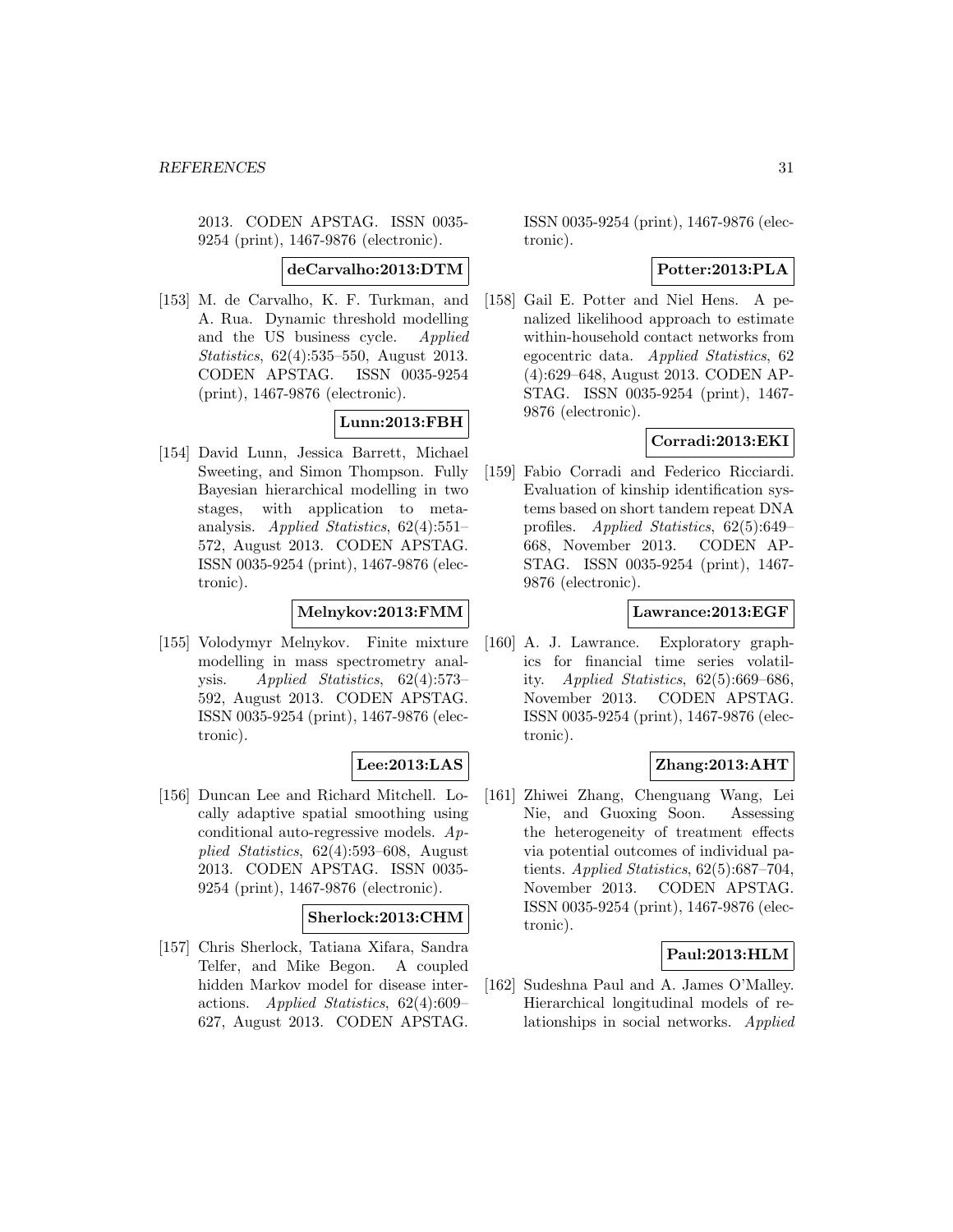Statistics, 62(5):705–722, November 2013. CODEN APSTAG. ISSN 0035- 9254 (print), 1467-9876 (electronic).

### **Noufaily:2013:PQR**

[163] Angela Noufaily and M. C. Jones. Parametric quantile regression based on the generalized gamma distribution. Applied Statistics, 62(5):723–740, November 2013. CODEN APSTAG. ISSN 0035-9254 (print), 1467-9876 (electronic).

### **Soh:2013:SEL**

[164] Patrice Takam Soh, Eugène-Patrice Ndong Nguéma, Henri Gwet, and Michel Ndoumbè-Nkeng. Smooth estimation of a lifetime distribution with competing risks by using regular interval observations: application to cocoa fruits growth. Applied Statistics,  $62(5):741-$ 760, November 2013. CODEN AP-STAG. ISSN 0035-9254 (print), 1467- 9876 (electronic).

### **Anonymous:2013:IAI**

[165] Anonymous. Index of authors: Index of authors, volume 62, 2013. Applied Statistics, 62(5):761–763, November 2013. CODEN APSTAG. ISSN 0035- 9254 (print), 1467-9876 (electronic).

### **Anonymous:2013:CCV**

[166] Anonymous. Contents: Contents of volume 62, 2013. Applied Statistics, 62(5): 765–766, November 2013. CODEN AP-STAG. ISSN 0035-9254 (print), 1467- 9876 (electronic).

### **Ma:2014:EDO**

[167] Yanyuan Ma and Yuanjia Wang. Estimating disease onset distribution functions in mutation carriers with censored mixture data. Applied Statistics, 63(1): 1–23, January 2014. CODEN APSTAG. ISSN 0035-9254 (print), 1467-9876 (electronic).

### **Guglielmi:2014:SBM**

[168] Alessandra Guglielmi, Francesca Ieva, Anna M. Paganoni, Fabrizio Ruggeri, and Jacopo Soriano. Semiparametric Bayesian models for clustering and classification in the presence of unbalanced in-hospital survival. Applied Statistics, 63(1):25–46, January 2014. CO-DEN APSTAG. ISSN 0035-9254 (print), 1467-9876 (electronic).

### **ODonnell:2014:FRM**

[169] David O'Donnell, Alastair Rushworth, Adrian W. Bowman, E. Marian Scott, and Mark Hallard. Flexible regression models over river networks. Applied Statistics, 63(1):47–63, January 2014. CODEN APSTAG. ISSN 0035-9254 (print), 1467-9876 (electronic).

### **Veiga:2014:USW**

[170] Alinne Veiga, Peter W. F. Smith, and James J. Brown. The use of sample weights in multivariate multilevel models with an application to income data collected by using a rotating panel survey. Applied Statistics, 63(1):65– 84, January 2014. CODEN APSTAG. ISSN 0035-9254 (print), 1467-9876 (electronic).

### **Almansa:2014:FMM**

[171] Josué Almansa, Jeroen K. Vermunt, Carlos G. Forero, and Jordi Alonso. A factor mixture model for multivariate survival data: an application to the analysis of lifetime mental disorders. Applied Statistics, 63(1):85–102, January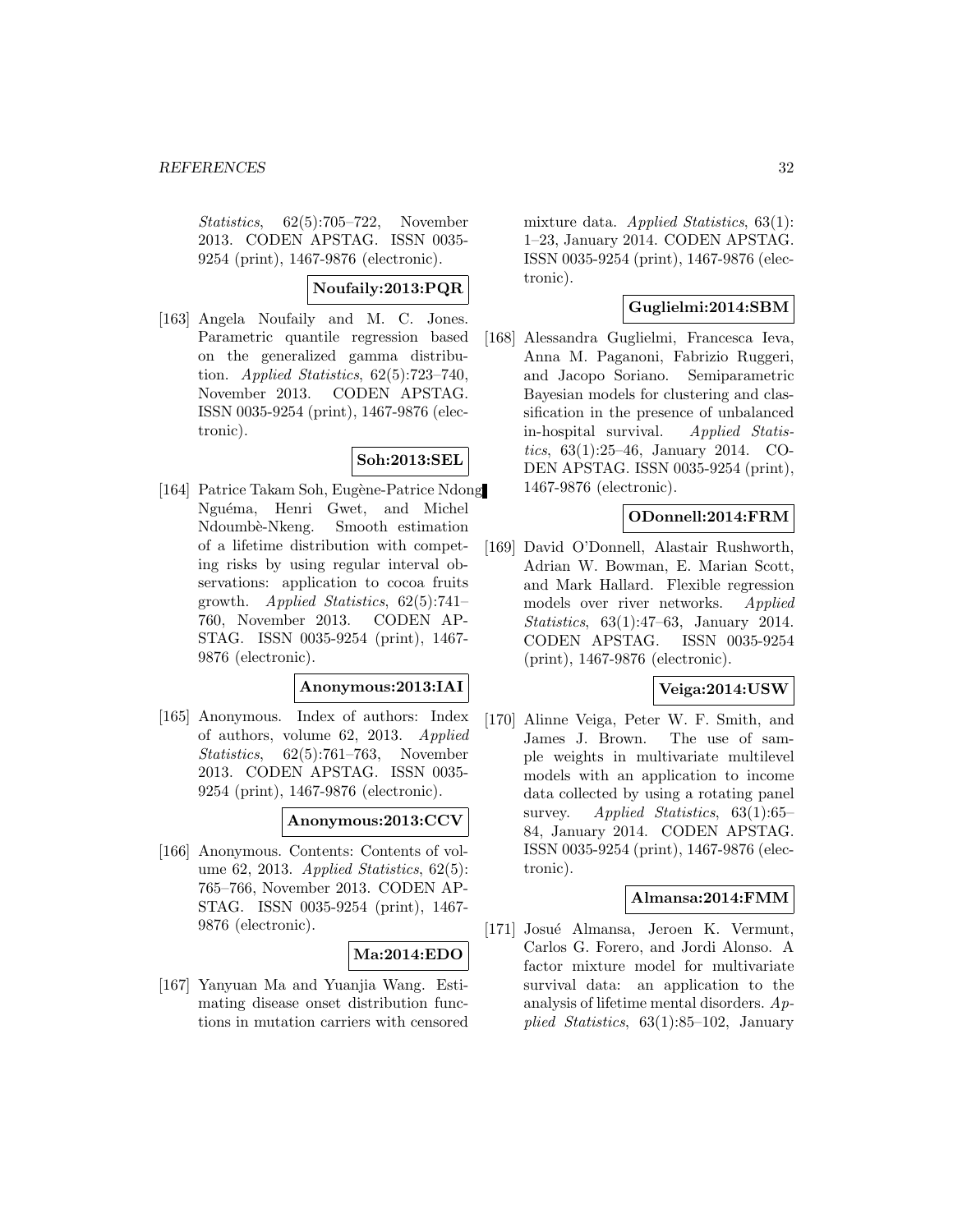2014. CODEN APSTAG. ISSN 0035- 9254 (print), 1467-9876 (electronic). European Study of the Epidemiology of Mental Disorders– Mental Health Disability: a European Assessment in the Year 2000 Investigators.

### **Neto:2014:ASV**

[172] Joaquim Henriques Vianna Neto, Alexandra M. Schmidt, and Peter Guttorp. Accounting for spatially varying directional effects in spatial covariance structures. Applied Statistics, 63(1):103– 122, January 2014. CODEN APSTAG. ISSN 0035-9254 (print), 1467-9876 (electronic).

### **Hering:2014:CSC**

[173] Amanda S. Hering and Sean Bair. Characterizing spatial and chronological target selection of serial offenders. Applied Statistics, 63(1):123–140, January 2014. CODEN APSTAG. ISSN 0035- 9254 (print), 1467-9876 (electronic).

### **Unkel:2014:TVF**

[174] Steffen Unkel, C. Paddy Farrington, Heather J. Whitaker, and Richard Pebody. Time varying frailty models and the estimation of heterogeneities in transmission of infectious diseases. Applied Statistics, 63(1):141–158, January 2014. CODEN APSTAG. ISSN 0035- 9254 (print), 1467-9876 (electronic).

### **Cai:2014:BDF**

[175] Chunyan Cai, Ying Yuan, and Yuan Ji. A Bayesian dose finding design for oncology clinical trials of combinational biological agents. Applied Statistics, 63(1): 159–173, January 2014. CODEN AP-STAG. ISSN 0035-9254 (print), 1467- 9876 (electronic).

### **Seppa:2014:RVR**

[176] Karri Seppä, Timo Hakulinen, and Esa Läärä. Regional variation in relative survival — quantifying the effects of the competing risks of death by using a cure fraction model with random effects.  $Ap$ plied Statistics, 63(1):175–190, January 2014. CODEN APSTAG. ISSN 0035- 9254 (print), 1467-9876 (electronic).

### **Kuha:2014:PTI**

[177] Jouni Kuha and Irini Moustaki. Preface to the themed issue on social statistics. Applied Statistics,  $63(2):191-193$ , February 2014. CODEN APSTAG. ISSN 0035-9254 (print), 1467-9876 (electronic).

### **OMuircheartaigh:2014:GUE**

[178] Colm O'Muircheartaigh and Larry V. Hedges. Generalizing from unrepresentative experiments: a stratified propensity score approach. Applied Statistics, 63(2):195–210, February 2014. CO-DEN APSTAG. ISSN 0035-9254 (print), 1467-9876 (electronic).

### **Skrondal:2014:HIC**

[179] Anders Skrondal and Sophia Rabe-Hesketh. Handling initial conditions and endogenous covariates in dynamic/transition models for binary data with unobserved heterogeneity. Applied Statistics, 63(2):211–237, February 2014. CODEN APSTAG. ISSN 0035- 9254 (print), 1467-9876 (electronic).

#### **Washbrook:2014:INI**

[180] Elizabeth Washbrook, Paul S. Clarke, and Fiona Steele. Investigating nonignorable dropout in panel studies of residential mobility. Applied Statistics,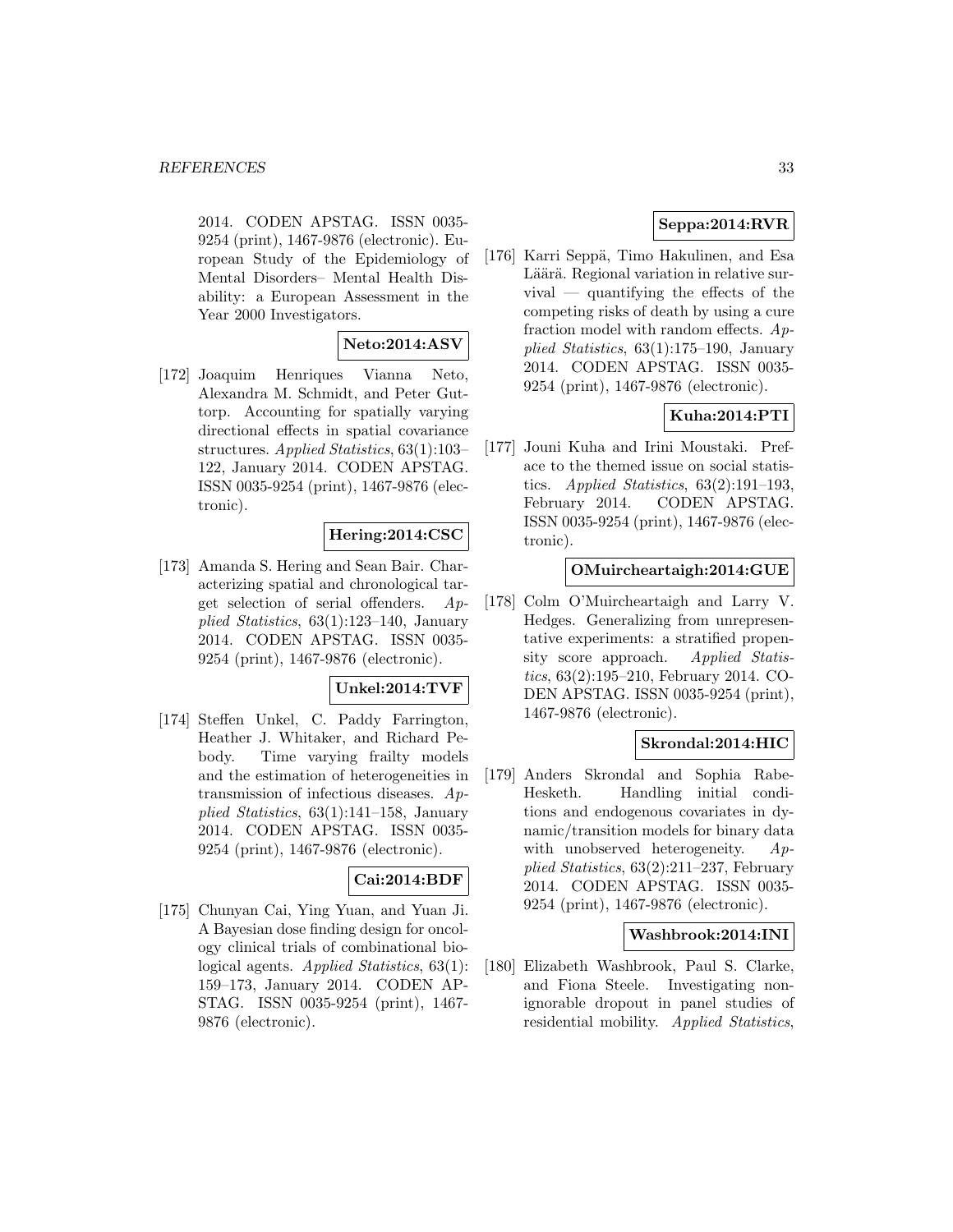63(2):239–266, February 2014. CO-DEN APSTAG. ISSN 0035-9254 (print), 1467-9876 (electronic).

#### **Bartolucci:2014:LAS**

[181] Francesco Bartolucci, Silvia Bacci, and Fulvia Pennoni. Longitudinal analysis of self-reported health status by mixture latent auto-regressive models. Applied Statistics, 63(2):267–288, February 2014. CODEN APSTAG. ISSN 0035- 9254 (print), 1467-9876 (electronic).

### **B:2014:LMM**

[182] Jorge González B., Paul De Boeck, and Francis Tuerlinckx. Linear mixed modelling for data from a double mixed factorial design with covariates: a casestudy on semantic categorization response times. Applied Statistics, 63(2): 289–302, February 2014. CODEN AP-STAG. ISSN 0035-9254 (print), 1467- 9876 (electronic).

### **Silva:2014:UAI**

[183] Damião N. Da Silva and Chris Skinner. The use of accuracy indicators to correct for survey measurement error.  $Ap$ plied Statistics, 63(2):303–319, February 2014. CODEN APSTAG. ISSN 0035- 9254 (print), 1467-9876 (electronic).

### **Kuha:2014:ICM**

[184] Jouni Kuha and Jonathan Jackson. The item count method for sensitive survey questions: modelling criminal behaviour. Applied Statistics, 63(2):321-341, February 2014. CODEN APSTAG. ISSN 0035-9254 (print), 1467-9876 (electronic).

### **Moustaki:2014:LVM**

[185] Irini Moustaki and Martin Knott. Latent variable models that account for atypical responses. Applied Statistics, 63(2):343–360, February 2014. CO-DEN APSTAG. ISSN 0035-9254 (print), 1467-9876 (electronic).

### **Slooten:2014:PSF**

[186] Klaas Slooten and Ronald Meester. Probabilistic strategies for familial DNA searching. *Applied Statistics*, 63(3):361– 384, April 2014. CODEN APSTAG. ISSN 0035-9254 (print), 1467-9876 (electronic).

#### **Guindani:2014:BSA**

[187] Michele Guindani, Nuno Sepúlveda, Carlos Daniel Paulino, and Peter Müller. A Bayesian semiparametric approach for the differential analysis of sequence counts data. Applied Statistics, 63(3): 385–404, April 2014. CODEN APSTAG. ISSN 0035-9254 (print), 1467-9876 (electronic).

#### **Scheuerer:2014:SAP**

[188] Michael Scheuerer and Luca Büermann. Spatially adaptive post-processing of ensemble forecasts for temperature. Applied Statistics, 63(3):405–422, April 2014. CODEN APSTAG. ISSN 0035- 9254 (print), 1467-9876 (electronic).

### **Jandarov:2014:EGM**

[189] Roman Jandarov, Murali Haran, Ottar Bjørnstad, and Bryan Grenfell. Emulating a gravity model to infer the spatiotemporal dynamics of an infectious disease. Applied Statistics, 63(3):423– 444, April 2014. CODEN APSTAG. ISSN 0035-9254 (print), 1467-9876 (electronic).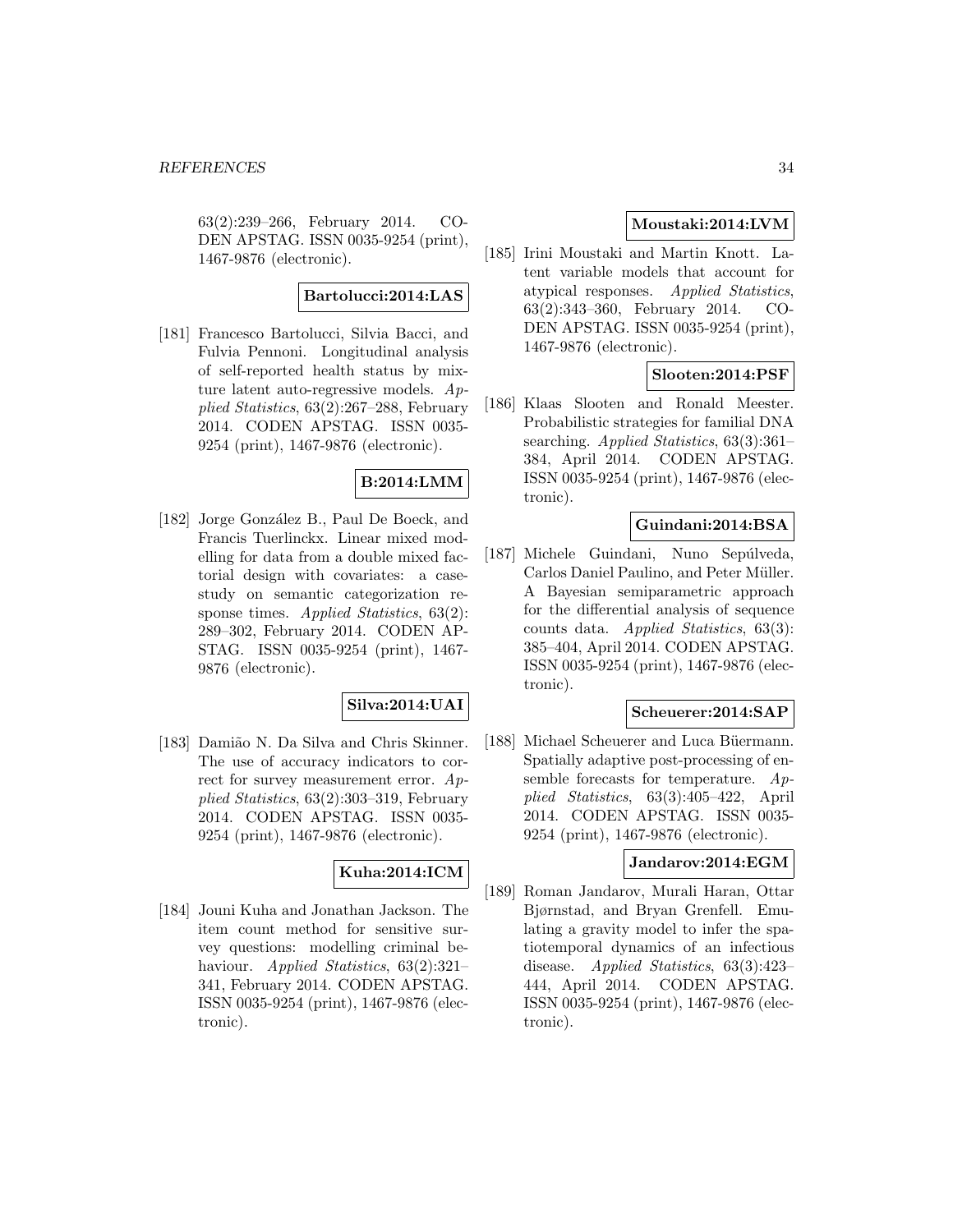#### **Huang:2014:MMC**

[190] Xiaobi Huang, Michael R. Elliott, and Siobán D. Harlow. Modelling menstrual cycle length and variability at the approach of menopause by using hierarchical change point models. Applied Statistics, 63(3):445–466, April 2014. CO-DEN APSTAG. ISSN 0035-9254 (print), 1467-9876 (electronic).

### **Brown:2014:SIC**

[191] Patrick E. Brown, Florencia Chimard, Alexander Remorov, Jeffrey S. Rosenthal, and Xin Wang. Statistical inference and computational efficiency for spatial infectious disease models with plantation data. Applied Statistics, 63(3):467– 482, April 2014. CODEN APSTAG. ISSN 0035-9254 (print), 1467-9876 (electronic).

### **Feng:2014:GQL**

[192] Zeny Feng. A generalized quasilikelihood scoring approach for simultaneously testing the genetic association of multiple traits. Applied Statistics, 63(3): 483–498, April 2014. CODEN APSTAG. ISSN 0035-9254 (print), 1467-9876 (electronic).

### **Dong:2014:OSR**

[193] Ting Dong, Liansheng Larry Tang, and William F. Rosenberger. Optimal sampling ratios in comparative diagnostic trials. Applied Statistics, 63(3):499– 514, April 2014. CODEN APSTAG. ISSN 0035-9254 (print), 1467-9876 (electronic).

### **Zhang:2014:SAN**

[194] Zhiwei Zhang, Lei Nie, Guoxing Soon, and Bo Zhang. Sensitivity analysis in non-inferiority trials with residual inconstancy after covariate adjustment.  $Ap$ plied Statistics, 63(4):515–538, August 2014. CODEN APSTAG. ISSN 0035- 9254 (print), 1467-9876 (electronic).

#### **Savitsky:2014:BNP**

[195] Terrance D. Savitsky and Siddhartha R. Dalal. Bayesian non-parametric analysis of multirater ordinal data, with application to prioritizing research goals for prevention of suicide. Applied Statistics, 63 (4):539–557, August 2014. CODEN AP-STAG. ISSN 0035-9254 (print), 1467- 9876 (electronic).

### **Xu:2014:TSA**

[196] Jiajing Xu and Guosheng Yin. Twostage adaptive randomization for delayed response in clinical trials. Applied Statistics, 63(4):559–578, August 2014. CODEN APSTAG. ISSN 0035- 9254 (print), 1467-9876 (electronic).

### **Erhardt:2014:ISI**

[197] Erik Barry Erhardt and Edward J. Bedrick. Inference for stable isotope mixing models: a study of the diet of dunlin. Applied Statistics, 63(4):579– 593, August 2014. CODEN APSTAG. ISSN 0035-9254 (print), 1467-9876 (electronic).

### **Zhang:2014:BHS**

[198] Lin Zhang, Veerabhadran Baladandayuthapani, Bani K. Mallick, Ganiraju C. Manyam, Patricia A. Thompson, Melissa L. Bondy, and Kim-Anh Do. Bayesian hierarchical structured variable selection methods with application to molecular inversion probe studies in breast cancer. Applied Statistics, 63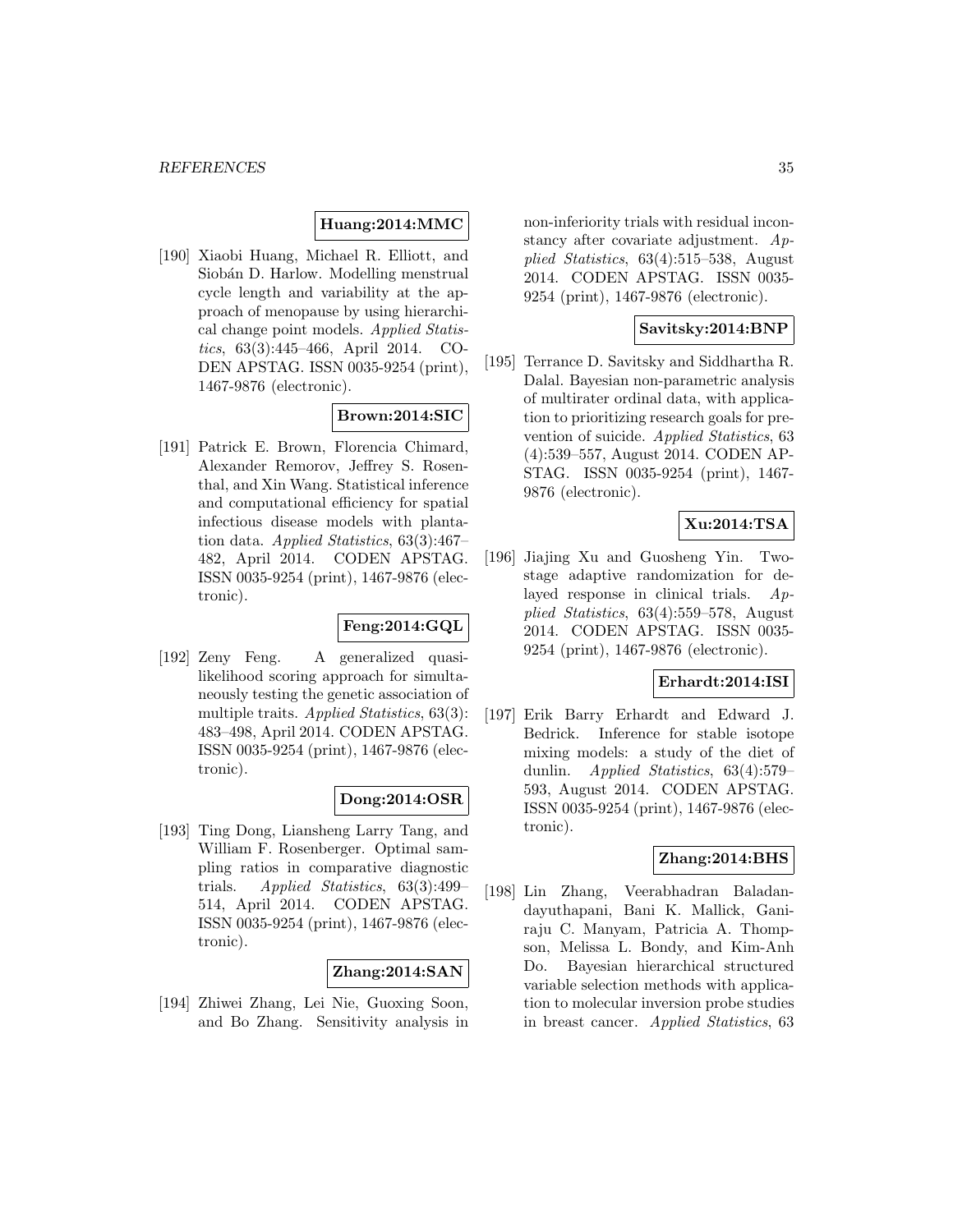(4):595–620, August 2014. CODEN AP-STAG. ISSN 0035-9254 (print), 1467- 9876 (electronic).

### **Follmann:2014:EBP**

[199] Dean Follmann, Jing Qin, M. Lourdes Guerrero, J. Gabrielle Breugelmans, Gustave Rosales Pedraza, Bradford D. Gessner, and Guillermo M. Ruiz-Palacios. Estimating the burden of pertussis in Mexican adolescents from paired serological data by using a bivariate mixture model. Applied Statistics, 63 (4):621–637, August 2014. CODEN AP-STAG. ISSN 0035-9254 (print), 1467- 9876 (electronic).

### **Balasubramanian:2014:VIM**

[200] Raji Balasubramanian, E. Andres Houseman, Brent A. Coull, Michael H. Lev, Lee H. Schwamm, and Rebecca A. Betensky. Variable importance in matched case-control studies in settings of high dimensional data. Applied Statistics, 63(4):639–655, August 2014. CO-DEN APSTAG. ISSN 0035-9254 (print), 1467-9876 (electronic).

### **Kuk:2014:VTS**

[201] Anthony Y. C. Kuk, Jialiang Li, and A. John Rush. Variable and threshold selection to control predictive accuracy in logistic regression. Applied Statistics, 63(4):657–672, August 2014. CO-DEN APSTAG. ISSN 0035-9254 (print), 1467-9876 (electronic).

#### **Baddeley:2014:MPP**

[202] Adrian Baddeley, Aruna Jammalamadaka, and Gopalan Nair. Multitype point process analysis of spines on the dendrite network of a neuron. Applied Statistics, 63(5):673–694,

November 2014. CODEN APSTAG. ISSN 0035-9254 (print), 1467-9876 (electronic).

### **Sommer:2014:STT**

[203] Julia C. Sommer and Volker J. Schmid. Spatial two-tissue compartment model for dynamic contrast-enhanced magnetic resonance imaging. Applied Statistics, 63(5):695–713, November 2014. CO-DEN APSTAG. ISSN 0035-9254 (print), 1467-9876 (electronic).

### **Song:2014:BHD**

[204] Yong Song, Yun Li, Bryson Bates, and Christopher K. Wikle. A Bayesian hierarchical downscaling model for southwest Western Australia rainfall. Applied Statistics, 63(5):715–736, November 2014. CODEN APSTAG. ISSN 0035- 9254 (print), 1467-9876 (electronic).

### **Neelon:2014:MSM**

[205] Brian Neelon, Alan E. Gelfand, and Marie Lynn Miranda. A multivariate spatial mixture model for areal data: examining regional differences in standardized test scores. Applied Statistics, 63(5): 737–761, November 2014. CODEN AP-STAG. ISSN 0035-9254 (print), 1467- 9876 (electronic).

### **Nyamundanda:2014:DPP**

[206] Gift Nyamundanda, Isobel Claire Gormley, and Lorraine Brennan. A dynamic probabilistic principal components model for the analysis of longitudinal metabolomics data. Applied Statistics, 63(5):763–782, November 2014. CODEN APSTAG. ISSN 0035-9254 (print), 1467-9876 (electronic).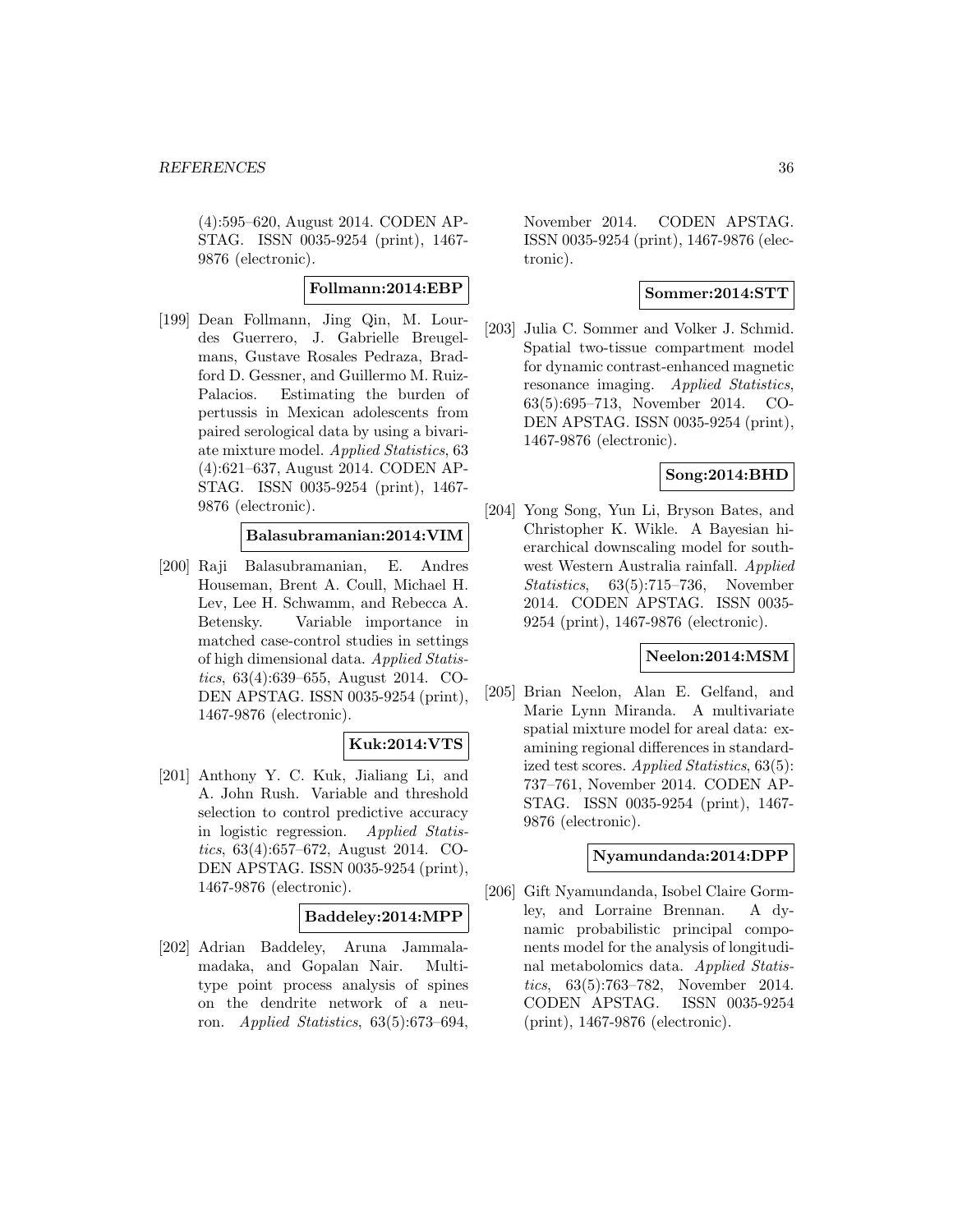### **Sonksen:2014:ILC**

[207] Michael D. Sonksen and Mario Peruggia. Inferences on lung cancer mortality rates based on reference priors under partial ordering. Applied Statistics, 63(5):783–800, November 2014. CO-DEN APSTAG. ISSN 0035-9254 (print), 1467-9876 (electronic).

### **Anonymous:2014:IA**

[208] Anonymous. Index of authors. Applied Statistics, 63(5):801–804, November 2014. CODEN APSTAG. ISSN 0035- 9254 (print), 1467-9876 (electronic).

**Anonymous:2014:CCV**

[209] Anonymous. Contents of volume. Applied Statistics, 63(5):805–806, November 2014. CODEN APSTAG. ISSN 0035-9254 (print), 1467-9876 (electronic).

#### **Muff:2015:BAM**

[210] Stefanie Muff, Andrea Riebler, Leonhard Held, Håvard Rue, and Philippe Saner. Bayesian analysis of measurement error models using integrated nested Laplace approximations. Applied Statistics, 64(2):231–252, February 2015. CODEN APSTAG. ISSN 0035- 9254 (print), 1467-9876 (electronic).

### **Lee:2015:BSA**

[211] Kyu Ha Lee, Sebastien Haneuse, Deborah Schrag, and Francesca Dominici. Bayesian semiparametric analysis of semicompeting risks data: investigating hospital readmission after a pancreatic cancer diagnosis. Applied Statistics, 64(2):253–273, February 2015. CO-DEN APSTAG. ISSN 0035-9254 (print), 1467-9876 (electronic).

### **Wilson:2015:EEA**

[212] Amy Wilson, Colin Aitken, Richard Sleeman, and James Carter. The evaluation of evidence for auto-correlated data in relation to traces of cocaine on banknotes. Applied Statistics, 64(2):275– 298, February 2015. CODEN APSTAG. ISSN 0035-9254 (print), 1467-9876 (electronic).

#### **Papastathopoulos:2015:SOU**

[213] Ioannis Papastathopoulos and Jonathan A. Tawn. Stochastic ordering under conditional modelling of extreme values: drug-induced liver injury.  $Ap$ plied Statistics, 64(2):299–317, February 2015. CODEN APSTAG. ISSN 0035- 9254 (print), 1467-9876 (electronic).

### **Cook:2015:GSM**

[214] Andrea J. Cook, Robert D. Wellman, Jennifer C. Nelson, Lisa A. Jackson, and Ram C. Tiwari. Group sequential method for observational data by using generalized estimating equations: application to Vaccine Safety Datalink. Applied Statistics, 64(2):319–338, February 2015. CODEN APSTAG. ISSN 0035- 9254 (print), 1467-9876 (electronic).

### **McLain:2015:JAL**

[215] Alexander C. McLain, Rajeshwari Sundaram, and Germaine M. Buck Louis. Joint analysis of longitudinal and survival data measured on nested timescales by using shared parameter models: an application to fecundity data. Applied Statistics, 64(2):339– 357, February 2015. CODEN APSTAG. ISSN 0035-9254 (print), 1467-9876 (electronic).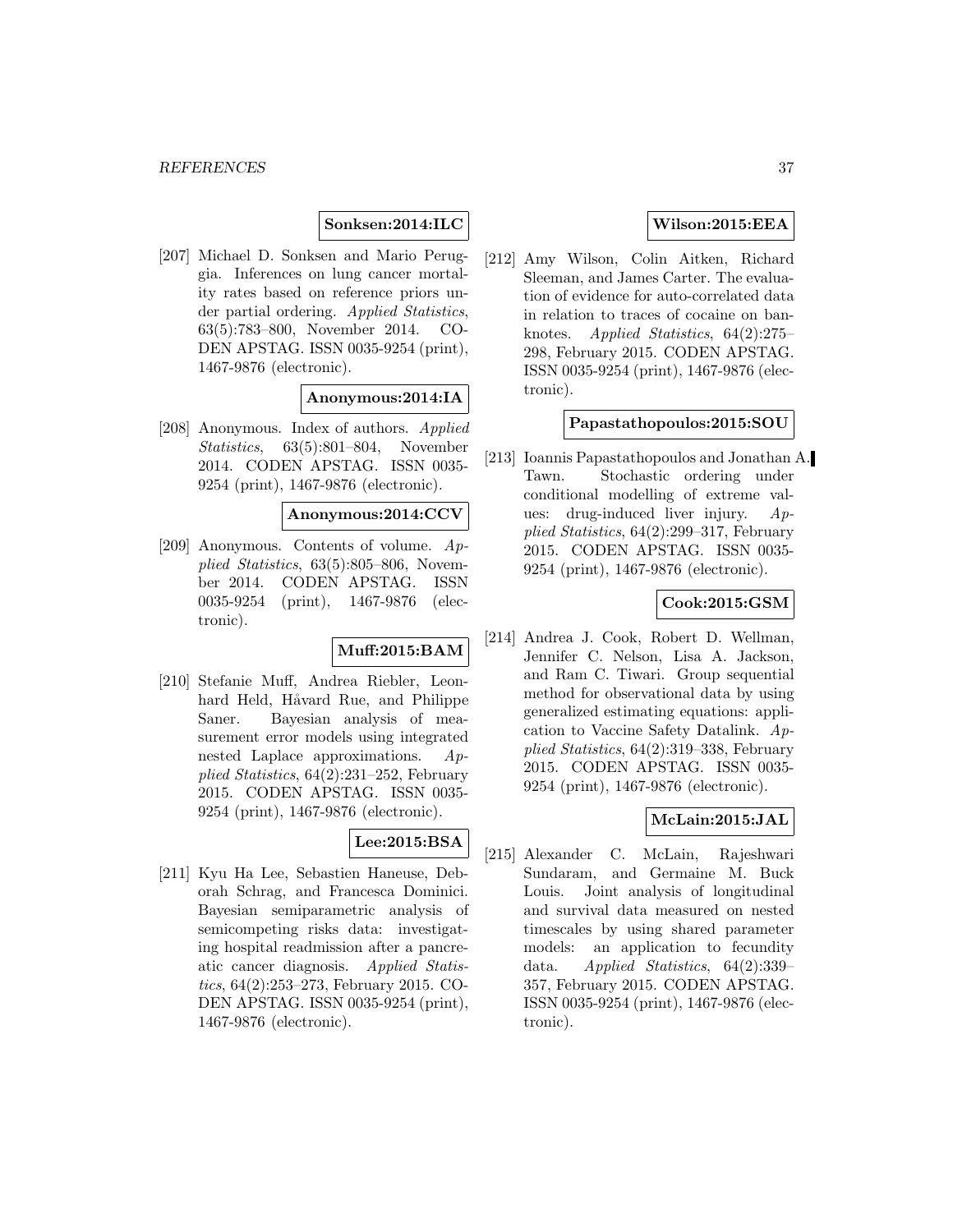### **Lynch:2015:PTT**

[216] Miranda L. Lynch and Victor DeGruttola. Predicting time to threshold for initiating antiretroviral treatment to evaluate cost of treatment as prevention of human immunodeficiency virus. Applied Statistics, 64(2):359–375, February 2015. CODEN APSTAG. ISSN 0035- 9254 (print), 1467-9876 (electronic).

### **Keim:2015:ACS**

[217] Michael J. Keim and Donald B. Percival. Assessing characteristic scales using wavelets. Applied Statistics, 64(2):377– 393, February 2015. CODEN APSTAG. ISSN 0035-9254 (print), 1467-9876 (electronic).

### **Obermeier:2015:FDL**

[218] Viola Obermeier, Fabian Scheipl, Christian Heumann, Joachim Wassermann, and Helmut Küchenhoff. Flexible distributed lags for modelling earthquake data. Applied Statistics, 64(2):395– 412, February 2015. CODEN APSTAG. ISSN 0035-9254 (print), 1467-9876 (electronic).

### **Kim:2015:JTO**

[219] Sungwook Kim and Nancy Flournoy. Optimal experimental design for systems with bivariate failures under a bivariate Weibull function. Applied Statistics, 64(3):413–432, April 2015. CO-DEN APSTAG. ISSN 0035-9254 (print), 1467-9876 (electronic).

### **Tang:2015:JTO**

[220] Li Tang, Robert H. Lyles, Caroline C. King, Joseph W. Hogan, and Yungtai Lo. Regression analysis for differentially misclassified correlated binary outcomes. Applied Statistics, 64(3):433– 449, April 2015. CODEN APSTAG. ISSN 0035-9254 (print), 1467-9876 (electronic).

### **Mehtala:2015:OOT**

[221] Juha Mehtälä, Kari Auranen, and Sangita Kulathinal. Optimal observation times for multistate Markov models applications to pneumococcal colonization studies. Applied Statistics, 64(3): 451–468, April 2015. CODEN APSTAG. ISSN 0035-9254 (print), 1467-9876 (electronic).

### **Chen:2015:JTO**

[222] Yong Chen, Yulun Liu, Jing Ning, Janice Cormier, and Haitao Chu. A hybrid model for combining case–control and cohort studies in systematic reviews of diagnostic tests. Applied Statistics, 64 (3):469–489, April 2015. CODEN AP-STAG. ISSN 0035-9254 (print), 1467- 9876 (electronic).

### **Haggarty:2015:JTO**

[223] R. A. Haggarty, C. A. Miller, and E. M. Scott. Spatially weighted functional clustering of river network data. Applied Statistics, 64(3):491–506, April 2015. CODEN APSTAG. ISSN 0035- 9254 (print), 1467-9876 (electronic).

#### **Liu:2015:JTO**

[224] Suyu Liu and Ying Yuan. Bayesian optimal interval designs for phase I clinical trials. Applied Statistics,  $64(3):507-$ 523, April 2015. CODEN APSTAG. ISSN 0035-9254 (print), 1467-9876 (electronic).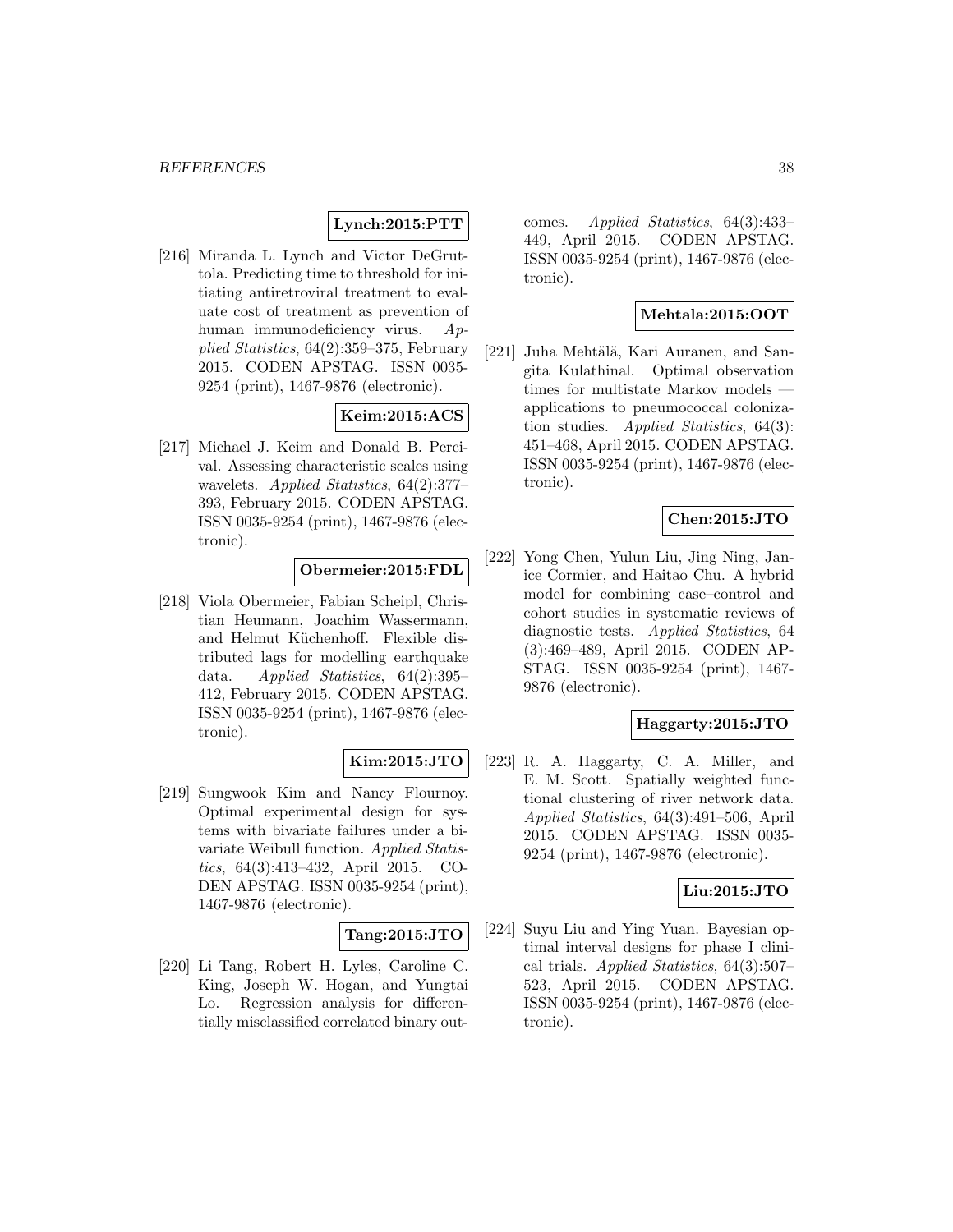### **Leclerc:2015:JTO**

[225] Martin Leclerc, Embrace Investigators, Gemo Study Collaborators, Inherit Investigators, Antonis C. Antoniou, Jacques Simard, and Lajmi Lakhal-Chaieb. Analysis of multivariate failure times in the presence of selection bias with application to breast cancer. Applied Statistics, 64(3):525–541, April 2015. CODEN APSTAG. ISSN 0035- 9254 (print), 1467-9876 (electronic).

### **Heaps:2015:JTO**

[226] Sarah E. Heaps, Richard J. Boys, and Malcolm Farrow. Bayesian modelling of rainfall data by using non-homogeneous hidden Markov models and latent Gaussian variables. Applied Statistics, 64(3): 543–568, April 2015. CODEN APSTAG. ISSN 0035-9254 (print), 1467-9876 (electronic).

#### **Klein:2015:BSA**

[227] Nadja Klein, Thomas Kneib, Stephan Klasen, and Stefan Lang. Bayesian structured additive distributional regression for multivariate responses. Applied Statistics, 64(4):569–591, August 2015. CODEN APSTAG. ISSN 0035- 9254 (print), 1467-9876 (electronic).

### **Swartz:2015:BAA**

[228] Tim B. Swartz, Paramjit S. Gill, and Saman Muthukumarana. A Bayesian approach for the analysis of triadic data in cognitive social structures. Applied Statistics, 64(4):593–610, August 2015. CODEN APSTAG. ISSN 0035-9254 (print), 1467-9876 (electronic).

### **Sewell:2015:AFS**

[229] Daniel K. Sewell and Yuguo Chen. Analysis of the formation of the structure of social networks by using latent space models for ranked dynamic networks. Applied Statistics, 64(4):611– 633, August 2015. CODEN APSTAG. ISSN 0035-9254 (print), 1467-9876 (electronic).

### **Zang:2015:OMA**

[230] Yong Zang, Suyu Liu, and Ying Yuan. Optimal marker-adaptive designs for targeted therapy based on imperfectly measured biomarkers. Applied Statistics, 64(4):635–650, August 2015. CO-DEN APSTAG. ISSN 0035-9254 (print), 1467-9876 (electronic).

### **Lavigne:2015:AEC**

[231] A. Lavigne, N. Eckert, L. Bel, and E. Parent. Adding expert contributions to the spatiotemporal modelling of avalanche activity under different climatic influences. Applied Statistics, 64 (4):651–671, August 2015. CODEN AP-STAG. ISSN 0035-9254 (print), 1467- 9876 (electronic).

### **Schnell:2015:MCR**

[232] Patrick Schnell, Dipankar Bandyopadhyay, Brian J. Reich, and Martha Nunn. A marginal cure rate proportional hazards model for spatial survival data. Applied Statistics, 64(4):673–691, August 2015. CODEN APSTAG. ISSN 0035- 9254 (print), 1467-9876 (electronic).

#### **Black:2015:ORC**

[233] Michael S. Black, Christopher R. Bilder, and Joshua M. Tebbs. Optimal retesting configurations for hierarchical group testing. Applied Statistics, 64(4):693– 710, August 2015. CODEN APSTAG. ISSN 0035-9254 (print), 1467-9876 (electronic).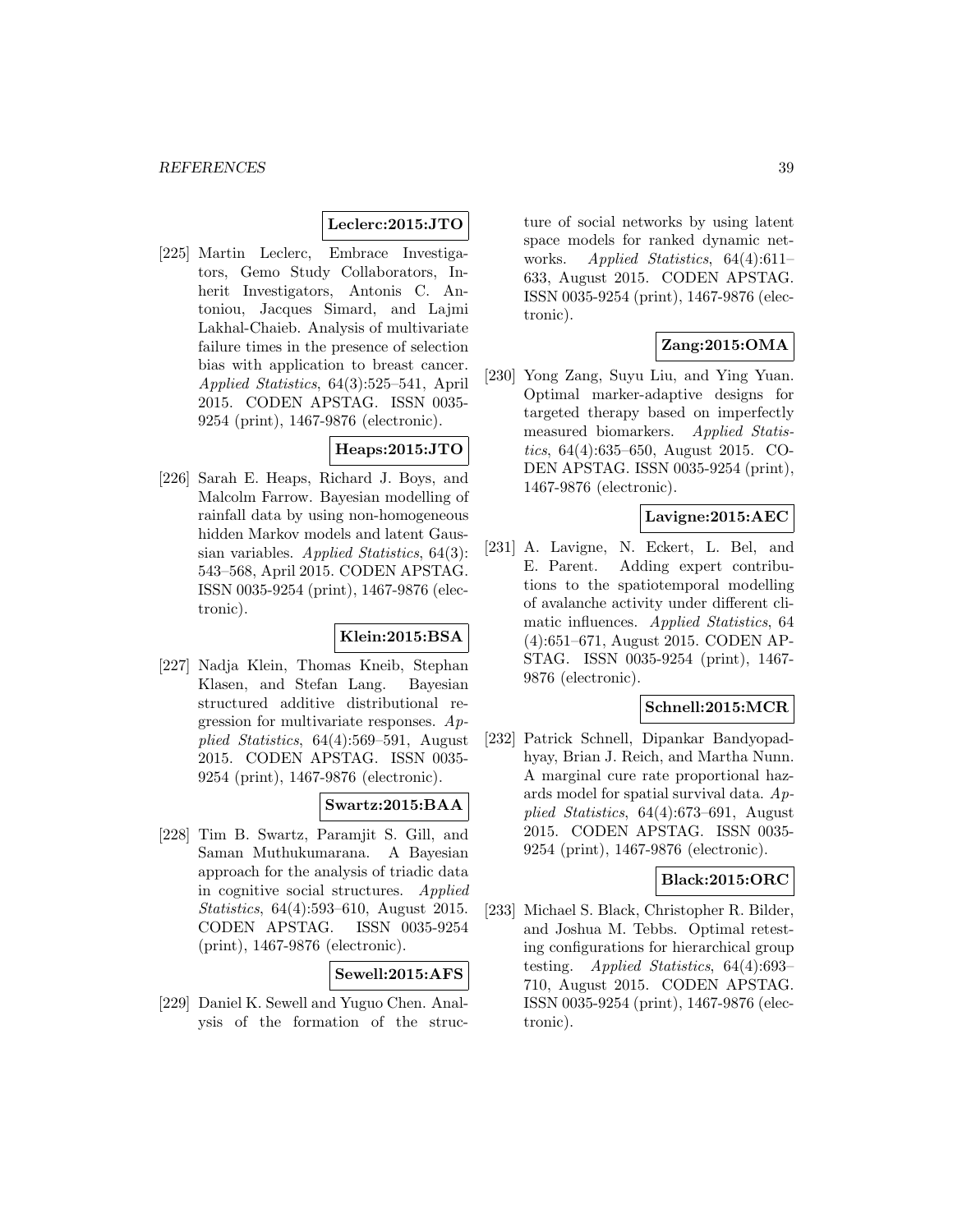#### **Shih:2015:MTT**

[234] Joanna H. Shih, Paul S. Albert, Pauline Mendola, and Katherine L. Grantz. Modelling the type and timing of consecutive events: application to predicting preterm birth in repeated pregnancies. Applied Statistics, 64(5):711–730, November 2015. CODEN APSTAG. ISSN 0035-9254 (print), 1467-9876 (electronic).

### **Jiang:2015:MSL**

[235] Bei Jiang, Naisyin Wang, Mary D. Sammel, and Michael R. Elliott. Modelling short- and long-term characteristics of follicle stimulating hormone as predictors of severe hot flashes in the Penn Ovarian Aging Study. Applied Statistics, 64(5):731–753, November 2015. CO-DEN APSTAG. ISSN 0035-9254 (print), 1467-9876 (electronic).

#### **Bakar:2015:SMA**

[236] K. Shuvo Bakar, Philip Kokic, and Huidong Jin. A spatiodynamic model for assessing frost risk in south-eastern Australia. Applied Statistics, 64(5):755–778, November 2015. CODEN APSTAG. ISSN 0035-9254 (print), 1467-9876 (electronic).

### **Rodriguez:2015:MAS**

[237] Abel Rodríguez and Scott Moser. Measuring and accounting for strategic abstentions in the US Senate, 1989– 2012. Applied Statistics, 64(5):779–797, November 2015. CODEN APSTAG. ISSN 0035-9254 (print), 1467-9876 (electronic).

### **Quick:2015:HCA**

[238] Harrison Quick, Bradley P. Carlin, and Sudipto Banerjee. Heteroscedastic conditional auto-regression models for areally referenced temporal processes for analysing California asthma hospitalization data. Applied Statistics,  $64(5)$ : 799–813, November 2015. CODEN AP-STAG. ISSN 0035-9254 (print), 1467- 9876 (electronic).

### **Long:2015:MZI**

[239] D. Leann Long, John S. Preisser, Amy H. Herring, and Carol E. Golin. A marginalized zero-inflated Poisson regression model with random effects.  $Ap$ plied Statistics, 64(5):815–830, November 2015. CODEN APSTAG. ISSN 0035-9254 (print), 1467-9876 (electronic).

#### **Anonymous:2015:IAV**

[240] Anonymous. Index of authors, volume 64, 2015. Applied Statistics, 64(5):831– 834, November 2015. CODEN AP-STAG. ISSN 0035-9254 (print), 1467- 9876 (electronic).

#### **Anonymous:2015:CV**

[241] Anonymous. Contents of volume 64, 2015. Applied Statistics, 64(5):835–836, November 2015. CODEN APSTAG. ISSN 0035-9254 (print), 1467-9876 (electronic).

#### **Kazianka:2016:OBE**

[242] Hannes Kazianka. Objective Bayesian estimation of the probability of default. Applied Statistics, 65(1):1–27, January 2016. CODEN APSTAG. ISSN 0035- 9254 (print), 1467-9876 (electronic).

### **Sykulski:2016:LTS**

[243] Adam M. Sykulski, Sofia C. Olhede, Jonathan M. Lilly, and Eric Danioux. Lagrangian time series models for ocean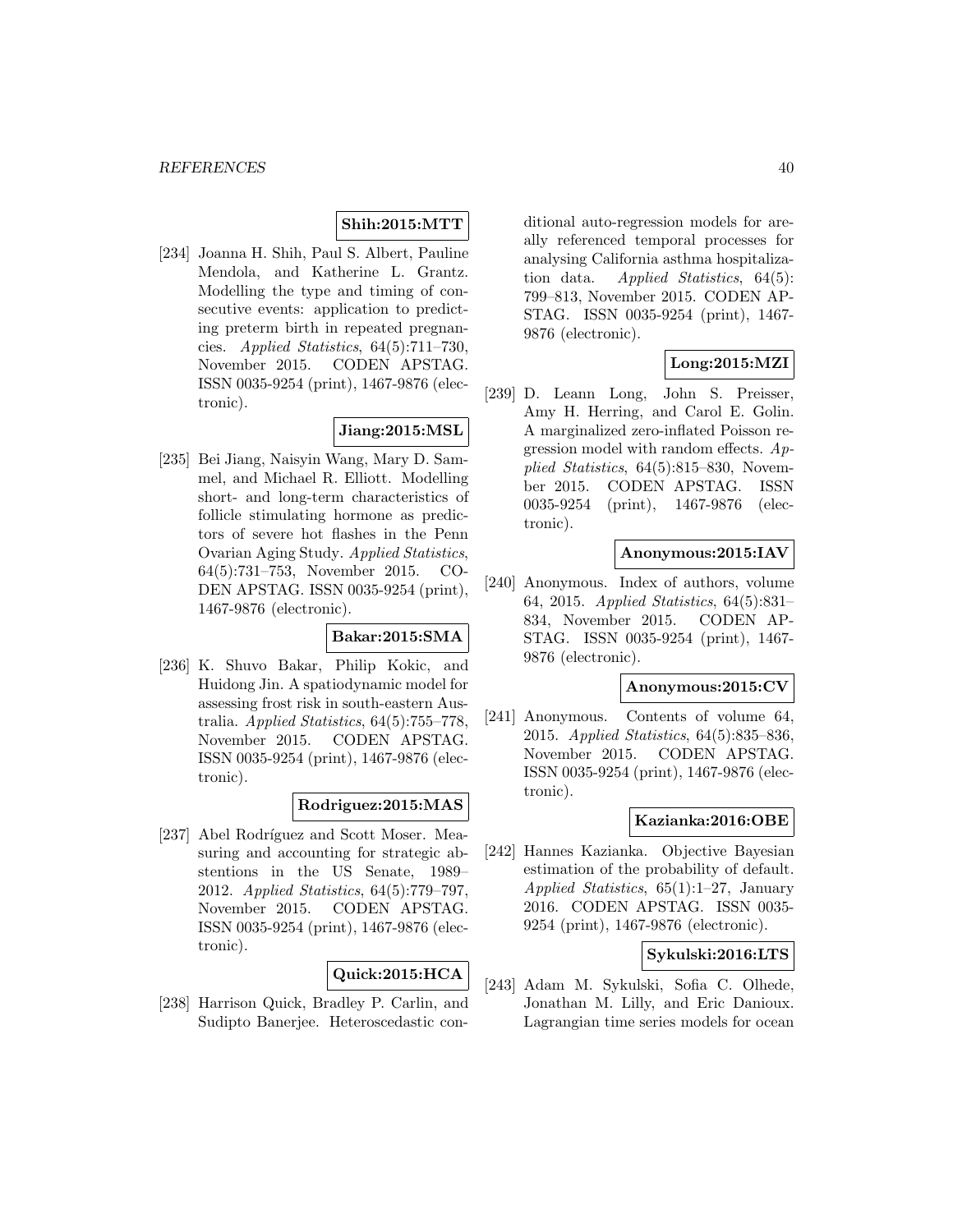surface drifter trajectories. Applied Statistics, 65(1):29–50, January 2016. CODEN APSTAG. ISSN 0035-9254 (print), 1467-9876 (electronic).

### **Geraci:2016:PPC**

[244] Marco Geraci and Alessio Farcomeni. Probabilistic principal component analysis to identify profiles of physical activity behaviours in the presence of nonignorable missing data. Applied Statistics, 65(1):51–75, January 2016. CO-DEN APSTAG. ISSN 0035-9254 (print), 1467-9876 (electronic).

### **Waagepetersen:2016:AMP**

[245] Rasmus Waagepetersen, Yongtao Guan, Abdollah Jalilian, and Jorge Mateu. Analysis of multispecies point patterns by using multivariate log-Gaussian Cox processes. Applied Statistics, 65(1):77– 96, January 2016. CODEN APSTAG. ISSN 0035-9254 (print), 1467-9876 (electronic).

### **Wu:2016:PLC**

[246] Zhenke Wu, Maria Deloria-Knoll, Laura L. Hammitt, Scott L. Zeger, and for the Pneumonia Etiology Research for Child Health Core Team. Partially latent class models for case-control studies of childhood pneumonia aetiology. Applied Statistics, 65(1):97–114, January 2016. CODEN APSTAG. ISSN 0035- 9254 (print), 1467-9876 (electronic).

### **Zhu:2016:ECD**

[247] Yeying Zhu, Debashis Ghosh, Donna L. Coffman, and Jennifer S. Savage. Estimating controlled direct effects of restrictive feeding practices in the 'Early dieting in girls' study. Applied Statistics, 65(1):115–130, January 2016. CO-

DEN APSTAG. ISSN 0035-9254 (print), 1467-9876 (electronic).

#### **Josefsson:2016:CIL**

[248] Maria Josefsson, Xavier de Luna, Michael J. Daniels, and Lars Nyberg. Causal inference with longitudinal outcomes and non-ignorable dropout: estimating the effect of living alone on cognitive decline. Applied Statistics, 65(1): 131–144, January 2016. CODEN AP-STAG. ISSN 0035-9254 (print), 1467- 9876 (electronic).

### **White:2016:PHP**

[249] Nicole White and Kerrie Mengersen. Predicting health programme participation: a gravity-based, hierarchical modelling approach. Applied Statistics, 65(1):145–166, January 2016. CO-DEN APSTAG. ISSN 0035-9254 (print), 1467-9876 (electronic).

#### **vandenHout:2016:JMD**

[250] Ardo van den Hout and Graciela Muniz-Terrera. Joint models for discrete longitudinal outcomes in aging research. Applied Statistics, 65(1):167–186, January 2016. CODEN APSTAG. ISSN 0035- 9254 (print), 1467-9876 (electronic).

### **Zhang:2016:BSM**

[251] Ran Zhang, Claudia Czado, and Karin Sigloch. Bayesian spatial modelling for high dimensional seismic inverse problems. Applied Statistics, 65(2):187– 213, February 2016. CODEN APSTAG. ISSN 0035-9254 (print), 1467-9876 (electronic).

### **Goldsmith:2016:ASE**

[252] Jeff Goldsmith and Tomoko Kitago. Assessing systematic effects of stroke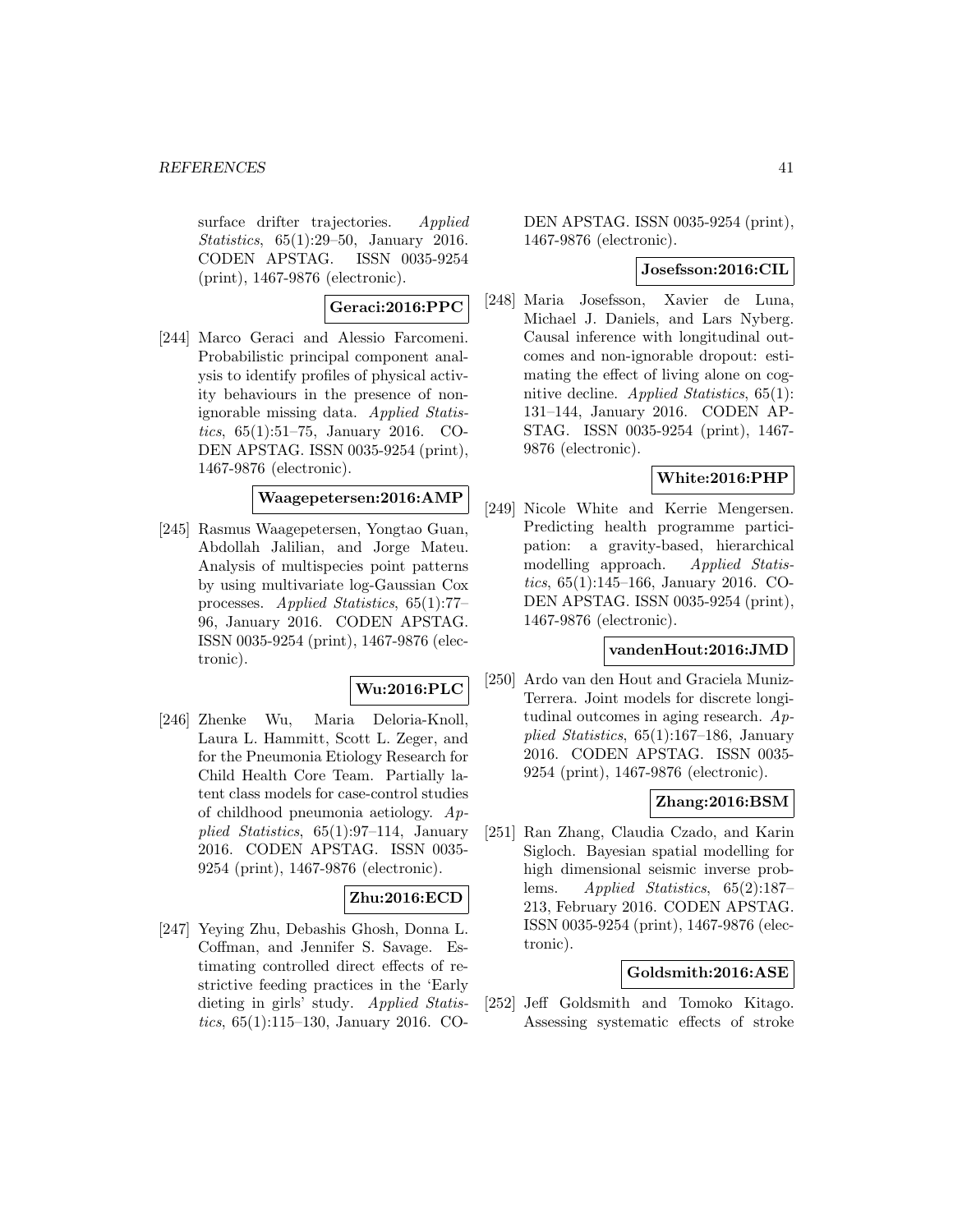on motor control by using hierarchical function-on-scalar regression.  $Ap$ plied Statistics, 65(2):215–236, February 2016. CODEN APSTAG. ISSN 0035- 9254 (print), 1467-9876 (electronic).

### **Dureau:2016:BAE**

[253] J. Dureau, K. Kalogeropoulos, P. Vickerman, M. Pickles, and M.-C. Boily. A Bayesian approach to estimate changes in condom use from limited human immunodeficiency virus prevalence data. Applied Statistics, 65(2):237–257, February 2016. CODEN APSTAG. ISSN 0035-9254 (print), 1467-9876 (electronic).

### **Guo:2016:DSF**

[254] Beibei Guo, Yisheng Li, and Ying Yuan. A dose-schedule finding design for phase I–II clinical trials. Applied Statistics, 65(2):259–272, February 2016. CO-DEN APSTAG. ISSN 0035-9254 (print), 1467-9876 (electronic).

#### **Hobbs:2016:BGS**

[255] Brian P. Hobbs, Peter F. Thall, and Steven H. Lin. Bayesian group sequential clinical trial design using total toxicity burden and progression-free survival. Applied Statistics, 65(2):273– 297, February 2016. CODEN APSTAG. ISSN 0035-9254 (print), 1467-9876 (electronic).

#### **Winkelmann:2016:FGP**

[256] Lars Winkelmann. Forward guidance and the predictability of monetary policy: a wavelet-based jump detection approach. Applied Statistics, 65(2):299– 314, February 2016. CODEN APSTAG. ISSN 0035-9254 (print), 1467-9876 (electronic).

### **Steiner:2016:CTB**

[257] Stefan H. Steiner, Oana Danila, Cecilia A. Cotton, Daniel Severn, and R. Jock Mackay. Comparing two binary diagnostic tests with repeated measurements. Applied Statistics,  $65(2):315-$ 329, February 2016. CODEN APSTAG. ISSN 0035-9254 (print), 1467-9876 (electronic).

### **Misumi:2016:MEH**

[258] Toshihiro Misumi and Sadanori Konishi. Mixed effects historical varyingcoefficient model for evaluating doseresponse in flexible dose trials. Applied Statistics, 65(2):331–344, February 2016. CODEN APSTAG. ISSN 0035- 9254 (print), 1467-9876 (electronic).

### **Winter:2016:MHC**

[259] Hugo C. Winter and Jonathan A. Tawn. Modelling heatwaves in central France: a case-study in extremal dependence. Applied Statistics, 65(3):345–365, April 2016. CODEN APSTAG. ISSN 0035- 9254 (print), 1467-9876 (electronic).

### **Heydari:2016:BHM**

[260] Jonathan Heydari, Conor Lawless, David A. Lydall, and Darren J. Wilkinson. Bayesian hierarchical modelling for inferring genetic interactions in yeast. Applied Statistics, 65(3):367–393, April 2016. CODEN APSTAG. ISSN 0035- 9254 (print), 1467-9876 (electronic).

### **Pomann:2016:TSD**

[261] Gina-Maria Pomann, Ana-Maria Staicu, and Sujit Ghosh. A two-sample distribution-free test for functional data with application to a diffusion tensor imaging study of multiple sclerosis.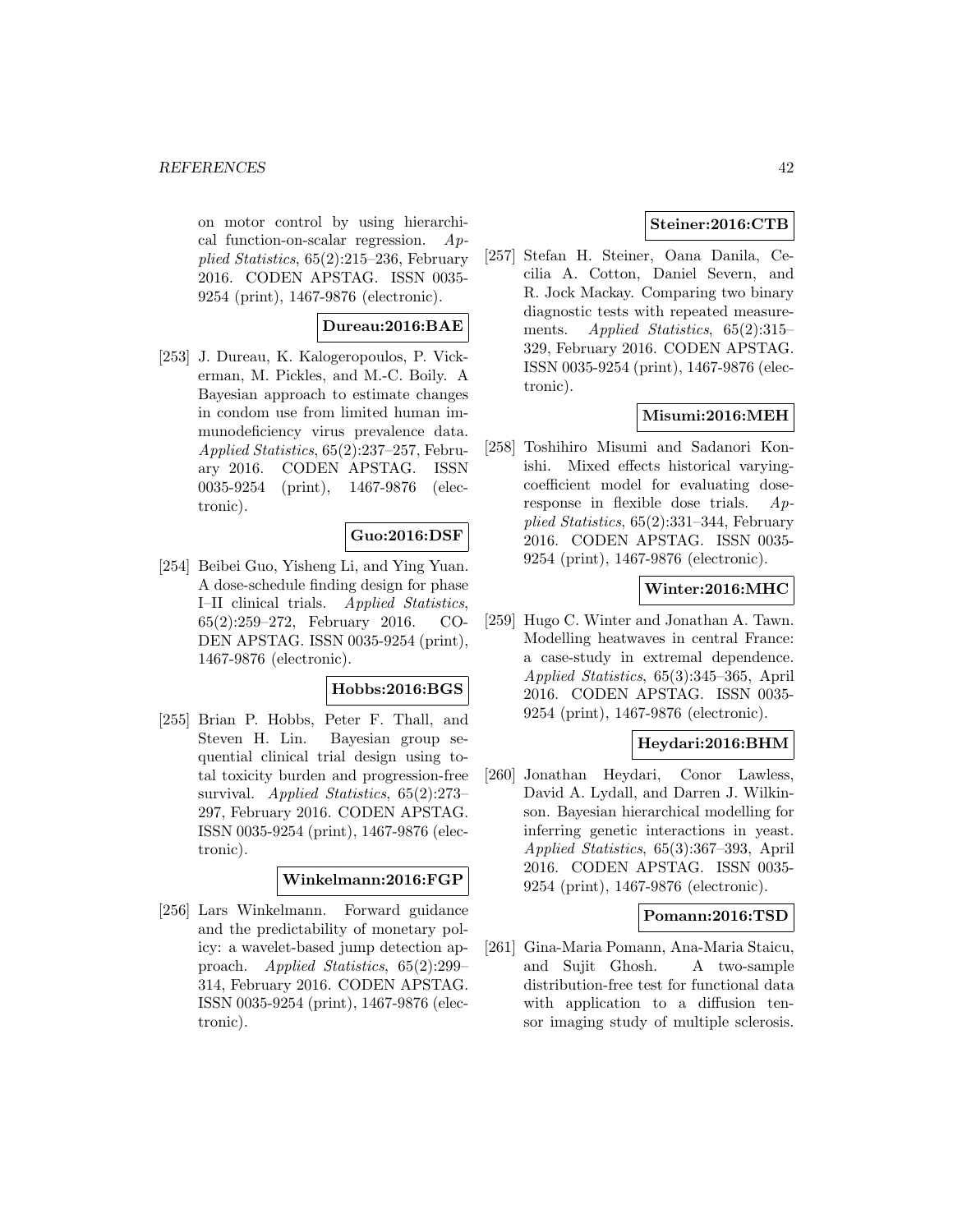Applied Statistics, 65(3):395–414, April 2016. CODEN APSTAG. ISSN 0035- 9254 (print), 1467-9876 (electronic).

#### **Schepsmeier:2016:DMR**

[262] Ulf Schepsmeier and Claudia Czado. Dependence modelling with regular vine copula models: a case-study for car crash simulation data. Applied Statistics, 65(3):415–429, April 2016. CO-DEN APSTAG. ISSN 0035-9254 (print), 1467-9876 (electronic).

### **Yang:2016:TSM**

[263] Hanyu Yang, Runze Li, Robert A. Zucker, and Anne Buu. Two-stage model for time varying effects of zeroinflated count longitudinal covariates with applications in health behaviour research. *Applied Statistics*, 65(3):431– 444, April 2016. CODEN APSTAG. ISSN 0035-9254 (print), 1467-9876 (electronic).

### **Rivest:2016:GAR**

[264] Louis-Paul Rivest, Thierry Duchesne, Aurélien Nicosia, and Daniel Fortin. A general angular regression model for the analysis of data on animal movement in ecology. Applied Statistics, 65(3):445– 463, April 2016. CODEN APSTAG. ISSN 0035-9254 (print), 1467-9876 (electronic).

### **Xu:2016:BTS**

[265] Jiajing Xu, Guosheng Yin, David Ohlssen, and Frank Bretz. Bayesian twostage dose finding for cytostatic agents via model adaptation. Applied Statistics, 65(3):465–482, April 2016. CODEN AP-STAG. ISSN 0035-9254 (print), 1467- 9876 (electronic).

### **Overstall:2016:MEC**

[266] Antony M. Overstall and David C. Woods. Multivariate emulation of computer simulators: model selection and diagnostics with application to a humanitarian relief model. Applied Statistics, 65(4):483–505, August 2016. CO-DEN APSTAG. ISSN 0035-9254 (print), 1467-9876 (electronic).

### **Kerm:2016:DQW**

[267] Philippe Van Kerm, Seunghee Yu, and Chung Choe. Decomposing quantile wage gaps: a conditional likelihood approach. Applied Statistics, 65(4):507– 527, August 2016. CODEN APSTAG. ISSN 0035-9254 (print), 1467-9876 (electronic).

### **Hoegh:2016:SMF**

[268] Andrew Hoegh, Marco A. R. Ferreira, and Scotland Leman. Spatiotemporal model fusion: multiscale modelling of civil unrest. Applied Statistics, 65(4): 529–545, August 2016. CODEN AP-STAG. ISSN 0035-9254 (print), 1467- 9876 (electronic).

### **Lee:2016:BII**

[269] Juhee Lee, Peter Müller, Subhajit Sengupta, Kamalakar Gulukota, and Yuan Ji. Bayesian inference for intratumour heterogeneity in mutations and copy number variation. Applied Statistics, 65 (4):547–563, August 2016. CODEN AP-STAG. ISSN 0035-9254 (print), 1467- 9876 (electronic).

#### **Bothmann:2016:RCF**

[270] Ludwig Bothmann, Michael Windmann, and Göran Kauermann. Realtime classification of fish in underwater sonar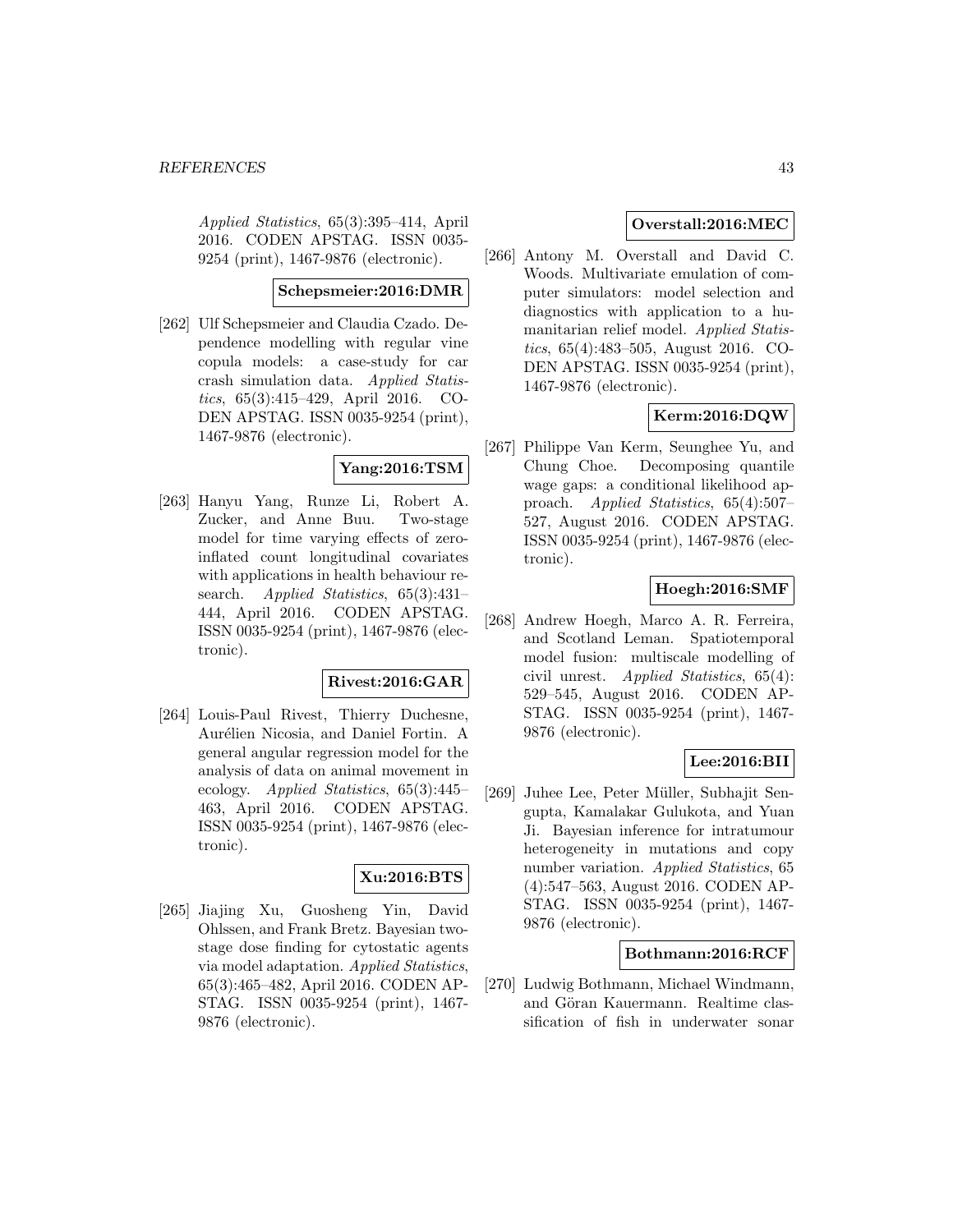videos. Applied Statistics, 65(4):565– 584, August 2016. CODEN APSTAG. ISSN 0035-9254 (print), 1467-9876 (electronic).

### **Zang:2016:TSM**

[271] Yong Zang, J. Jack Lee, and Ying Yuan. Two-stage marker-stratified clinical trial design in the presence of biomarker misclassification. Applied Statistics, 65(4): 585–601, August 2016. CODEN AP-STAG. ISSN 0035-9254 (print), 1467- 9876 (electronic).

### **Baker:2016:CWE**

[272] Rose Baker, David Forrest, and Levi Pérez. The compatriot win effect on national sales of a multicountry lottery. Applied Statistics, 65(4):603– 618, August 2016. CODEN APSTAG. ISSN 0035-9254 (print), 1467-9876 (electronic).

### **Bandyopadhyay:2016:NPS**

[273] Dipankar Bandyopadhyay and Antonio Canale. Non-parametric spatial models for clustered ordered periodontal data. Applied Statistics, 65(4):619– 640, August 2016. CODEN APSTAG. ISSN 0035-9254 (print), 1467-9876 (electronic).

### **Liu:2016:CWK**

[274] W. Liu, Y. Han, F. Bretz, F. Wan, and P. Yang. Counting by weighing: know your numbers with confidence.  $Ap$ plied Statistics, 65(4):641–648, August 2016. CODEN APSTAG. ISSN 0035- 9254 (print), 1467-9876 (electronic).

### **Bonat:2016:MCG**

[275] Wagner Hugo Bonat and Bent Jørgensen. Multivariate covariance generalized linear models. *Applied Statistics*, 65(5): 649–675, November 2016. CODEN AP-STAG. ISSN 0035-9254 (print), 1467- 9876 (electronic).

### **Mak:2016:RCP**

[276] Simon Mak, Derek Bingham, and Yi Lu. A regional compound Poisson process for hurricane and tropical storm damage. Applied Statistics, 65(5):677–703, November 2016. CODEN APSTAG. ISSN 0035-9254 (print), 1467-9876 (electronic).

### **Sosina:2016:SGG**

[277] Sobambo Sosina, Tirthankar Dasgupta, and Qiang Huang. A stochastic graphene growth kinetics model. Applied Statistics, 65(5):705–729, November 2016. CODEN APSTAG. ISSN 0035- 9254 (print), 1467-9876 (electronic).

### **Bergen:2016:MME**

[278] Silas Bergen, Lianne Sheppard, Joel D. Kaufman, and Adam A. Szpiro. Multipollutant measurement error in air pollution epidemiology studies arising from predicting exposures with penalized regression splines. Applied Statistics, 65 (5):731–753, November 2016. CODEN APSTAG. ISSN 0035-9254 (print), 1467-9876 (electronic).

### **Li:2016:QRL**

[279] Ruosha Li, Xuelin Huang, and Jorge Cortes. Quantile residual life regression with longitudinal biomarker measurements for dynamic prediction. Applied Statistics, 65(5):755–773, November 2016. CODEN APSTAG. ISSN 0035- 9254 (print), 1467-9876 (electronic).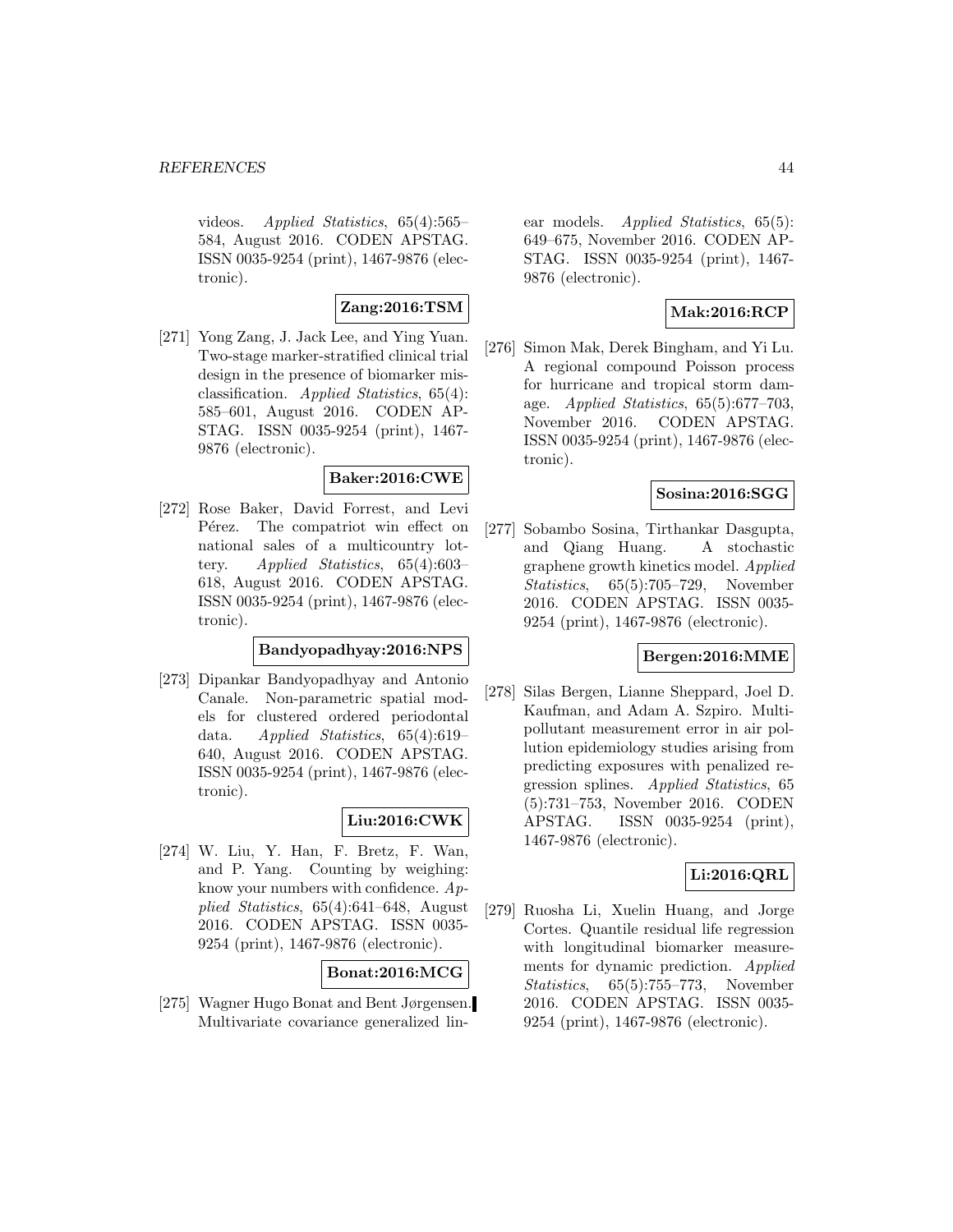### **Doretti:2016:TNI**

[280] Marco Doretti, Sara Geneletti, and Elena Stanghellini. Tackling nonignorable dropout in the presence of time varying confounding. Applied Statistics, 65(5):775–795, November 2016. CODEN APSTAG. ISSN 0035- 9254 (print), 1467-9876 (electronic).

### **Barrett:2016:IAC**

[281] James E. Barrett. Information-adaptive clinical trials: a selective recruitment design. Applied Statistics, 65(5):797–808, November 2016. CODEN APSTAG. ISSN 0035-9254 (print), 1467-9876 (electronic).

### **Anonymous:2016:IAV**

[282] Anonymous. Index of authors, volume 65, 2016. Applied Statistics, 65(5):809– 811, November 2016. CODEN AP-STAG. ISSN 0035-9254 (print), 1467- 9876 (electronic).

### **Anonymous:2016:CV**

[283] Anonymous. Contents of volume 65, 2016. Applied Statistics, 65(5):813–814, November 2016. CODEN APSTAG. ISSN 0035-9254 (print), 1467-9876 (electronic).

#### **Anonymous:2017:IIa**

[284] Anonymous. Issue information. Applied Statistics, 66(1):1–2, January 2017. CO-DEN APSTAG. ISSN 0035-9254 (print), 1467-9876 (electronic).

#### **Jandarov:2017:NPC**

[285] Roman A. Jandarov, Lianne A. Sheppard, Paul D. Sampson, and Adam A. Szpiro. A novel principal component analysis for spatially misaligned multivariate air pollution data. Applied Statistics, 66(1):3–28, January 2017. CODEN APSTAG. ISSN 0035-9254 (print), 1467-9876 (electronic).

### **Lerch:2017:SBS**

[286] Sebastian Lerch and Sándor Baran. Similarity-based semilocal estimation of post-processing models. Applied Statistics, 66(1):29–51, January 2017. CO-DEN APSTAG. ISSN 0035-9254 (print), 1467-9876 (electronic).

### **Dette:2017:ODT**

[287] Holger Dette, Laura Hoyden, Sonja Kuhnt, and Kirsten Schorning. Optimal designs for thermal spraying. Applied Statistics, 66(1):53–72, January 2017. CODEN APSTAG. ISSN 0035-9254 (print), 1467-9876 (electronic).

#### **Saleh:2017:DOE**

[288] Moein Saleh, Ming-Hung Kao, and Rong Pan. Design D-optimal event-related functional magnetic resonance imaging experiments. Applied Statistics, 66(1): 73–91, January 2017. CODEN AP-STAG. ISSN 0035-9254 (print), 1467- 9876 (electronic).

### **Northrop:2017:CVE**

[289] Paul J. Northrop, Nicolas Attalides, and Philip Jonathan. Cross-validatory extreme value threshold selection and uncertainty with application to ocean storm severity. Applied Statistics, 66 (1):93–120, January 2017. CODEN AP-STAG. ISSN 0035-9254 (print), 1467- 9876 (electronic).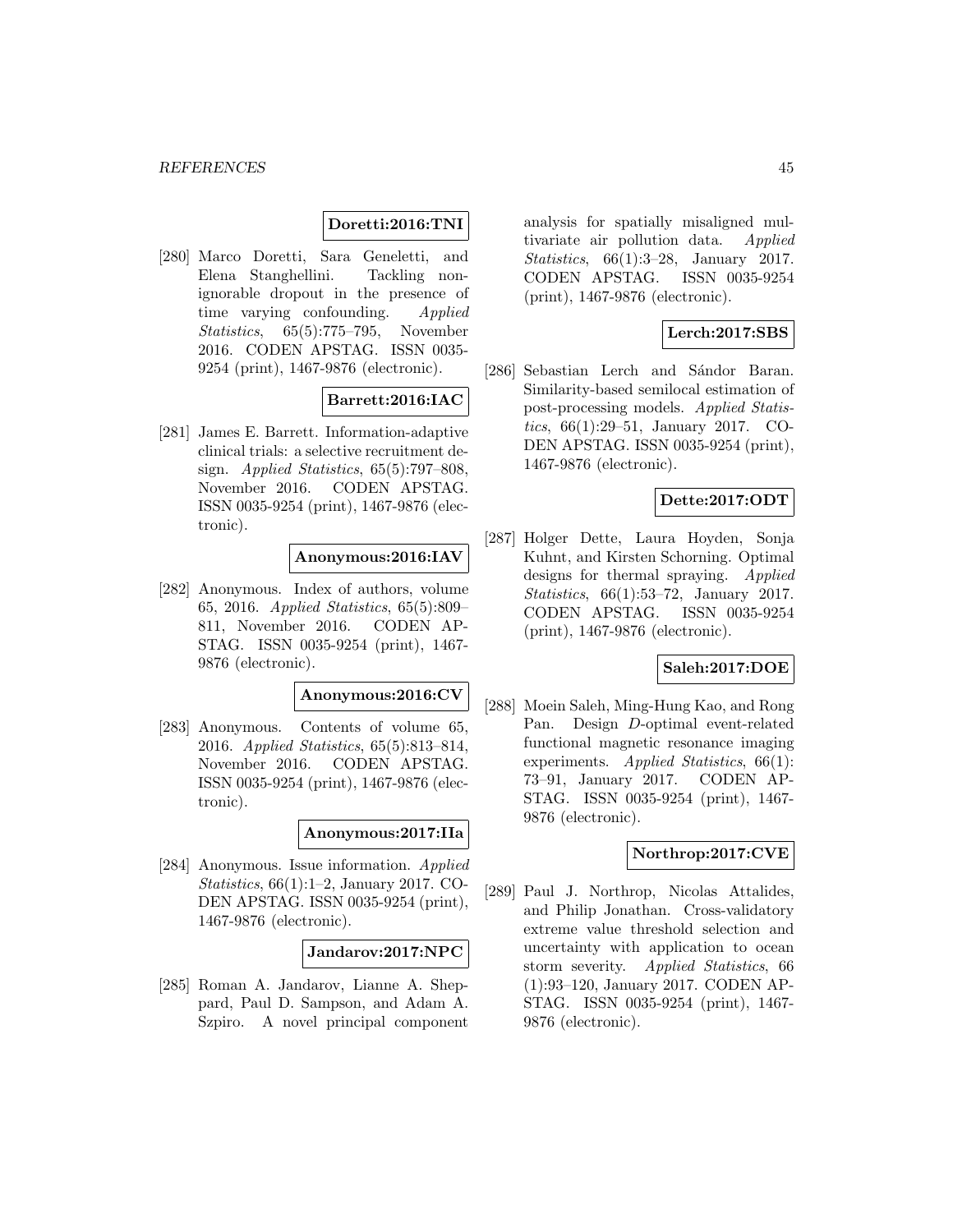### **Foreman:2017:SAF**

[290] Kyle J. Foreman, Guangquan Li, Nicky Best, and Majid Ezzati. Small area forecasts of cause-specific mortality: application of a Bayesian hierarchical model to US vital registration data. Applied Statistics, 66(1):121–139, January 2017. CODEN APSTAG. ISSN 0035-9254 (print), 1467-9876 (electronic).

### **Rushworth:2017:ASS**

[291] Alastair Rushworth, Duncan Lee, and Christophe Sarran. An adaptive spatiotemporal smoothing model for estimating trends and step changes in disease risk. Applied Statistics, 66(1):141– 157, January 2017. CODEN APSTAG. ISSN 0035-9254 (print), 1467-9876 (electronic).

### **Choi:2017:ECE**

[292] Jaeun Choi and A. James O'Malley. Estimating the causal effect of treatment in observational studies with survival time end points and unmeasured confounding. Applied Statistics, 66(1):159– 185, January 2017. CODEN APSTAG. ISSN 0035-9254 (print), 1467-9876 (electronic).

### **Kaizer:2017:IOA**

[293] Alexander M. Kaizer and Joseph S. Koopmeiners. Identifying optimal approaches to early termination in twostage biomarker validation studies. Applied Statistics, 66(1):187–199, January 2017. CODEN APSTAG. ISSN 0035- 9254 (print), 1467-9876 (electronic).

### **Thall:2017:PDS**

[294] Peter F. Thall, Hoang Q. Nguyen, and Ralph G. Zinner. Parametric dose standardization for optimizing two-agent combinations in a phase I–II trial with ordinal outcomes. Applied Statistics, 66 (1):201–224, January 2017. CODEN APSTAG. ISSN 0035-9254 (print), 1467-9876 (electronic).

#### **Anonymous:2017:IIb**

[295] Anonymous. Issue information. Applied Statistics, 66(2):225–226, February 2017. CODEN APSTAG. ISSN 0035- 9254 (print), 1467-9876 (electronic).

### **Lupparelli:2017:LML**

[296] Monia Lupparelli and Alberto Roverato. Log-mean linear regression models for binary responses with an application to multimorbidity. Applied Statistics, 66(2):227–252, February 2017. CO-DEN APSTAG. ISSN 0035-9254 (print), 1467-9876 (electronic).

### **Gouveia:2017:BAR**

[297] Sónia Gouveia, Manuel G. Scotto, Christian H. Weiß, and Paulo Jorge S. G. Ferreira. Binary auto-regressive geometric modelling in a DNA context. Applied Statistics, 66(2):253–271, February 2017. CODEN APSTAG. ISSN 0035- 9254 (print), 1467-9876 (electronic).

### **Dodd:2017:PSD**

[298] Erengul Dodd and George Streftaris. Prediction of settlement delay in critical illness insurance claims by using the generalized beta of the second kind distribution. Applied Statistics, 66(2):273– 294, February 2017. CODEN APSTAG. ISSN 0035-9254 (print), 1467-9876 (electronic).

### **Ritz:2017:SIM**

[299] Christian Ritz, Rikke Pilmann Laursen, and Camilla Trab Damsgaard. Simul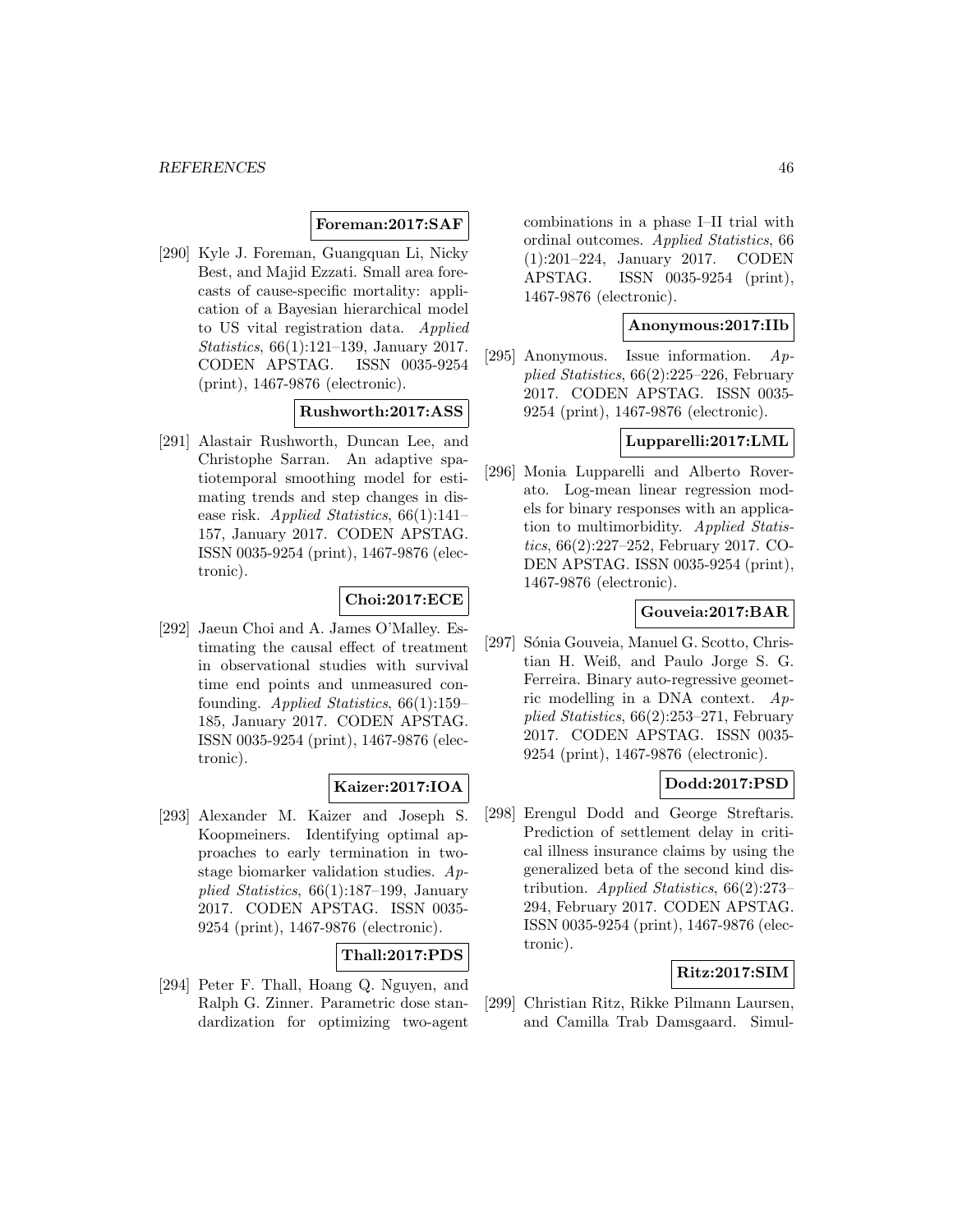taneous inference for multilevel linear mixed models — with an application to a large-scale school meal study. Applied Statistics, 66(2):295–311, February 2017. CODEN APSTAG. ISSN 0035- 9254 (print), 1467-9876 (electronic).

### **Atem:2017:LRR**

[300] Folefac D. Atem, Jing Qian, Jacqueline E. Maye, Keith A. Johnson, and Rebecca A. Betensky. Linear regression with a randomly censored covariate: application to an Alzheimer's study. Applied Statistics, 66(2):313–328, February 2017. CODEN APSTAG. ISSN 0035- 9254 (print), 1467-9876 (electronic).

### **Castruccio:2017:ESA**

[301] Stefano Castruccio and Joseph Guinness. An evolutionary spectrum approach to incorporate large-scale geographical descriptors on global processes. Applied Statistics, 66(2):329– 344, February 2017. CODEN APSTAG. ISSN 0035-9254 (print), 1467-9876 (electronic).

### **Zhang:2017:SSA**

[302] Zhiwei Zhang, Meijuan Li, Min Lin, Guoxing Soon, Tom Greene, and Changyu Shen. Subgroup selection in adaptive signature designs of confirmatory clinical trials. Applied Statistics, 66(2):345–361, February 2017. CO-DEN APSTAG. ISSN 0035-9254 (print), 1467-9876 (electronic).

### **Ruseckaite:2017:BOC**

[303] Aiste Ruseckaite, Peter Goos, and Dennis Fok. Bayesian D-optimal choice designs for mixtures. Applied Statistics, 66(2):363–386, February 2017. CO-

DEN APSTAG. ISSN 0035-9254 (print), 1467-9876 (electronic).

#### **Mayrink:2017:BHM**

[304] Vinícius Diniz Mayrink and Flávio Bambirra Gonçalves. A Bayesian hidden Markov mixture model to detect overexpressed chromosome regions. Applied Statistics, 66(2):387–412, February 2017. CODEN APSTAG. ISSN 0035- 9254 (print), 1467-9876 (electronic).

### **Pak:2017:MMC**

[305] Daewoo Pak, Chenxi Li, David Todem, and Woosung Sohn. A multistate model for correlated interval-censored life history data in caries research. Applied Statistics, 66(2):413–423, February 2017. CODEN APSTAG. ISSN 0035- 9254 (print), 1467-9876 (electronic).

### **Godwin:2017:EPS**

[306] Ryan T. Godwin and Dankmar Böhning. Estimation of the population size by using the one-inflated positive Poisson model. Applied Statistics, 66(2):425– 448, February 2017. CODEN APSTAG. ISSN 0035-9254 (print), 1467-9876 (electronic).

### **Anonymous:2017:IIc**

[307] Anonymous. Issue information. Applied Statistics, 66(3):449–450, April 2017. CODEN APSTAG. ISSN 0035-9254 (print), 1467-9876 (electronic).

### **Vinciotti:2017:PTI**

[308] Veronica Vinciotti and Ernst Wit. Preface to the themed issue on 'Statistical network science and its applications'. Applied Statistics, 66(3):451–453, April 2017. CODEN APSTAG. ISSN 0035- 9254 (print), 1467-9876 (electronic).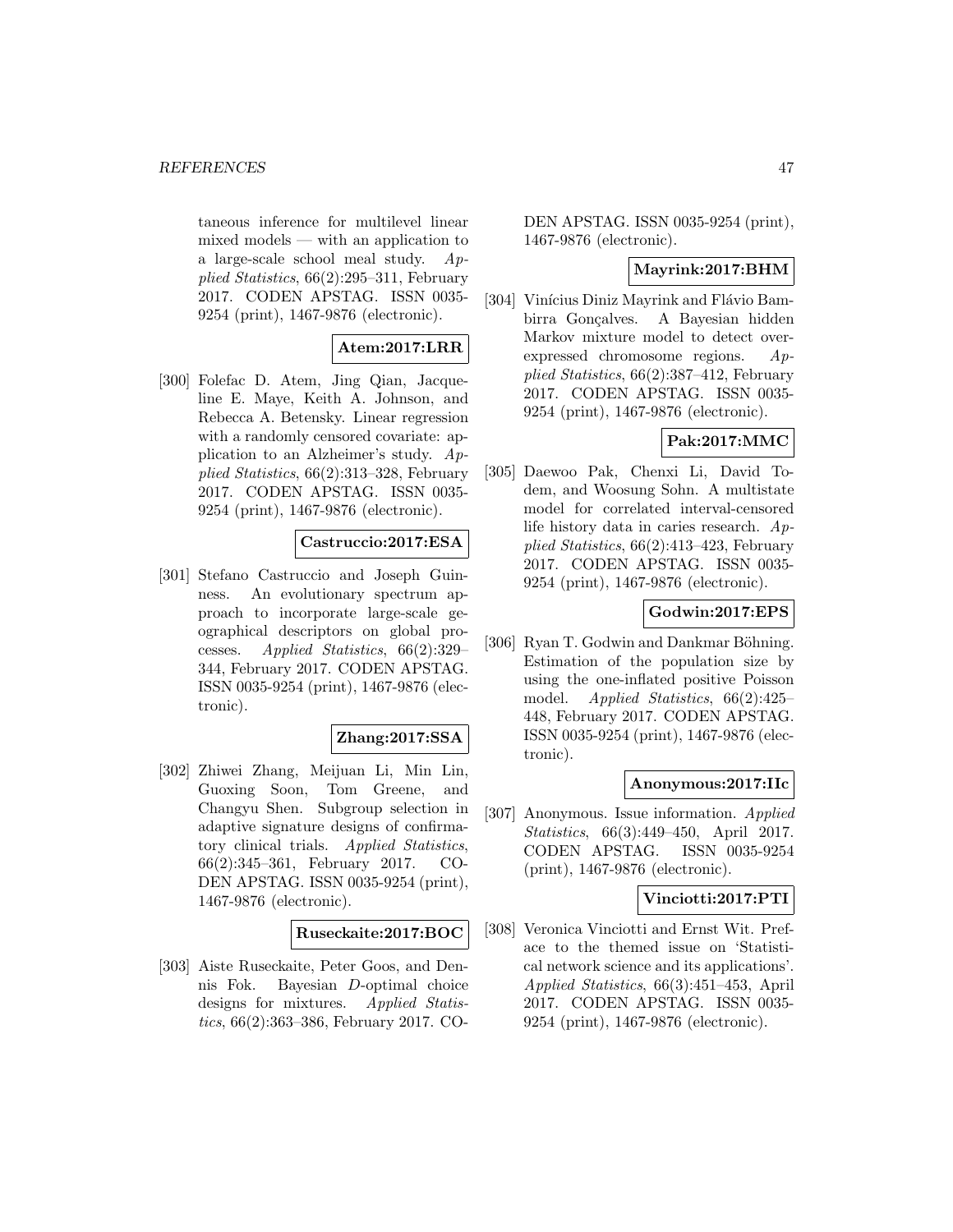### **Parker:2017:ODE**

[309] Ben M. Parker, Steven G. Gilmour, and John Schormans. Optimal design of experiments on connected units with application to social networks. Applied Statistics, 66(3):455–480, April 2017. CO-DEN APSTAG. ISSN 0035-9254 (print), 1467-9876 (electronic).

### **Karwa:2017:SSN**

[310] Vishesh Karwa, Pavel N. Krivitsky, and Aleksandra B. Slavković. Sharing social network data: differentially private estimation of exponential family randomgraph models. Applied Statistics, 66(3): 481–500, April 2017. CODEN APSTAG. ISSN 0035-9254 (print), 1467-9876 (electronic).

### **Gile:2017:ANM**

[311] Krista J. Gile and Mark S. Handcock. Analysis of networks with missing data with application to the National Longitudinal Study of Adolescent Health. Applied Statistics, 66(3):501–519, April 2017. CODEN APSTAG. ISSN 0035- 9254 (print), 1467-9876 (electronic).

### **Manitz:2017:SEP**

[312] Juliane Manitz, Jonas Harbering, Marie Schmidt, Thomas Kneib, and Anita Schöbel. Source estimation for propagation processes on complex networks with an application to delays in public transportation systems. Applied Statistics, 66 (3):521–536, April 2017. CODEN AP-STAG. ISSN 0035-9254 (print), 1467- 9876 (electronic).

### **Arpino:2017:IPS**

[313] Bruno Arpino, Luca De Benedictis, and Alessandra Mattei. Implementing propensity score matching with network data: the effect of the General Agreement on Tariffs and Trade on bilateral trade. Applied Statistics, 66(3):537– 554, April 2017. CODEN APSTAG. ISSN 0035-9254 (print), 1467-9876 (electronic).

### **Durante:2017:BMN**

[314] Daniele Durante, Sally Paganin, Bruno Scarpa, and David B. Dunson. Bayesian modelling of networks in complex business intelligence problems. Applied Statistics, 66(3):555–580, April 2017. CODEN APSTAG. ISSN 0035-9254 (print), 1467-9876 (electronic).

### **Barigozzi:2017:NAV**

[315] Matteo Barigozzi and Marc Hallin. A network analysis of the volatility of high dimensional financial series. Applied Statistics, 66(3):581–605, April 2017. CODEN APSTAG. ISSN 0035-9254 (print), 1467-9876 (electronic).

#### **Cribben:2017:EWB**

[316] Ivor Cribben and Yi Yu. Estimating whole-brain dynamics by using spectral clustering. Applied Statistics, 66(3):607– 627, April 2017. CODEN APSTAG. ISSN 0035-9254 (print), 1467-9876 (electronic).

### **Mohammadi:2017:BMD**

[317] Abdolreza Mohammadi, Fentaw Abegaz, Edwin van den Heuvel, and Ernst C. Wit. Bayesian modelling of Dupuytren disease by using Gaussian copula graphical models. Applied Statistics, 66(3): 629–645, April 2017. CODEN APSTAG. ISSN 0035-9254 (print), 1467-9876 (electronic).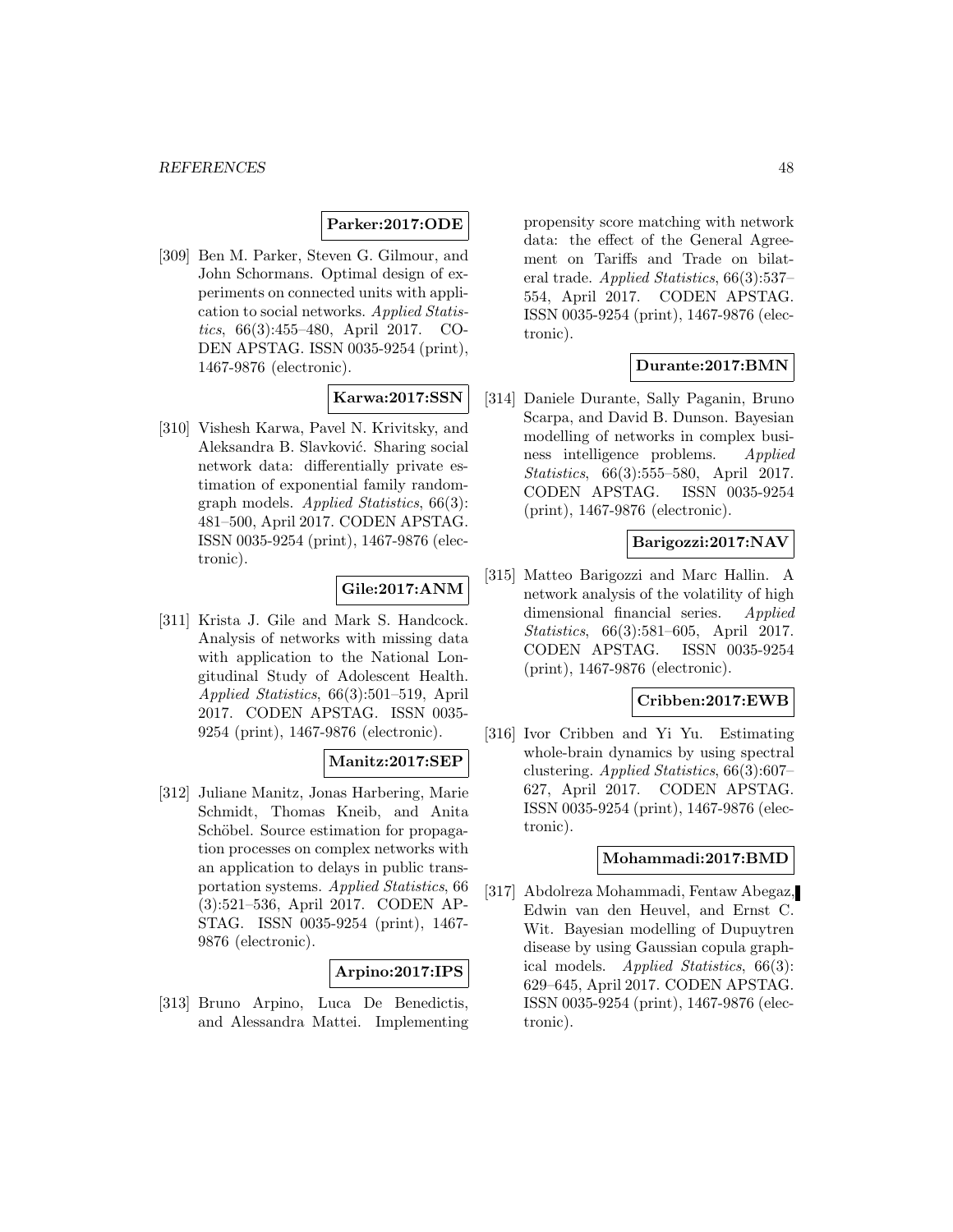#### **Roverato:2017:NPC**

[318] Alberto Roverato and Robert Castelo. The networked partial correlation and its application to the analysis of genetic interactions. Applied Statistics, 66(3): 647–665, April 2017. CODEN APSTAG. ISSN 0035-9254 (print), 1467-9876 (electronic).

#### **Anonymous:2017:IId**

[319] Anonymous. Issue information. Applied Statistics, 66(4):667–668, August 2017. CODEN APSTAG. ISSN 0035- 9254 (print), 1467-9876 (electronic).

### **Yiu:2017:EES**

[320] Sean Yiu, Vernon T. Farewell, and Brian D. M. Tom. Exploring the existence of a stayer population with mover–stayer counting process models: application to joint damage in psoriatic arthritis. Applied Statistics, 66(4):669–690, August 2017. CODEN APSTAG. ISSN 0035- 9254 (print), 1467-9876 (electronic).

#### **Wang:2017:HMM**

[321] Ting Wang, Jiancang Zhuang, Kazushige Obara, and Hiroshi Tsuruoka. Hidden Markov modelling of sparse time series from non-volcanic tremor observations. Applied Statistics, 66(4):691– 715, August 2017. CODEN APSTAG. ISSN 0035-9254 (print), 1467-9876 (electronic).

### **Andrianakis:2017:HMC**

[322] I. Andrianakis, I. Vernon, N. McCreesh, T. J. McKinley, J. E. Oakley, R. N. Nsubuga, M. Goldstein, and R. G. White. History matching of a complex epidemiological model of human immunodeficiency virus transmission by using variance emulation. Applied Statistics, 66(4):717–740, August 2017. CO-DEN APSTAG. ISSN 0035-9254 (print), 1467-9876 (electronic).

### **Wang:2017:CMA**

[323] Wei Wang and Jeffrey M. Albert. Causal mediation analysis for the Cox proportional hazards model with a smooth baseline hazard estimator. Applied Statistics, 66(4):741–757, August 2017. CODEN APSTAG. ISSN 0035-9254 (print), 1467-9876 (electronic).

### **Mercatanti:2017:DDC**

[324] Andrea Mercatanti and Fan Li. Do debit cards decrease cash demand?: causal inference and sensitivity analysis using principal stratification. Applied Statistics, 66(4):759–776, August 2017. CO-DEN APSTAG. ISSN 0035-9254 (print), 1467-9876 (electronic).

#### **Saint-Cyr:2017:MSF**

[325] Legrand D. F. Saint-Cyr and Laurent Piet. Movers and stayers in the farming sector: accounting for unobserved heterogeneity in structural change. Applied Statistics, 66(4):777–795, August 2017. CODEN APSTAG. ISSN 0035- 9254 (print), 1467-9876 (electronic).

### **Chen:2017:BCT**

[326] Cathy W. S. Chen and Sangyeol Lee. Bayesian causality test for integervalued time series models with applications to climate and crime data. Applied Statistics, 66(4):797–814, August 2017. CODEN APSTAG. ISSN 0035- 9254 (print), 1467-9876 (electronic).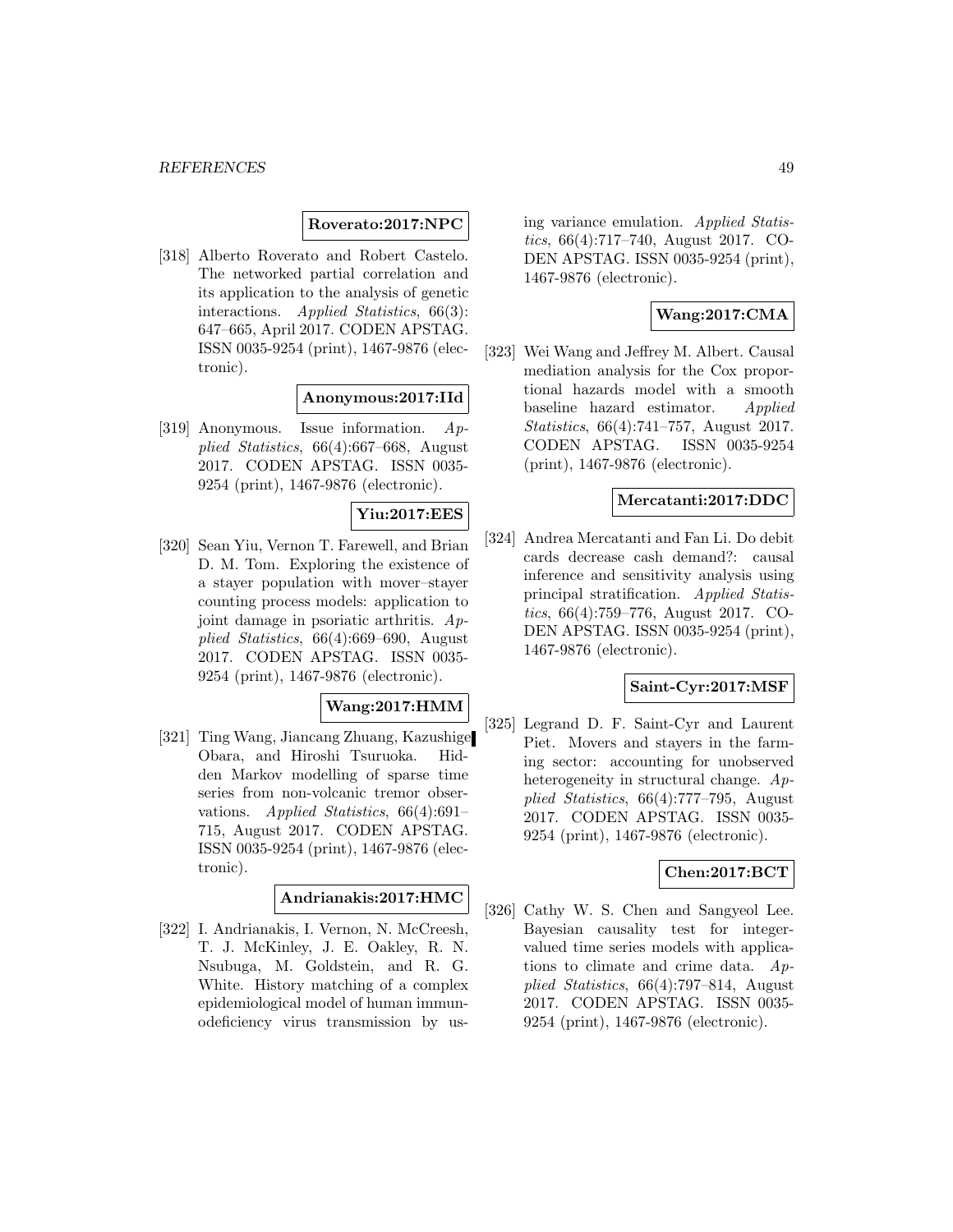### **McCrea:2017:NSD**

[327] Rachel S. McCrea, Byron J. T. Morgan, and Olivier Gimenez. A new strategy for diagnostic model assessment in capture– recapture. Applied Statistics, 66(4):815– 831, August 2017. CODEN APSTAG. ISSN 0035-9254 (print), 1467-9876 (electronic).

### **Jiang:2017:SOS**

[328] Fei Jiang, Yanyuan Ma, and J. Jack Lee. A second-order semiparametric method for survival analysis, with application to an acquired immune deficiency syndrome clinical trial study. Applied Statistics, 66(4):833–846, August 2017. CODEN APSTAG. ISSN 0035- 9254 (print), 1467-9876 (electronic).

### **Ma:2017:BDC**

[329] Tianzhou Ma, Faming Liang, and George C. Tseng. Biomarker detection and categorization in ribonucleic acid sequencing meta-analysis using Bayesian hierarchical models. Applied Statistics, 66(4):847–867, August 2017. CO-DEN APSTAG. ISSN 0035-9254 (print), 1467-9876 (electronic).

### **Ferguson:2017:SIM**

[330] Elaine A. Ferguson, Jason Matthiopoulos, Robert H. Insall, and Dirk Husmeier. Statistical inference of the mechanisms driving collective cell movement. Applied Statistics, 66(4):869– 890, August 2017. CODEN APSTAG. ISSN 0035-9254 (print), 1467-9876 (electronic).

#### **Anonymous:2017:II**

[331] Anonymous. Issue information. Applied Statistics, 66(5):891–892, November

2017. CODEN APSTAG. ISSN 0035- 9254 (print), 1467-9876 (electronic).

#### **Camarda:2017:MTD**

[332] Carlo G. Camarda, Paul H. C. Eilers, and Jutta Gampe. Modelling trends in digit preference patterns. Applied Statistics, 66(5):893–918, November 2017. CODEN APSTAG. ISSN 0035-9254 (print), 1467-9876 (electronic).

### **Cunha:2017:NSS**

[333] Marcelo Cunha, Dani Gamerman, Montserrat Fuentes, and Marina Paez. A non-stationary spatial model for temperature interpolation applied to the state of Rio de Janeiro. Applied Statistics, 66(5):919–939, November 2017. CO-DEN APSTAG. ISSN 0035-9254 (print), 1467-9876 (electronic).

### **Jalbert:2017:SME**

[334] Jonathan Jalbert, Anne-Catherine Favre, Claude Bélisle, and Jean-François Angers. A spatiotemporal model for extreme precipitation simulated by a climate model, with an application to assessing changes in return levels over North America. Applied Statistics, 66 (5):941–962, November 2017. CODEN APSTAG. ISSN 0035-9254 (print), 1467-9876 (electronic).

#### **Willis:2017:IDC**

[335] Amy Willis, John Bunge, and Thea Whitman. Improved detection of changes in species richness in high diversity microbial communities. Applied Statistics, 66(5):963–977, November 2017. CODEN APSTAG. ISSN 0035- 9254 (print), 1467-9876 (electronic).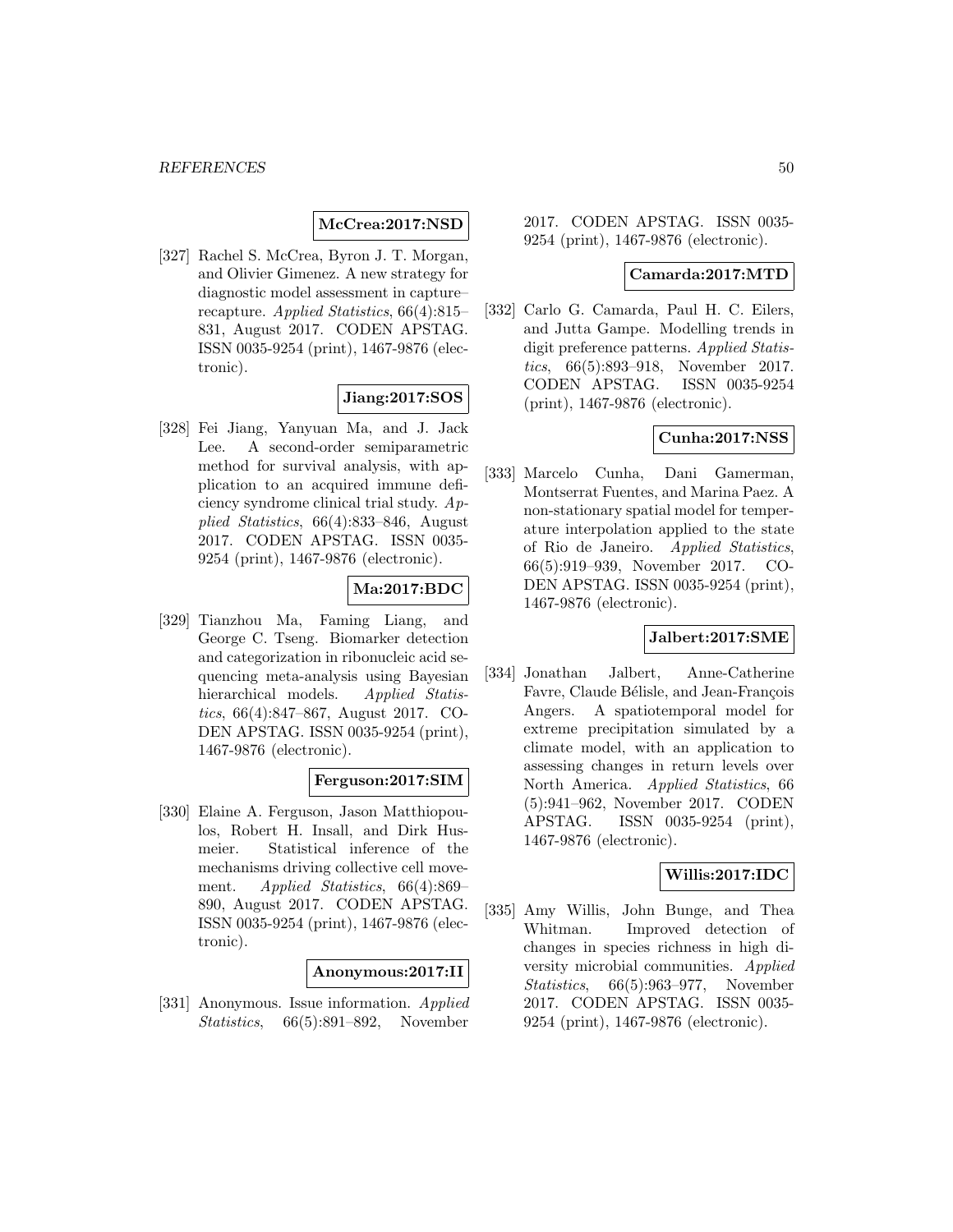### **Pan:2017:CPP**

[336] Haitao Pan, Ying Yuan, and Jielai Xia. A calibrated power prior approach to borrow information from historical data with application to biosimilar clinical trials. Applied Statistics, 66(5):979–996, November 2017. CODEN APSTAG. ISSN 0035-9254 (print), 1467-9876 (electronic).

### **Hole:2017:UHO**

[337] Arne Risa Hole and Hong Il Yoo. The use of heuristic optimization algorithms to facilitate maximum simulated likelihood estimation of random parameter logit models. Applied Statistics, 66(5): 997–1013, November 2017. CODEN AP-STAG. ISSN 0035-9254 (print), 1467- 9876 (electronic).

### **Iasonos:2017:PDA**

[338] Alexia Iasonos and John O'Quigley. Phase I designs that allow for uncertainty in the attribution of adverse events. Applied Statistics, 66(5):1015– 1030, November 2017. CODEN AP-STAG. ISSN 0035-9254 (print), 1467- 9876 (electronic).

### **Foster:2017:EGS**

[339] Scott D. Foster, Nicole A. Hill, and Mitchell Lyons. Ecological grouping of survey sites when sampling artefacts are present. Applied Statistics, 66(5):1031– 1047, November 2017. CODEN AP-STAG. ISSN 0035-9254 (print), 1467- 9876 (electronic).

### **Ivanova:2017:MMD**

[340] Anna Ivanova, Geert Molenberghs, and Geert Verbeke. Mechanism for missing data incorporated in joint modelling of ordinal responses. Applied Statistics, 66(5):1049–1064, November 2017. CO-DEN APSTAG. ISSN 0035-9254 (print), 1467-9876 (electronic).

### **DeStavola:2017:DBA**

[341] Bianca L. De Stavola and D. R. Cox. Detecting bias arising from delayed recording of time. Applied Statistics, 66 (5):1065–1073, November 2017. CO-DEN APSTAG. ISSN 0035-9254 (print), 1467-9876 (electronic).

### **Yang:2017:JRA**

[342] Chi-Chuan Yang, Yi-Hau Chen, and Hsing-Yi Chang. Joint regression analysis of marginal quantile and quantile association: application to longitudinal body mass index in adolescents. Applied Statistics, 66(5):1075–1090, November 2017. CODEN APSTAG. ISSN 0035- 9254 (print), 1467-9876 (electronic).

### **Anonymous:2017:IAV**

[343] Anonymous. Index of authors, volume 66, 2017. Applied Statistics, 66(5):1091– 1094, November 2017. CODEN AP-STAG. ISSN 0035-9254 (print), 1467- 9876 (electronic).

### **Anonymous:2017:CV**

[344] Anonymous. Contents of volume 66, 2017. Applied Statistics, 66(5):1095– 1097, November 2017. CODEN AP-STAG. ISSN 0035-9254 (print), 1467- 9876 (electronic).

#### **Anonymous:2018:IIa**

[345] Anonymous. Issue information. Applied Statistics, 67(1):1–2, January 2018. CO-DEN APSTAG. ISSN 0035-9254 (print), 1467-9876 (electronic).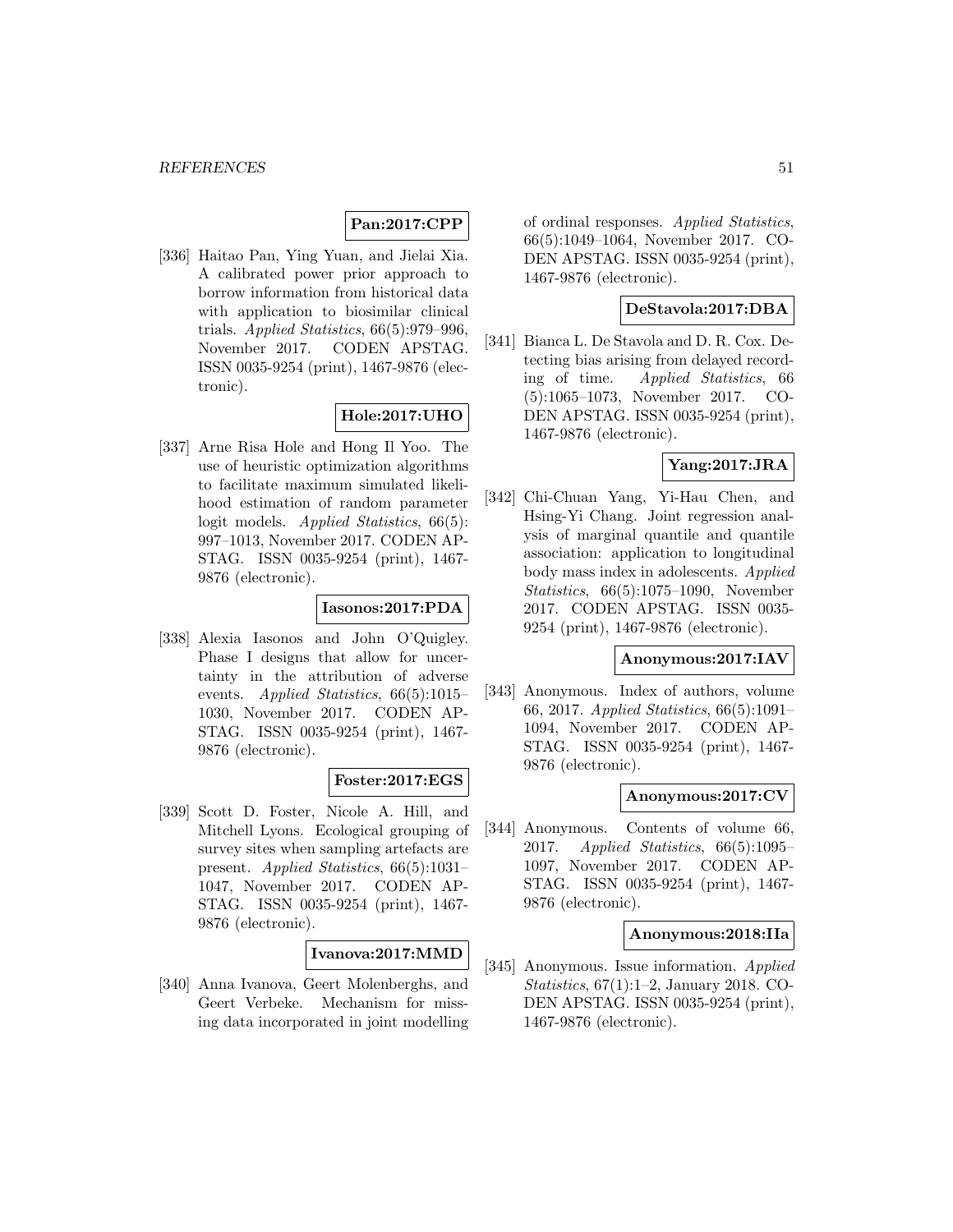#### **Papastamoulis:2018:BMS**

[346] Panagiotis Papastamoulis and Magnus Rattray. A Bayesian model selection approach for identifying differentially expressed transcripts from RNA sequencing data. Applied Statistics, 67(1):3– 23, January 2018. CODEN APSTAG. ISSN 0035-9254 (print), 1467-9876 (electronic).

### **Carson:2018:BMS**

[347] Jake Carson, Michel Crucifix, Simon Preston, and Richard D. Wilkinson. Bayesian model selection for the glacial– interglacial cycle. Applied Statistics, 67 (1):25–54, January 2018. CODEN AP-STAG. ISSN 0035-9254 (print), 1467- 9876 (electronic).

### **Pini:2018:DSF**

[348] Alessia Pini, Simone Vantini, Bianca Maria Colosimo, and Marco Grasso. Domainselective functional analysis of variance for supervised statistical profile monitoring of signal data. Applied Statistics, 67 (1):55–81, January 2018. CODEN AP-STAG. ISSN 0035-9254 (print), 1467- 9876 (electronic).

#### **Mortensen:2018:UHR**

[349] Jacob W. Mortensen, Matthew J. Heaton, and Olga V. Wilhelmi. Urban heat risk mapping using multiple point patterns in Houston, Texas. Applied Statistics, 67(1):83–102, January 2018. CODEN APSTAG. ISSN 0035- 9254 (print), 1467-9876 (electronic).

#### **Gran:2018:ETE**

[350] Jon Michael Gran, Rune Hoff, Kjetil Røysland, Bruno Ledergerber, James Young, and Odd O. Aalen. Estimating

the treatment effect on the treated under time-dependent confounding in an application to the Swiss HIV Cohort Study. Applied Statistics, 67(1):103– 125, January 2018. CODEN APSTAG. ISSN 0035-9254 (print), 1467-9876 (electronic).

### **Liu:2018:BMT**

[351] Yulun Liu, Stacia M. DeSantis, and Yong Chen. Bayesian mixed treatment comparisons meta-analysis for correlated outcomes subject to reporting bias. Applied Statistics,  $67(1):127-$ 144, January 2018. CODEN APSTAG. ISSN 0035-9254 (print), 1467-9876 (electronic).

### **Li:2018:AID**

[352] Qiuju Li and Li Su. Accommodating informative dropout and death: a joint modelling approach for longitudinal and semicompeting risks data. Applied Statistics,  $67(1):145-163$ , January 2018. CODEN APSTAG. ISSN 0035- 9254 (print), 1467-9876 (electronic).

### **Stathopoulos:2018:BEC**

[353] Vassilios Stathopoulos, Veronica Zamora-Gutierrez, Kate E. Jones, and Mark Girolami. Bat echolocation call identification for biodiversity monitoring: a probabilistic approach. Applied Statistics, 67(1):165–183, January 2018. CO-DEN APSTAG. ISSN 0035-9254 (print), 1467-9876 (electronic).

### **Hasan:2018:SMC**

[354] M. Tariqul Hasan, Gary Sneddon, and Renjun Ma. Simultaneously modelling clustered marginal counts and multinomial proportions with zero inflation with application to analysis of osteoporotic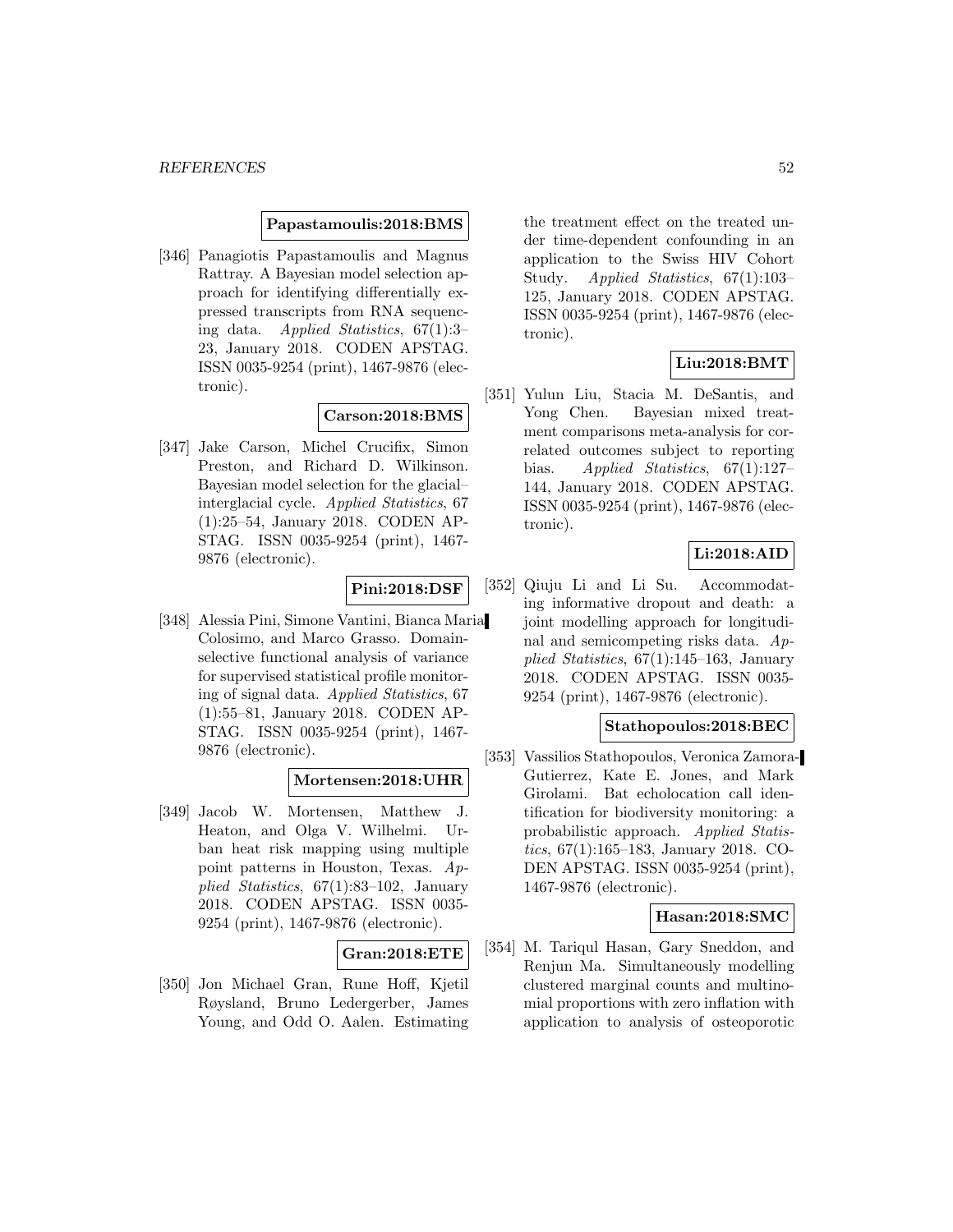fractures data. Applied Statistics, 67(1): 185–200, January 2018. CODEN AP-STAG. ISSN 0035-9254 (print), 1467- 9876 (electronic).

### **Kashlak:2018:MMO**

[355] Adam B. Kashlak, Eoin Devane, Helge Dietert, and Henry Jackson. Markov models for ocular fixation locations in the presence and absence of colour. Applied Statistics,  $67(1):201-215$ , January 2018. CODEN APSTAG. ISSN 0035- 9254 (print), 1467-9876 (electronic).

### **Farcomeni:2018:FGC**

[356] Alessio Farcomeni. Fully general Chao and Zelterman estimators with application to a whale shark population.  $Ap$ plied Statistics, 67(1):217–229, January 2018. CODEN APSTAG. ISSN 0035- 9254 (print), 1467-9876 (electronic).

### **Shaddick:2018:DIM**

[357] Gavin Shaddick, Matthew L. Thomas, Amelia Green, Michael Brauer, Aaron van Donkelaar, Rick Burnett, Howard H. Chang, Aaron Cohen, Rita Van Dingenen, Carlos Dora, Sophie Gumy, Yang Liu, Randall Martin, Lance A. Waller, Jason West, James V. Zidek, and Annette Prüss-Ustün. Data integration model for air quality: a hierarchical approach to the global estimation of exposures to ambient air pollution. Applied Statistics, 67(1):231–253, January 2018. CODEN APSTAG. ISSN 0035- 9254 (print), 1467-9876 (electronic).

#### **Chaurasia:2018:PMM**

[358] Ashok Chaurasia, Danping Liu, and Paul S. Albert. Pattern–mixture models with incomplete informative cluster size: application to a repeated pregnancy study. Applied Statistics,  $67(1)$ : 255–273, January 2018. CODEN AP-STAG. ISSN 0035-9254 (print), 1467- 9876 (electronic).

### **Misumi:2018:SEB**

[359] Munechika Misumi, Kyoji Furukawa, John B. Cologne, and Harry M. Cullings. Simulation–extrapolation for bias correction with exposure uncertainty in radiation risk analysis utilizing grouped data. Applied Statistics, 67(1): 275–289, January 2018. CODEN AP-STAG. ISSN 0035-9254 (print), 1467- 9876 (electronic).

### **Quick:2018:MST**

[360] Harrison Quick, Lance A. Waller, and Michele Casper. A multivariate space– time model for analysing county level heart disease death rates by race and sex. Applied Statistics,  $67(1):291-304$ , January 2018. CODEN APSTAG. ISSN 0035-9254 (print), 1467-9876 (electronic).

#### **Anonymous:2018:IIb**

[361] Anonymous. Issue information. Applied Statistics, 67(2):305–306, February 2018. CODEN APSTAG. ISSN 0035- 9254 (print), 1467-9876 (electronic).

#### **Liao:2018:SAF**

[362] Xiaomei Liao, Xin Zhou, Molin Wang, Jaime E. Hart, Francine Laden, and Donna Spiegelman. Survival analysis with functions of mismeasured covariate histories: the case of chronic air pollution exposure in relation to mortality in the nurses' health study. Applied Statistics, 67(2):307–327, February 2018. CO-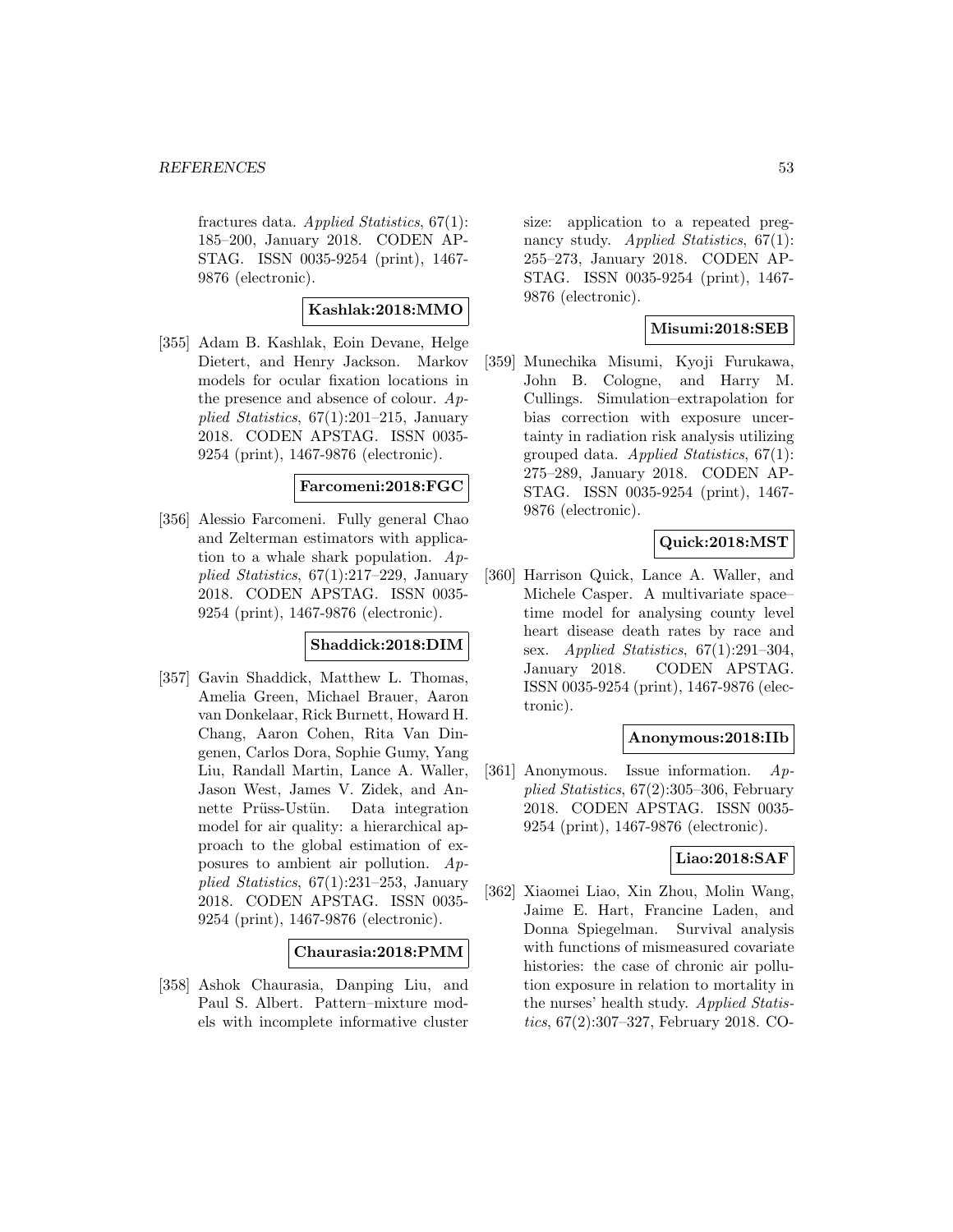DEN APSTAG. ISSN 0035-9254 (print), 1467-9876 (electronic).

**Adegboye:2018:ASD**

[363] Oyelola A. Adegboye, Denis H. Y. Leung, and You-Gan Wang. Analysis of spatial data with a nested correlation structure. Applied Statistics, 67(2):329– 354, February 2018. CODEN APSTAG. ISSN 0035-9254 (print), 1467-9876 (electronic).

### **Signorelli:2018:PIA**

[364] Mirko Signorelli and Ernst C. Wit. A penalized inference approach to stochastic block modelling of community structure in the Italian Parliament. Applied Statistics, 67(2):355–369, February 2018. CO-DEN APSTAG. ISSN 0035-9254 (print), 1467-9876 (electronic).

### **Guo:2018:MAC**

[365] Zijian Guo, Dylan S. Small, Stuart A. Gansky, and Jing Cheng. Mediation analysis for count and zero-inflated count data without sequential ignorability and its application in dental studies. Applied Statistics, 67(2):371–394, February 2018. CODEN APSTAG. ISSN 0035-9254 (print), 1467-9876 (electronic).

### **Ouni:2018:CRP**

[366] Z. Ouni, C. Denis, C. Chauvel, and A. Chambaz. Contextual ranking by passive safety of generational classes of light vehicles. Applied Statistics, 67(2): 395–416, February 2018. CODEN AP-STAG. ISSN 0035-9254 (print), 1467- 9876 (electronic).

### **Wu:2018:DBN**

[367] Paul P.-Y. Wu, M. Julian Caley, Gary A. Kendrick, Kathryn McMahon, and Kerrie Mengersen. Dynamic Bayesian network inferencing for non-homogeneous complex systems. Applied Statistics, 67(2):417–434, February 2018. CO-DEN APSTAG. ISSN 0035-9254 (print), 1467-9876 (electronic).

### **Wilms:2018:MVA**

[368] Ines Wilms, Luca Barbaglia, and Christophe Croux. Multiclass vector auto-regressive models for multistore sales data. Applied Statistics, 67(2):435– 452, February 2018. CODEN APSTAG. ISSN 0035-9254 (print), 1467-9876 (electronic).

### **deSouza:2018:GAM**

[369] Juliana B. de Souza, Valdério A. Reisen, Glaura C. Franco, Márton Ispány, Pascal Bondon, and Jane Meri Santos. Generalized additive models with principal component analysis: an application to time series of respiratory disease and air pollution data. Applied Statistics, 67(2): 453–480, February 2018. CODEN AP-STAG. ISSN 0035-9254 (print), 1467- 9876 (electronic).

### **Yiu:2018:CMM**

[370] Sean Yiu, Vernon T. Farewell, and Brian D. M. Tom. Clustered multistate models with observation level random effects, mover–stayer effects and dynamic covariates: modelling transition intensities and sojourn times in a study of psoriatic arthritis. Applied Statistics, 67(2):481– 500, February 2018. CODEN APSTAG. ISSN 0035-9254 (print), 1467-9876 (electronic).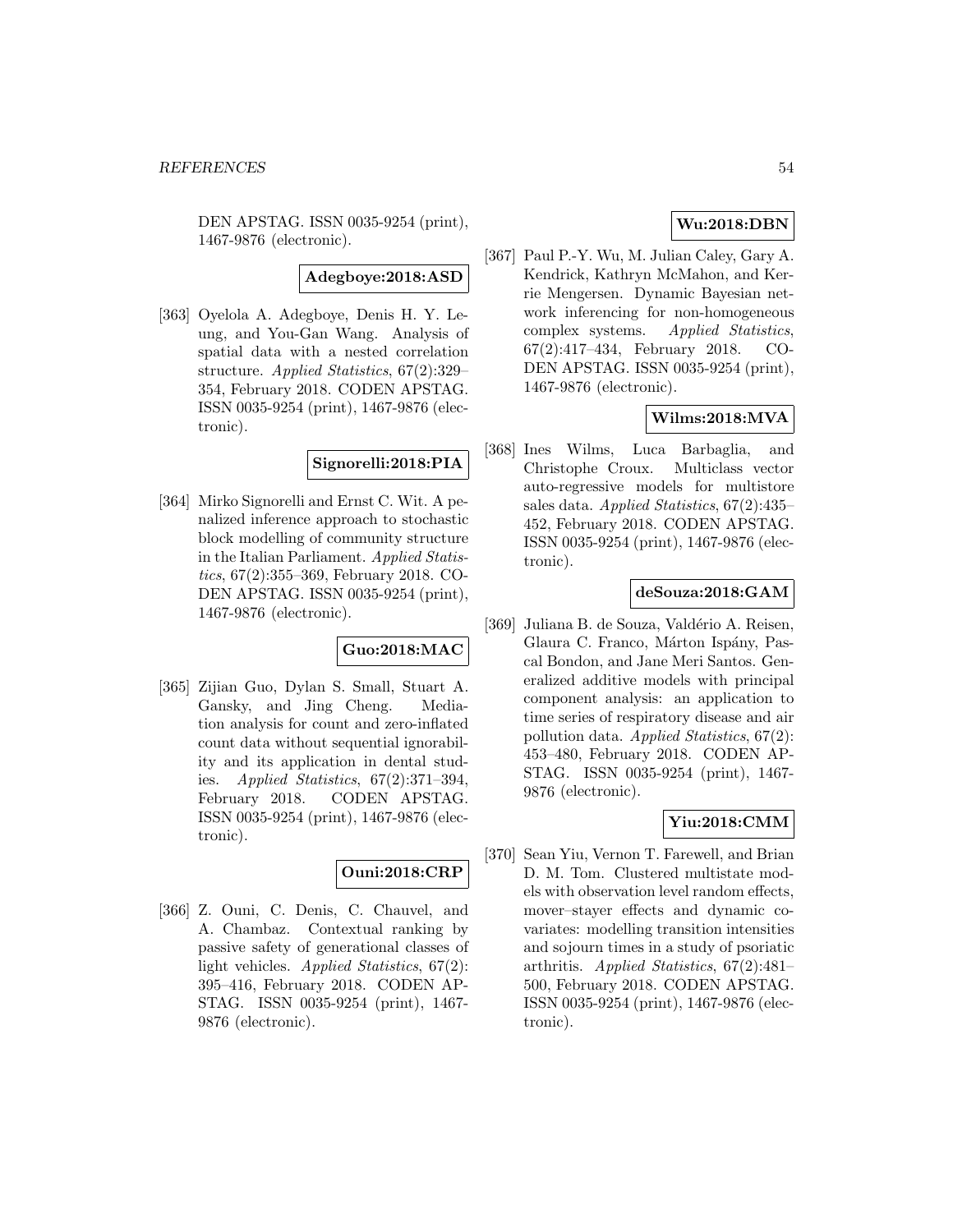### **Beltran:2018:EDM**

[371] Daniel O. Beltran and David Draper. Estimating dynamic macroeconomic models: how informative are the data? Applied Statistics, 67(2):501–520, February 2018. CODEN APSTAG. ISSN 0035-9254 (print), 1467-9876 (electronic).

#### **Anonymous:2018:IIc**

[372] Anonymous. Issue information. Applied Statistics, 67(3):521–522, April 2018. CODEN APSTAG. ISSN 0035-9254 (print), 1467-9876 (electronic).

#### **Valle:2018:BNP**

[373] Luciana Dalla Valle, Fabrizio Leisen, and Luca Rossini. Bayesian nonparametric conditional copula estimation of twin data. Applied Statistics, 67 (3):523–548, April 2018. CODEN AP-STAG. ISSN 0035-9254 (print), 1467- 9876 (electronic).

#### **Gallo:2018:CSS**

[374] Giampiero M. Gallo and Edoardo Otranto. Combining sharp and smooth transitions in volatility dynamics: a fuzzy regime approach. Applied Statistics, 67(3):549–573, April 2018. CO-DEN APSTAG. ISSN 0035-9254 (print), 1467-9876 (electronic).

### **Ranalli:2018:SSC**

[375] Monia Ranalli, Francesco Lagona, Marco Picone, and Enrico Zambianchi. Segmentation of sea current fields by cylindrical hidden Markov models: a composite likelihood approach. Applied Statistics, 67(3):575–598, April 2018. CODEN APSTAG. ISSN 0035-9254 (print), 1467-9876 (electronic).

### **Gloaguen:2018:SDE**

[376] Pierre Gloaguen, Marie-Pierre Etienne, and Sylvain Le Corff. Stochastic differential equation based on a multimodal potential to model movement data in ecology. Applied Statistics, 67(3):599– 619, April 2018. CODEN APSTAG. ISSN 0035-9254 (print), 1467-9876 (electronic).

### **Rugamer:2018:BFS**

[377] David Rügamer, Sarah Brockhaus, Kornelia Gentsch, Klaus Scherer, and Sonja Greven. Boosting factor-specific functional historical models for the detection of synchronization in bioelectrical signals. Applied Statistics, 67(3):621– 642, April 2018. CODEN APSTAG. ISSN 0035-9254 (print), 1467-9876 (electronic).

### **Erhardt:2018:SDI**

[378] Tobias M. Erhardt and Claudia Czado. Standardized drought indices: a novel univariate and multivariate approach. Applied Statistics, 67(3):643–664, April 2018. CODEN APSTAG. ISSN 0035- 9254 (print), 1467-9876 (electronic).

#### **Brockhaus:2018:SRM**

[379] Sarah Brockhaus, Andreas Fuest, Andreas Mayr, and Sonja Greven. Signal regression models for location, scale and shape with an application to stock returns. Applied Statistics, 67(3):665– 686, April 2018. CODEN APSTAG. ISSN 0035-9254 (print), 1467-9876 (electronic).

#### **Abrams:2018:MTV**

[380] Steven Abrams, Andreas Wienke, and Niel Hens. Modelling time varying het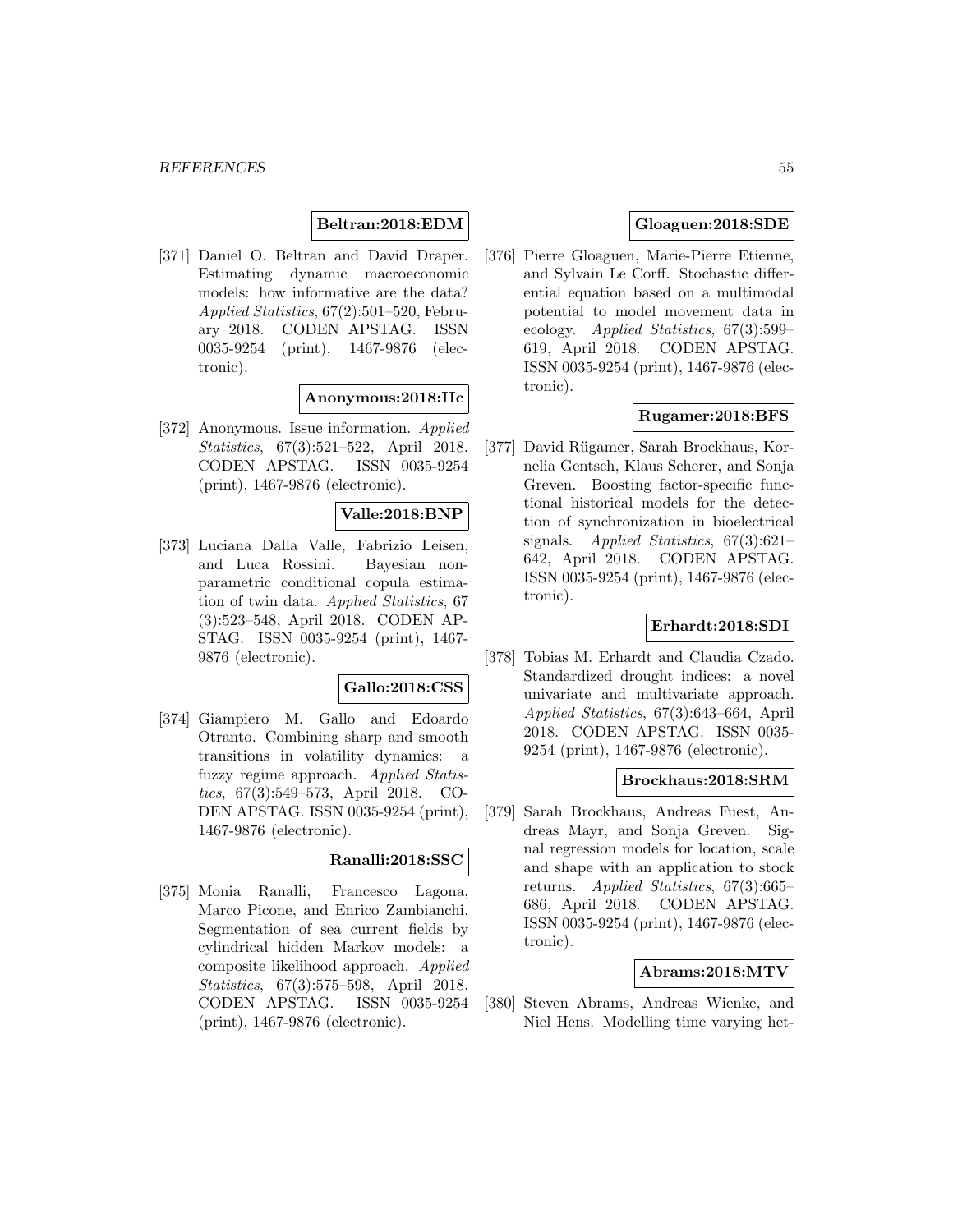erogeneity in recurrent infection processes: an application to serological data. Applied Statistics, 67(3):687– 704, April 2018. CODEN APSTAG. ISSN 0035-9254 (print), 1467-9876 (electronic).

### **Jones-Todd:2018:SMM**

[381] Charlotte M. Jones-Todd, Ben Swallow, Janine B. Illian, and Mike Toms. A spatiotemporal multispecies model of a semicontinuous response. Applied Statistics, 67(3):705–722, April 2018. CO-DEN APSTAG. ISSN 0035-9254 (print), 1467-9876 (electronic).

### **Chu:2018:BBL**

[382] Yiyi Chu and Ying Yuan. BLAST: Bayesian latent subgroup design for basket trials accounting for patient heterogeneity. Applied Statistics, 67(3):723– 740, April 2018. CODEN APSTAG. ISSN 0035-9254 (print), 1467-9876 (electronic).

#### **Anonymous:2018:IId**

[383] Anonymous. Issue information. Applied Statistics, 67(4):741–742, August 2018. CODEN APSTAG. ISSN 0035- 9254 (print), 1467-9876 (electronic).

### **Laber:2018:OTA**

[384] Eric B. Laber, Nick J. Meyer, Brian J. Reich, Krishna Pacifici, Jaime A. Collazo, and John M. Drake. Optimal treatment allocations in space and time for on-line control of an emerging infectious disease. Applied Statistics, 67(4):743– 789, August 2018. CODEN APSTAG. ISSN 0035-9254 (print), 1467-9876 (electronic).

### **Liu:2018:UAC**

[385] Yang Liu, Matías Salibián-Barrera, Ruben H. Zamar, and James V. Zidek. Using artificial censoring to improve extreme tail quantile estimates. Applied Statistics, 67(4):791–812, August 2018. CODEN APSTAG. ISSN 0035-9254 (print), 1467-9876 (electronic).

### **Bonnet:2018:IHE**

[386] Anna Bonnet, Céline Lévy-Leduc, Elisabeth Gassiat, Roberto Toro, and Thomas Bourgeron. Improving heritability estimation by a variable selection approach in sparse high dimensional linear mixed models. Applied Statistics, 67(4):813–839, August 2018. CO-DEN APSTAG. ISSN 0035-9254 (print), 1467-9876 (electronic).

### **OKeeffe:2018:CMM**

[387] Aidan G. O'Keeffe, Li Su, and Vernon T. Farewell. Correlated multistate models for multiple processes: an application to renal disease progression in systemic lupus erythematosus. Applied Statistics, 67(4):841–860, August 2018. CO-DEN APSTAG. ISSN 0035-9254 (print), 1467-9876 (electronic).

### **Fabrizi:2018:BSA**

[388] Enrico Fabrizi, Maria Rosaria Ferrante, and Carlo Trivisano. Bayesian small area estimation for skewed business survey variables. Applied Statistics, 67(4): 861–879, August 2018. CODEN AP-STAG. ISSN 0035-9254 (print), 1467- 9876 (electronic).

### **Sim:2018:NPB**

[389] Gyuseok Sim, Ho Kim, Antonella Zanobetti, Joel Schwartz, and Yeonseung Chung. Non-parametric Bayesian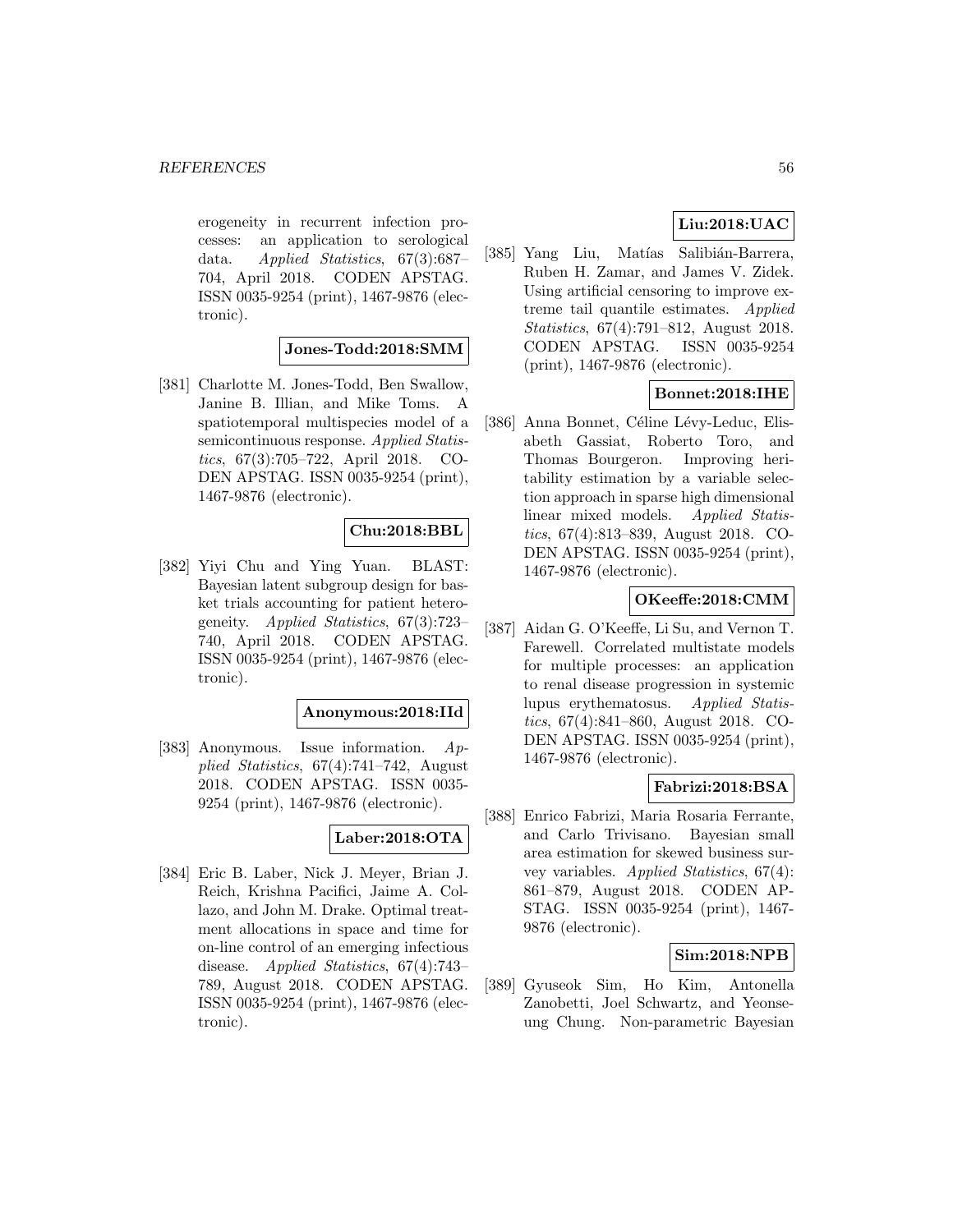multivariate metaregression: an application in environmental epidemiology. Applied Statistics, 67(4):881–896, August 2018. CODEN APSTAG. ISSN 0035- 9254 (print), 1467-9876 (electronic).

### **Bouveyron:2018:FLB**

[390] Charles Bouveyron, Laurent Bozzi, Julien Jacques, and François-Xavier Jollois. The functional latent block model for the co-clustering of electricity consumption curves. Applied Statistics, 67 (4):897–915, August 2018. CODEN AP-STAG. ISSN 0035-9254 (print), 1467- 9876 (electronic).

#### **Ertefaie:2018:DTE**

[391] Ashkan Ertefaie, Jesse Y. Hsu, Lindsay C. Page, and Dylan S. Small. Discovering treatment effect heterogeneity through post-treatment variables with application to the effect of class size on mathematics scores. Applied Statistics, 67(4):917–938, August 2018. CO-DEN APSTAG. ISSN 0035-9254 (print), 1467-9876 (electronic).

### **Cattelan:2018:MLR**

[392] Manuela Cattelan and Cristiano Varin. Marginal logistic regression for spatially clustered binary data. Applied Statistics, 67(4):939–959, August 2018. CO-DEN APSTAG. ISSN 0035-9254 (print), 1467-9876 (electronic).

### **Yan:2018:FPC**

[393] Fangrong Yan, Xiao Lin, Ruosha Li, and Xuelin Huang. Functional principal components analysis on moving time windows of longitudinal data: dynamic prediction of times to event. Applied Statistics, 67(4):961–978, August

2018. CODEN APSTAG. ISSN 0035- 9254 (print), 1467-9876 (electronic).

#### **Donat:2018:SEP**

[394] Francesco Donat and Giampiero Marra. Simultaneous equation penalized likelihood estimation of vehicle accident injury severity. Applied Statistics, 67(4): 979–1001, August 2018. CODEN AP-STAG. ISSN 0035-9254 (print), 1467- 9876 (electronic).

#### **Shand:2018:SVA**

[395] Lyndsay Shand, Bo Li, Trevor Park, and Dolores Albarracín. Spatially varying auto-regressive models for prediction of new human immunodeficiency virus diagnoses. Applied Statistics, 67(4):1003– 1022, August 2018. CODEN APSTAG. ISSN 0035-9254 (print), 1467-9876 (electronic).

#### **Brown:2018:EMP**

[396] J. L. Brown and L. B. Hund. Estimating material properties under extreme conditions by using Bayesian model calibration with functional outputs. Applied Statistics, 67(4):1023– 1045, August 2018. CODEN APSTAG. ISSN 0035-9254 (print), 1467-9876 (electronic).

### **Hong:2018:PCP**

[397] Hwanhee Hong, Haoda Fu, and Bradley P. Carlin. Power and commensurate priors for synthesizing aggregate and individual patient level data in network meta-analysis. Applied Statistics, 67(4):1047–1069, August 2018. CO-DEN APSTAG. ISSN 0035-9254 (print), 1467-9876 (electronic).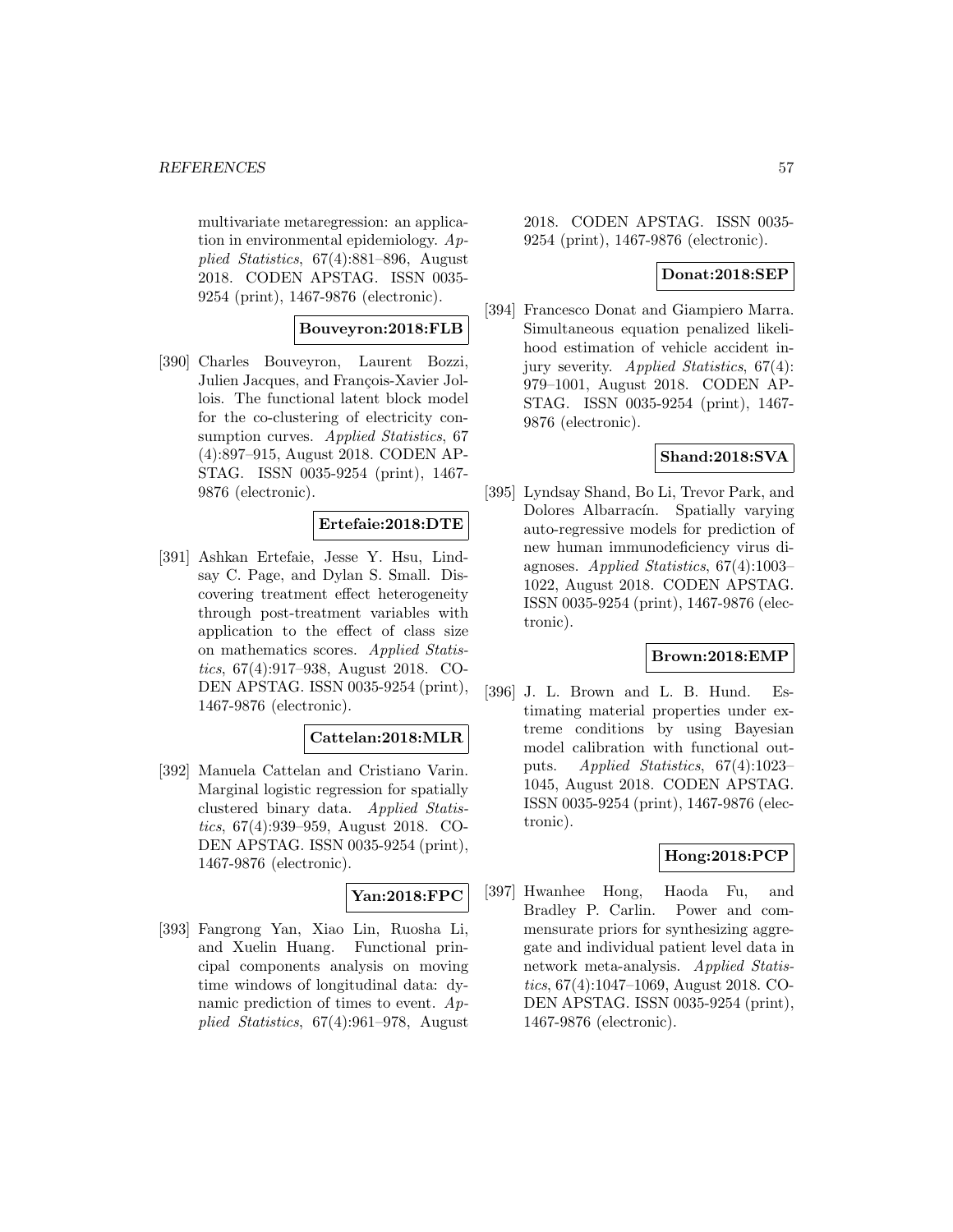#### **Goldstein:2018:BMW**

[398] Harvey Goldstein, James Carpenter, and Michael G. Kenward. Bayesian models for weighted data with missing values: a bootstrap approach. Applied Statistics, 67(4):1071–1081, August 2018. CODEN APSTAG. ISSN 0035-9254 (print), 1467-9876 (electronic).

### **Barcella:2018:MCB**

[399] William Barcella, Maria De Iorio, and James Malone-Lee. Modelling correlated binary variables: an application to lower urinary tract symptoms. Applied Statistics, 67(4):1083–1100, August 2018. CO-DEN APSTAG. ISSN 0035-9254 (print), 1467-9876 (electronic).

#### **Anonymous:2018:IIe**

[400] Anonymous. Issue information. Applied Statistics, 67(5):1101–1102, November 2018. CODEN APSTAG. ISSN 0035- 9254 (print), 1467-9876 (electronic).

### **Pigoli:2018:SAA**

[401] Davide Pigoli, Pantelis Z. Hadjipantelis, John S. Coleman, and John A. D. Aston. The statistical analysis of acoustic phonetic data: exploring differences between spoken Romance languages. Applied Statistics, 67(5):1103– 1145, November 2018. CODEN AP-STAG. ISSN 0035-9254 (print), 1467- 9876 (electronic).

### **Olsen:2018:SIM**

[402] Niels Lundtorp Olsen, Bo Markussen, and Lars Lau Raket. Simultaneous inference for misaligned multivariate functional data. Applied Statistics, 67(5): 1147–1176, November 2018. CODEN

APSTAG. ISSN 0035-9254 (print), 1467-9876 (electronic).

#### **Copas:2018:RSO**

[403] John B. Copas, Dan Jackson, Ian R. White, and Richard D. Riley. The role of secondary outcomes in multivariate meta-analysis. Applied Statistics, 67 (5):1177–1205, November 2018. CO-DEN APSTAG. ISSN 0035-9254 (print), 1467-9876 (electronic).

### **Lewis:2018:PRU**

[404] Nicole H. Lewis, David B. Hitchcock, Ian L. Dryden, and John R. Rose. Peptide refinement by using a stochastic search. Applied Statistics, 67(5):1207– 1236, November 2018. CODEN AP-STAG. ISSN 0035-9254 (print), 1467- 9876 (electronic).

### **Rajala:2018:DMI**

[405] T. Rajala, D. J. Murrell, and S. C. Olhede. Detecting multivariate interactions in spatial point patterns with Gibbs models and variable selection. Applied Statistics, 67(5):1237– 1273, November 2018. CODEN AP-STAG. ISSN 0035-9254 (print), 1467- 9876 (electronic).

#### **Verbelen:2018:UPP**

[406] Roel Verbelen, Katrien Antonio, and Gerda Claeskens. Unravelling the predictive power of telematics data in car insurance pricing. Applied Statistics, 67 (5):1275–1304, November 2018. CO-DEN APSTAG. ISSN 0035-9254 (print), 1467-9876 (electronic).

#### **Reinhart:2018:SEP**

[407] Alex Reinhart and Joel Greenhouse. Self-exciting point processes with spa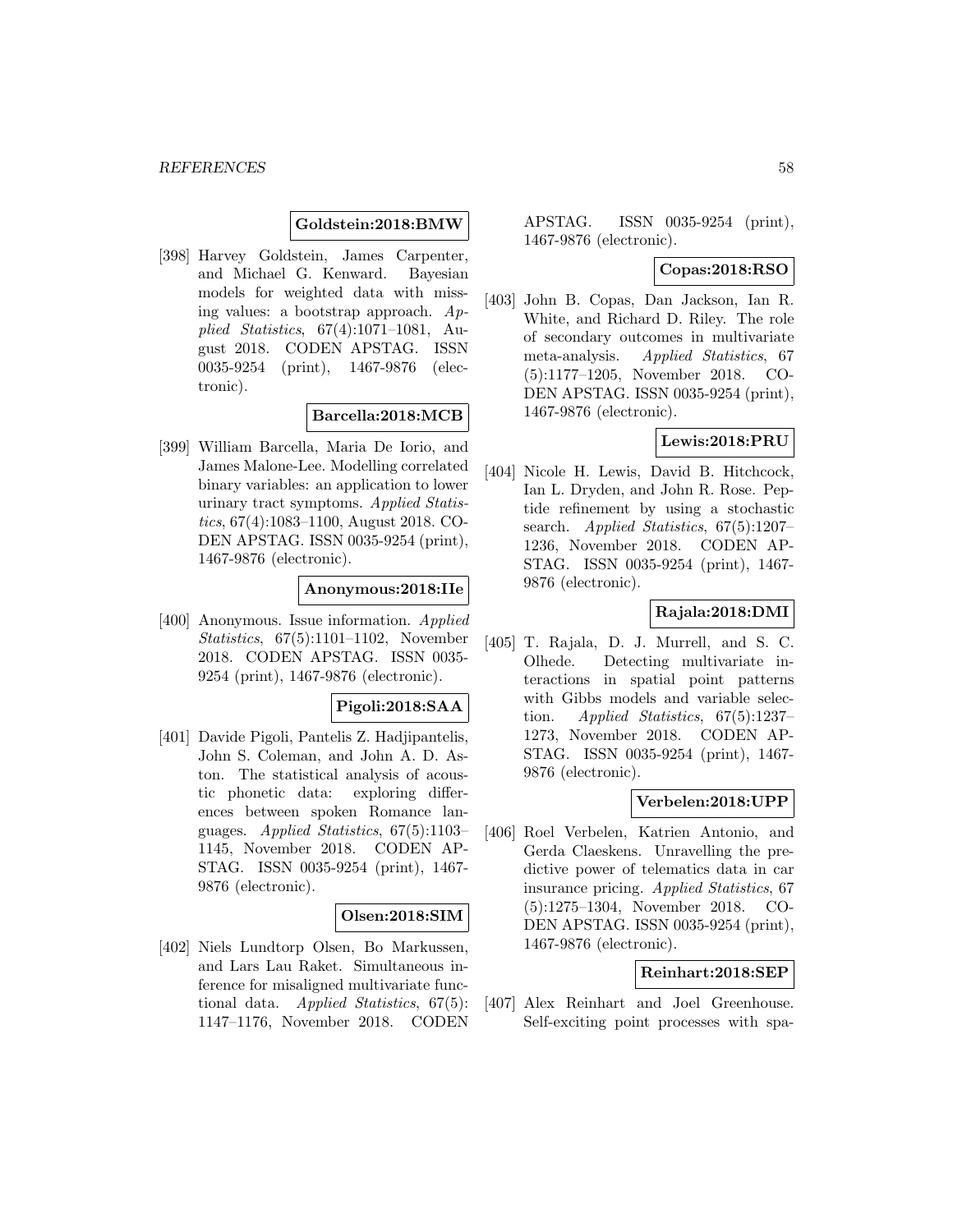tial covariates: modelling the dynamics of crime. Applied Statistics, 67(5):1305– 1329, November 2018. CODEN AP-STAG. ISSN 0035-9254 (print), 1467- 9876 (electronic).

### **Ciarleglio:2018:CTD**

[408] Adam Ciarleglio, Eva Petkova, Todd Ogden, and Thaddeus Tarpey. Constructing treatment decision rules based on scalar and functional predictors when moderators of treatment effect are unknown. Applied Statistics, 67(5):1331– 1356, November 2018. CODEN AP-STAG. ISSN 0035-9254 (print), 1467- 9876 (electronic).

### **Bharath:2018:RIB**

[409] Karthik Bharath, Sebastian Kurtek, Arvind Rao, and Veerabhadran Baladandayuthapani. Radiologic imagebased statistical shape analysis of brain tumours. Applied Statistics, 67(5):1357– 1378, November 2018. CODEN AP-STAG. ISSN 0035-9254 (print), 1467- 9876 (electronic).

#### **Bauer:2018:SST**

[410] Cici Bauer and Jon Wakefield. Stratified space-time infectious disease modelling, with an application to hand, foot and mouth disease in China. Applied Statistics, 67(5):1379–1398, November 2018. CODEN APSTAG. ISSN 0035- 9254 (print), 1467-9876 (electronic).

#### **Cagnone:2018:MLV**

[411] Silvia Cagnone and Cinzia Viroli. Multivariate latent variable transition models of longitudinal mixed data: an analysis on alcohol use disorder. Applied Statistics, 67(5):1399–1418, November

2018. CODEN APSTAG. ISSN 0035- 9254 (print), 1467-9876 (electronic).

#### **vanWieringen:2018:TPA**

[412] Wessel N. van Wieringen, Carel F. W. Peeters, Renee X. de Menezes, and Mark A. van de Wiel. Testing for pathway (in)activation by using Gaussian graphical models. Applied Statistics, 67 (5):1419–1436, November 2018. CO-DEN APSTAG. ISSN 0035-9254 (print), 1467-9876 (electronic).

### **Zhang:2018:NLM**

[413] Hongbin Zhang and Lang Wu. A nonlinear model for censored and mismeasured time varying covariates in survival models, with applications in human immunodeficiency virus and acquired immune deficiency syndrome studies. Applied Statistics, 67(5):1437– 1450, November 2018. CODEN AP-STAG. ISSN 0035-9254 (print), 1467- 9876 (electronic).

### **Anonymous:2018:IAV**

[414] Anonymous. Index of authors, volume 67, 2018. Applied Statistics, 67(5):1451– 1456, November 2018. CODEN AP-STAG. ISSN 0035-9254 (print), 1467- 9876 (electronic).

### **Anonymous:2018:CV**

[415] Anonymous. Contents of volume 67, 2018. Applied Statistics, 67(5):1457– 1459, November 2018. CODEN AP-STAG. ISSN 0035-9254 (print), 1467- 9876 (electronic).

#### **Anonymous:2019:IIa**

[416] Anonymous. Issue information. Applied Statistics, 68(1):1–2, January 2019. CO-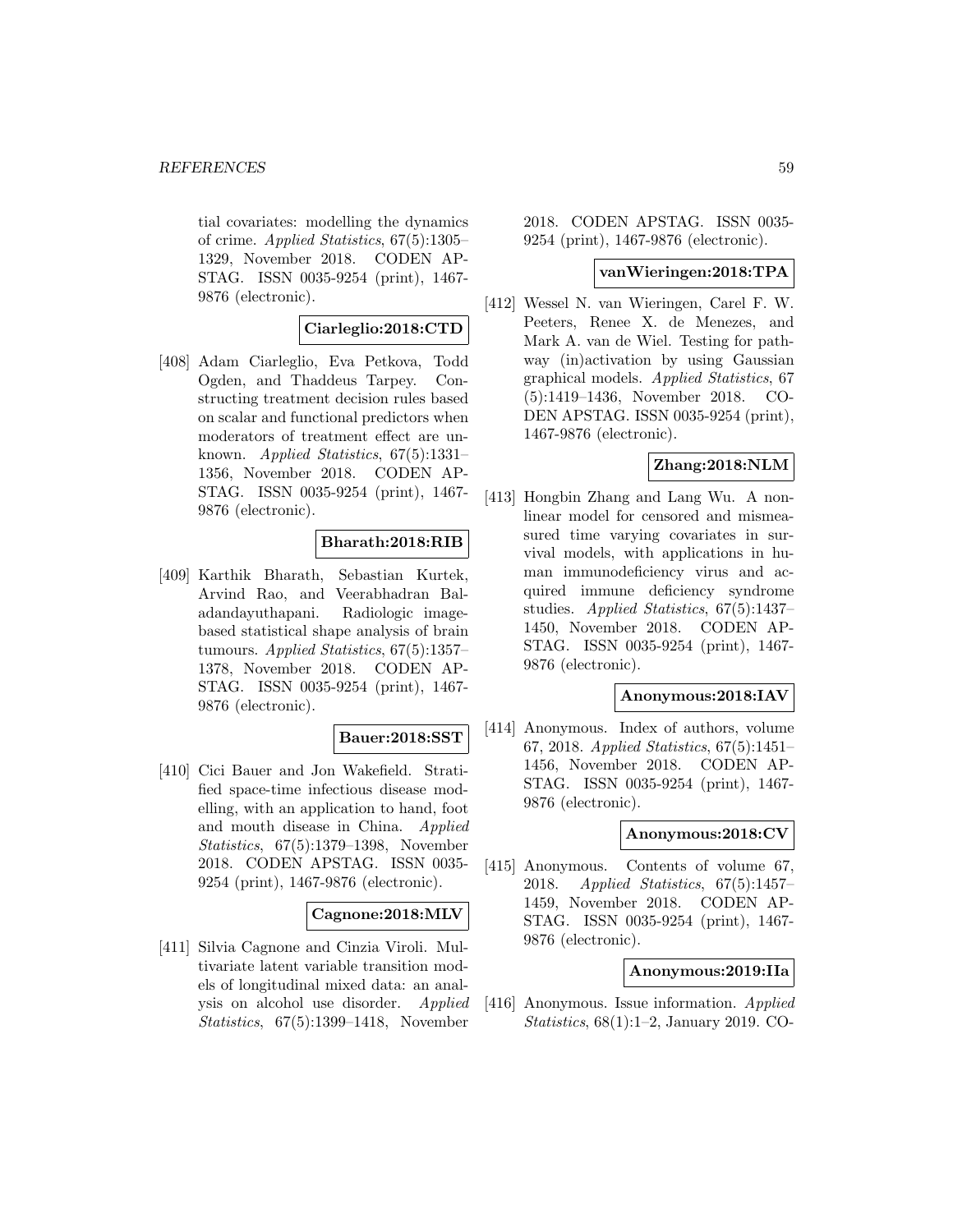DEN APSTAG. ISSN 0035-9254 (print), 1467-9876 (electronic).

### **Pitkin:2019:DPM**

[417] James Pitkin, Gordon Ross, and Ioanna Manolopoulou. Dirichlet process mixtures of order statistics with applications to retail analytics. Applied Statistics, 68 (1):3–28, January 2019. CODEN AP-STAG. ISSN 0035-9254 (print), 1467- 9876 (electronic).

### **Hilton:2019:PUM**

[418] Jason Hilton, Erengul Dodd, Jonathan J. Forster, and Peter W. F. Smith. Projecting UK mortality by using Bayesian generalized additive models. Applied Statistics, 68(1):29–49, January 2019. CO-DEN APSTAG. ISSN 0035-9254 (print), 1467-9876 (electronic).

### **Chang:2019:CMC**

[419] Kai-Lan Chang and Serge Guillas. Computer model calibration with large nonstationary spatial outputs: application to the calibration of a climate model. Applied Statistics, 68(1):51–78, January 2019. CODEN APSTAG. ISSN 0035- 9254 (print), 1467-9876 (electronic).

### **Chen:2019:DLI**

[420] Yin-Hsiu Chen, Bhramar Mukherjee, and Veronica J. Berrocal. Distributed lag interaction models with two pollutants. Applied Statistics, 68(1):79– 97, January 2019. CODEN APSTAG. ISSN 0035-9254 (print), 1467-9876 (electronic).

### **Kim:2019:SCD**

[421] Heeyoung Kim, Rong Duan, Sungil Kim, Jaehwan Lee, and Guang-Qin Ma. Spatial cluster detection in mobility networks: a copula approach. *Applied* Statistics, 68(1):99–120, January 2019. CODEN APSTAG. ISSN 0035-9254 (print), 1467-9876 (electronic).

### **Cheng:2019:IRP**

[422] Wenting Cheng, Jeremy M. G. Taylor, Tian Gu, Scott A. Tomlins, and Bhramar Mukherjee. Informing a risk prediction model for binary outcomes with external coefficient information. Applied Statistics, 68(1):121–139, January 2019. CODEN APSTAG. ISSN 0035- 9254 (print), 1467-9876 (electronic).

#### **Behrouzi:2019:DES**

[423] Pariya Behrouzi and Ernst C. Wit. Detecting epistatic selection with partially observed genotype data by using copula graphical models. Applied Statistics, 68(1):141–160, January 2019. CO-DEN APSTAG. ISSN 0035-9254 (print), 1467-9876 (electronic).

### **Boys:2019:RTM**

[424] Richard J. Boys and Peter M. Philipson. On the ranking of test match batsmen. Applied Statistics, 68(1):161– 179, January 2019. CODEN APSTAG. ISSN 0035-9254 (print), 1467-9876 (electronic).

#### **Dinsdale:2019:MPS**

[425] Daniel Dinsdale and Matias Salibian-Barrera. Methods for preferential sampling in geostatistics. Applied Statistics, 68(1):181–198, January 2019. CO-DEN APSTAG. ISSN 0035-9254 (print), 1467-9876 (electronic).

### **Gomez-Rubio:2019:MPI**

[426] Virgilio Gómez-Rubio and Francisco Palmí-Perales. Multivariate posterior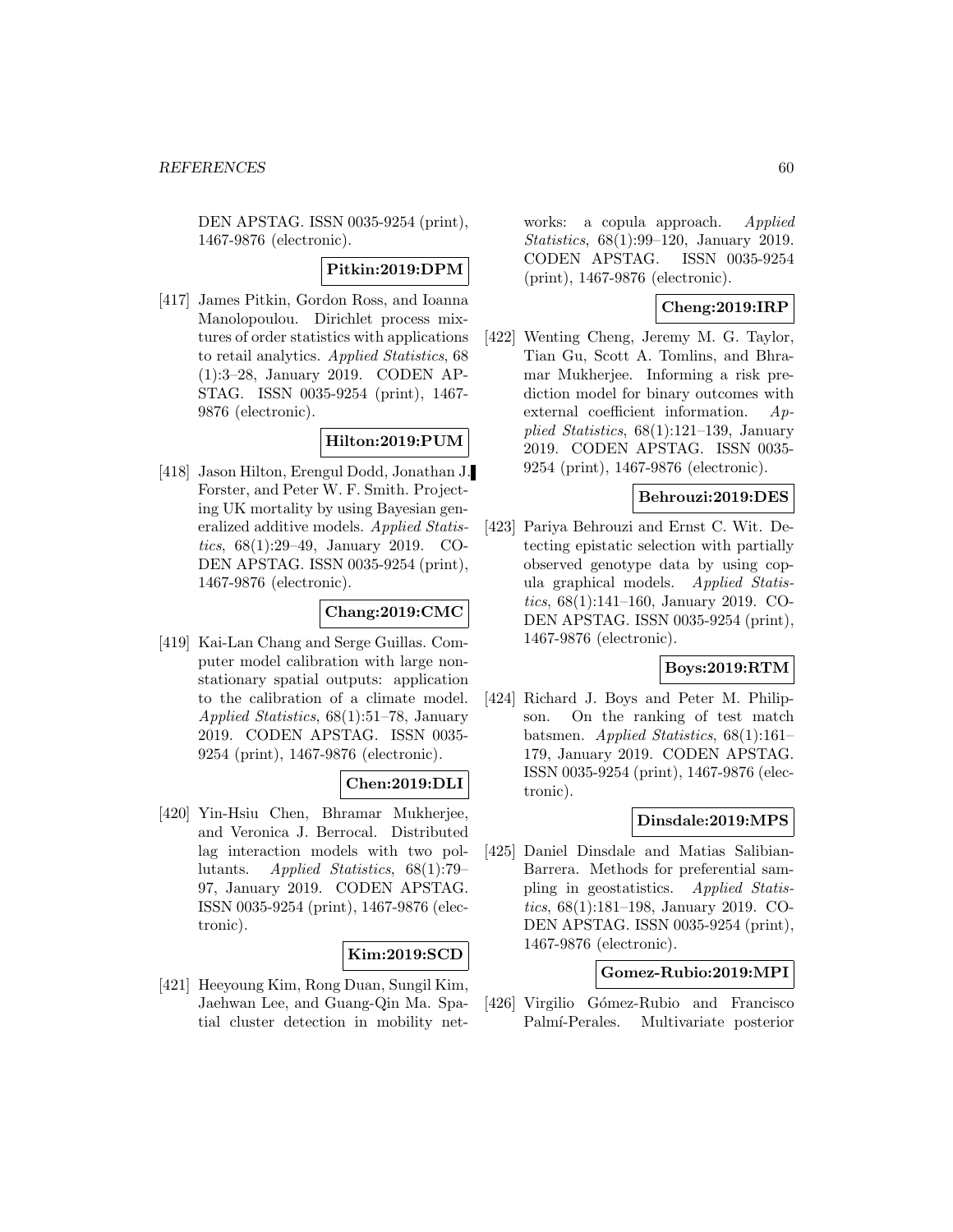inference for spatial models with the integrated nested Laplace approximation. Applied Statistics, 68(1):199– 215, January 2019. CODEN APSTAG. ISSN 0035-9254 (print), 1467-9876 (electronic).

### **Samartsidis:2019:BLG**

[427] Pantelis Samartsidis, Claudia R. Eickhoff, Simon B. Eickhoff, Tor D. Wager, Lisa Feldman Barrett, Shir Atzil, Timothy D. Johnson, and Thomas E. Nichols. Bayesian log-Gaussian Cox process regression: applications to metaanalysis of neuroimaging working memory studies. Applied Statistics, 68(1): 217–234, January 2019. CODEN AP-STAG. ISSN 0035-9254 (print), 1467- 9876 (electronic).

#### **Tighiouart:2019:TSD**

[428] Mourad Tighiouart. Two-stage design for phase I–II cancer clinical trials using continuous dose combinations of cytotoxic agents. Applied Statistics, 68(1): 235–250, January 2019. CODEN AP-STAG. ISSN 0035-9254 (print), 1467- 9876 (electronic).

### **Hu:2019:TTB**

[429] Zonghui Hu. Temporal trends of biomarkers and between-biomarker associations. Applied Statistics, 68(1):251– 264, January 2019. CODEN APSTAG. ISSN 0035-9254 (print), 1467-9876 (electronic).

#### **Anonymous:2019:IIb**

[430] Anonymous. Issue information. Applied Statistics, 68(2):265–266, February 2019. CODEN APSTAG. ISSN 0035- 9254 (print), 1467-9876 (electronic).

### **Wages:2019:PTI**

[431] Nolan A. Wages and Ying Yuan. Preface to the themed issue on 'Early phase clinical trial design methodology'. Applied Statistics, 68(2):267–269, February 2019. CODEN APSTAG. ISSN 0035- 9254 (print), 1467-9876 (electronic).

### **Clertant:2019:SDF**

[432] M. Clertant and J. O'Quigley. Semiparametric dose finding methods: special cases. Applied Statistics, 68(2):271– 288, February 2019. CODEN APSTAG. ISSN 0035-9254 (print), 1467-9876 (electronic).

### **Mu:2019:GUM**

[433] Rongji Mu, Ying Yuan, Jin Xu, Sumithra J. Mandrekar, and Jun Yin. gBOIN: a unified model-assisted phase I trial design accounting for toxicity grades, and binary or continuous end points. Applied Statistics, 68(2):289– 308, February 2019. CODEN APSTAG. ISSN 0035-9254 (print), 1467-9876 (electronic).

### **Wheeler:2019:BMF**

[434] Graham M. Wheeler, Michael J. Sweeting, and Adrian P. Mander. A Bayesian model-free approach to combination therapy phase I trials using censored time-to-toxicity data. Applied Statistics, 68(2):309–329, February 2019. CO-DEN APSTAG. ISSN 0035-9254 (print), 1467-9876 (electronic).

#### **Muenz:2019:PIT**

[435] Daniel G. Muenz, Jeremy M. G. Taylor, and Thomas M. Braun. Phase I–II trial design for biologic agents using conditional auto-regressive models for toxicity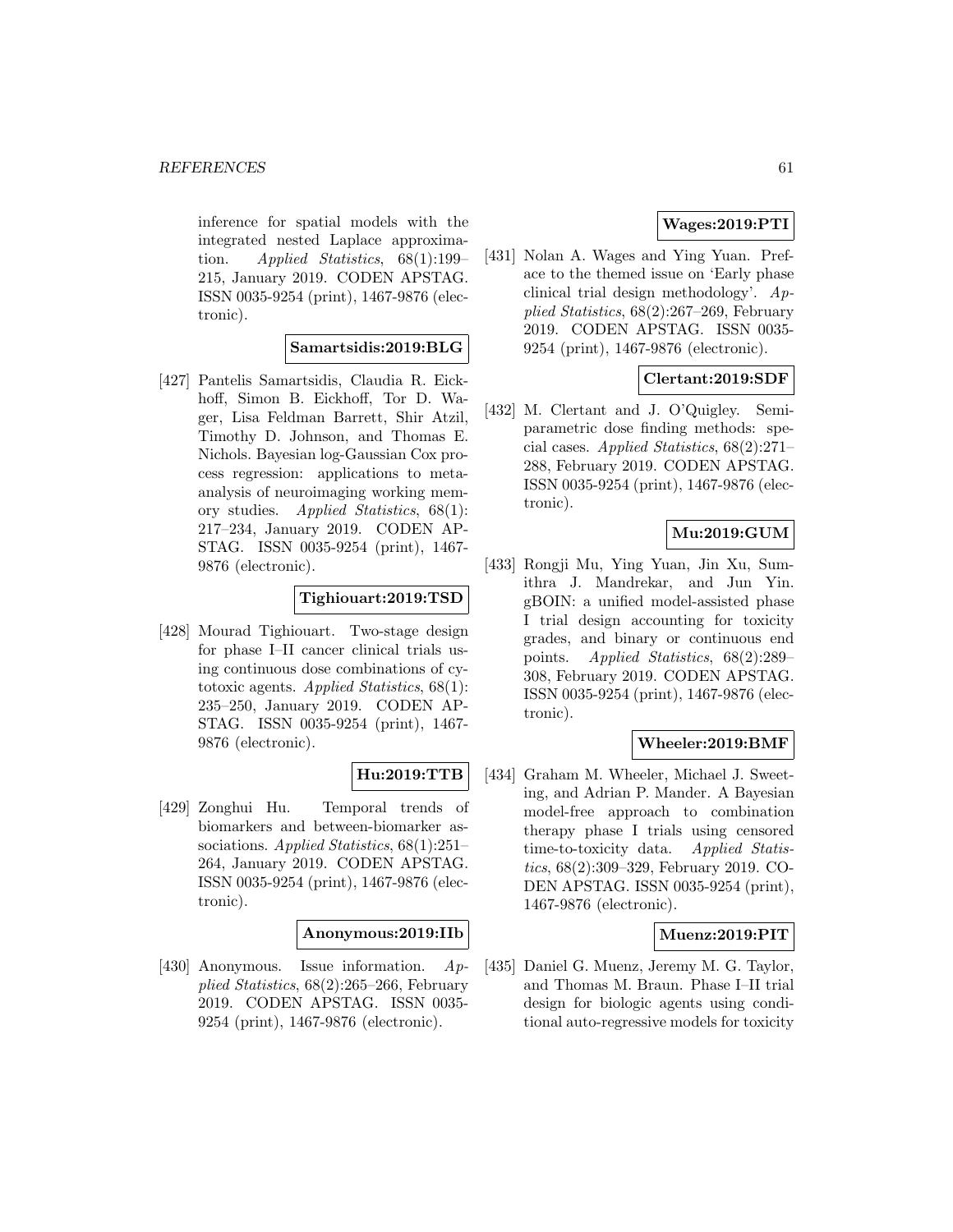and efficacy. Applied Statistics, 68(2): 331–345, February 2019. CODEN AP-STAG. ISSN 0035-9254 (print), 1467- 9876 (electronic).

#### **Mozgunov:2019:ITP**

[436] Pavel Mozgunov and Thomas Jaki. An information theoretic phase I–II design for molecularly targeted agents that does not require an assumption of monotonicity. Applied Statistics, 68(2):347– 367, February 2019. CODEN APSTAG. ISSN 0035-9254 (print), 1467-9876 (electronic).

#### **Ezzalfani:2019:JMB**

[437] Monia Ezzalfani, Tomasz Burzykowski, and Xavier Paoletti. Joint modelling of a binary and a continuous outcome measured at two cycles to determine the optimal dose. Applied Statistics, 68(2): 369–384, February 2019. CODEN AP-STAG. ISSN 0035-9254 (print), 1467- 9876 (electronic).

#### **Lyu:2019:ATA**

[438] Jiaying Lyu, Yuan Ji, Naiqing Zhao, and Daniel V. T. Catenacci. AAA: triple adaptive Bayesian designs for the identification of optimal dose combinations in dual-agent dose finding trials. Applied Statistics, 68(2):385–410, February 2019. CODEN APSTAG. ISSN 0035- 9254 (print), 1467-9876 (electronic).

### **Guo:2019:UBB**

[439] Beibei Guo, Yeonhee Park, and Suyu Liu. A utility-based Bayesian phase I– II design for immunotherapy trials with progression-free survival end point. Applied Statistics, 68(2):411–425, February 2019. CODEN APSTAG. ISSN 0035- 9254 (print), 1467-9876 (electronic).

### **Ursino:2019:DFD**

[440] Moreno Ursino, Ying Yuan, Corinne Alberti, Emmanuelle Comets, Geraldine Favrais, Tim Friede, Frederike Lentz, Nigel Stallard, and Sarah Zohar. A dose finding design for seizure reduction in neonates. Applied Statistics, 68(2):427– 444, February 2019. CODEN APSTAG. ISSN 0035-9254 (print), 1467-9876 (electronic).

### **Kakurai:2019:DIV**

[441] Yasuyuki Kakurai, Shuhei Kaneko, Chikuma Hamada, and Akihiro Hirakawa. Dose individualization and variable selection by using the Bayesian lasso in early phase dose finding trials. Applied Statistics, 68(2):445–460, February 2019. CODEN APSTAG. ISSN 0035-9254 (print), 1467-9876 (electronic).

### **Lee:2019:ONK**

[442] Juhee Lee, Peter F. Thall, and Katy Rezvani. Optimizing natural killer cell doses for heterogeneous cancer patients on the basis of multiple event times.  $Ap$ plied Statistics, 68(2):461–474, February 2019. CODEN APSTAG. ISSN 0035- 9254 (print), 1467-9876 (electronic).

### **Li:2019:TDP**

[443] Yimei Li, Ming Wang, and Ying Kuen Cheung. Treatment and dose prioritization in early phase platform trials of targeted cancer therapies. Applied Statistics, 68(2):475–491, February 2019. CO-DEN APSTAG. ISSN 0035-9254 (print), 1467-9876 (electronic).

#### **Anonymous:2019:IIc**

[444] Anonymous. Issue information. Applied Statistics, 68(3):493–494, April 2019.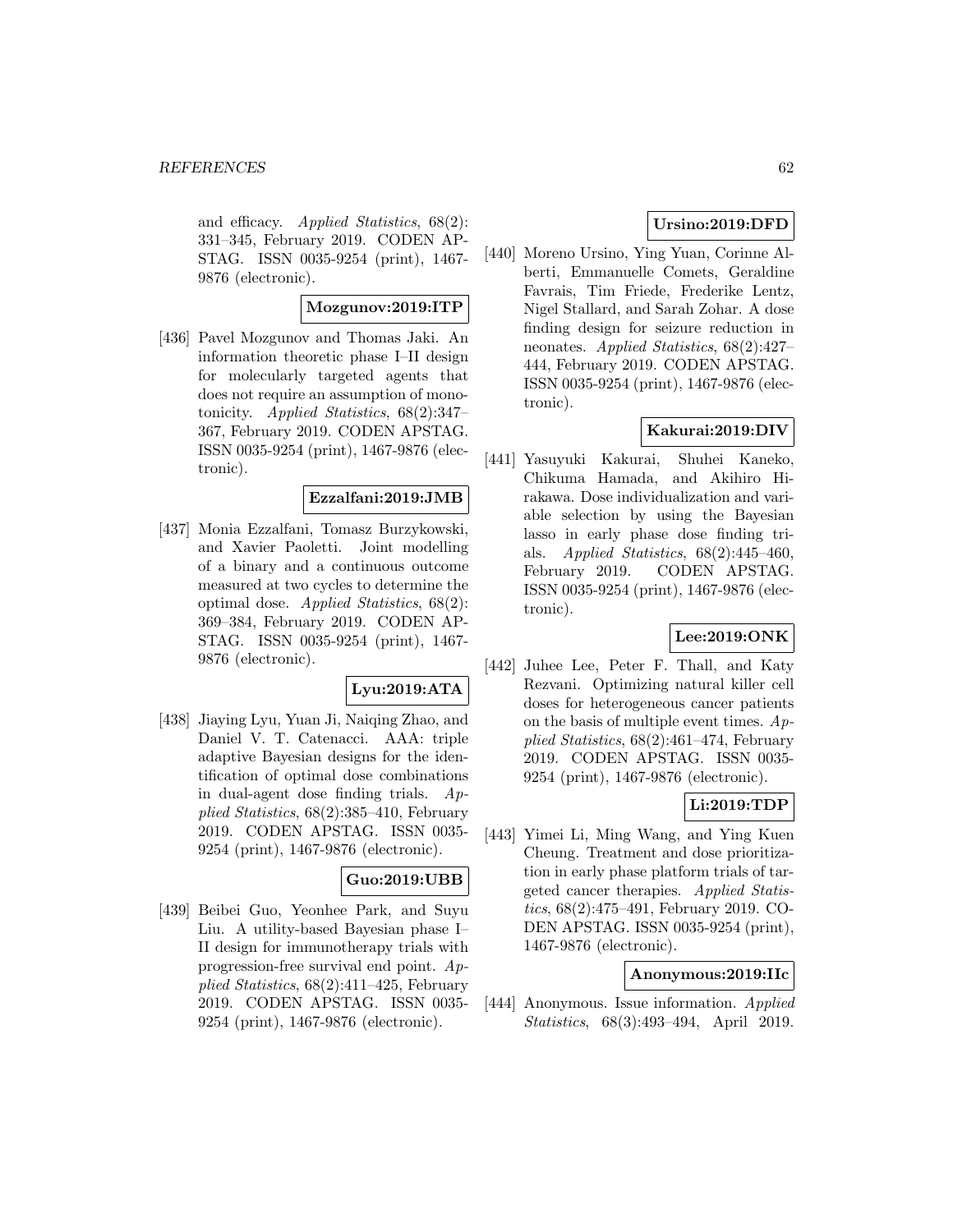CODEN APSTAG. ISSN 0035-9254 (print), 1467-9876 (electronic).

### **Lim:2019:FCA**

[445] Yaeji Lim, Hee-Seok Oh, and Ying Kuen Cheung. Functional clustering of accelerometer data via transformed input variables. Applied Statistics, 68(3):495– 520, April 2019. CODEN APSTAG. ISSN 0035-9254 (print), 1467-9876 (electronic).

### **Teng:2019:BAF**

[446] Ming Teng, Farouk S. Nathoo, and Timothy D. Johnson. Bayesian analysis of functional magnetic resonance imaging data with spatially varying autoregressive orders. Applied Statistics, 68 (3):521–541, April 2019. CODEN AP-STAG. ISSN 0035-9254 (print), 1467- 9876 (electronic).

### **Sorbye:2019:CPS**

[447] Sigrunn H. Sørbye, Janine B. Illian, Daniel P. Simpson, David Burslem, and Håvard Rue. Careful prior specification avoids incautious inference for log-Gaussian Cox point processes. Applied Statistics, 68(3):543–564, April 2019. CODEN APSTAG. ISSN 0035-9254 (print), 1467-9876 (electronic).

### **Peluso:2019:DWG**

[448] Alina Peluso, Veronica Vinciotti, and Keming Yu. Discrete Weibull generalized additive model: an application to count fertility data. Applied Statistics, 68(3):565–583, April 2019. CODEN AP-STAG. ISSN 0035-9254 (print), 1467- 9876 (electronic).

### **Gervini:2019:EPD**

[449] Daniel Gervini and Manoj Khanal. Exploring patterns of demand in bike sharing systems via replicated point process models. Applied Statistics, 68(3):585– 602, April 2019. CODEN APSTAG. ISSN 0035-9254 (print), 1467-9876 (electronic).

### **Anderson:2019:RLM**

[450] Gordon Anderson, Alessio Farcomeni, Maria Grazia Pittau, and Roberto Zelli. Rectangular latent Markov models for time-specific clustering, with an analysis of the wellbeing of nations. Applied Statistics, 68(3):603–621, April 2019. CODEN APSTAG. ISSN 0035-9254 (print), 1467-9876 (electronic).

### **Huang:2019:ODE**

[451] Yuanzhi Huang, Steven G. Gilmour, Kalliopi Mylona, and Peter Goos. Optimal design of experiments for non-linear response surface models. Applied Statistics, 68(3):623–640, April 2019. CO-DEN APSTAG. ISSN 0035-9254 (print), 1467-9876 (electronic).

### **Price-Williams:2019:DWD**

[452] Matthew Price-Williams, Nick Heard, and Patrick Rubin-Delanchy. Detecting weak dependence in computer network traffic patterns by using higher criticism. Applied Statistics, 68(3):641–655, April 2019. CODEN APSTAG. ISSN 0035- 9254 (print), 1467-9876 (electronic).

#### **Chen:2019:CNP**

[453] Jack Kuang Tsung Chen, Richard L. Valliant, and Michael R. Elliott. Calibrating non-probability surveys to estimated control totals using LASSO,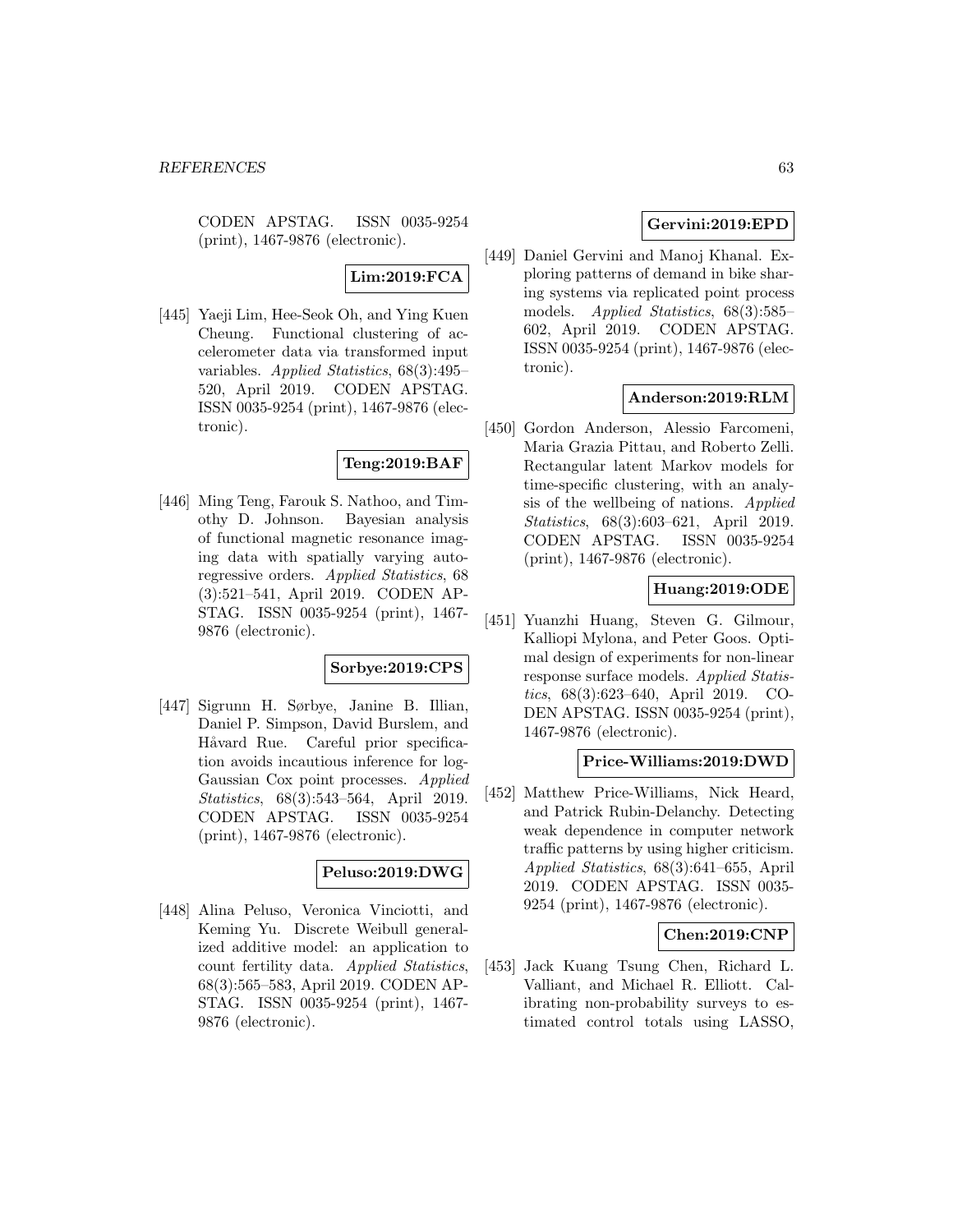with an application to political polling. Applied Statistics, 68(3):657–681, April 2019. CODEN APSTAG. ISSN 0035- 9254 (print), 1467-9876 (electronic).

## **Lin:2019:RFR**

[454] Chien-Wei Lin, Serena G. Liao, Peng Liu, Mei-Ling Ting Lee, Yong Seok Park, and George C. Tseng. RNASeqDesign: a framework for ribonucleic acid sequencing genomewide power calculation and study design issues. Applied Statistics, 68(3):683–704, April 2019. CODEN APSTAG. ISSN 0035-9254 (print), 1467-9876 (electronic).

### **Zhou:2019:PBS**

[455] Tianjian Zhou, Peter Müller, Subhajit Sengupta, and Yuan Ji. PairClone: a Bayesian subclone caller based on mutation pairs. Applied Statistics, 68(3): 705–725, April 2019. CODEN APSTAG. ISSN 0035-9254 (print), 1467-9876 (electronic).

### **Zheng:2019:RIG**

[456] Chao Zheng, Davide Ferrari, Michael Zhang, and Paul Baird. Ranking the importance of genetic factors by variableselection confidence sets. Applied Statistics, 68(3):727–749, April 2019. CO-DEN APSTAG. ISSN 0035-9254 (print), 1467-9876 (electronic).

### **Zafari:2019:TMM**

[457] Babak Zafari and Tahir Ekin. Topic modelling for medical prescription fraud and abuse detection. Applied Statistics, 68(3):751–769, April 2019. CODEN AP-STAG. ISSN 0035-9254 (print), 1467- 9876 (electronic).

### **Zhu:2019:LLT**

[458] Yayuan Zhu, Liang Li, and Xuelin Huang. Landmark linear transformation model for dynamic prediction with application to a longitudinal cohort study of chronic disease. Applied Statistics, 68 (3):771–791, April 2019. CODEN AP-STAG. ISSN 0035-9254 (print), 1467- 9876 (electronic).

### **ONeill:2019:NCR**

[459] Donal O'Neill. A new competing risks decomposition: application to the effect of cutting unemployment benefit on unemployment durations. Applied Statistics, 68(3):793–807, April 2019. CO-DEN APSTAG. ISSN 0035-9254 (print), 1467-9876 (electronic).

### **Xu:2019:BNP**

[460] Yanxun Xu, Peter F. Thall, William Hua, and Borje S. Andersson. Bayesian non-parametric survival regression for optimizing precision dosing of intravenous busulfan in allogeneic stem cell transplantation. Applied Statistics, 68 (3):809–828, April 2019. CODEN AP-STAG. ISSN 0035-9254 (print), 1467- 9876 (electronic).

### **Anonymous:2019:IId**

[461] Anonymous. Issue information. Applied Statistics, 68(4):829–830, August 2019. CODEN APSTAG. ISSN 0035- 9254 (print), 1467-9876 (electronic).

### **Jalbert:2019:MER**

[462] Jonathan Jalbert, Orla A. Murphy, Christian Genest, and Johanna G. Neslehová. Modelling extreme rain accumulation with an application to the 2011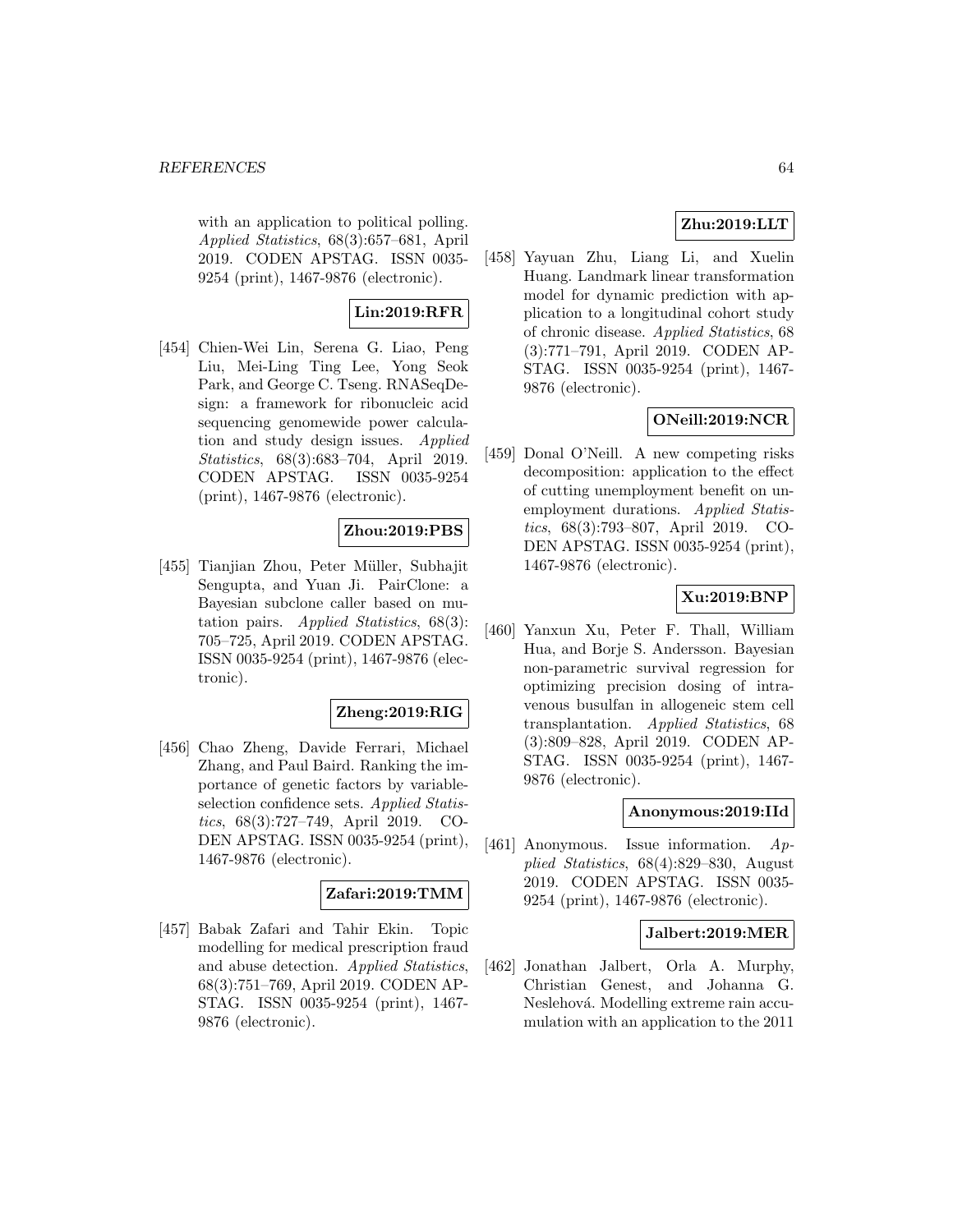Lake Champlain flood. Applied Statistics, 68(4):831–858, August 2019. CO-DEN APSTAG. ISSN 0035-9254 (print), 1467-9876 (electronic).

### **Davies:2019:IIA**

[463] Vinny Davies, William T. Harvey, Richard Reeve, and Dirk Husmeier. Improving the identification of antigenic sites in the H1N1 influenza virus through accounting for the experimental structure in a sparse hierarchical Bayesian model. Applied Statistics, 68(4):859– 885, August 2019. CODEN APSTAG. ISSN 0035-9254 (print), 1467-9876 (electronic).

### **Picchini:2019:BIS**

[464] Umberto Picchini and Julie Lyng Forman. Bayesian inference for stochastic differential equation mixed effects models of a tumour xenography study.  $Ap$ plied Statistics, 68(4):887–913, August 2019. CODEN APSTAG. ISSN 0035- 9254 (print), 1467-9876 (electronic).

### **Flandre:2019:CKM**

[465] Philippe Flandre and John O'Quigley. Comparing Kaplan–Meier curves with delayed treatment effects: applications in immunotherapy trials. Applied Statistics, 68(4):915–939, August 2019. CO-DEN APSTAG. ISSN 0035-9254 (print), 1467-9876 (electronic).

### **Aflakparast:2019:DIB**

[466] Mehran Aflakparast and Mathisca de Gunst. Data integrative Bayesian inference for mixtures of regression models. Applied Statistics, 68(4):941– 962, August 2019. CODEN APSTAG. ISSN 0035-9254 (print), 1467-9876 (electronic).

### **Chen:2019:MSI**

[467] Cathy W. S. Chen, Khemmanant Khamthong, and Sangyeol Lee. Markov switching integer-valued generalized auto-regressive conditional heteroscedastic models for dengue counts. Applied Statistics, 68(4):963–983, August 2019. CODEN APSTAG. ISSN 0035-9254 (print), 1467-9876 (electronic).

### **Martinez-Camblor:2019:IVP**

[468] Pablo Martínez-Camblor, Todd A. MacKenzie, Douglas O. Staiger, Phillip P. Goodney, and A. James O'Malley. An instrumental variable procedure for estimating Cox models with nonproportional hazards in the presence of unmeasured confounding. Applied Statistics, 68(4):985–1005, August 2019. CODEN APSTAG. ISSN 0035-9254 (print), 1467-9876 (electronic).

### **Markert:2019:DAF**

[469] Karla Markert, Karolin Krehl, Carsten Gottschlich, and Stephan Huckemann. Detecting anisotropy in fingerprint growth. Applied Statistics, 68(4):1007– 1027, August 2019. CODEN APSTAG. ISSN 0035-9254 (print), 1467-9876 (electronic).

### **Scheike:2019:MVC**

[470] Thomas H. Scheike, Frank Eriksson, and Siri Tribler. The mean, variance and correlation for bivariate recurrent event data with a terminal event. Applied Statistics, 68(4):1029– 1049, August 2019. CODEN APSTAG. ISSN 0035-9254 (print), 1467-9876 (electronic).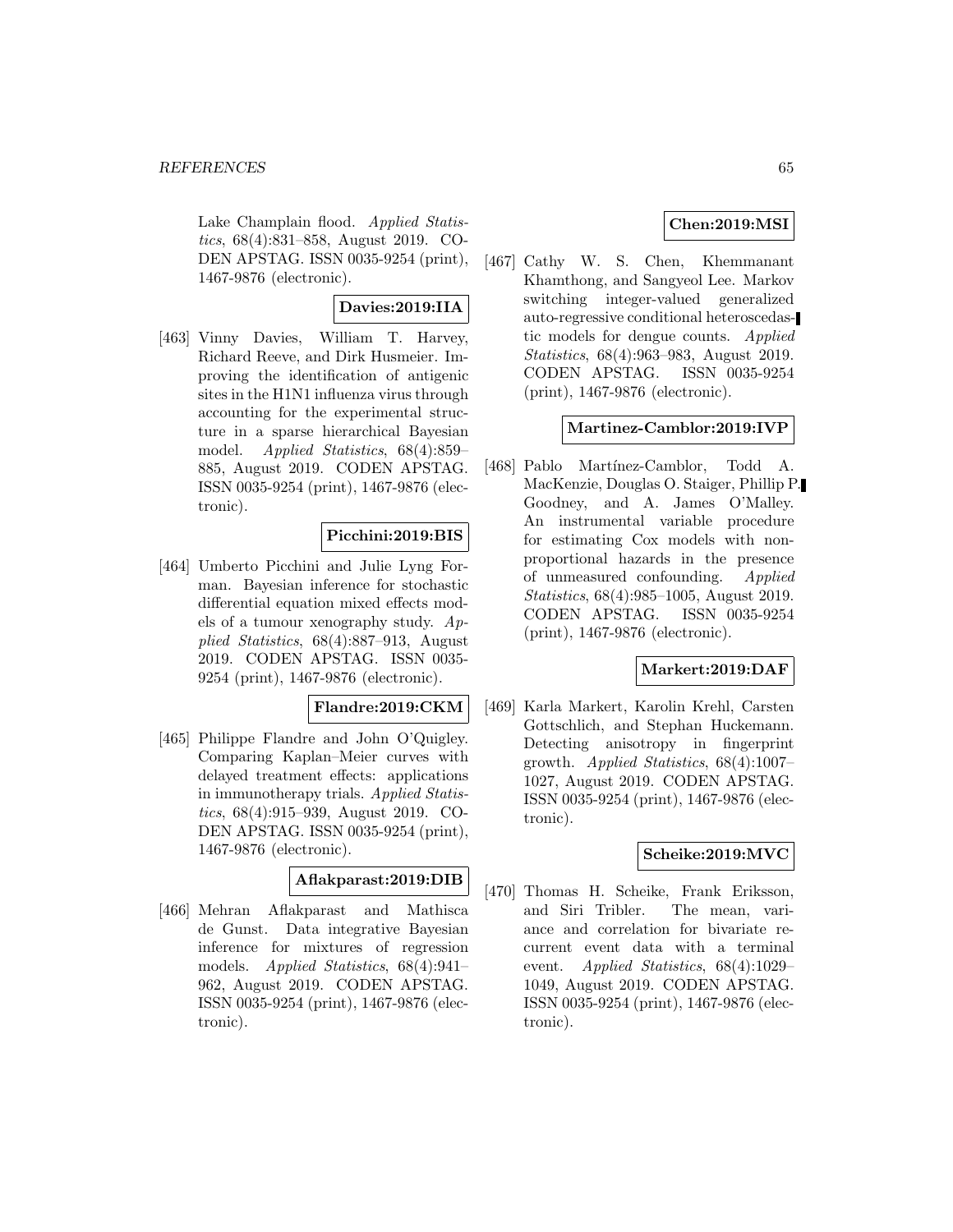### **Sestelo:2019:TCP**

[471] Marta Sestelo and Javier Roca-Pardiñas. Testing critical points of nonparametric regression curves: application to the management of stalked barnacles. Applied Statistics, 68(4):1051– 1070, August 2019. CODEN APSTAG. ISSN 0035-9254 (print), 1467-9876 (electronic).

### **Geraci:2019:AQR**

[472] Marco Geraci. Additive quantile regression for clustered data with an application to children's physical activity. Applied Statistics, 68(4):1071– 1089, August 2019. CODEN APSTAG. ISSN 0035-9254 (print), 1467-9876 (electronic).

### **Kunihama:2019:NPB**

[473] Tsuyoshi Kunihama, Carolyn T. Halpern, and Amy H. Herring. Nonparametric Bayes models for mixed scale longitudinal surveys. Applied Statistics, 68(4):1091–1109, August 2019. CO-DEN APSTAG. ISSN 0035-9254 (print), 1467-9876 (electronic).

### **Lam:2019:NPO**

[474] Chi Kin Lam, Ruitao Lin, and Guosheng Yin. Non-parametric overdose control for dose finding in drug combination trials. Applied Statistics, 68(4):1111– 1130, August 2019. CODEN APSTAG. ISSN 0035-9254 (print), 1467-9876 (electronic).

#### **Dey:2019:EBG**

[475] Rajib Dey, Noel Cadigan, and Nan Zheng. Estimation of the Von Bertalanffy growth model when ages are measured with error. Applied Statistics,

68(4):1131–1147, August 2019. CO-DEN APSTAG. ISSN 0035-9254 (print), 1467-9876 (electronic).

### **Watson:2019:HES**

[476] Samuel I. Watson, Jo Sartori, Olalekan Uthman, and Richard J. Lilford. Health effects of sanitation facilities: a Bayesian semiparametric analysis of compositional data. Applied Statistics,  $68(4)$ : 1149–1166, August 2019. CODEN AP-STAG. ISSN 0035-9254 (print), 1467- 9876 (electronic).

### **Lee:2019:JMC**

[477] Youjin Lee, Mei-Cheng Wang, Katherine L. Grantz, and Rajeshwari Sundaram. Joint modelling of competing risks and current status data: an application to a spontaneous labour study. Applied Statistics, 68(4):1167– 1182, August 2019. CODEN APSTAG. ISSN 0035-9254 (print), 1467-9876 (electronic).

### **Tosetti:2019:CEC**

[478] Elisa Tosetti and Veronica Vinciotti. A computationally efficient correlated mixed probit model for credit risk inference. Applied Statistics, 68(4):1183– 1204, August 2019. CODEN APSTAG. ISSN 0035-9254 (print), 1467-9876 (electronic).

#### **Anonymous:2019:IIe**

[479] Anonymous. Issue information. Applied Statistics, 68(5):1205–1206, November 2019. CODEN APSTAG. ISSN 0035- 9254 (print), 1467-9876 (electronic).

### **Price:2019:ACI**

[480] Michael J. Price, Cindy L. Yu, David A. Hennessy, and Xiaodong Du. Are actu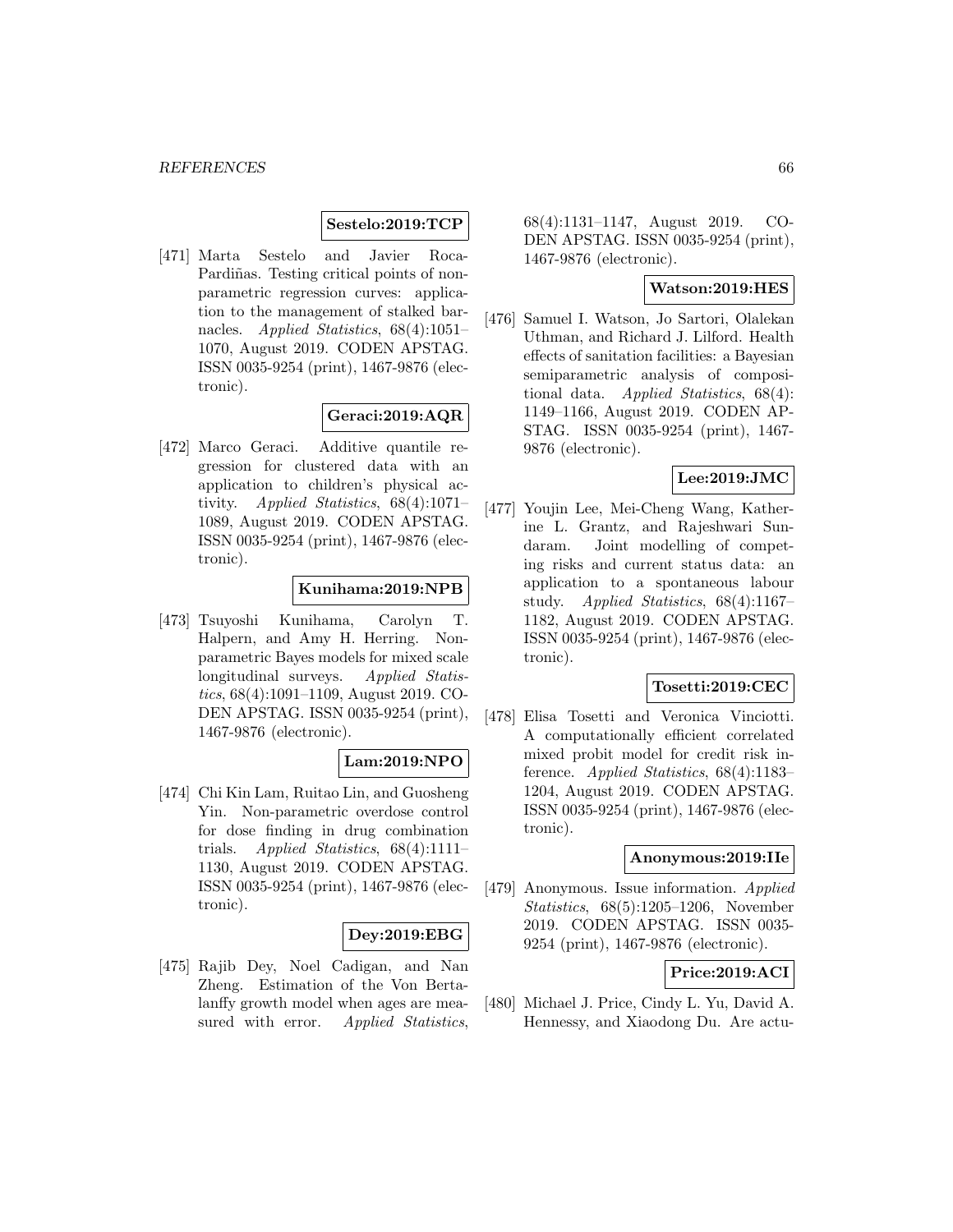arial crop insurance rates fair?: an analysis using a penalized bivariate B-spline method. Applied Statistics, 68(5):1207– 1232, November 2019. CODEN AP-STAG. ISSN 0035-9254 (print), 1467- 9876 (electronic).

**Fauvernier:2019:MDP**

[481] Mathieu Fauvernier, Laurent Roche, Zoé Uhry, Laure Tron, Nadine Bossard, Laurent Remontet, and The Challenges in the Estimation of Net Survival Working Survival Group. Multi-dimensional penalized hazard model with continuous covariates: applications for studying trends and social inequalities in cancer survival. Applied Statistics, 68(5):1233– 1257, November 2019. CODEN AP-STAG. ISSN 0035-9254 (print), 1467- 9876 (electronic).

### **Sansom:2019:SSM**

[482] Philip G. Sansom, Daniel B. Williamson, and David B. Stephenson. State space models for non-stationary intermittently coupled systems: an application to the North Atlantic oscillation. Applied Statistics, 68(5):1259–1280, November 2019. CODEN APSTAG. ISSN 0035- 9254 (print), 1467-9876 (electronic).

### **Cardot:2019:EFM**

[483] Hervé Cardot, Guillaume Lecuelle, Pascal Schlich, and Michel Visalli. Estimating finite mixtures of semi-Markov chains: an application to the segmentation of temporal sensory data. Applied Statistics, 68(5):1281–1303, November 2019. CODEN APSTAG. ISSN 0035- 9254 (print), 1467-9876 (electronic).

#### **Mohammed:2019:BVS**

[484] Shariq Mohammed, Dipak K. Dey, and Yuping Zhang. Bayesian variable selection using spike-and-slab priors with application to high dimensional electroencephalography data by local modelling. Applied Statistics,  $68(5):1305-$ 1326, November 2019. CODEN AP-STAG. ISSN 0035-9254 (print), 1467- 9876 (electronic).

### **Selosse:2019:AQL**

[485] Margot Selosse, Julien Jacques, Christophe Biernacki, and Florence Cousson-Gélie. Analysing a quality-of-life survey by using a coclustering model for ordinal data and some dynamic implications. Applied Statistics, 68(5):1327–1349, November 2019. CODEN APSTAG. ISSN 0035- 9254 (print), 1467-9876 (electronic).

### **Kjaergaard:2019:FCD**

[486] Søren Kjærgaard, Yunus Emre Ergemen, Malene Kallestrup-Lamb, Jim Oeppen, and Rune Lindahl-Jacobsen. Forecasting causes of death by using compositional data analysis: the case of cancer deaths. Applied Statistics, 68 (5):1351–1370, November 2019. CO-DEN APSTAG. ISSN 0035-9254 (print), 1467-9876 (electronic).

### **Dai:2019:COT**

[487] James Y. Dai and Michael LeBlanc. Case-only trees and random forests for exploring genotype-specific treatment effects in randomized clinical trials with dichotomous end points. Applied Statistics, 68(5):1371–1391, November 2019. CODEN APSTAG. ISSN 0035-9254 (print), 1467-9876 (electronic).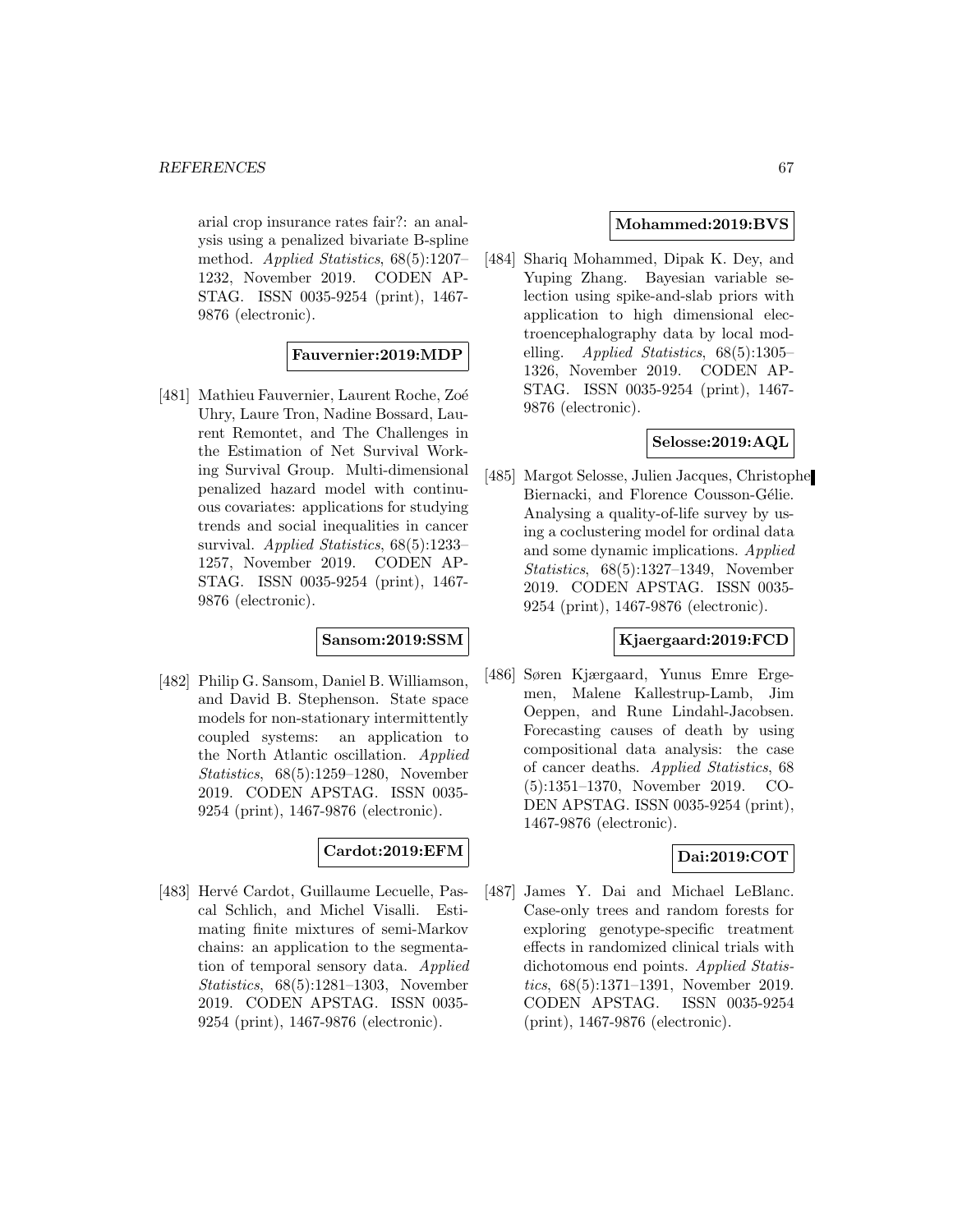#### **Domenicano:2019:BUD**

[488] I. Domenicano, S. Ventz, M. Cellamare, R. H. Mak, and L. Trippa. Bayesian uncertainty-directed dose finding designs. Applied Statistics, 68(5):1393– 1410, November 2019. CODEN AP-STAG. ISSN 0035-9254 (print), 1467- 9876 (electronic).

### **Ott:2019:RBR**

[489] Miles Q. Ott, Krista J. Gile, Matthew T. Harrison, Lisa G. Johnston, and Joseph W. Hogan. Reduced bias for respondent-driven sampling: accounting for non-uniform edge sampling probabilities in people who inject drugs in Mauritius. Applied Statistics, 68(5):1411– 1429, November 2019. CODEN AP-STAG. ISSN 0035-9254 (print), 1467- 9876 (electronic).

### **Sachs:2019:EPT**

[490] Michael C. Sachs, Andrea Discacciati, Åsa H. Everhov, Ola Olén, and Erin E. Gabriel. Ensemble prediction of timeto-event outcomes with competing risks: a case-study of surgical complications in Crohn's disease. Applied Statistics, 68(5):1431–1446, November 2019. CO-DEN APSTAG. ISSN 0035-9254 (print), 1467-9876 (electronic).

### **Wan:2019:SAT**

[491] Fang Wan, Andrew C. Titman, and Thomas F. Jaki. Subgroup analysis of treatment effects for misclassified biomarkers with time-to-event data. Applied Statistics, 68(5):1447– 1463, November 2019. CODEN AP-STAG. ISSN 0035-9254 (print), 1467- 9876 (electronic).

### **Andridge:2019:INI**

[492] Rebecca R. Andridge, Brady T. West, Roderick J. A. Little, Philip S. Boonstra, and Fernanda Alvarado-Leiton. Indices of non-ignorable selection bias for proportions estimated from non-probability samples. *Applied Statistics*, 68(5):1465– 1483, November 2019. CODEN AP-STAG. ISSN 0035-9254 (print), 1467- 9876 (electronic).

### **Tu:2019:PHD**

[493] Chun-Chen Tu, Florence Forbes, Benjamin Lemasson, and Naisyin Wang. Prediction with high dimensional regression via hierarchically structured Gaussian mixtures and latent variables. Applied Statistics, 68(5):1485– 1507, November 2019. CODEN AP-STAG. ISSN 0035-9254 (print), 1467- 9876 (electronic).

### **Li:2019:TVA**

[494] Xiaoye Li and Zhibiao Zhao. A time varying approach to the stock returninflation puzzle. Applied Statistics, 68 (5):1509–1528, November 2019. CO-DEN APSTAG. ISSN 0035-9254 (print), 1467-9876 (electronic).

### **Economou:2019:HSM**

[495] Theodoros Economou and Matthew B. Menary. A hidden semi-Markov model for characterizing regime shifts in ocean density variability. Applied Statistics, 68(5):1529–1553, November 2019. CO-DEN APSTAG. ISSN 0035-9254 (print), 1467-9876 (electronic).

#### **Davies:2019:FPI**

[496] Vinny Davies, Umberto Noè, Alan Lazarus, Hao Gao, Benn Macdonald,